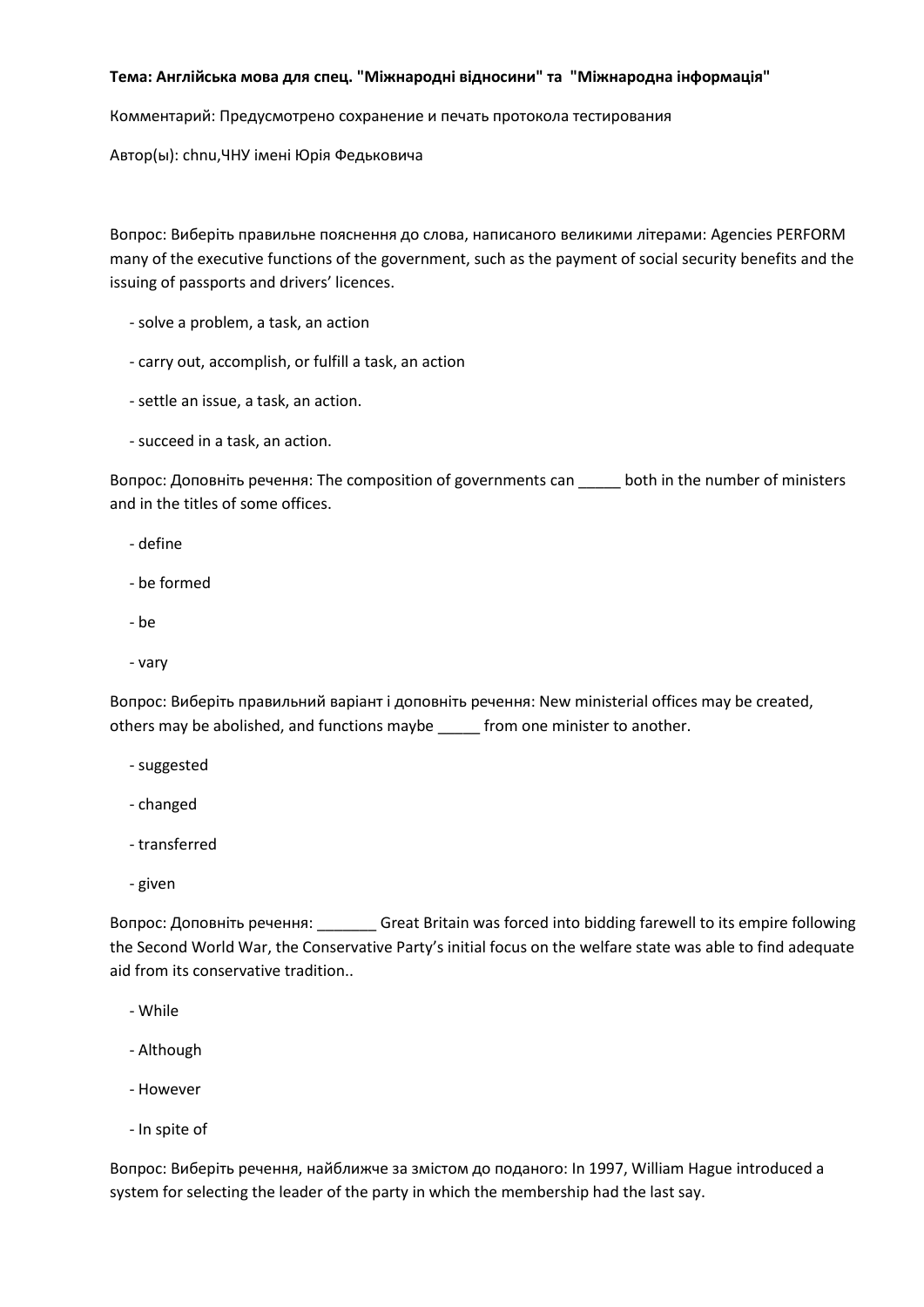- In 1997, William Hague introduced a system for selecting the leader of the party in which the membership was said at last.

 - In 1997, William Hague introduced a system for selecting the leader of the party in which the membership was the most important.

 - In 1997, William Hague introduced a system for selecting the leader of the party in which the membership was not known.

 - In 1997, William Hague introduced a system for selecting the leader of the party in which the membership was not actually important.

Вопрос: Виберіть правильний варіант, щоб доповнити речення: \_\_\_\_\_\_\_ were indications of discontent on the part of the administration about British plans to further reduce troop numbers in Iraq, ((...)) these plans were formed during the last year of the Blair premiership.

- There / although
- They / however
- There / when
- They / consequently

Вопрос: Виберіть слово, що не входить у наступний тематичний ряд: public diplomacy, foreign policy, protectionism, decision-making institution

- referendum
- political waters
- home policy
- emergence

Вопрос: Виберіть антонім до виразу, написаного великими літерами: Despite the emergence over the past decade of a growing array of technologies of strategy, planning and risk assessment in foreign policy, it may also be wise TO BEAR IN MIND the old adage: 'expect the unexpected'.

- to forget
- to remember
- to remind
- to prompt

Вопрос: Доповніть речення: \_\_\_\_\_\_\_ the President may be impeached by a majority in the House and removed from office by a two-thirds majority in the Senate for "treason, bribery, or other high crimes and misdemeanors".

- While
- Although
- However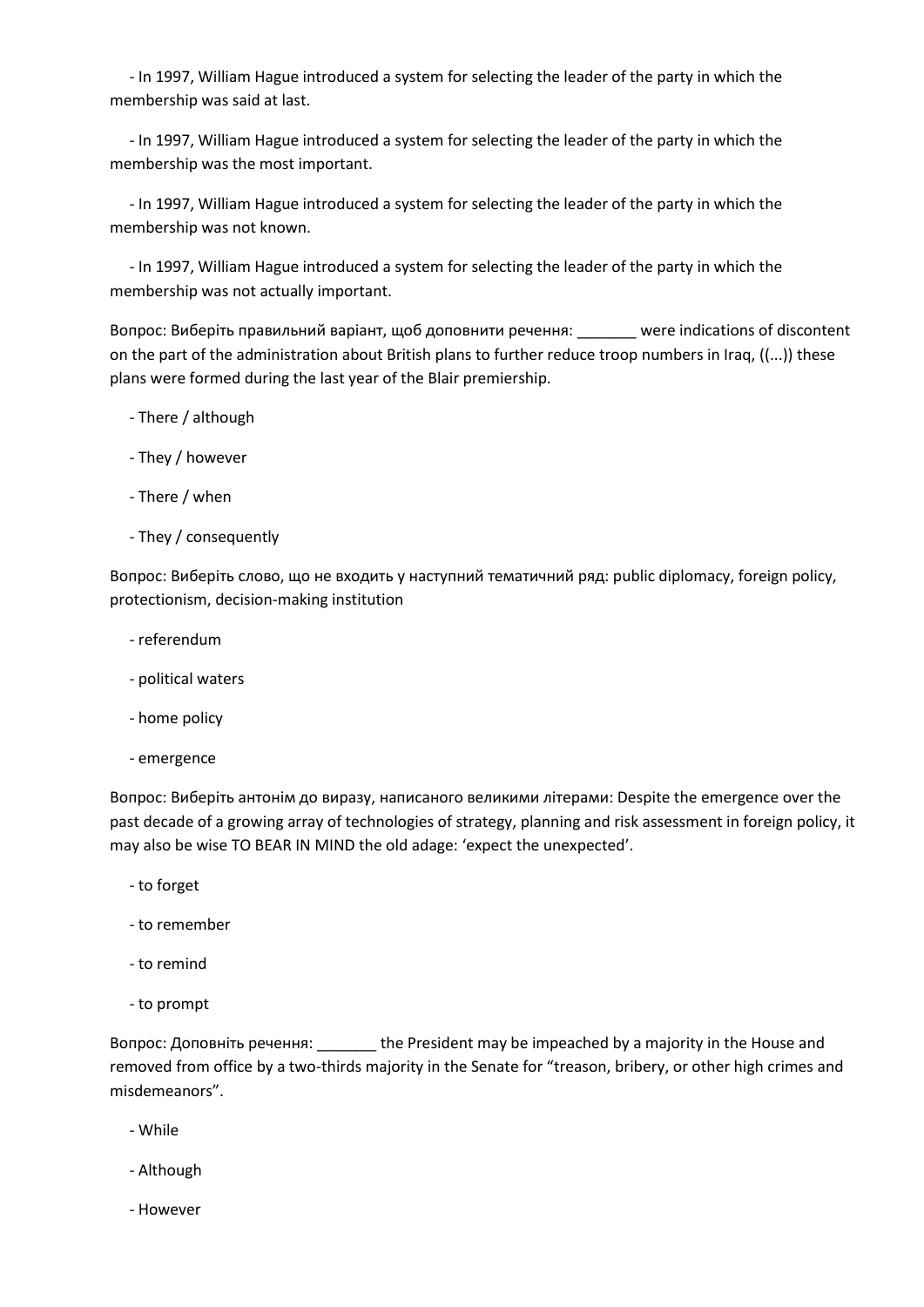- In spite of

Вопрос: Виберіть синонім до слова, написаного великими літерами: Today, partially due to the Twentysixth Amendment, U.S. citizens have almost universal SUFFRAGE from the age of 18 regardless of race, sex, or wealth, and both Houses of Congress are directly elected.

- choice

- challenge
- right
- opportunity

Вопрос: Виберіть слово, що не входить у наступний тематичний ряд: mayor, governor, congressmen, senator

- member of the House
- diplomat
- Vice President
- President

Вопрос: Виберіть синонім до слова, написаного великими літерами: Congressional oversight prevents waste and fraud, protects civil liberties and individual rights, ensures executive compliance with the law, gathers information for making laws and educating the public, and MAKES EVALUATION of executive performance.

- estimates
- promotes
- maintains
- does

Вопрос: Доповніть речення: \_\_\_\_\_\_\_one goes outside of one's circle of friends and family, \_\_\_\_\_\_\_ timeconsuming and expensive it becomes to get information.

- Further / More
- The further / the more
- The farther / the more
- The further / the less

Вопрос: Виберіть речення, найближче за змістом до поданого: Another important benefit of functioning mass news media is that information can be relayed quickly in times of crisis.

 - Another actual benefit of functioning mass news media is that information can be given quickly in times of crisis.

 - Another significant advantage of functioning mass news media is that information can be spread quickly in times of crisis.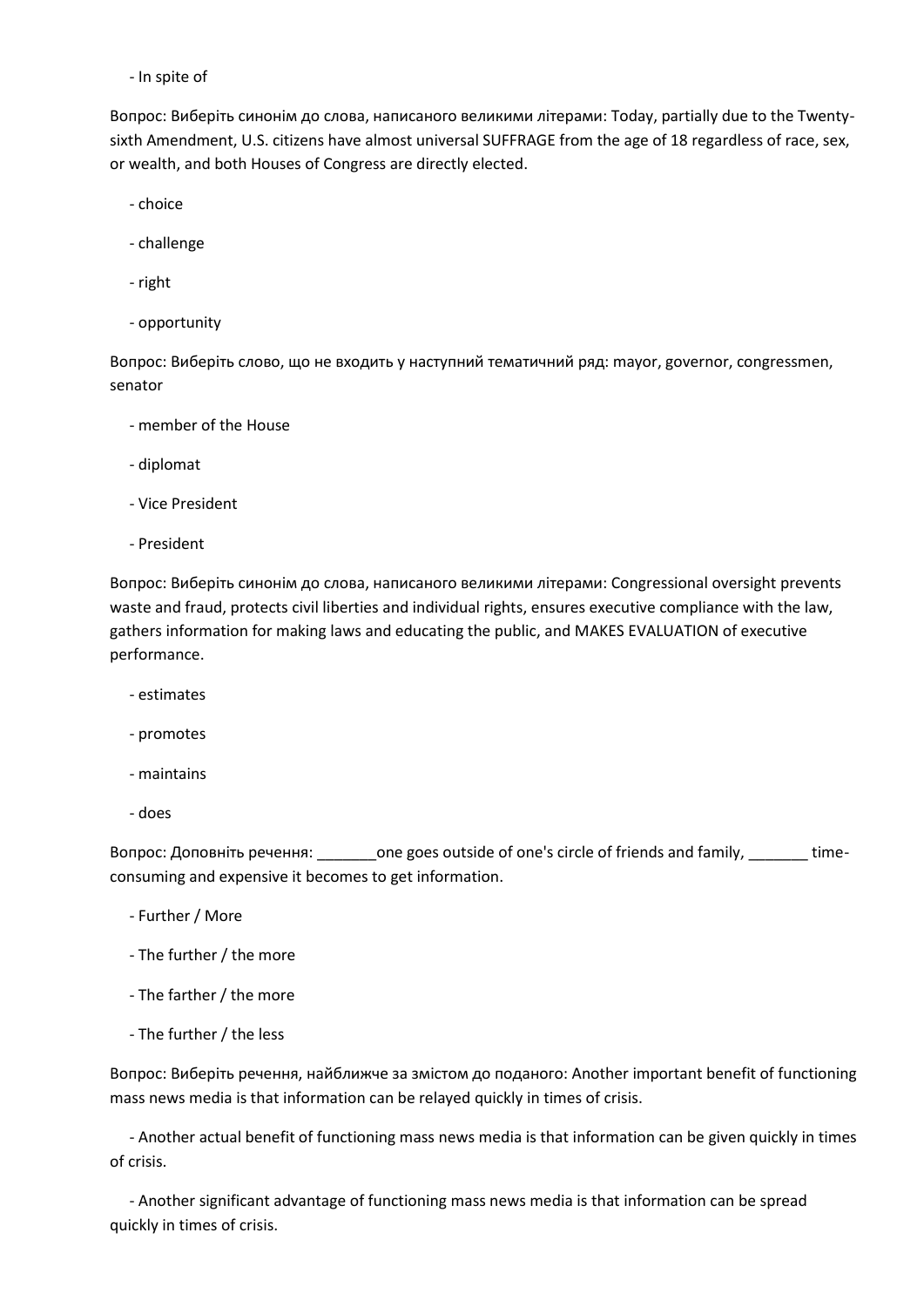- Another great benefit of functioning mass news media is that information can be taken quickly in times of crisis.

 - Another profound benefit of functioning mass news media is that information can be taken up quickly in times of crisis.

Вопрос: Виберіть правильний варіант, щоб доповнити речення: \_\_\_\_\_\_\_ to the media conglomerates, there are also a range of independent news outlets, \_\_\_\_\_\_\_ they have a much smaller audience.

- Besides / hence
- Moreover / though
- In addition to / though
- In addition to/ thus

Вопрос: Виберіть слово, що не входить у наступний тематичний ряд: media, source of information, Internet, audience

- top story
- network
- fliers
- saturate

Вопрос: Виберіть синонім до виразу, написаного великими літерами: The media, therefore, have ENORMOUS IMPORTANCE to conflict resolution because they are the primary – and frequently only – source of information regarding conflicts.

- great affiliation
- everlasting value
- huge significance
- intense meaning

Вопрос: Доповніть речення: \_\_\_\_\_\_\_ opportunities continue to be provided for illegal immigrants, \_\_\_\_\_\_ there are fewer chances that illegal immigration will stop.

- If / then
- When / than
- Unless / then
- If / so far

Вопрос: Доповніть текст реченням, яке найкраще підходить за змістом і не порушує його логічної будови: Is there a need to solve the issue of illegal immigration or are there illegal immigration pros and cons? \_\_\_\_\_\_\_\_\_\_\_\_\_\_\_\_\_\_ As some argue, if this is not done, it will only result in unrest and slow degeneration of society.

- Is it right to take some action about illegal immigration?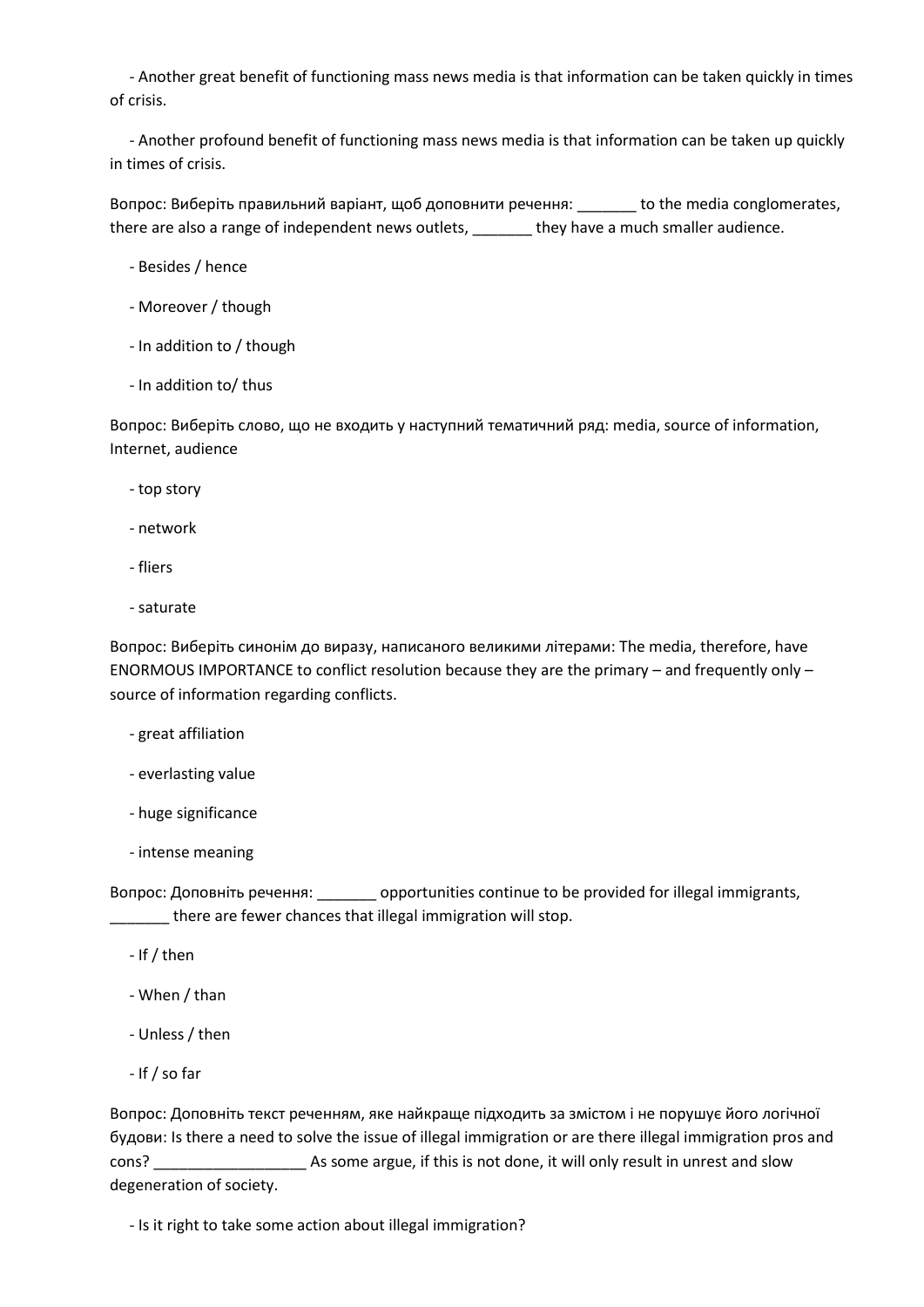- Is it right to take primary action about illegal immigration?
- Is it right to take immediate action about illegal immigration?
- Is it right to take planned action about illegal immigration?

Вопрос: Виберіть правильний варіант, щоб доповнити речення: Efforts have to be made to increase the at the borders. The borders need to be carefully \_\_\_\_\_\_\_.

- security / guarded
- order / inspected
- security / saved
- order / checked

Вопрос: Виберіть слово, що не входить у наступний тематичний ряд: legal citizen, border, terrorism, crime rate.

- illegal immigration
- unrest
- kidnapping
- lead

Вопрос: Виберіть антонім до слова, написаного великими літерами: These will DISCOURAGE the immigrants from making an entrant with the fear of being taken to task.

- depress
- reject
- encourage
- compel

Вопрос: Доповніть речення: \_\_\_\_\_\_\_ there is another section of people \_\_\_\_\_\_\_ believes that capital punishment is an immoral and unethical act of violence.

- Nevertheless / who
- Despite / which
- However / who
- Thus /that

Вопрос: Доповніть текст реченням, яке найкраще підходить за змістом і не порушує його логічної будови: Human trafficking is an ill plaguing our society even in the 21st century. Not so surprisingly, it happens to be the biggest organized crime in the world, after illegal dealing of drugs and weapons.

- Human trafficking is the possession of humans.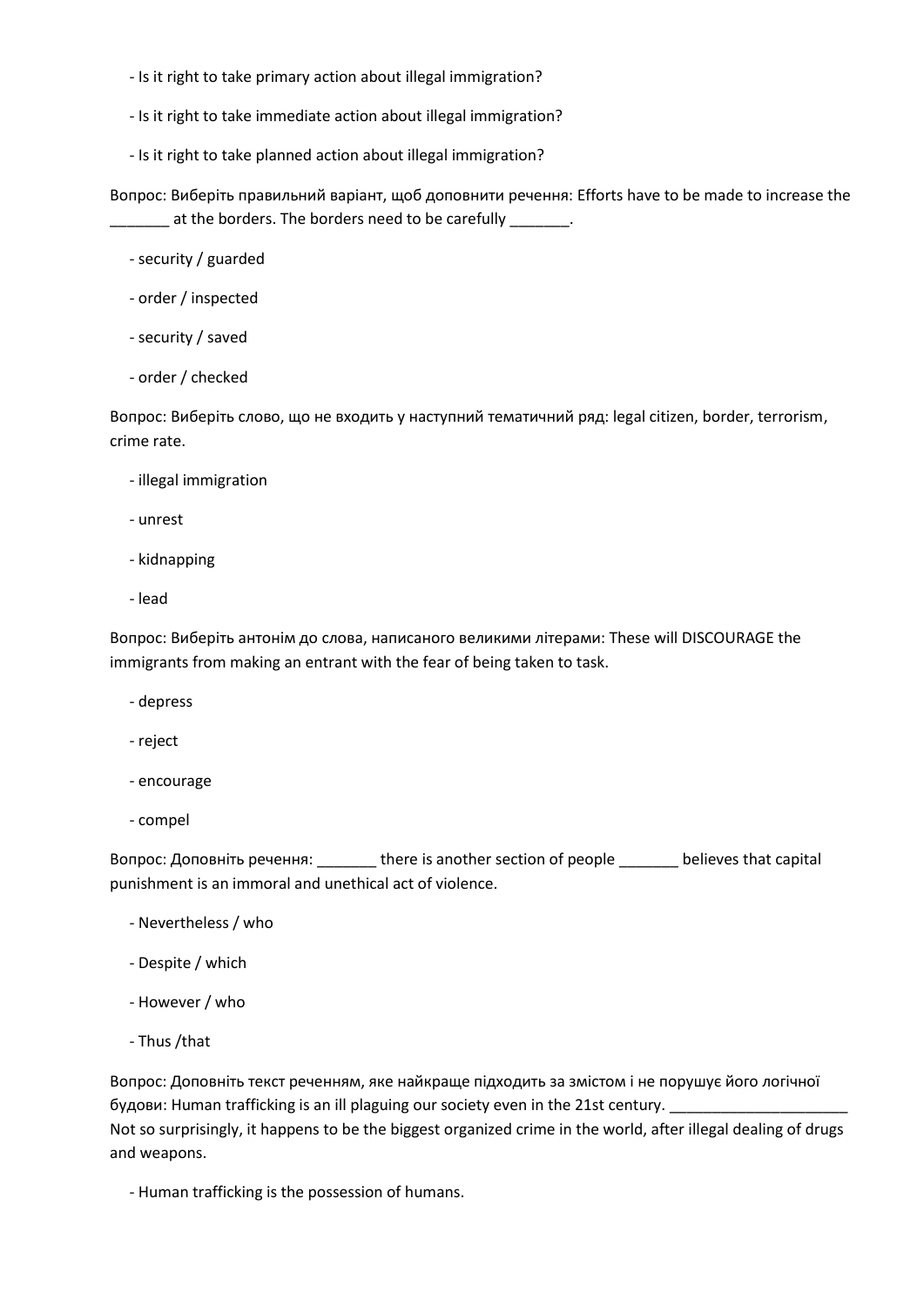- The effects of human trafficking are numerous and far-reaching.
- Men, women and children, anyone can become its victim.
- It is feared, that human trafficking may soon outdo the illegal drug trade.

Вопрос: Виберіть правильний варіант, щоб доповнити речення: It is \_\_\_\_\_\_\_, that human trafficking may soon \_\_\_\_\_\_\_ the illegal drug trade.

- believed / diminish
- feared / outdo
- scared / moderate
- hoped / exceed

Вопрос: Виберіть слово, що не входить у наступний тематичний ряд: human trafficking, victim, illegal, kidnap

- abduct
- physical labor
- trafficker
- scar

Вопрос: Виберіть антонім до слова, написаного великими літерами: From the view of the economy, health, psychology and the society, the effects of human trafficking are scary even in the long term, the traffickers are the only party that GAINS from this inhuman ordeal, raking up to \$10 billion!

- makes
- obtains
- loses
- gets

Вопрос: Виберіть антонім до слова, написаного великими літерами: Not only do academic institution provide training, they also test and provide certification for many roles and occupations in CONTEMPORARY society.

- developed
- modern
- old
- current

Вопрос: Виберіть правильний варіант, щоб доповнити речення: The discussions, customs and beliefs \_\_\_\_\_\_\_ the assimilation of religions during this historical period.

- changes / improved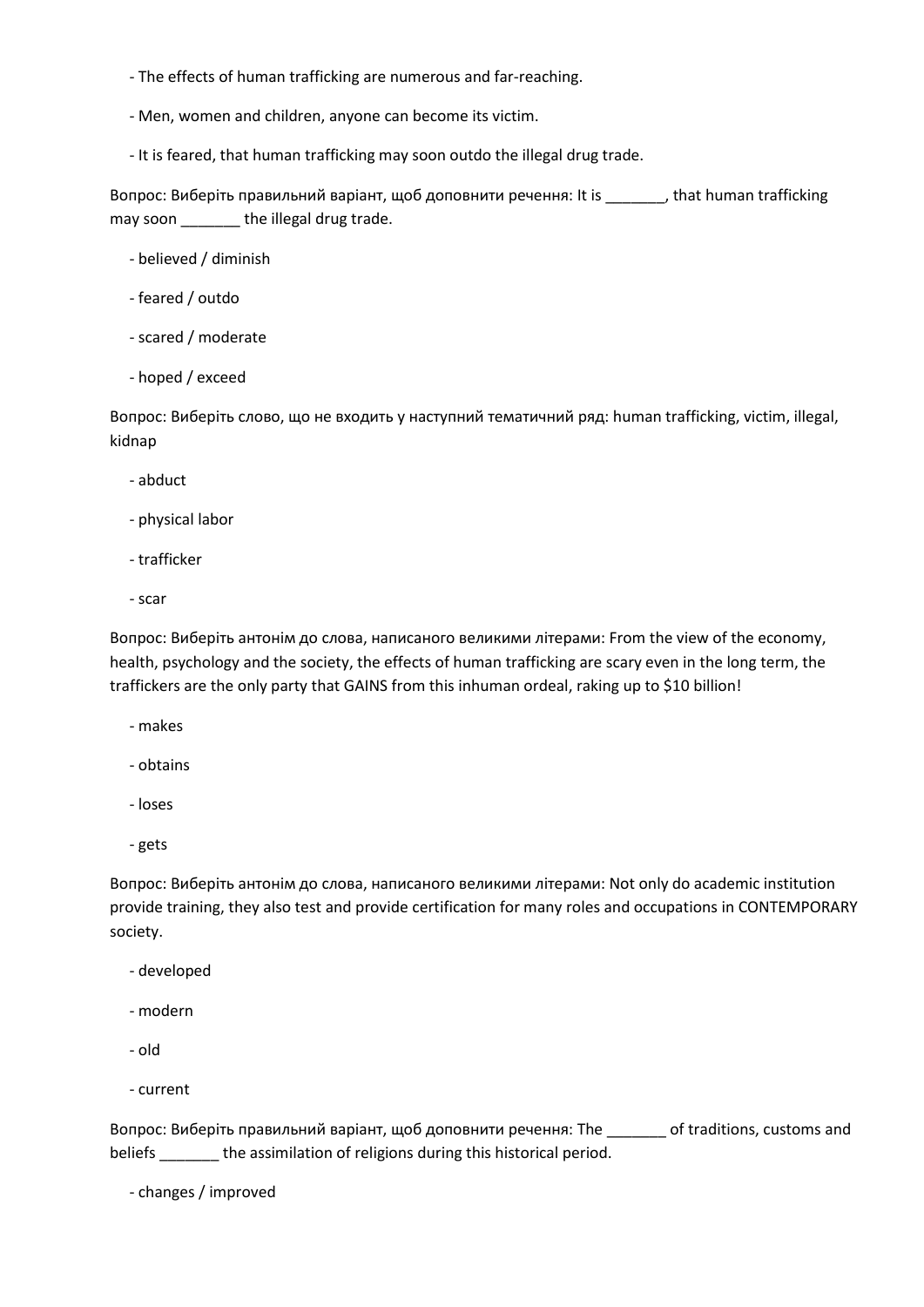- convergence / facilitated

- challenges / decreased
- options / exceeded

Вопрос: Виберіть правильну форму дієслова: It is essential that a University degree \_\_\_\_\_\_\_ a prerequisite for an increasing number of occupations in most societies.

- is
- be
- can be
- will be

Вопрос: Виберіть правильну форму дієслова: If only these courses \_\_\_\_\_\_\_ students' creativity, insight, and analytical skills

- can develop
- would develop
- could develop
- might develop

\_\_\_\_\_\_\_.

Вопрос: Виберіть правильну форму дієслова: But for the development of new technologies and the globalization of the world economy high demand for workers computer and other occupational skills

## - haven't been created

- haven't created
- won't have created
- wouldn't have been created

Вопрос: Виберіть правильну форму дієслова: If I were you I \_\_\_\_\_\_\_ those skills in future for sure.

- acquired
- would acquire
- would have acquired
- will acquire

Вопрос: Виберіть правильну форму дієслова: It is necessary that our university \_\_\_\_\_\_\_ students to complete an academic minor as well as major.

- encourage
- will encourage
- encourages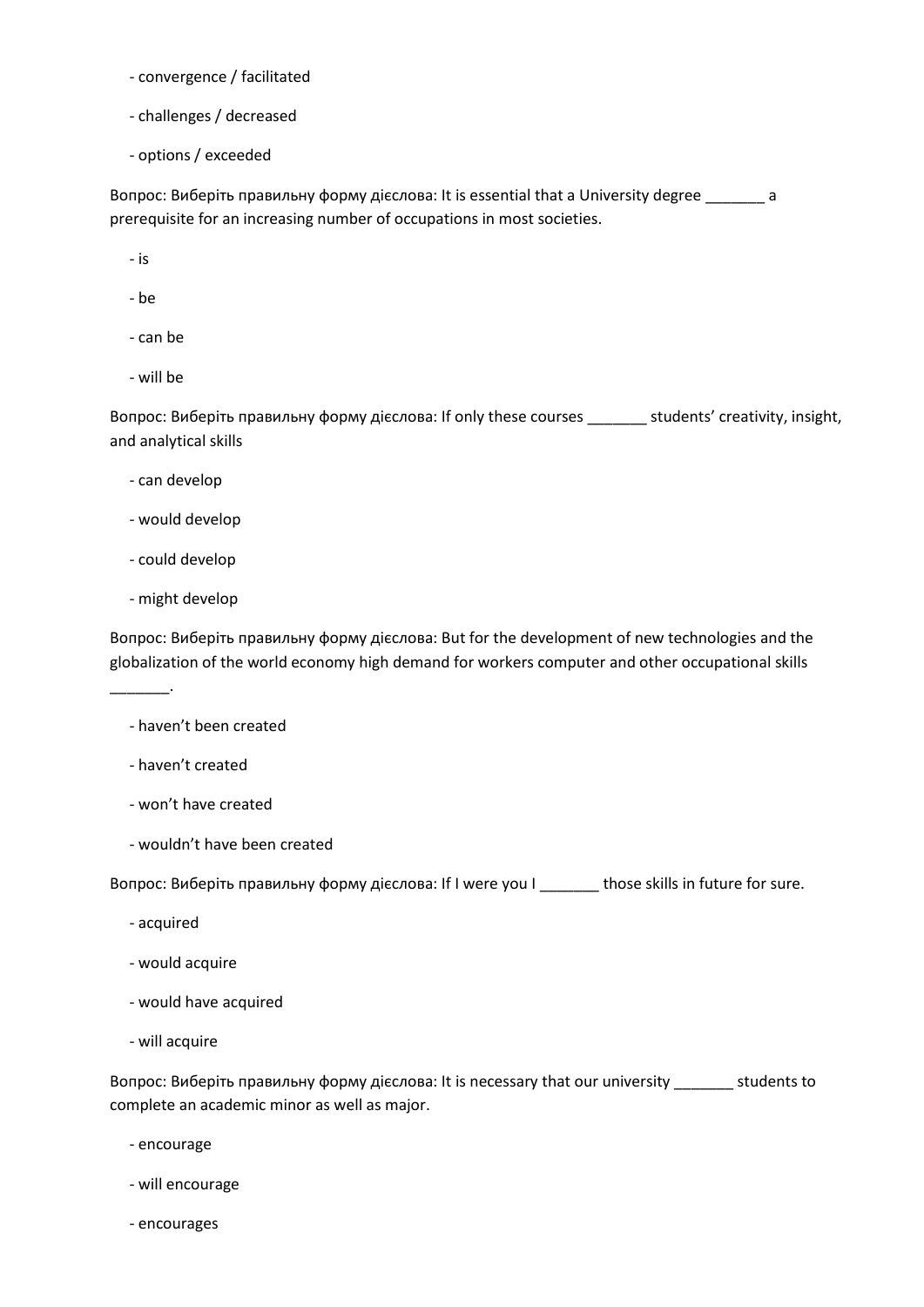## - can encourage

Вопрос: Виберіть правильну форму дієслова: If she \_\_\_\_\_\_\_ two independent majors at the University she could have more chances to get this job

- had pursued
- would have pursued
- could have pursued
- has pursued

Вопрос: Виберіть правильну форму дієслова: Graduate and professional degree programs require that students \_\_\_\_\_\_\_ a set of courses in a specialized academic field.

- complete
- will complete
- completed
- be completed

Вопрос: Виберіть правильну форму дієслова: I wish I \_\_\_\_\_\_\_ practical knowledge in such an area as law

- acquire
- acquired
- will acquire
- would acquire

Вопрос: Виберіть правильну форму дієслова: If he were more industrious he \_\_\_\_\_\_\_ original research in the field of Regional Studies

- could conduct
- can conduct
- will conduct
- would have to conduct

Вопрос: Виберіть правильну форму дієслова: If Nick \_\_\_\_\_\_\_ to gain admission to Columbia University two year age he would receive a Master's degree in American History this June.

- managed
- had managed
- would have managed
- have managed

Вопрос: Доповніть речення: The German foreign minister has said sanctions should be used as a pressure against Russian government \_\_\_\_\_\_\_ it finds a political solution in the east of Ukraine.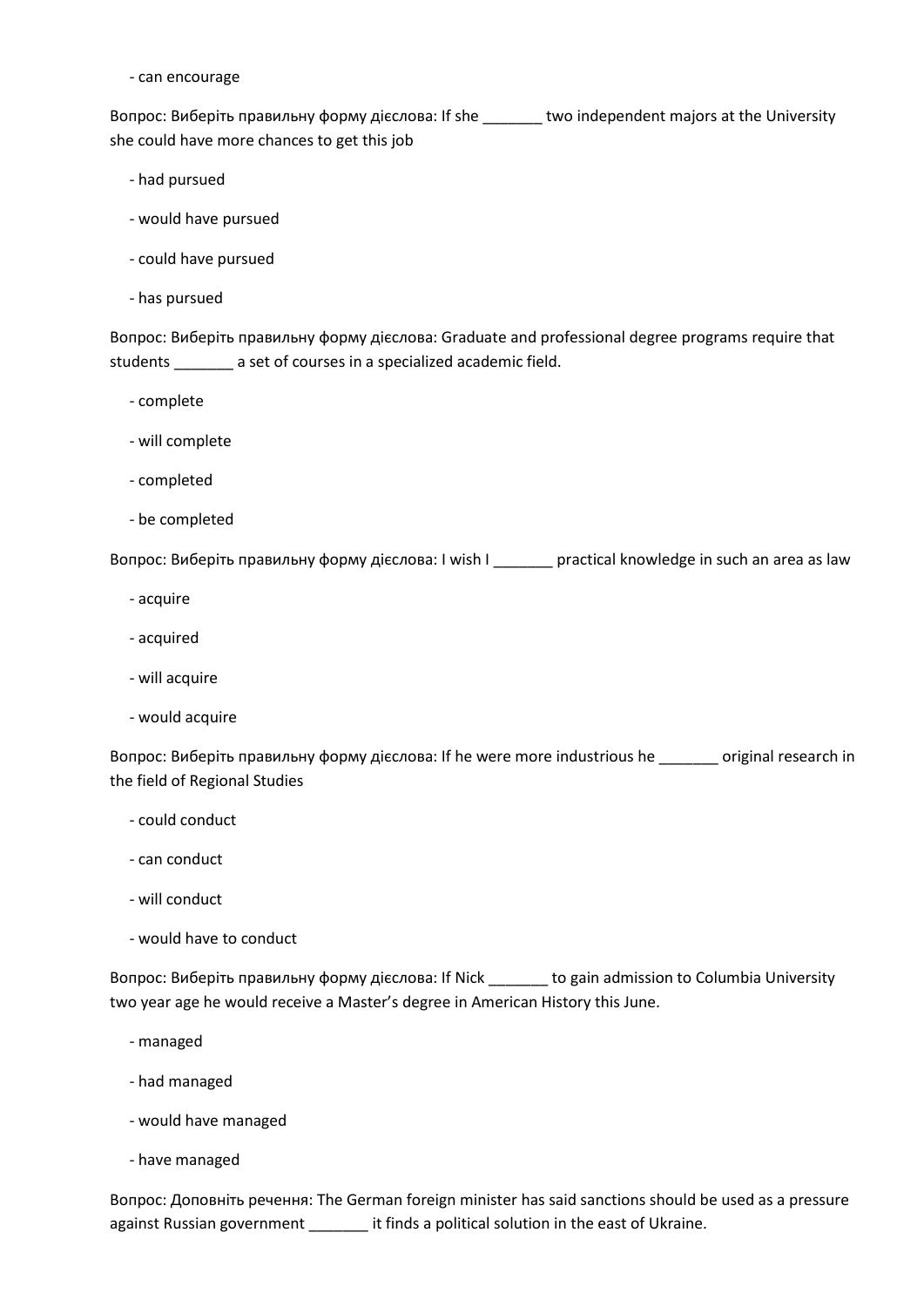- after
- in case
- unless
- as soon as.

Вопрос: Виберіть речення, найближче за змістом: We must remember what happened in the past so that it will never happen again.

- If we could remember the past, it would not happen again.
- Since we all tend to forget what happened in the past we make the same mistakes again.
- We couldn't remember what happened in the past so we did it again.
- In order not to repeat the past, we should certainly not forget what happened then.

Вопрос: Виберіть правильний варіант, щоб доповнити речення: And my guess is from what you said earlier, probably we do get presidential elections which \_\_\_\_\_\_\_ mean a technical government – whatever you call it  $-$  \_\_\_\_\_\_\_\_\_ then.

- would / until
- will / more than
- would / before
- shall / until

Вопрос: Виберіть слово, що не входить у наступний тематичний ряд: suffrage, constitutional democracy, checks and balances, executive branch

- sovereignty
- federalism
- bicameral legislature
- troublemaker

Вопрос: Виберіть антонім до слова, написаного великими літерами: The switch to a parliamentary system would have to be OBVIOUSLY accompanied by new parliamentary elections according to a significantly improved electoral law that would prevent a repeat of the heavy manipulations in the singlemember districts during previous Rada elections.

- observably
- evidently
- uncertainly
- indisputably.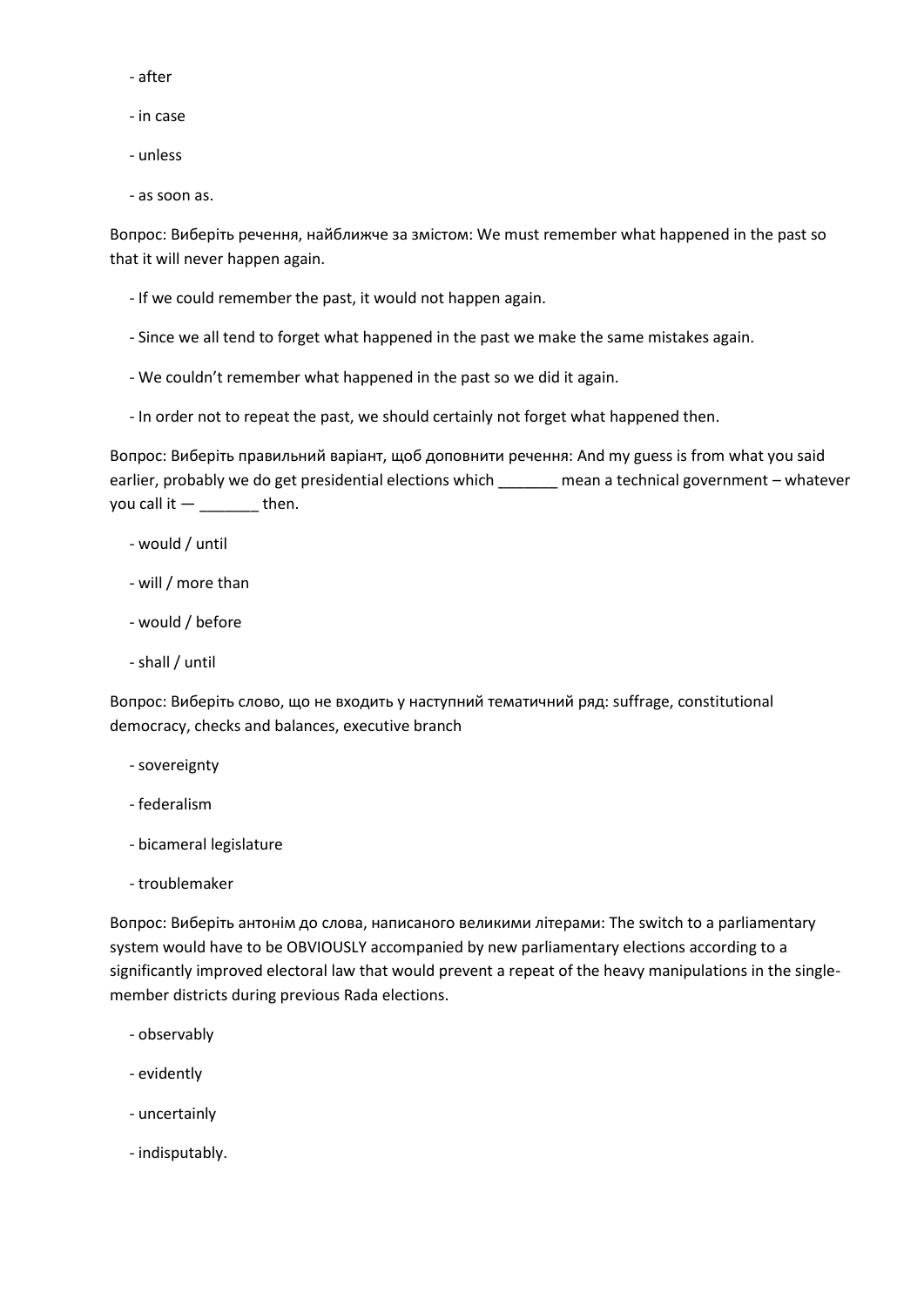Вопрос: Доповніть текст реченням, яке найкраще підходить за змістом і не порушує його логічної будови: Globalization has been quite a debatable subject. \_\_\_\_\_\_\_\_\_\_\_\_\_\_\_\_\_\_\_\_\_\_\_\_ Some opine that it has made life extremely easier and comfortable.

 - Globalization integrates trade, technology, investments, and the mobile factors of production like labor and capital.

- For a better picture, let us take a look at some of the advantages and disadvantages of globalization.

- It has however affected the consumers and businesses differently.

 - While some are of the opinion that it has a lot of ill-effects upon the society, there exist others who feel exactly the opposite.

Вопрос: Виберіть правильний варіант, щоб доповнити речення: Until a better solution is \_\_\_\_\_\_\_, politicians and business leaders \_\_\_\_\_\_\_ on is the value of an educated, flexible, adaptable workforce.

- believed / go
- challenged / take
- found/ agree
- made / look

Вопрос: Виберіть слово, що не входить у наступний тематичний ряд: international trade, cultural exchange, flow of cross-border traffic, adaptable workforce

- globalization
- determination
- homogenization
- location

Вопрос: Виберіть антонім слова, написаного великими літерами: Proponents of globalization say that it helps developing nations CATCH UP to industrialized nations much faster through increased employment and technological advances

- overtake
- join
- lose
- get down

Вопрос: Доповніть речення: \_\_\_\_\_\_\_ our loss of a worldview, our devotion to consumerism and our move into the cities and away from nature, we have lost our connection to the rest of the living planet.

- Though
- Through
- However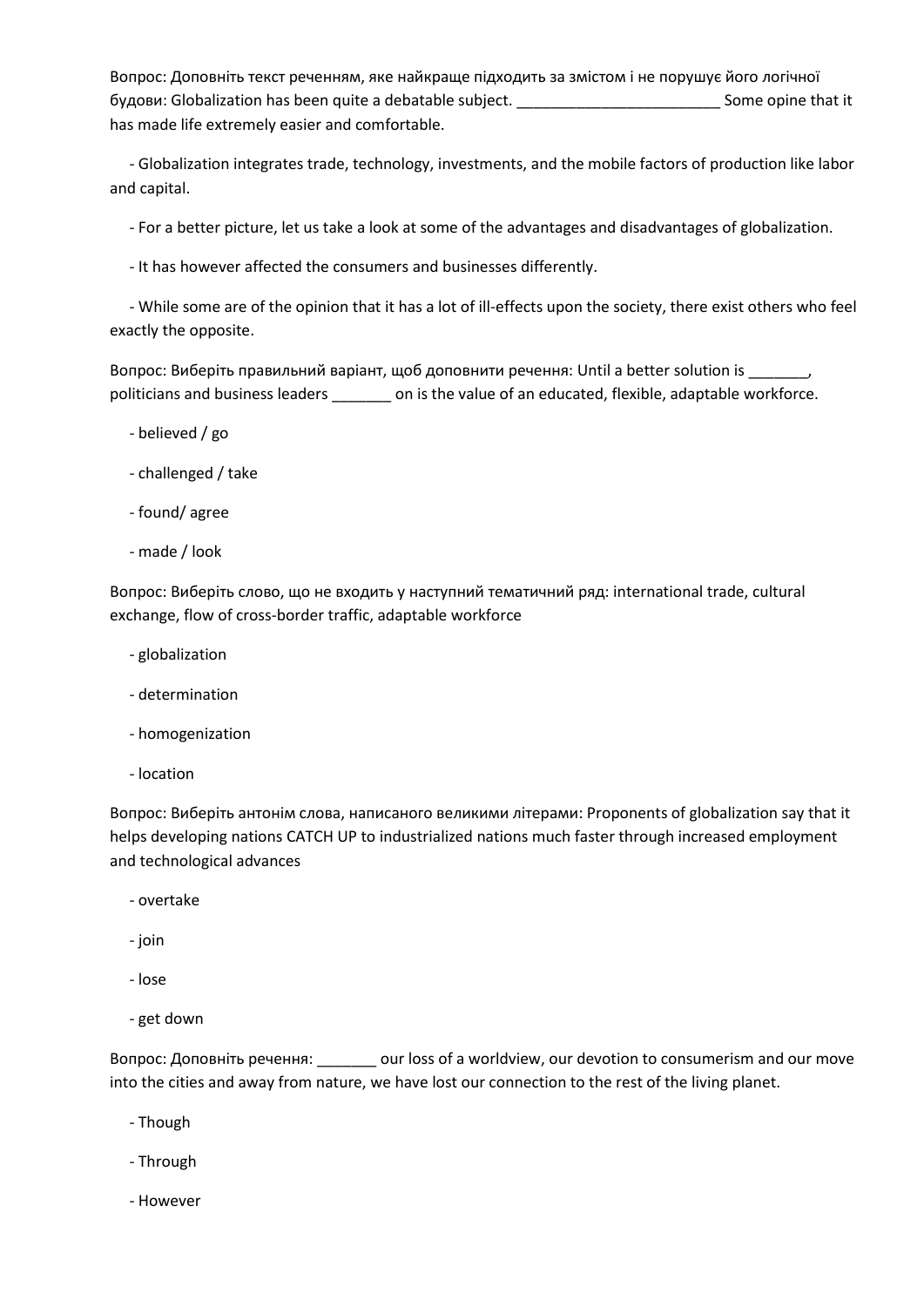- In spite of

Вопрос: Доповніть текст реченням, яке найкраще підходить за змістом і не порушує його логічної будови: We definitely need to find more sustainable sources of energy. Not all the experts agree, but some estimates say that we will run out of fossil fuels in the next 50 years. ((...)). Another benefit of doing this is that wind turbines and solar panels are much cleaner and greener than conventional power stations.

- One obvious solution is to use renewable energy sources such as solar energy.

- One obvious solution is to use renewable energy sources.
- One obvious solution is to use renewable energy sources such as solar energy and wind power.
- One obvious solution is to use renewable energy sources such as solar energy and water power.

Вопрос: Виберіть правильний варіант, щоб доповнити речення: If the government those who pollute the atmosphere, some factories \_\_\_\_\_\_\_ throwing waste into rivers.

- fine / stop
- would fine / stopped
- will fine / stop
- fines / will stop

Вопрос: Виберіть слово, що не входить у наступний тематичний ряд: recycling, environment, atmosphere, pollution, global warming

- fur eco-friendly
- tropical rainforest
- beach boy
- Earth day

Вопрос: Доповніть речення: There are such feelings of \_\_\_\_\_\_\_ between them that they will never reach an agreement.

- antagonism
- abhorrence
- contradiction
- hostility

Вопрос: Виберіть речення, найближче за змістом до поданого: No sooner had the disapproval rally started in Maidan then the police attacked the demonstrators.

- As soon as the disapproval rally started in Maidan, the police attacked the demonstrators.
- Hardly had the disapproval rally started in Maidan when the police attacked the demonstrators.
- The disapproval rally started in Maidan, but the police didn't attack the demonstrators.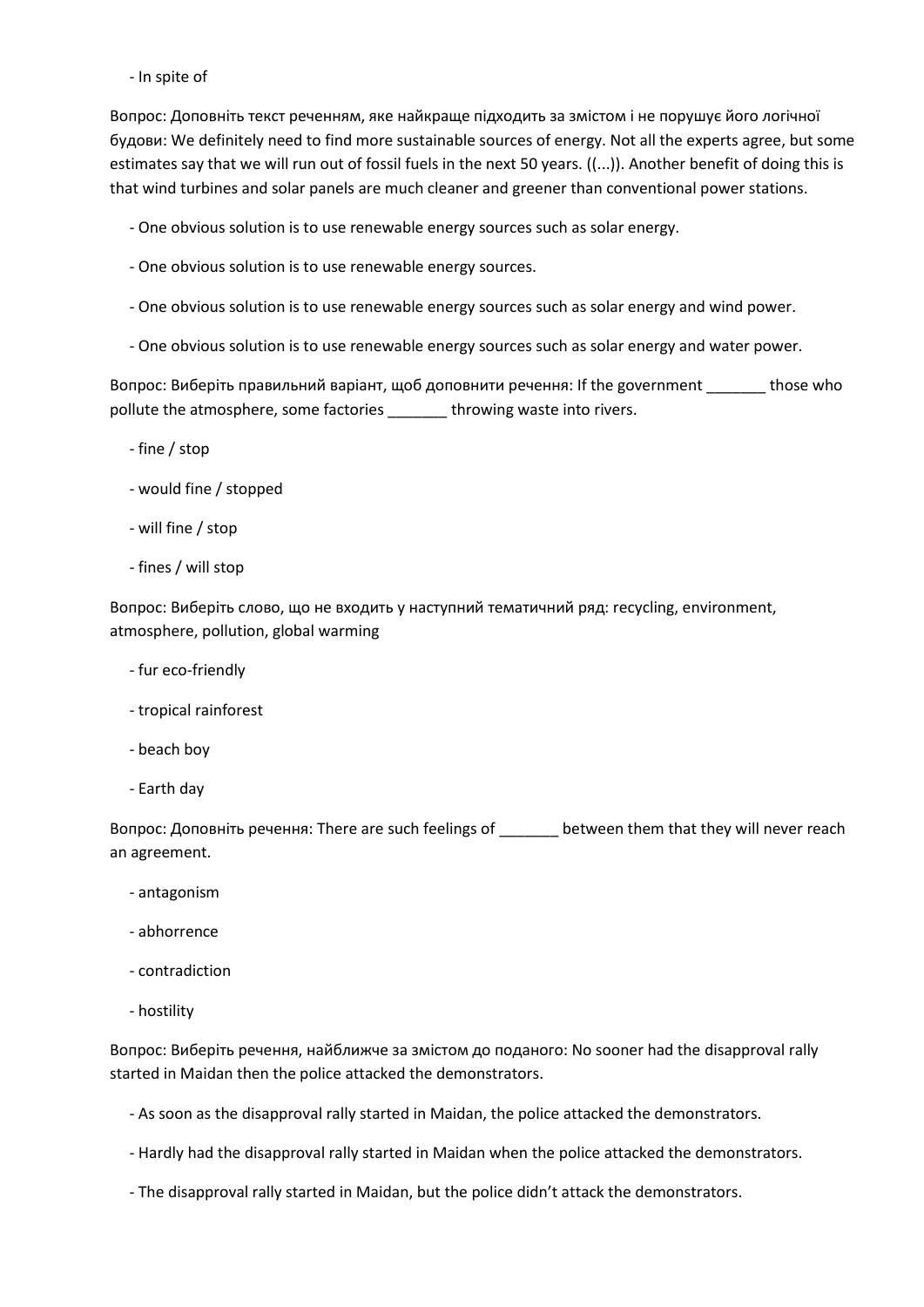- Even though the disapproval rally started in Maidan, the police attacked the demonstrators

Вопрос: Доповніть текст реченням, яке найкраще підходить за змістом і не порушує його логічної будови: The students are no more visualized as 'Vanguards in a revolution led by and controlled under the hegemony of the working class'. \_\_\_\_\_\_\_\_\_\_\_ 'The promise held out by the activism in the sixties was, however, belied by the apathy in the seventies'.

- The students do not constitute a 'revolutionary class' as such.
- It is true that social situation breeds frustration.
- The young people are more sensitive to the political, economic and social inequalities and exploitation.
- The unemployment of the educated youths is on the increase.

Вопрос: Виберіть правильний варіант, щоб доповнити речення: come to the media conglomerates, there are also a range of independent news outlets, \_\_\_\_\_\_\_ they have a much smaller audience.

- Besides / hence
- Moreover / though
- In addition to / though
- In addition to / thus

Вопрос: Виберіть слово, що не входить у наступний тематичний ряд: civics and government, civil rights movement, law, politics

- racial segregation
- race relations
- federal state
- genetics

Вопрос: Доповніть речення: \_\_\_\_\_\_\_, its use has not been uncontroversial.

- Whereas
- However
- When
- $-$  If

Вопрос: Доповніть текст реченням, яке найкраще підходить за змістом і не порушує його логічної будови: In practice, a 'virtual education course' refers to any instructional course in which all, or at least a significant portion, is delivered by the Internet \_\_\_\_\_\_\_\_\_\_\_\_\_\_\_\_\_Which means that people do not have to go to the physical classroom to learn.

 - E-learning is used in that broader way to describe a course that not taught in a classroom face-to-face but through a substitute mode that can conceptually be associated 'virtually' with classroom teaching.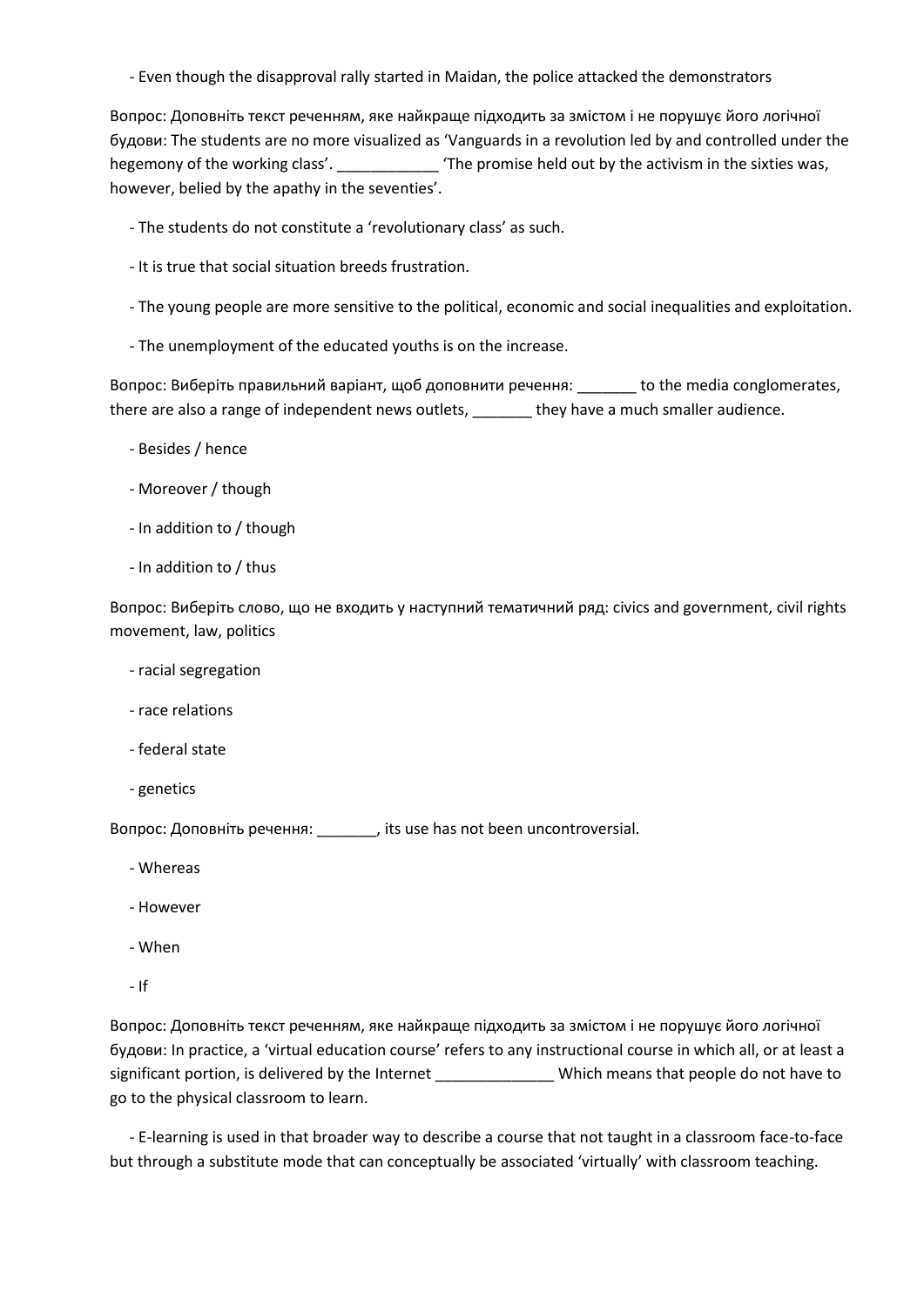- Accordingly, virtual education refers to a form of distance learning in which course content is delivered by various methods such as course management applications, multimedia resources, and videoconferencing.

- Students and instructors communicate via these technologies.

- However it is known that the worldwide e-learning industry is economically significant.

Вопрос: Виберіть варіант, який найближчий за змістом до виразу, який написаний великими літерами: DELIVER A SPEECH on behalf of the Ministers they work for

- speak on behalf of the Ministers they work for
- write on behalf of the Ministers they work for
- make report on behalf of the Ministers they work for
- bring the notes on behalf of the Ministers they work for

Вопрос: Виберіть слово, що не входить у наступний тематичний ряд: nation, internal politics, ethnics, multiculturalism

- tolerance

- unity
- equality
- stamina

Вопрос: Виберіть антонім до слова, яке написане великими літерами: In addition to VIRTUAL classroom environments, social networks have become an important part of E-learning.

- real
- proper
- actual
- simulated

Вопрос: Доповніть речення: The future of Ukraine is important to the future of Europe \_\_\_\_\_\_\_ Ukraine is a European state with great traditions.

- because
- due
- however
- unless

Вопрос: Виберіть речення, найближче за змістом: Lincoln's hostility to the idea of wars to promote democracy was shared by the Founders.

- Lincoln's unfriendliness to the thought of wars to encourage equality was shared by the Founders.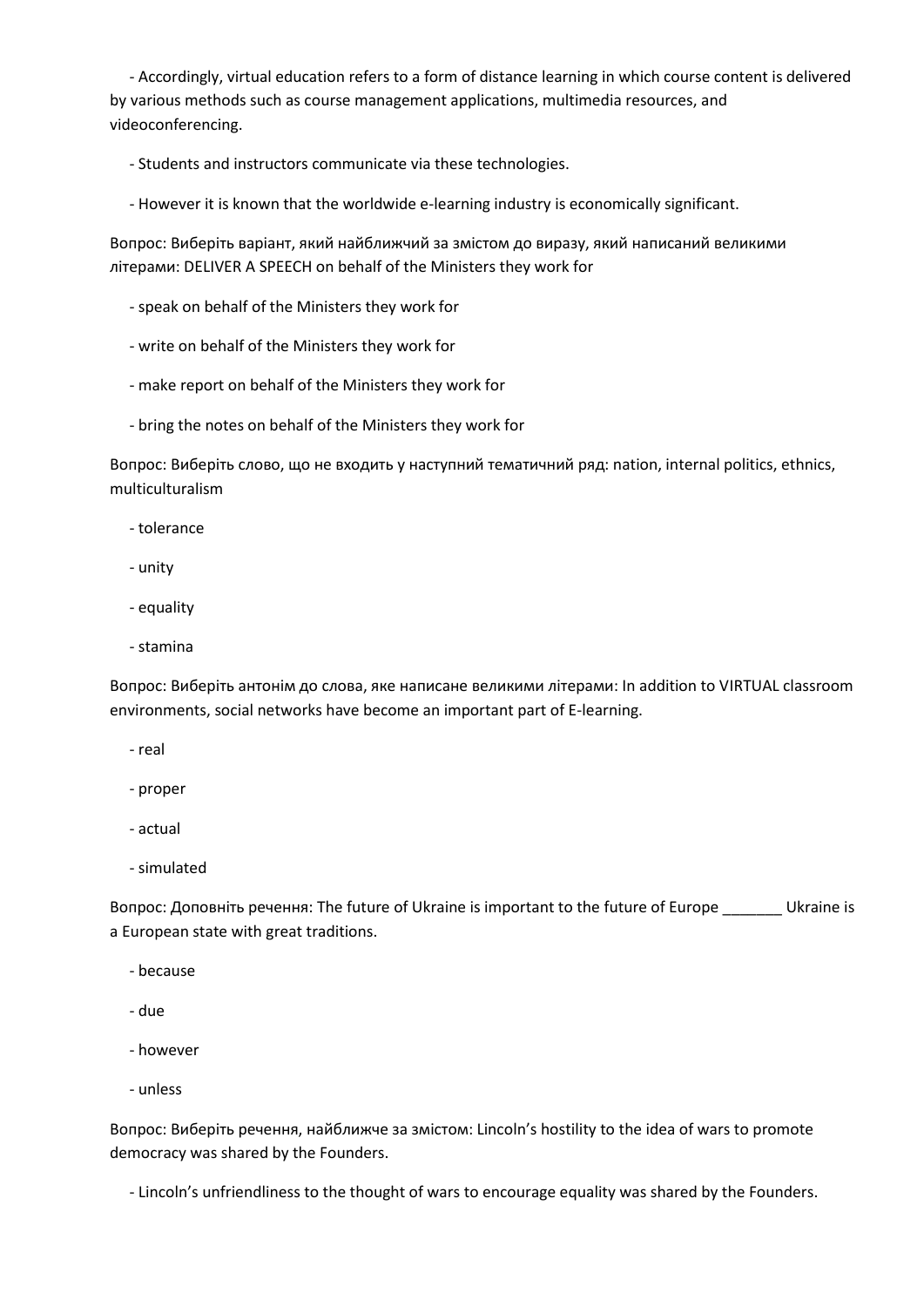- Lincoln's hostility to the idea of warfare to advance dictatorship was shared by the Founders.

- Lincoln's unfriendliness to the idea of wars to encourage equality was shared by the Founders.

- Lincoln's unfriendliness to the thought of wars to encourage equality was not shared by the Founders.

Вопрос: Доповніть текст реченням, яке найкраще підходить за змістом і не порушує його логічної будови: NATO is clearly not just a European defense system but a trans-Atlantic security system with increasing global reach. For example, NATO is involved in Afghanistan. ((...)). So it is expanding its role and is becoming not just a European-focused defense alliance but a broader international security system.

 - NATO probably will not be involved in some in Iraq and maybe in guaranteeing an eventual Israeli-Palestinian peace.

 - NATO probably will be involved in some fashion in Iraq and maybe in guaranteeing an eventual Israeli-Palestinian peace.

 - NATO probably was involved in some fashion in Iraq and maybe in guaranteeing an eventual Israeli-Syrian peace.

 - The EU and the USA probably will be involved in some fashion in Iraq and maybe in assurance an eventual Israeli-Palestinian peace.

Вопрос: Виберіть правильний варіант, щоб доповнити речення: If the last Muslim terrorist \_\_\_\_\_\_\_, the news \_\_\_\_\_\_\_ with a sigh of relief, perhaps even jubilation, by governments across the Muslim world.

- is apprehended / will be met
- would be apprehended / is met
- would be apprehended / would be met
- was apprehended / has been met

Вопрос: Виберіть антонім до слова, яке написане великими літерами: The United States is investing in STRENGTHENING global structures such as the G-20 and regional institutions such as the Organization of American States and the Association of Southeast Asian Nations.

- weakening
- enlarging
- increasing
- intensifying

Вопрос: Доповніть речення: Ukraine should at some point be part of Europe \_\_\_\_\_\_\_ it wishes to be part of Europe, but it is up to Ukraine to decide \_\_\_\_\_\_\_ it wishes to be part of Europe and not wait for Europe to invite Ukraine.

- if / whether
- unless / if
- if / until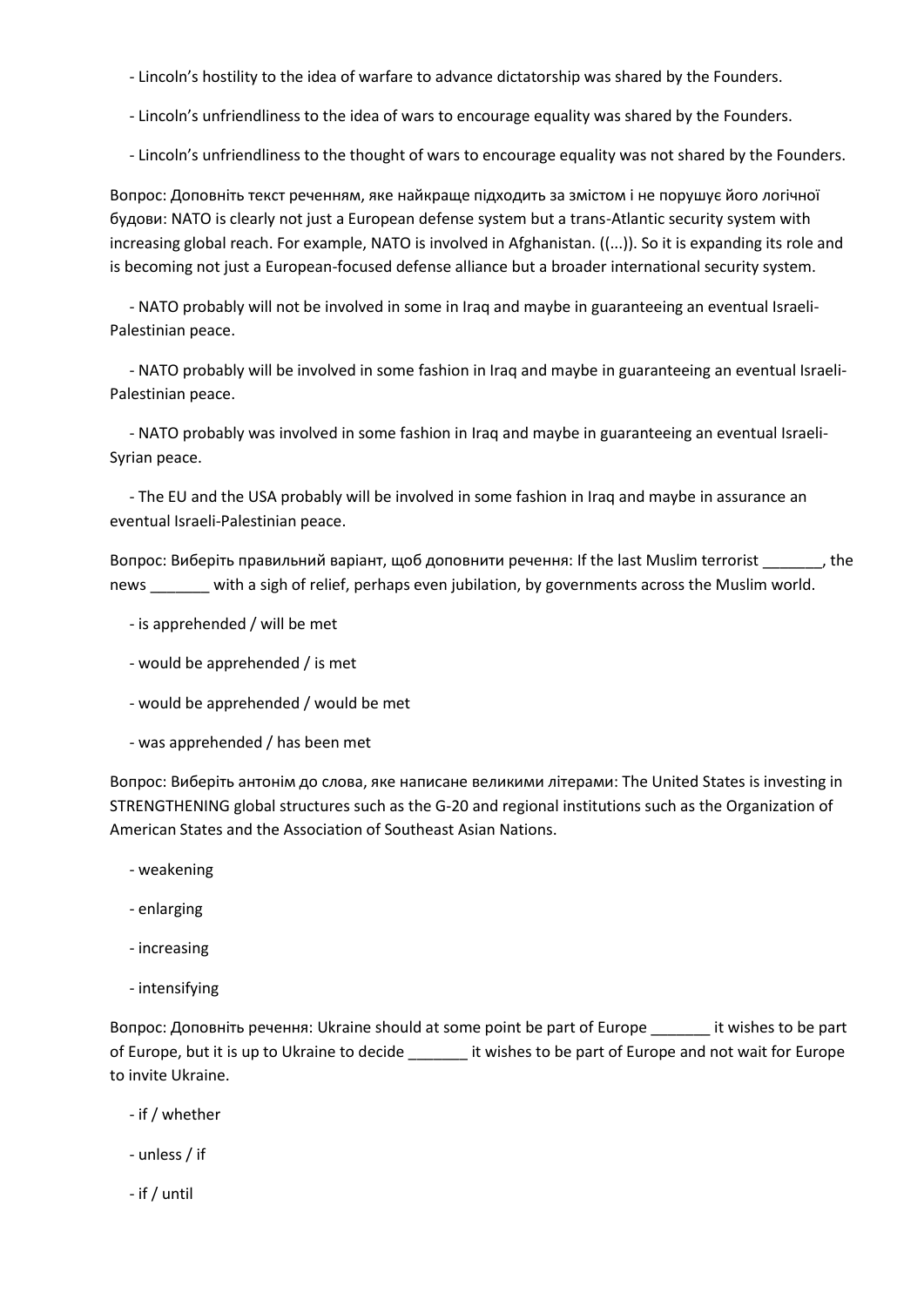- whether /unless

Вопрос: Виберіть речення, найближче за змістом: The whole purpose of glocalization is to be able to assimilate aspects of globalization into your country and culture in a way that adds to your growth and diversity, without overwhelming it.

 - The ultimate goal of glocalization is to assimilate aspects of globalization into our nation and society in a means that adds to our development and variety, without increasing it.

 - The ultimate goal of glocalization is to be able to assimilate aspects of globalization into your nation and society in a method that adds to your growth and variety, without increasing it.

 - The goal of glocalization is to assimilate features of globalization into our nation and society in a means that adds to our development and variety, without diminishing it.

 - The goal of glocalization was to assimilate features of globalization into our nation and society in a means that adds to our variety, without diminishing it.

Вопрос: Виберіть правильний варіант, щоб доповнити речення: When President Bush \_\_\_\_\_\_\_ in September 2001 that he wanted bin Laden captured, "dead or alive", he \_\_\_\_\_\_\_ to tell the world that it didn't matter to him which way it turned out.

- announces / might have meant
- was announced / may meant
- would announced / will have meant
- announced / may have meant

Вопрос: Виберіть слово, що не входить у наступний тематичний ряд: presidency, administration, government, election

- voter
- force majeure
- constituency
- campaign

Вопрос: Виберіть антонім до слова, яке написане великими літерами: In this information age, public opinion takes on added importance even in authoritarian states and as non-state actors are more able TO INFLUENCE current events.

- to affect
- to hinder
- to persuade
- to impress

Вопрос: Доповніть речення: I felt that there was no immediate need to launch a military campaign

\_\_\_\_\_\_\_ the United States alone, that one could have waited for quite a long time, \_\_\_\_\_\_\_ to develop a common international position.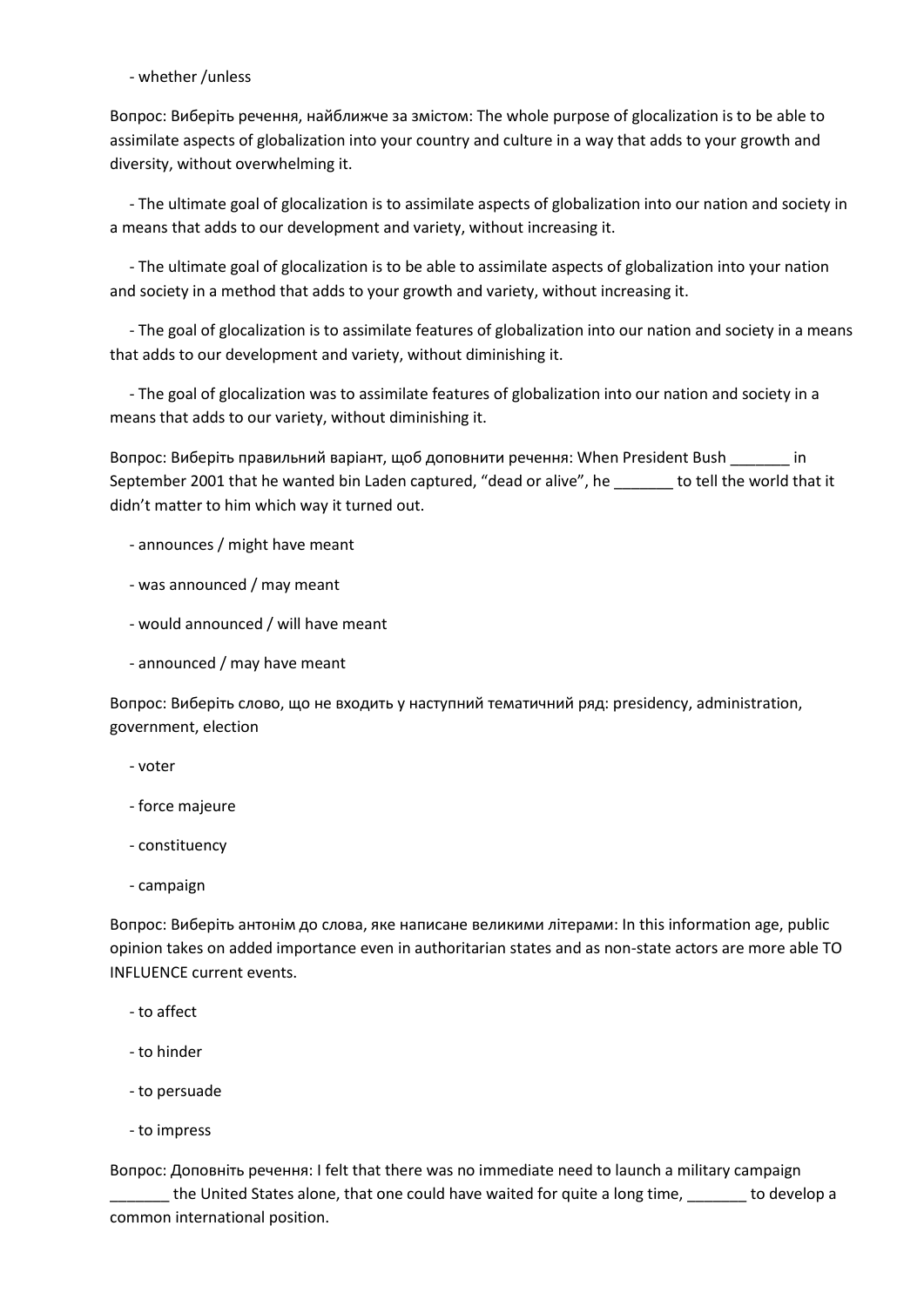- if necessary / if

- by / if necessary

- as / if

- if / by necessary

Вопрос: Виберіть речення, найближче за змістом: If the idea of an inevitable security dilemma is mistaken, then it may be possible for the United States to enjoy security at low cost.

 - If the idea of an expected security dilemma was mistaken, then it might be possible for the United States to benefit from security at low rate.

 - If the idea of an expected security dilemma were mistaken, then it might be possible for the United States to benefit from security at low rate.

 - If the idea of an inevitable security issue is mistaken, then it may be likely for the United States to enjoy safety at low cost.

 - If the idea of an inevitable security dilemma will be mistaken, then it can be possible for the United States to enjoy security at low cost.

Вопрос: Доповніть текст реченням, яке найкраще підходить за змістом і не порушує його логічної будови: I'm not sure that I would say this about the political system as such. The political system is still in the process of transformation and it's very much complicated by personal and clique conflicts.

But it isn't really similar to the Soviet system. The economic system is very oligarchic, and it is a mixture of the enterprise and Soviet "statism".

- The party structure was still fluid and weak.
- The party was still liquid and weak.
- The party of structure will be still fluid and fragile.
- The party structure is still fluid and weak.

Вопрос: Виберіть правильний варіант, щоб доповнити речення: \_\_\_\_\_\_\_, the overwhelming sentiments

\_\_\_\_\_\_\_ sadness, frustration and anger and how those emotions are expressed would depend on how he is taken.

- If he has seized / were likely to be
- If he will be seized / is likely to be
- If he'd seized / was likely to be
- If he's seized / are likely to be

Вопрос: Виберіть слово, що не входить у наступний тематичний ряд: violence, harm, ferocity, coercion, brutality

- assault
- disorder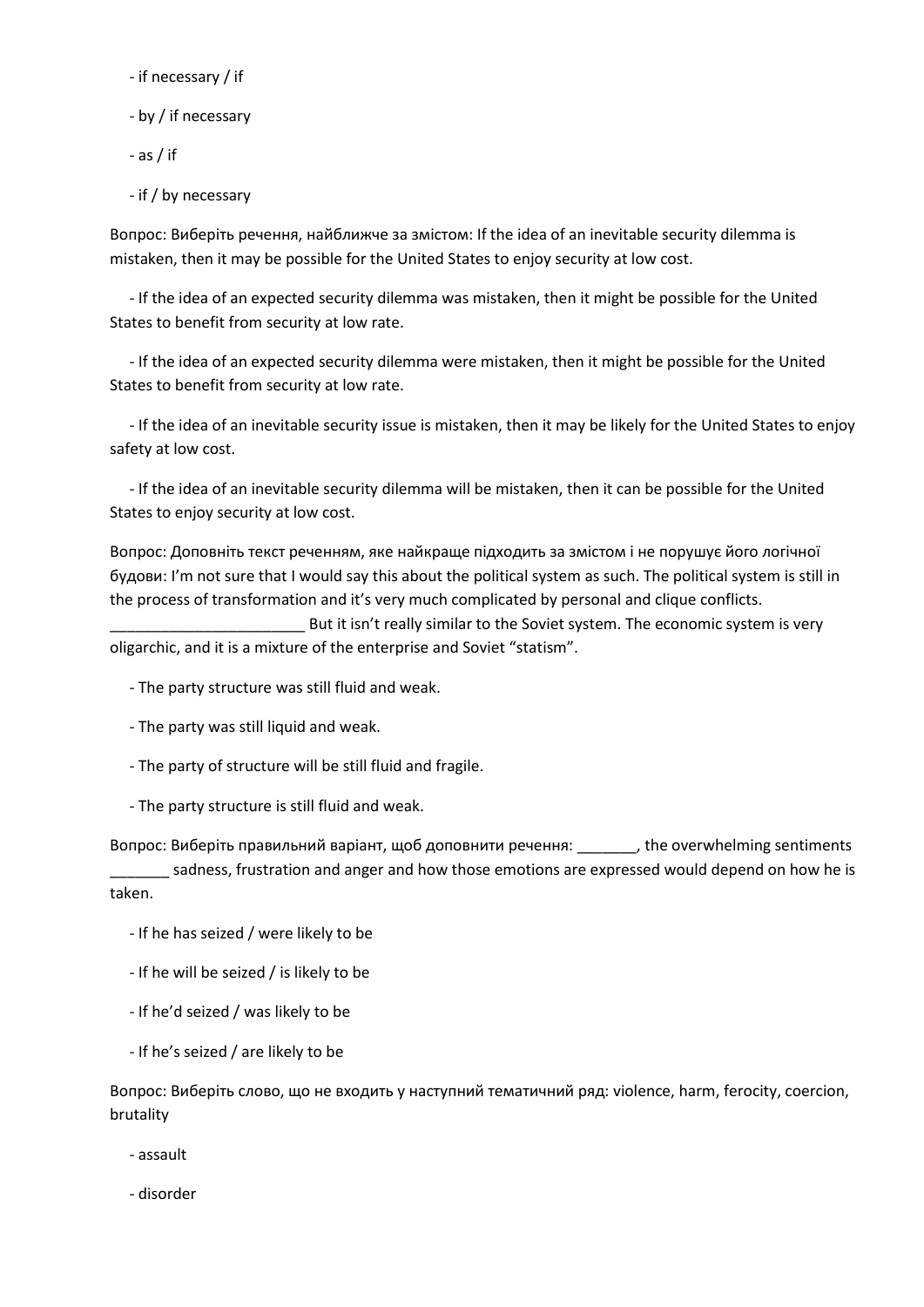- kindness
- fighting

Вопрос: Виберіть антонім до слова, яке написане великими літерами: Such impacts will be related to changes in precipitation (rainfall and snowfall), sea level, and the frequency and INTENSITY of extreme weather events, resulting from global warming.

- fervor
- ferocity
- inactivity
- severity

Вопрос: Доповніть текст реченням, яке найкраще підходить за змістом і не порушує його логічної будови: I think they certainly pay more attention to Russia than to Ukraine and to certain extent this is understandable. I think one has to be realistic in these matters. \_\_\_\_\_\_\_\_\_\_\_ However, it is a fact that Western leaders are preoccupied with more immediate problems. The European leaders now face the task of digesting ten more countries.

- I didn't quite agree that they have any interest in Ukraine.
- I haven't quite agreed that they did not have some interest in Ukraine.
- I don't quite agree that they have no interest in Ukraine.
- I was quite assured that they have some interest in Ukraine.

Вопрос: Виберіть правильний варіант, щоб доповнити речення: The situation \_\_\_\_\_\_\_ a great deal if bin Laden \_\_\_\_\_\_\_\_\_ the honor of martyrdom.

- will differ / were granted
- would differ / were granted
- would be differ / has been granted
- would have been differed / is granted

Вопрос: Виберіть слово, що не входить у наступний тематичний ряд: suspicion, distrust, defense, misgiving

- librarian
- criminal
- prosecutor
- lawyer

Вопрос: Виберіть антонім до слова, яке написане великими літерами: The State Department also launched a program TO FACILITATE the texting of \$10 donations to the Red Cross for Haiti, which drew contributions from 31 million Americans.

- to promote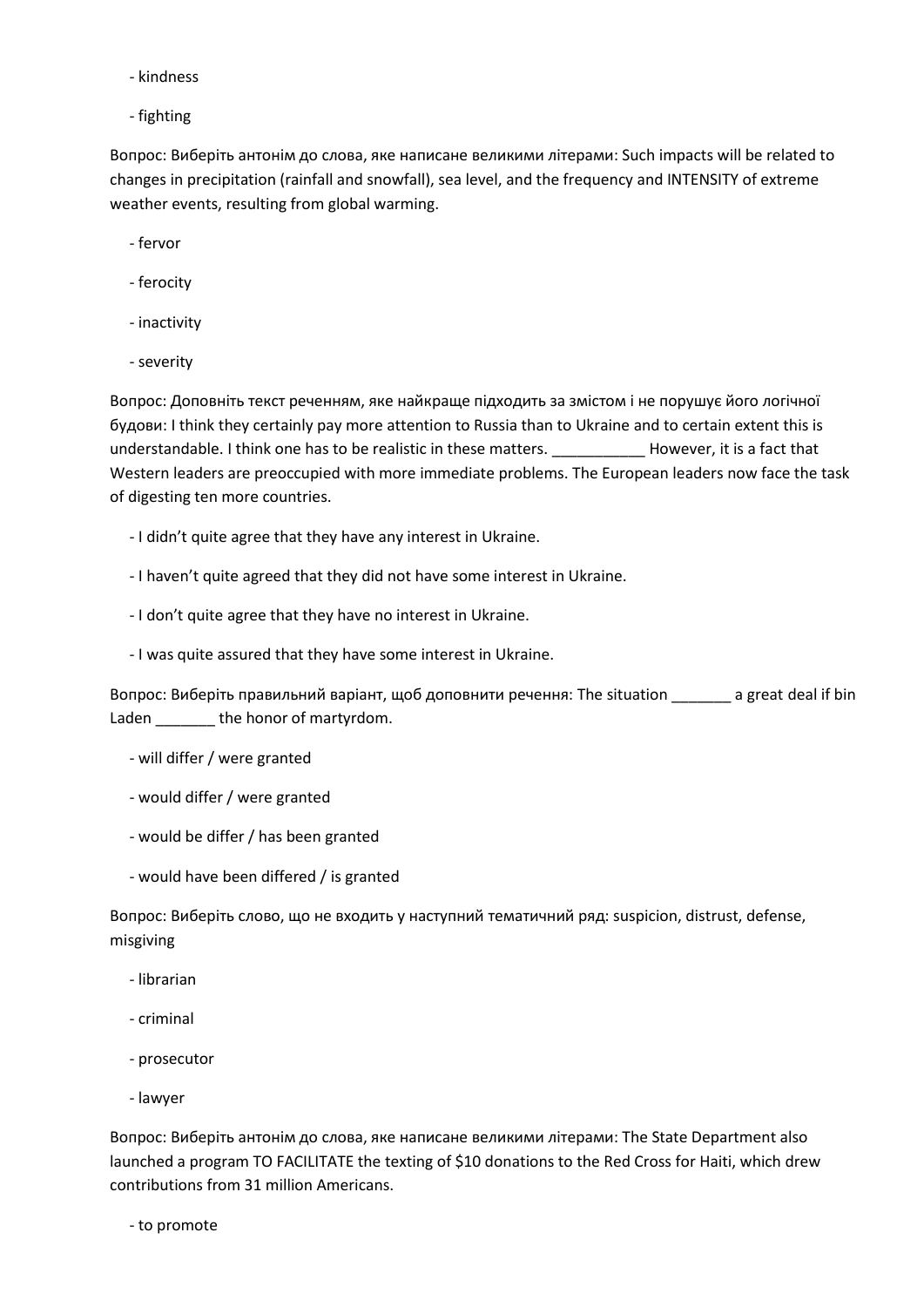- to expedite
- to benefit
- to block

Вопрос: Виберіть речення, найближче за змістом: Liberalism was the idea that the market was like a living thing that needed to be free to expand and grow in a healthy way.

 - Liberalism has been the idea that the market has been like a living thing that was needed to be free to expand and grow in a healthy way.

 - Freethinking was the idea that the market was like a living object that desired to be free to increase and rise in a healthy way.

 - Liberalism had been the idea that the market is like not a dead thing that needed to be liberated to expand and grow in a healthy way.

 - Liberalism wasn't the idea that the market wasn't like a living thing that needed to be restricted to expand and grow in a healthy way.

Вопрос: Доповніть текст реченням, яке найкраще підходить за змістом і не порушує його логічної будови: Self-aware candidates will frankly admit to failure – and will often tell their tales with a smile. They have a firm grasp of their capabilities and are less likely to set themselves up to fail by, for example, overstretching on assignments. They know, too, when to ask for help.

- Self-aware people could also recognize their self-confidence.
- Self-aware people could have also been recognized by their self-confidence.
- Self-aware people can also be recognized by their self-confidence.
- Self-aware people might have also be recognized by their self-confidence.

Вопрос: Виберіть правильний варіант, щоб доповнити речення: \_\_\_\_\_\_\_ to respond, the world numerous adverse impacts as a result of global warming in the decades ahead.

- If nation fail / may experience
- If nations fails / might experience
- If nations fail / may experience
- If nations failed / may be experience

Вопрос: Виберіть слово, що не входить у наступний тематичний ряд: opponent, competitor, antagonist, enemy

- fighter
- revolutionist
- adversary
- ambassador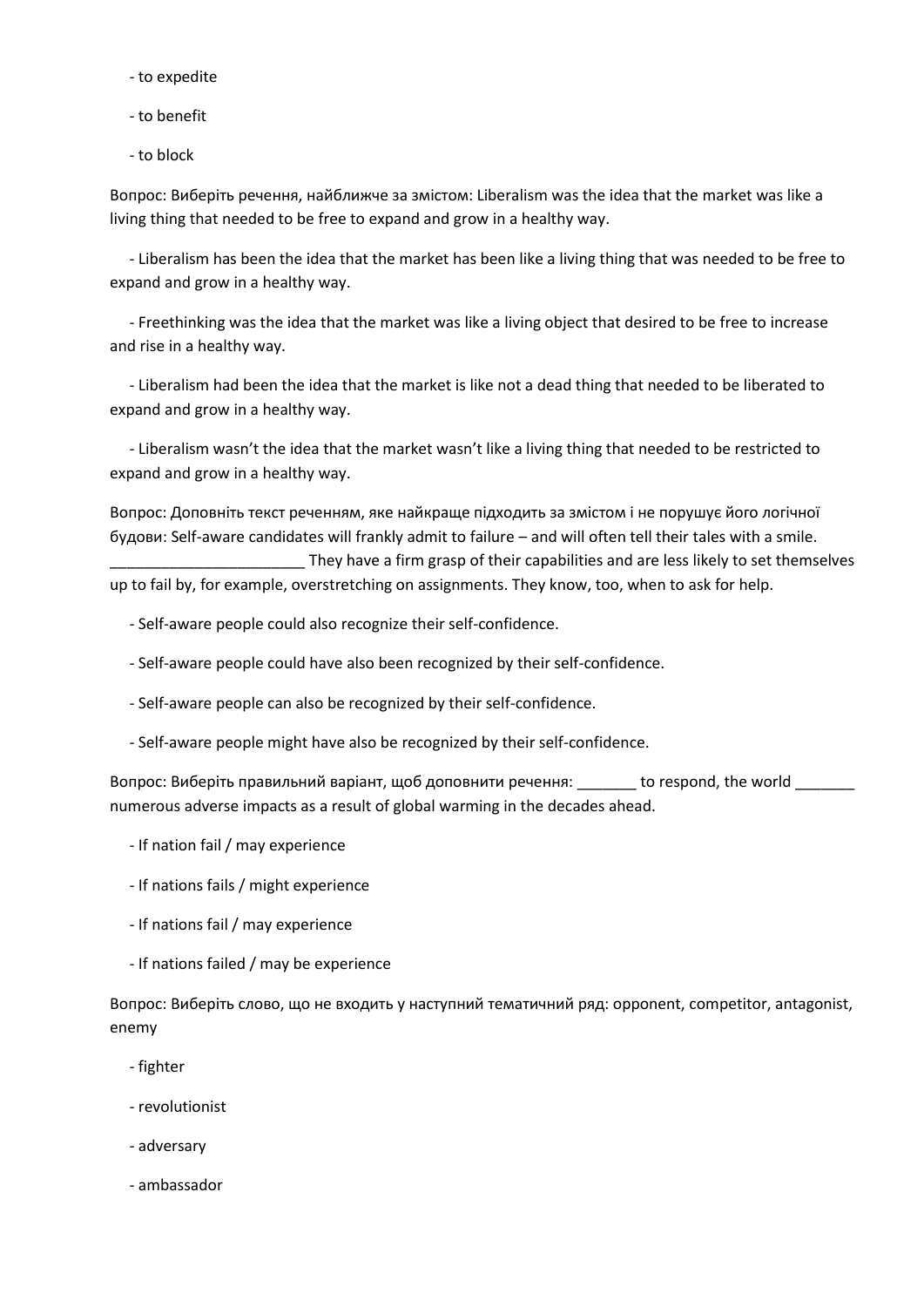Вопрос: Виберіть антонім до слова, яке написане великими літерами: There is no guarantee that this COMPREHENSIVE approach will achieve every goal, especially where the challenges are as entrenched and complex as they are in places such as Haiti, Pakistan, or Yemen.

- complete
- extensive
- limited
- comprising

Вопрос: Доповніть речення: \_\_\_\_\_\_\_ there was not a democracy directly in place during the Middle Ages, Christianity was widely followed and so many democratic ideas were understood and followed by many of the people.

- While
- However
- Although
- In spite of

Вопрос: Виберіть речення, найближче за змістом до поданого: The American Revolution is an important event in history that marks a turning point in democracy.

- The American Revolution is a trivial event in history that marks an insignificant episode in democracy.

 - The American Revolution is a commonplace occasion in history that marks a minor experience in democracy.

- The American Revolution is an ordinary event in history that marks a trifling occurrence in democracy.

- The American Revolution is a crucial event in history that marks a decisive moment in democracy.

Вопрос: Доповніть текст реченням, яке найкраще підходить за змістом і не порушує його логічної будови: Democratic processes in Ukraine will have a very important impact on the transformation of Russia. \_\_\_\_\_\_\_\_\_\_\_\_\_\_\_\_\_\_\_\_\_\_\_\_Ukraine is an important country and what happens in Ukraine therefore has international ramifications.

- Noticeably, it is harmful for everybody concerned.
- Obviously, it is in everybody's interest.
- Undoubtedly, it is in nobody's interest.
- Evidently, it is damaging our credibility.

Вопрос: Виберіть правильний варіант, щоб доповнити речення: \_\_\_\_\_\_\_, how they are conducted will define the extent to which Ukraine is fully a modern democratic European state or to what Ukraine still is burdened by the twin legacies of the past: the legacy of Communism and imperialism.

- Besides / access
- However / extent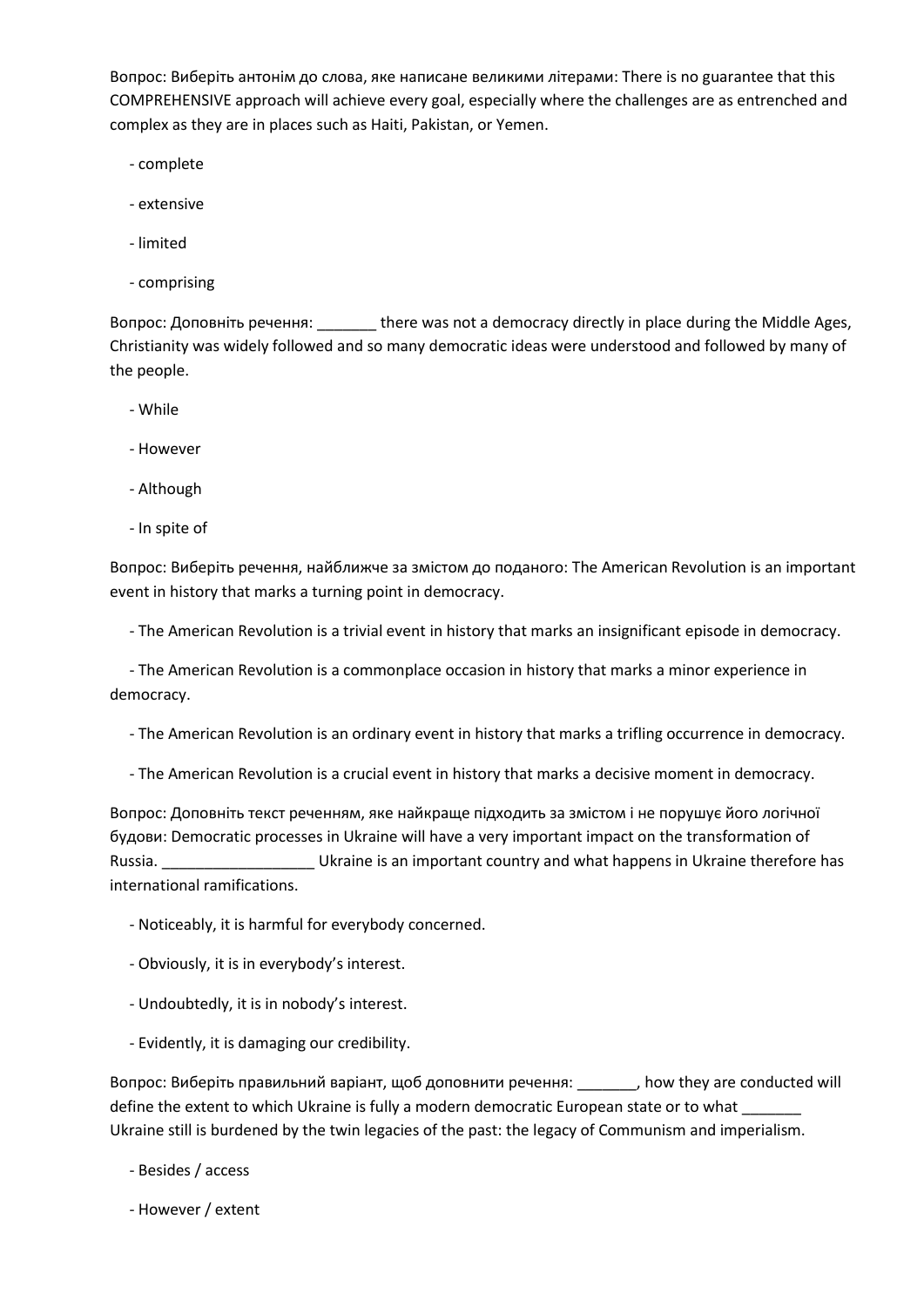- While / example
- Though / instance

Вопрос: Виберіть слово, що не входить у наступний тематичний ряд: residential elections, nominee, minutes, polling station, voter.

- deliverance
- ballot box
- polling booth
- international observer

Вопрос: Виберіть антонім до слова, яке написане великими літерами: North Atlantic Treaty Organization is clearly not just a European defense system but a trans-Atlantic security system with INCREASING global reach.

- rising
- defending
- growing
- diminishing

Вопрос: Доповніть речення: \_\_\_\_\_\_\_, we have to remember wise words of a prominent statesman Sir Winston Churchill who once said "Those who fail to learn from history are doomed to repeat it.".

- Meanwhile
- Thus
- On the contrary
- In spite of

Вопрос: Виберіть речення, найближче за змістом до поданого: Ukraine is an important country and what happens in Ukraine therefore has international ramifications.

- Ukraine is an important country and what happens in Ukraine therefore has global fortification.

 - Ukraine is an important country and what happens in Ukraine therefore has intercontinental associations.

- Ukraine is an important country and what happens in Ukraine therefore has worldwide consequences.
- Ukraine is an important country and what happens in Ukraine therefore has foreign invasion.

Вопрос: Доповніть текст реченням, яке найкраще підходить за змістом і не порушує його логічної будови: The American Declaration of Independence states, "All men are created equal." It only asserts that all individuals are equally human.

- This does not mean that all people are equal in every respect.
- This means that all people are prejudiced in any respect.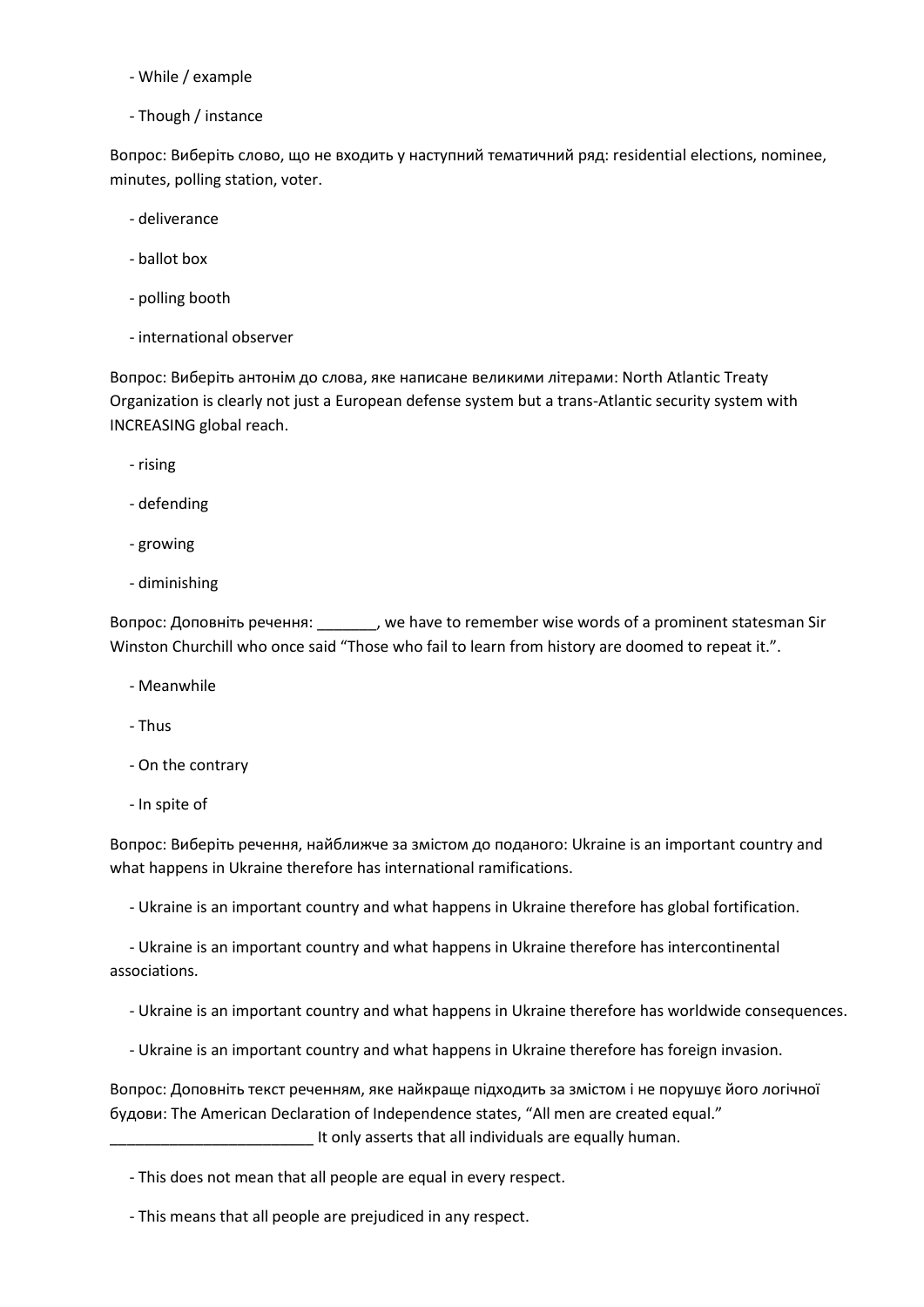- This does not mean that all people respect each other.

- This means that all people are respected equally.

Вопрос: Виберіть правильний варіант, щоб доповнити речення: Democracies need citizens \_\_\_\_\_\_\_ are well enough informed to make proper political judgments analyzing complex issues.

- there / to
- that / off
- what / when
- who / after

Вопрос: Виберіть слово, що не входить у наступний тематичний ряд: legislature, free competition, oppression, corrupting effect

- seasoning
- justice
- inequality
- law-enforcement policies

Вопрос: Виберіть антонім до слова, яке написане великими літерами: The goals and principles of the authoritarian system are to control the participation of the citizens and ELIMINATE any opposition.

- expect
- include
- guess
- comfort

Вопрос: Доповніть речення: This country is a big and important European country, and we are very aware of that. \_\_\_\_\_\_\_, we cannot be disinterested in what happens in Ukraine, particularly insofar as continued democratization is concerned.

- While
- Therefore
- Though
- In spite of

Вопрос: Виберіть правильний варіант, щоб доповнити речення: enter into force, the European Constitution must be ratified by each Member State \_\_\_\_\_\_\_ its constitutional requirements.

- While / in spite of
- If / however
- However / if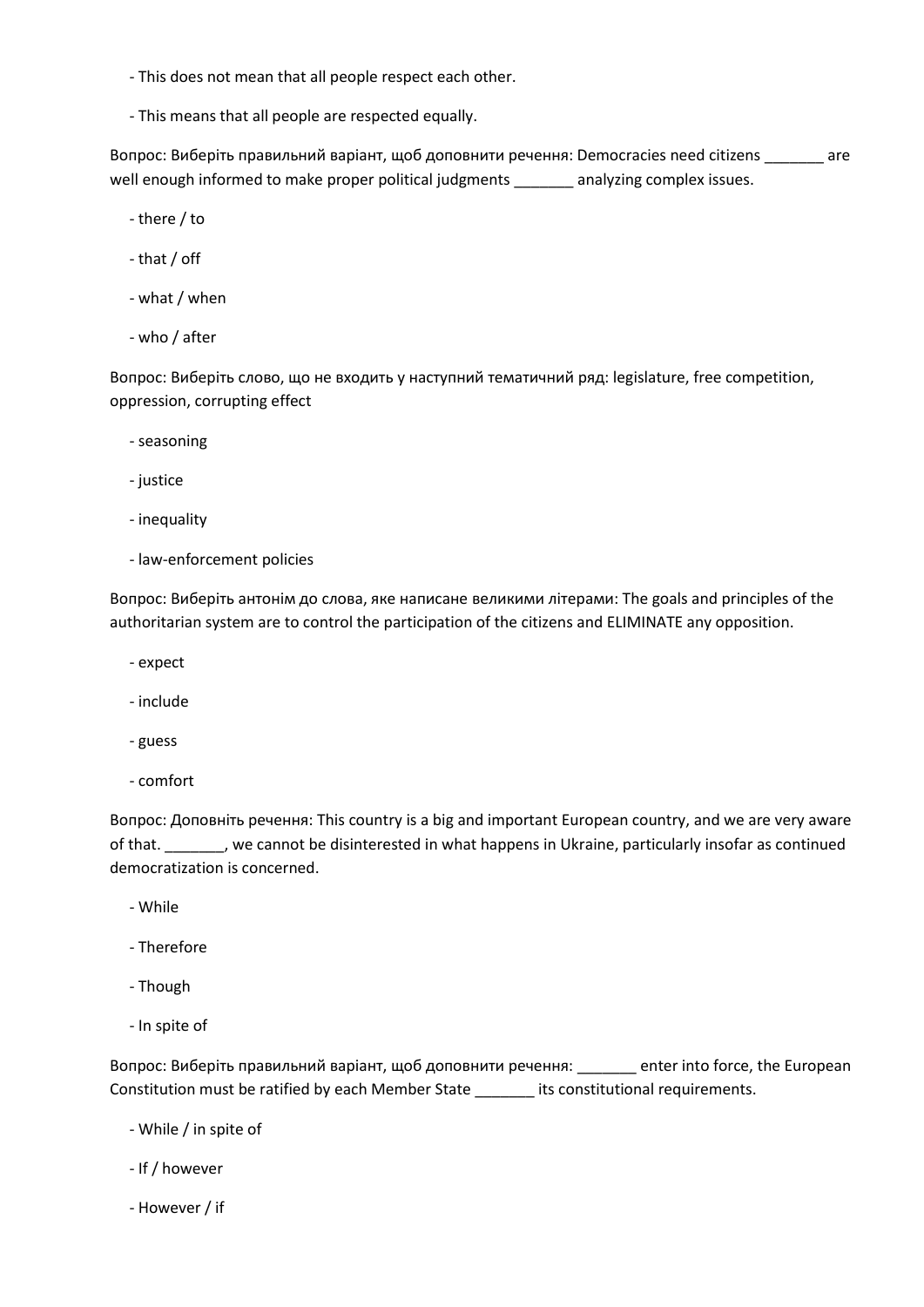- In order to / according to

Вопрос: Виберіть слово, що не входить у наступний тематичний ряд: accords, convention, envoy, mission

- protocol
- prodigy
- ratification
- treaty

Вопрос: Виберіть антонім до слова, яке написане великими літерами: The President, according to the Constitution, must TAKE CARE that the laws be faithfully executed.

- reveal
- conceal
- neglect
- support

Вопрос: Виберіть правильний варіант, щоб доповнити речення: The Baltic republics and Poland demonstrated their determination \_\_\_\_\_\_\_ part of Europe, of the European Union to be more specific, and as \_\_\_\_\_\_\_, they are today part of the European Union.

- to be / a result
- to have / much
- for / while
- be / a mistake

Вопрос: Виберіть слово, що не входить у наступний тематичний ряд: coalition, opposition, prime minister, speaker

- governor-general
- obsession
- constitution
- parliament

Вопрос: Доповніть речення: \_\_\_\_\_\_\_ captain James Cook had sailed the length of the east coast in 1770 the British did not settle in Australia until 1788.

- While
- In spite of
- However
- Although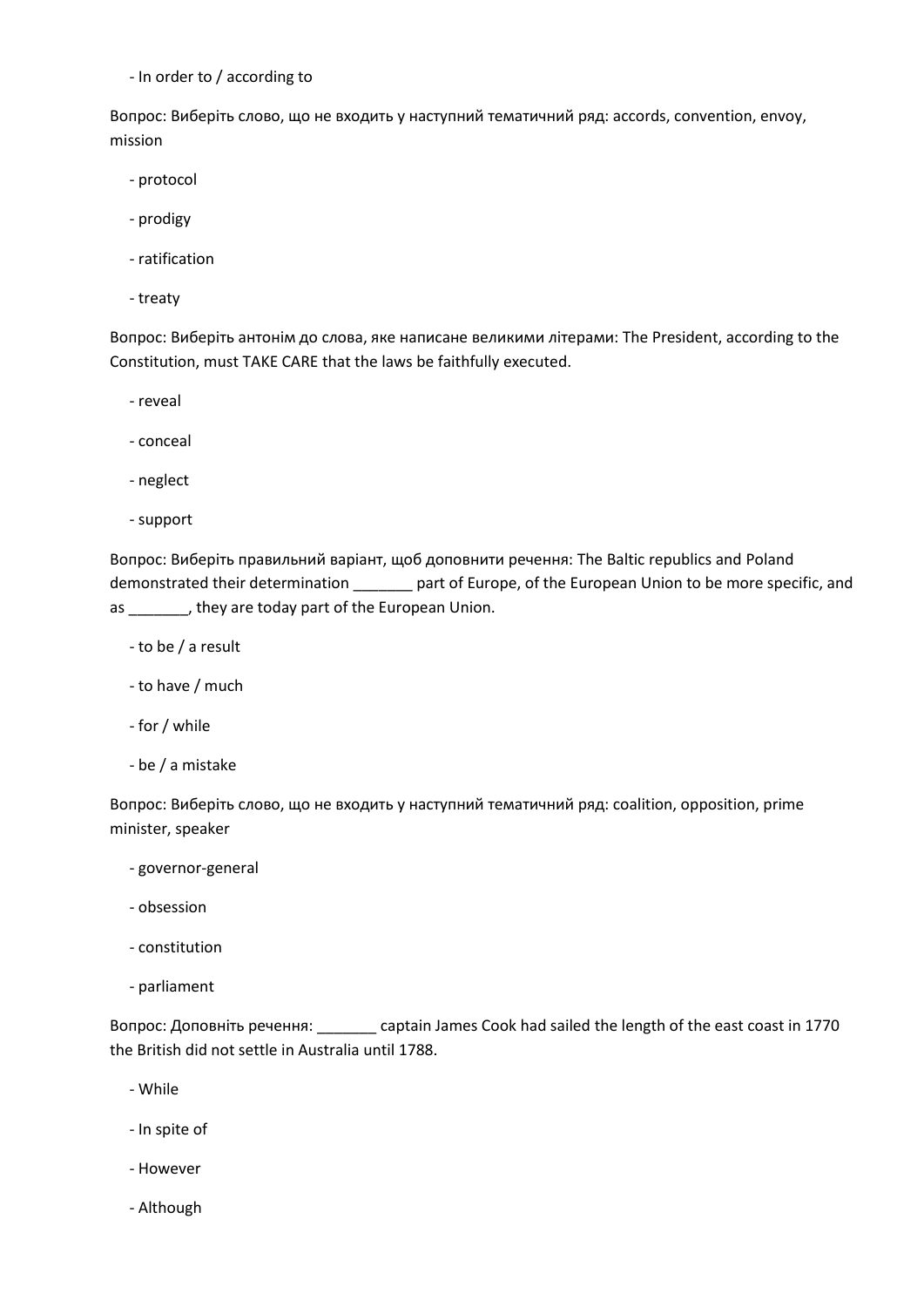Вопрос: Виберіть правильний варіант, щоб доповнити речення: <br>
и the slave trade was officially abolished by the British government in 1807, Jamaican plantation owners \_\_\_\_\_\_\_ to give up their slaves.

- Nevertheless / denied
- In spite of / refused from
- Although / refused
- However / objected

Вопрос: Виберіть антонім до слова, яке написане великими літерами: In modern times, people began to see the monarchy as OUTDATED.

- invalid
- old-fashioned
- updated
- antique

Вопрос: Доповніть речення: Without mass media, openness and accountability are impossible in contemporary democracies. \_\_\_\_\_\_\_, mass media can hinder political transparency as well as help it.

- Nevertheless
- Despite
- But
- In spite of

Вопрос: Доповніть текст реченням, яке найкраще підходить за змістом і не порушує його логічної будови: During the early years of pop music, most song lyrics were about love and romance.

The first protest singers were folk singers such as America's Bob Dylan.

 - Meanwhile, in the 1960s, political songwriters started to use their lyrics to criticize the politics of the day.

- Thus, in the 1960s, political songwriters started to use their lyrics to criticize the politics of the day.

- However, in the 1960s, political songwriters started to use their lyrics to criticize the politics of the day.

 - Moreover, in the 1960s, political songwriters started to use their lyrics to criticize the politics of the day.

Вопрос: Виберіть правильний варіант, щоб доповнити речення: \_\_\_\_\_\_\_ radio was the most popular form of mass media during the Second World War, around 100 million Americans also watched images of the war's events at their local cinemas each week.

- Although
- However
- Because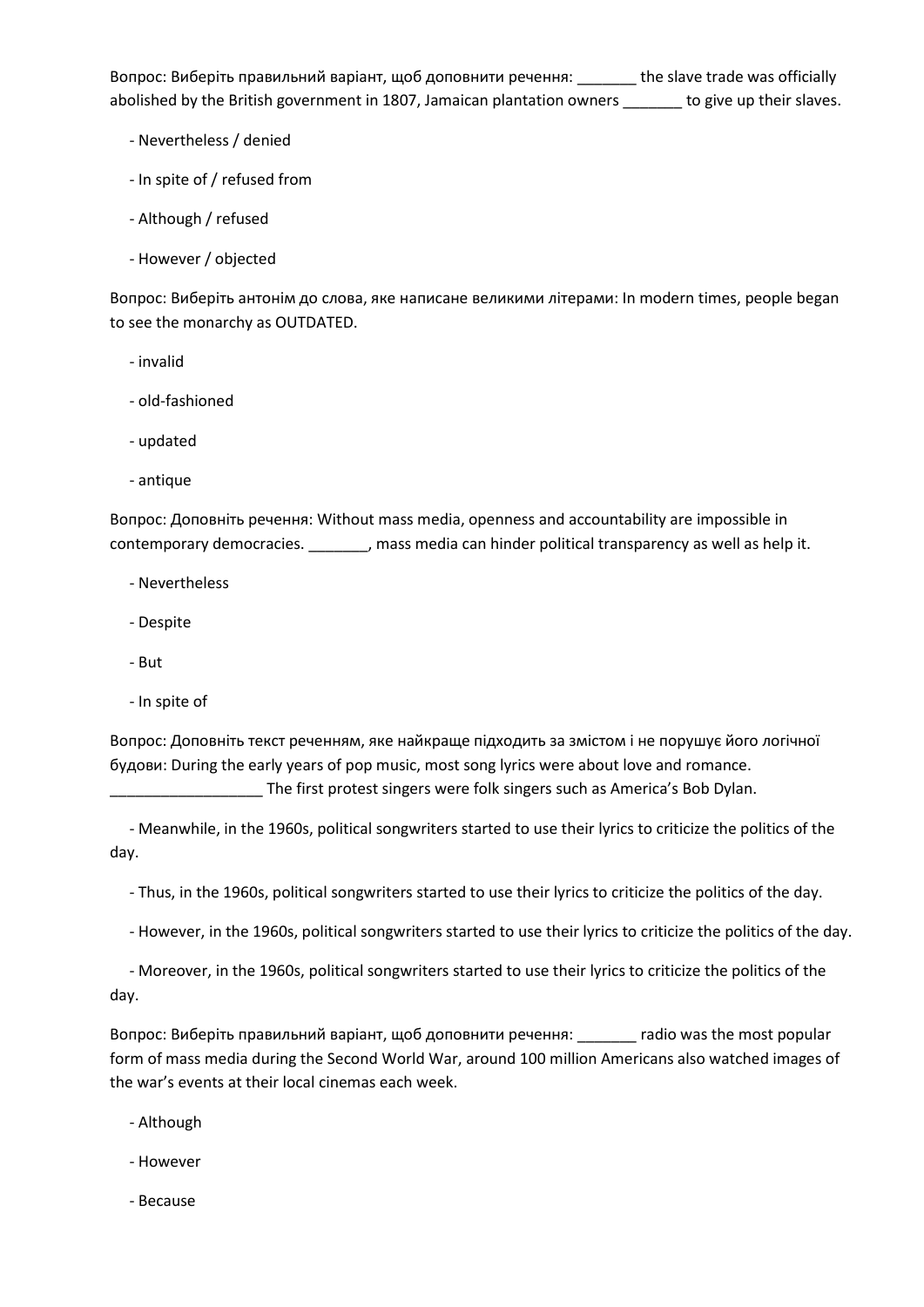- In spite of

Вопрос: Виберіть слово, що не входить у наступний тематичний ряд: elections, turnout, voters, poll

- run-off

- voting
- exit poll
- bill

Вопрос: Виберіть антонім до слова, яке написане великими літерами: The southern states used many slaves from Africa and the Caribbean on their plantations, but the northern states wanted TO BAN slavery.

- to abolish
- to provide
- to cancel
- to prohibit

Вопрос: Доповніть текст реченням, яке найкраще підходить за змістом і не порушує його логічної будови: Two expeditions sailed for Darien with 1,600 colonists expecting to find a flourishing settlement there. \_\_\_\_\_\_\_\_\_\_\_\_\_\_\_\_\_\_\_\_\_\_ Five hundred of them bravely chose to remain to rebuild the fort and to try to save Darien.

- However, they found it deserted and overgrown.
- While they found it deserted and overgrown.
- Rather they found it deserted and overgrown.
- Thus, they found it deserted and overgrown.

Вопрос: Доповніть речення: \_\_\_\_\_\_\_, a compromise will be found.

- Hopefully
- Although
- Doubtful
- Rather

Вопрос: Виберіть правильний варіант, щоб доповнити речення: The overall result of the Reform Act 1832 was that the electorate was increased to 14% of the adult male population. \_\_\_\_\_\_\_ this was not a large increase, the Act was the first big step \_\_\_\_\_\_\_ equal representation.

- Although / towards
- However / to
- Unlikely / against
- Fortunately / for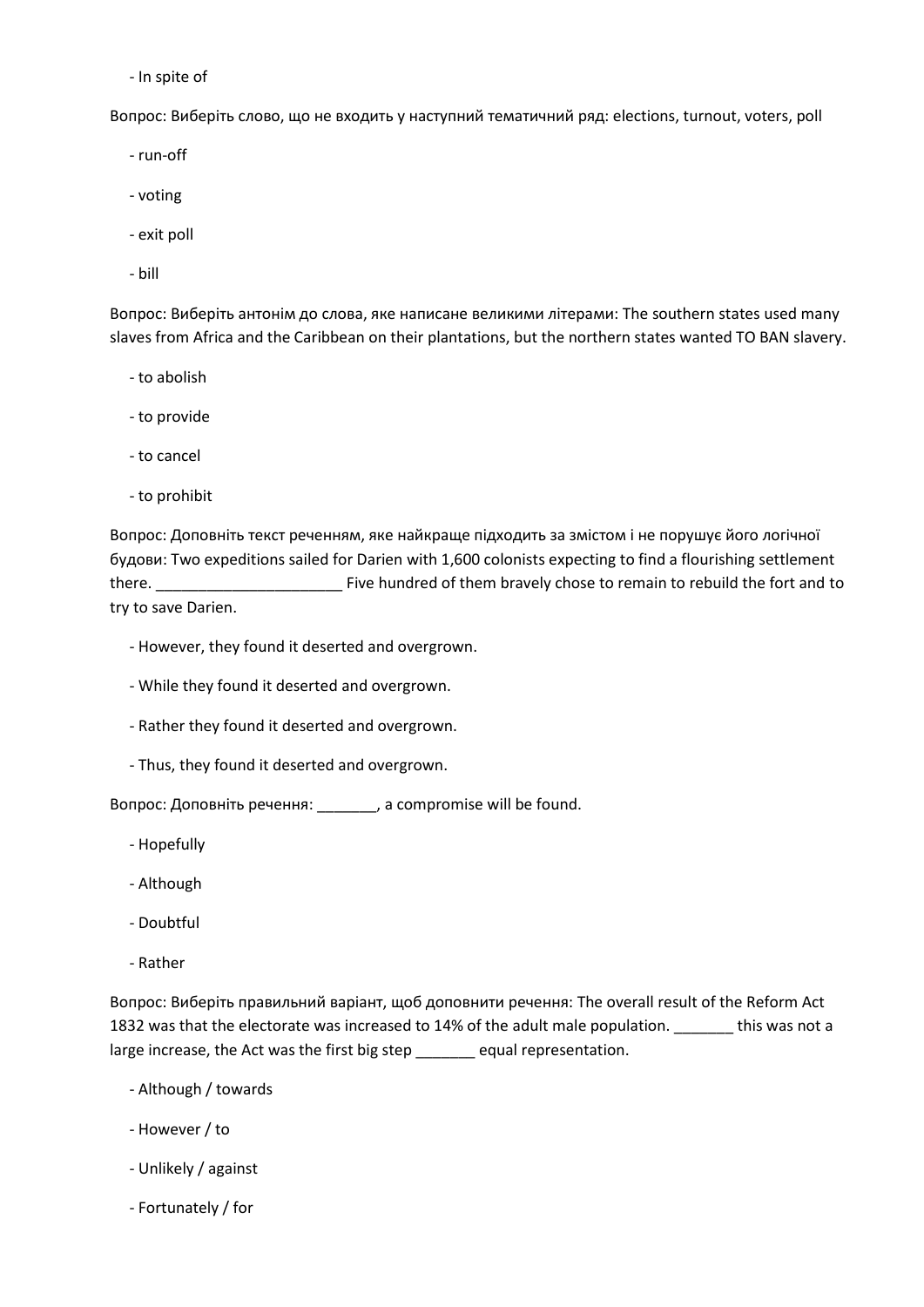Вопрос: Виберіть слово, що не входить у наступний тематичний ряд: general election, internal politics, leader of the governing party, opinion poll

- opposition leader
- major parties
- resign
- foreign trade

Вопрос: Виберіть антонім до слова, яке написане великими літерами: A person accused of a crime has the right to FAIR trial.

- lawful
- proper
- honest
- biased

Вопрос: Виберіть правильний варіант перекладу речення: Interdisciplinary links are important for contemporary historians too.

- Міждисциплінарні посилання також важливі для сучасних істориків.
- Міждисциплінарні зв'язки важливі для сучасних істориків теж.
- Міждисциплінарні посилання не потрібні для сучасних істориків.
- Міждисциплінарні посилання занадто важливі сучасних істориків.

Вопрос: Виберіть правильне пояснення до виразу, який написаний великими літерами: Vast areas in war-torn regions are now said to be depopulated, as the newcomers POUR INTO Anturia at a rate of more than one thousand a day.

- dispense
- introduce
- stream
- cast

Вопрос: Доповніть речення: Following \_\_\_\_\_\_\_, some of the countries who were formerly behind the socalled Iron Curtain, interpret and understand their recent histories under communism by promoting the discipline of contemporary history and by setting up institutions to do so.

- the dawn of communism
- the prime of communism
- the breakthrough of communism
- the fall of communism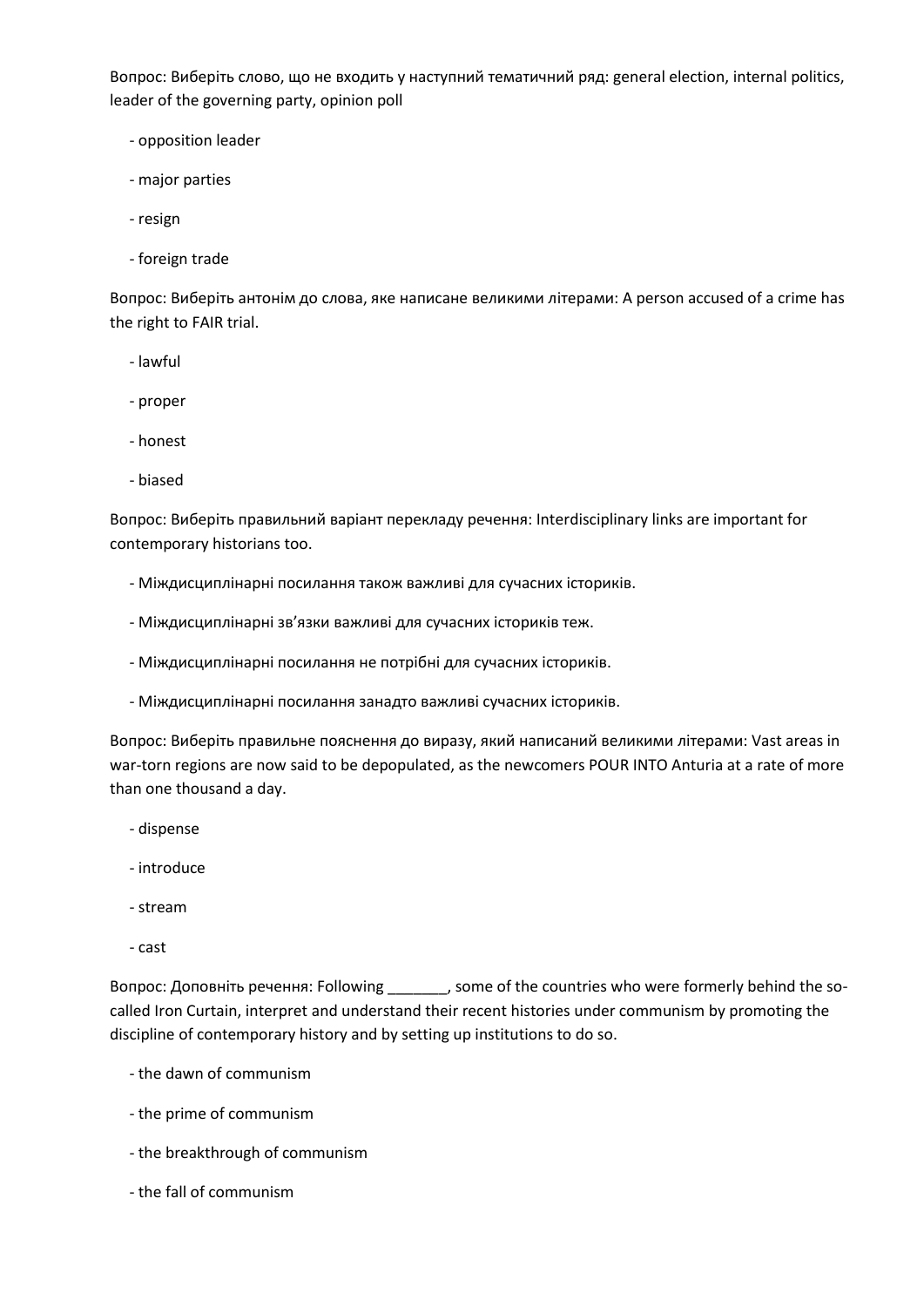Вопрос: Виберіть правильний варіант і доповніть речення: In the \_\_\_\_\_\_\_ of any discipline it may be useful to see the development of institutions or other trends that support it.

- emancipation
- evocation
- evolution
- entrance

Вопрос: Виберіть правильний варіант і доповніть речення: But where there is a need, or where there **\_\_\_\_\_** a need, to understand the recent past, it \_\_\_\_\_\_\_ essential for historians to practice contemporary history.

- remains / will be
- hadn't remained / could have been
- remained / is
- is remained / would be

Вопрос: Доповніть питальне речення: Most modern states have had relatively good record keeping practices, 2

- doesn't it?
- hadn't they?
- haven't they?
- don't they?

Вопрос: Виберіть правильний варіант перекладу речення: Cyberpolitics is a term widely employed across the world, largely by academics interested in analyzing its breadth and scope, of the use of the Internet for political activity.

 - Кіберполітика це термін широко використовується у всьому світі, в основному вчених, зацікавлених в аналізі її широту і масштаб, використання мережі Інтернет для політичної діяльності.

 - Кіберполітика це термін, який широко використовується у всьому світі, в основному вченими, зацікавленими в аналізі її широту і масштаб, використання мережі Інтернет для політичної діяльності.

 - Кіберполітика – термін, який широко використовується у всьому світі, в основному вченими, які зацікавлені аналізом масштабного використання мережі Інтернет з метою політичної діяльності.

 - Кіберполітика – термін, що широко використовується у всьому світі, в основному вченими, зацікавленими в аналізі широти і масштабах використання мережі Інтернет для політичної діяльності.

Вопрос: Виберіть синонім до слова, яке написане великими літерами: Most important of all, they have already ASSUMED constitutive features of their own.

- became

- expected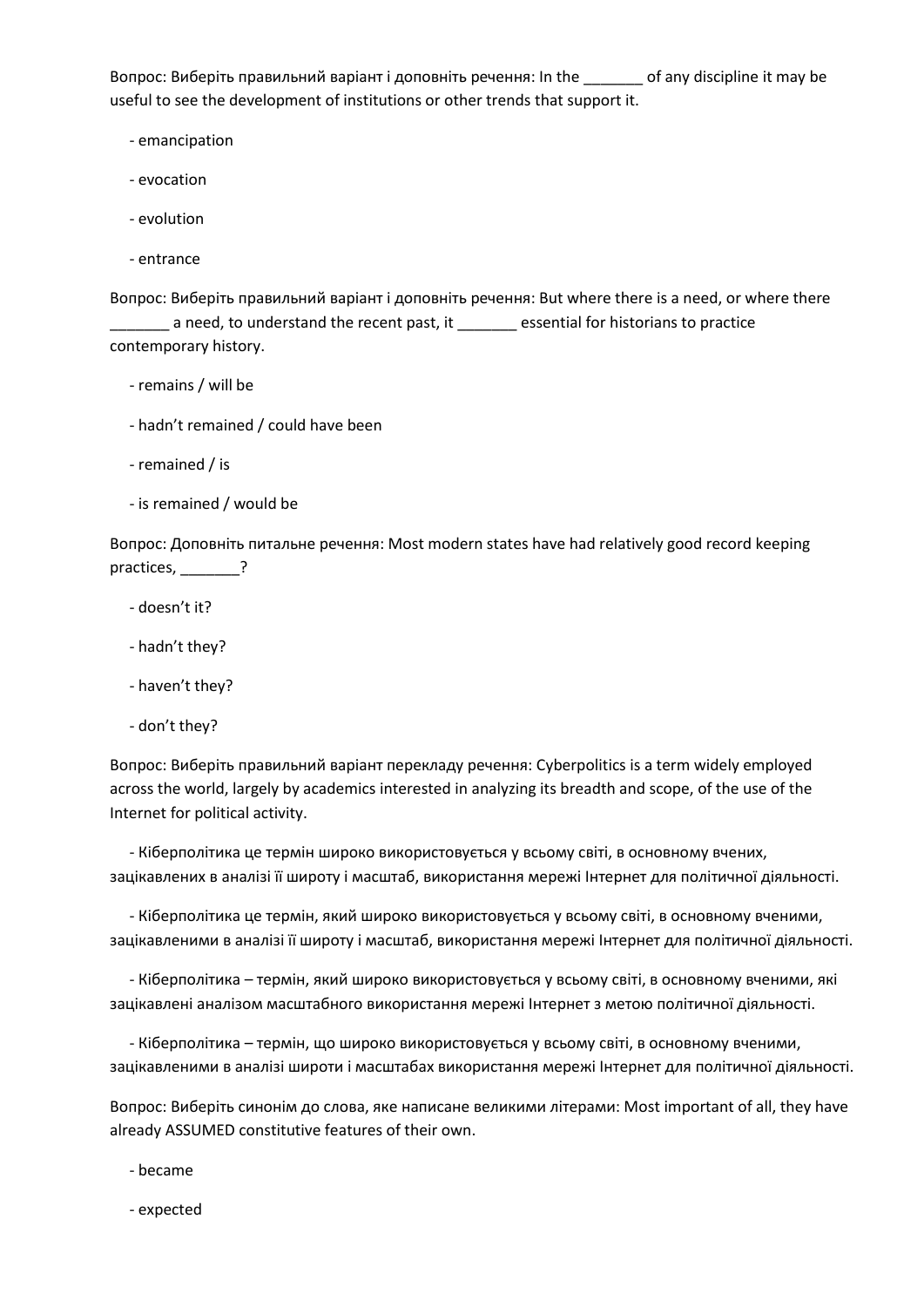- pretended
- involved

Вопрос: Виберіть правильне пояснення до виразу, який написаний великими літерами: The threat of force may PROVOKE RESISTANCE and finally lead to war.

- need skirmish
- register fight
- urge conflict
- surrender

Вопрос: Доповніть речення: If they \_\_\_\_\_\_\_ machines, they would have finished much sooner.

- were using
- used
- had used
- have used

Вопрос: Виберіть правильний варіант і доповніть речення: Don't blame me. I \_\_\_\_\_\_\_ him only if he hadn't been driving so fast.

- had followed
- would have been able to follow
- will have followed
- could follow

Вопрос: Виберіть правильний варіант і доповніть: He returned to his home town \_\_\_\_\_\_\_ he spent the rest of his life

- where
- that
- which
- then

 $\overline{?}$ 

Вопрос: Доповніть питальне речення: For the first time in human history an international instrument laid down a list of fundamental human rights and freedoms that were binding for compliance worldwide,

- weren't they?
- didn't it?
- don't they?
- doesn't it?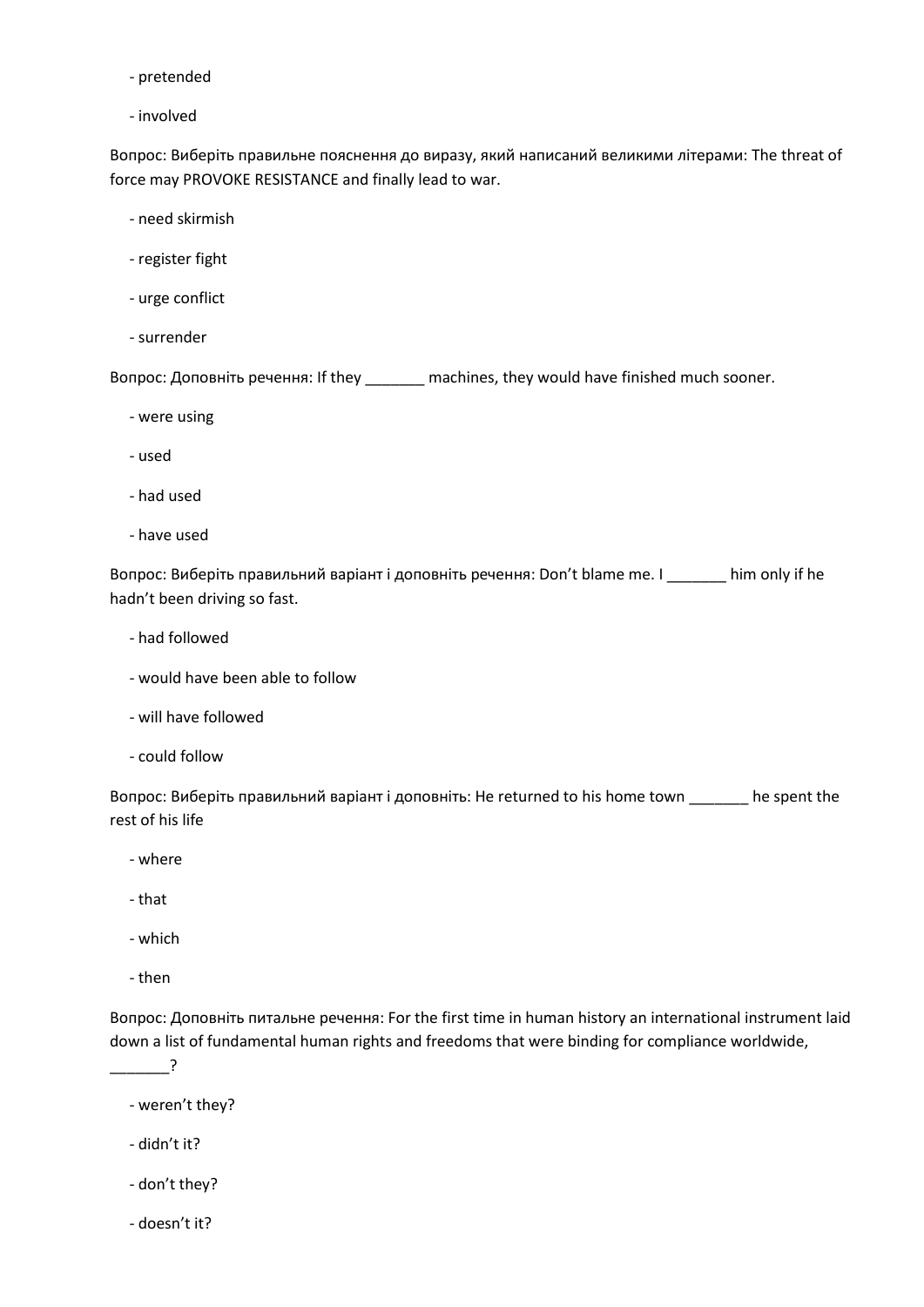Вопрос: Виберіть правильний варіант перекладу речення: This is largely caused by factories dumping chemicals and waste products in rivers with result that the water has become contaminated.

 - Значною мірою забруднення води спричиняється заводами, які скидають хімікати та відходи у річки.

 - Значною мірою заводи скидають хімікати та відходи у річки, і в результаті чого спричиняється забруднення води.

 - Багато в чому це викликано заводами, демпінгуючими хімічні речовини і відходи в річках з результатом, що вода стала забрудненою.

 - Це значною мірою спричиняється фабриками, які скидають хімікати та відходи у річки, в результаті чого води забруднюються.

Вопрос: Виберіть синонім до слова, яке написане великими літерами: One obvious solution is to use RENEWABLE energy sources such as solar energy and wind power.

- reliable
- renown
- able to be replenished
- unendurable

Вопрос: Виберіть правильне пояснення до слова, яке написане великими літерами: One extremely serious ISSUE is water pollution.

- product
- problem
- effect
- outflow

Вопрос: Виберіть правильний варіант і доповніть речення: We need to make sure that we pay attention to the issue of the \_\_\_\_\_\_\_ world. In many countries, the habitats of animals are \_\_\_\_\_\_\_ threat.

- native /in
- natural / under
- natural / at
- nature / under

Вопрос: Виберіть правильний варіант і доповніть речення: If we \_\_\_\_\_\_\_ no action now, we may irreversible harm to the biodiversity of the planet.

- make / make
- take / do
- will take/ do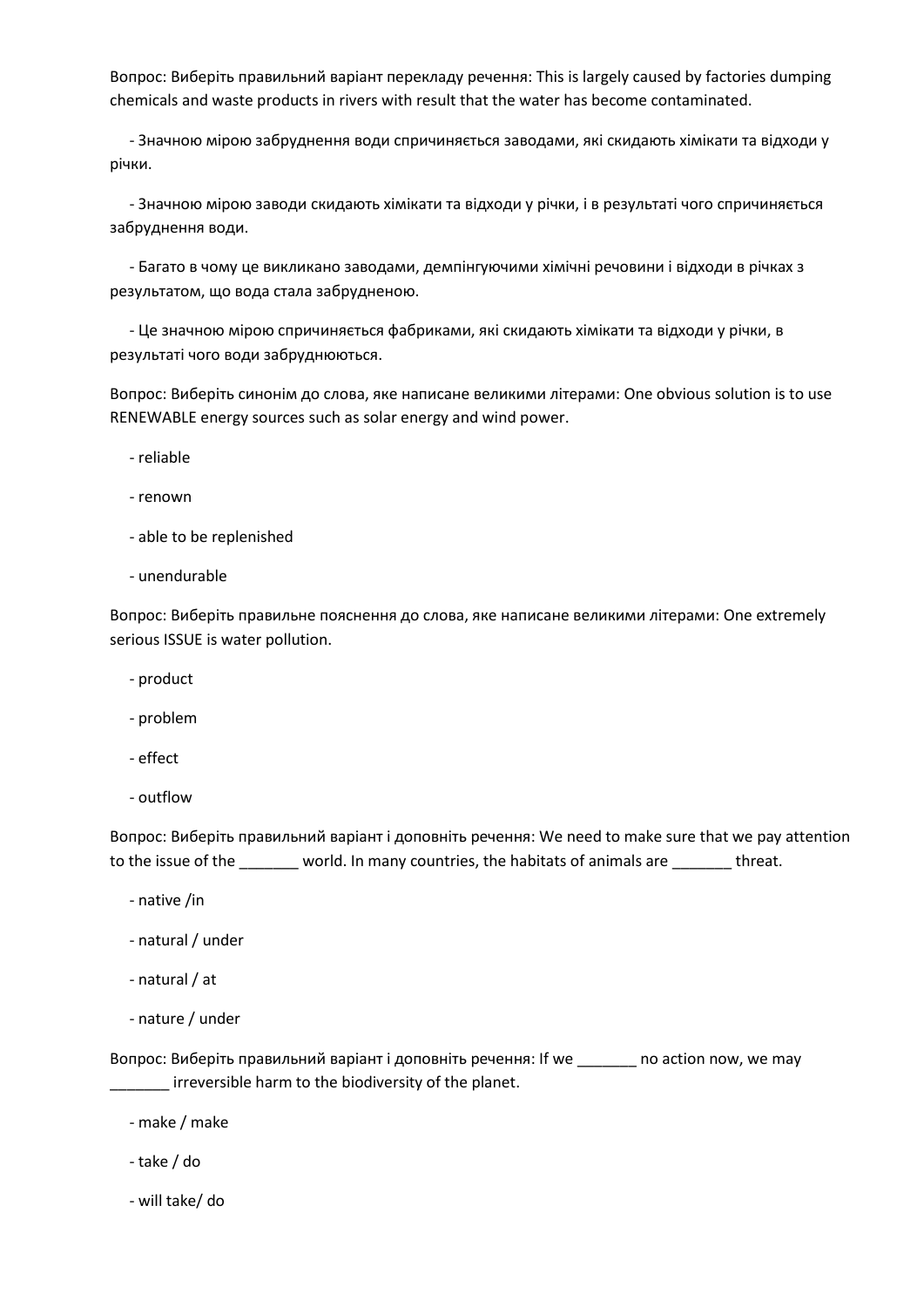- take / will make

Вопрос: Виберіть правильний варіант і доповніть речення: When we're the discussing the environment, it's important \_\_\_\_\_\_\_ that our actions have an impact not only on us but on the natural world and other species.

- do not forget
- forget not
- is not forget
- not to forget

Вопрос: Доповніть питальне речення: And what we need to do is to recycle our waste and take care of the planet and try use renewable resources where we possibly can,  $\frac{1}{2}$ 

- don't we?
- cannot we?
- are we?
- isn't it?

Вопрос: Виберіть правильний варіант перекладу речення: To find the right balance between benefits and costs associated with globalization, citizens of all nations need to understand how globalization works and the policy choices facing them and their societies.

 - Щоб знайти правильний баланс між перевагами і витрати, пов'язані з глобалізацією, громадяни всіх країн повинні розуміти, як працює глобалізація і політичний вибір перед ними та їх суспільств.

 - Щоб знайти правильний баланс між перевагами і витратами, пов'язаних з глобалізацією, громадяни всіх країн повинні розуміти, як працює глобалізація і політичні вибори, поставлені перед ними та їх суспільствами.

 - Щоб віднайти правильний баланс між перевагами і витратами, пов'язаними з глобалізацією, громадяни всіх країн повинні зрозуміти, як працює глобалізація і зробити політичний вибір для себе та їх суспільства.

 - Щоб віднайти належний баланс між перевагами і витратами, пов'язаними з глобалізацією, громадяни всіх країн повинні зрозуміти, як спрацьовує глобалізація і зробити політичний вибір як для себе та свого суспільства.

Вопрос: Виберіть синонім до слова, яке написане великими літерами: Unfortunately, information concerning the latest crisis in the state government is arriving PIECEMEAL.

- incorrectly
- delayed
- bit by bit
- untimely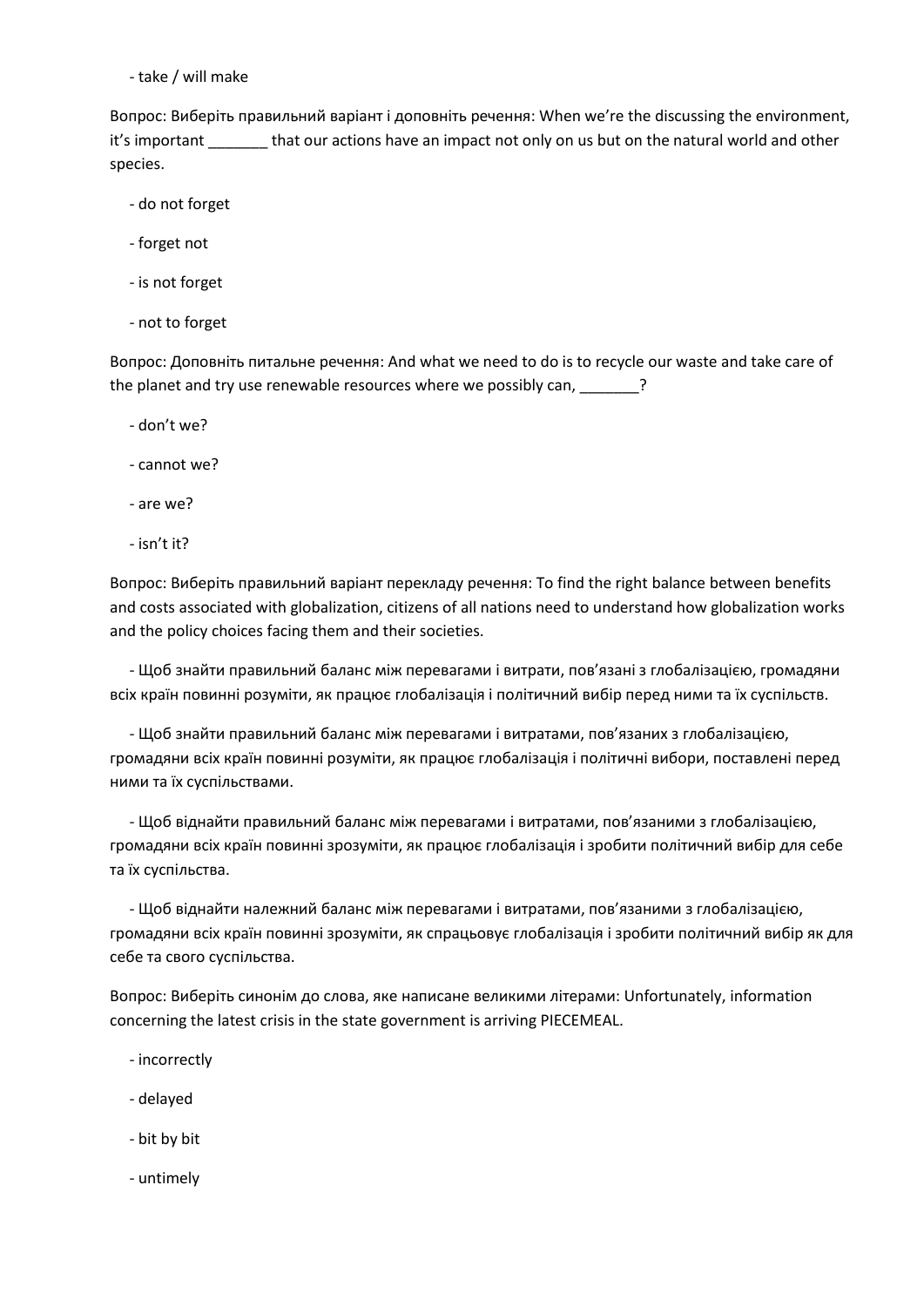Вопрос: Виберіть правильне пояснення до виразу, який написаний великими літерами: Information technology HAS PLAYED A VITAL ROLE in bringing the countries closer in terms of communication.

- to make an obvious attempt to gain
- to make little or light of; minimize the importance of
- to deal with or manipulate as if in playing a role
- to be significant

Вопрос: Доповніть речення: I would like to point out that you \_\_\_\_\_\_\_ pay your subscription until your membership application has been processed and approved.

- must not
- cannot
- need not
- don't have to

Вопрос: Виберіть правильний варіант: I haven't completed all the prerequisites for this course.

- I still have to fill in some papers.
- I have to finish some assignments.
- I haven't done enough research.
- I have to do some other courses first.

Вопрос: Виберіть правильний варіант і доповніть речення: Multinational corporations which \_\_\_\_\_\_\_ previously restricted to commercial activities \_\_\_\_\_\_\_ increasingly influencing political decisions.

- are / were
- will /are
- were / are
- are / will be

Вопрос: Доповніть питальне речення: Today goods are made and sold all over the world, thanks to globalization, \_\_\_\_\_\_?

- doesn't it?
- aren't they?
- isn't it?
- didn't they?

Вопрос: Виберіть правильний варіант перекладу речення: The Constitution and laws provide for freedom of speech and press, and individuals could criticize the government publicly and privately.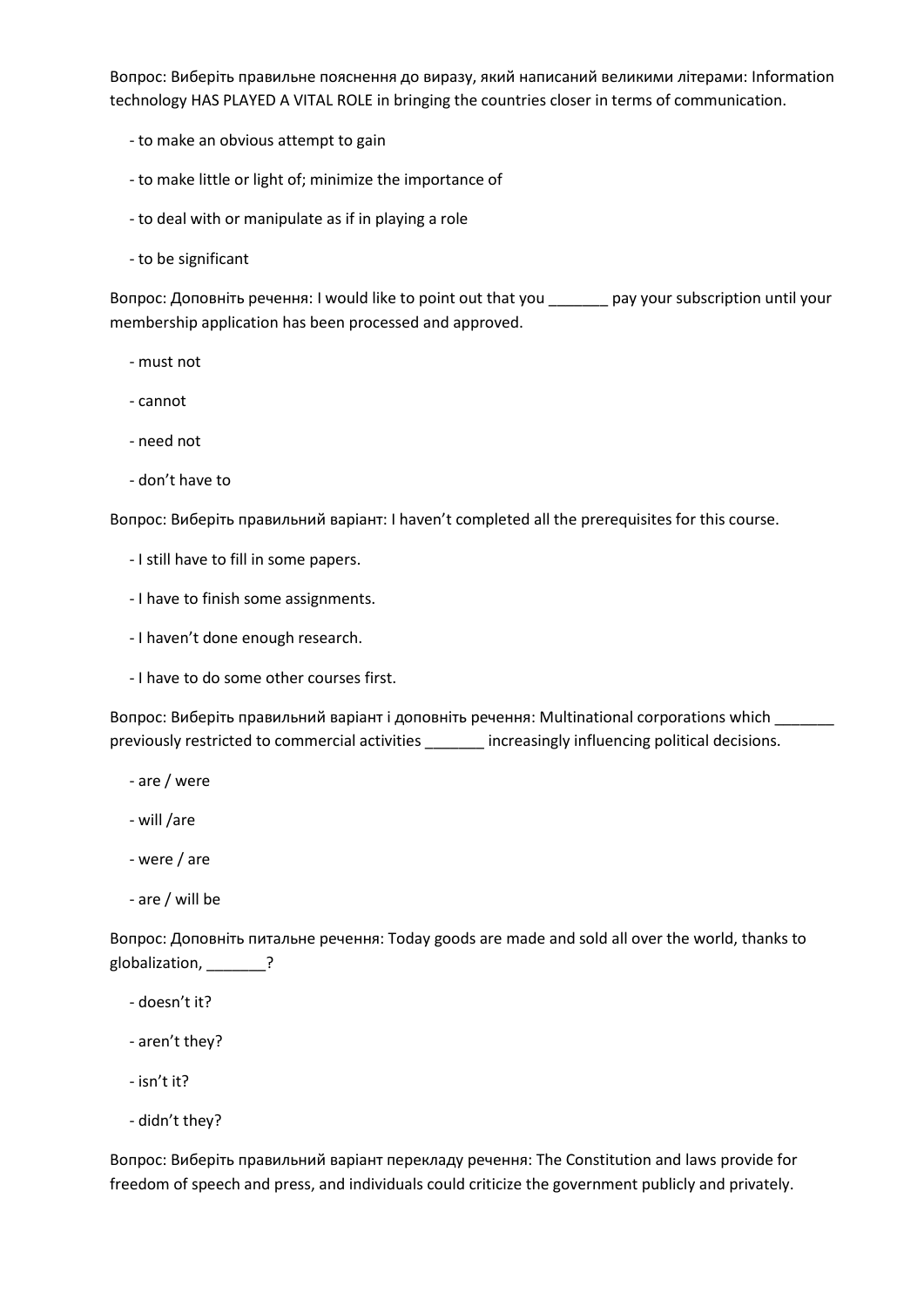- Конституція і закони передбачають свободу слова і преси, і фізичні особи змогли б критикувати уряд публічно і в приватному порядку.

 - Конституція і закони передбачають свободу слова і преси, і фізичні особи можуть критикувати уряд публічно і в приватному порядку.

 - Відповідно до Конституції, закони передбачають свободу слова і преси, і фізичні особи змогли б критикувати уряд публічно і в приватному порядку

 - Конституція і закони забезпечуються свободою слова і преси, і фізичні особи вміли критикувати уряд публічно і в приватному порядку.

Вопрос: Виберіть синонім до слова, яке написане великими літерами: Ukraine MAINTAINS peaceful and constructive relations with all its neighbors, though there are some unresolved maritime issues along the Danube with Romania.

- holds

- establishes
- develops
- keeps in existence

Вопрос: Виберіть правильне пояснення до слова, яке написане великими літерами: Diplomacy is the application of INTELLIGENCE and tact to the conduct of official relations between the governments of different states.

- good breeding
- good mental capacity
- secret service

 $\overline{\phantom{a}}$ 

- secret information.

Вопрос: Виберіть правильний варіант і доповніть речення: The general has repeated his commitment

- to holding an independence referendum as soon as possible.
- to hold an independence referendum at the soonest period.
- in holding an independence referendum as soon as possible.
- to an independence referendum being hold as soon as possible.

Вопрос: Виберіть правильний варіант і доповніть речення: Many of the current international problems we are now facing

- are because of not understanding themselves.
- lacks of the intelligent capabilities of understanding each other.
- are the result of misunderstandings.
- is owing to mutual misunderstanding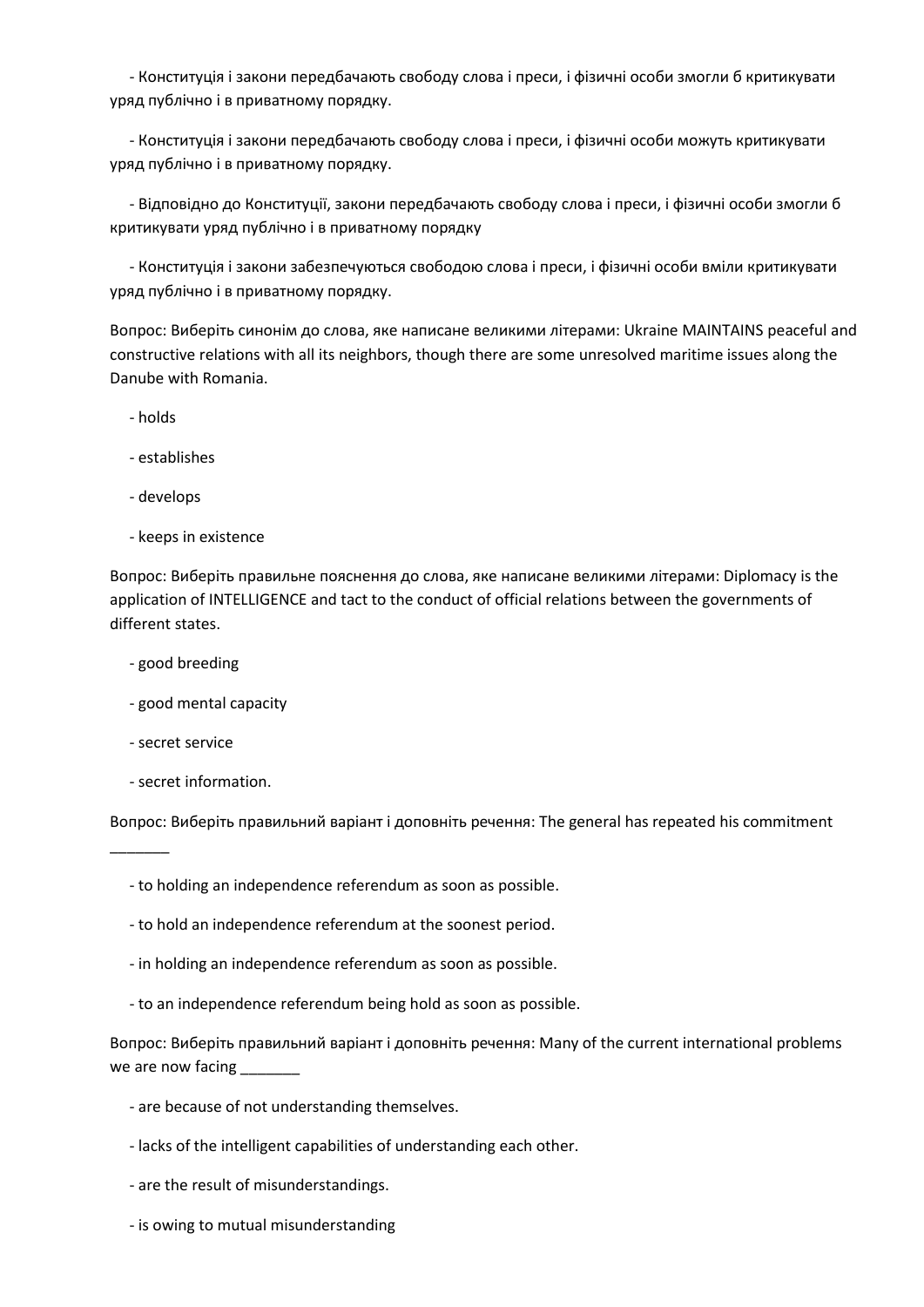Вопрос: Виберіть правильний варіант і доповніть речення: Having been asked to speak at the convention, \_\_\_\_\_\_\_\_\_\_\_

- some notes were prepared for Dr. Brown.
- some notes were prepared by Dr. Brown.
- Dr. Brown prepared some notes.
- Dr. Brown had prepared some notes.

Вопрос: Доповніть речення: A number of the Ukrainian people \_\_\_\_\_\_\_

- has tried to receive visa without success.
- have tried to receive visa with no success.
- has been tried to receive visa with no success.
- haven't tried to receive visa with no success.

Вопрос: Виберіть правильний варіант перекладу речення: The U.S. announced in January 1994 that an agreement had been reached with Russia and Ukraine for the destruction of Ukraine's entire nuclear arsenal.

 - США оголосили в грудні 1994 року, що була досягнута угода з Росією та Україною про знищення усього ядерного арсеналу України.

 - США оголосили в січні 1994 року, що була досягнута угода з Росією та Україною про знищення усього ядерного арсеналу України.

 - США оголосили в січні 1994 року, що була досягнута угода з Росією та Україною про знищення усього ядерного арсеналу Росії.

 - США оголосили в січні 1993 року, що була досягнута угода з Росією та Україною про знищення усього ядерного арсеналу України.

Вопрос: Виберіть синонім до слова, яке написане великими літерами: The METHOD of teaching at Oxford was transformed from the medieval Scholastic method to Renaissance education.

- road

- scheme

- program
- way

Вопрос: Виберіть правильне пояснення до слова, яке написане великими літерами: U.S. officials said the INTERIM AID PACKAGE could be put together relatively quickly, in as little as two weeks, once the West knows who will sit on the transitional government and that it will be empowered to work with the IMF.

- temporary aid package
- permanent aid package
- contemporary help package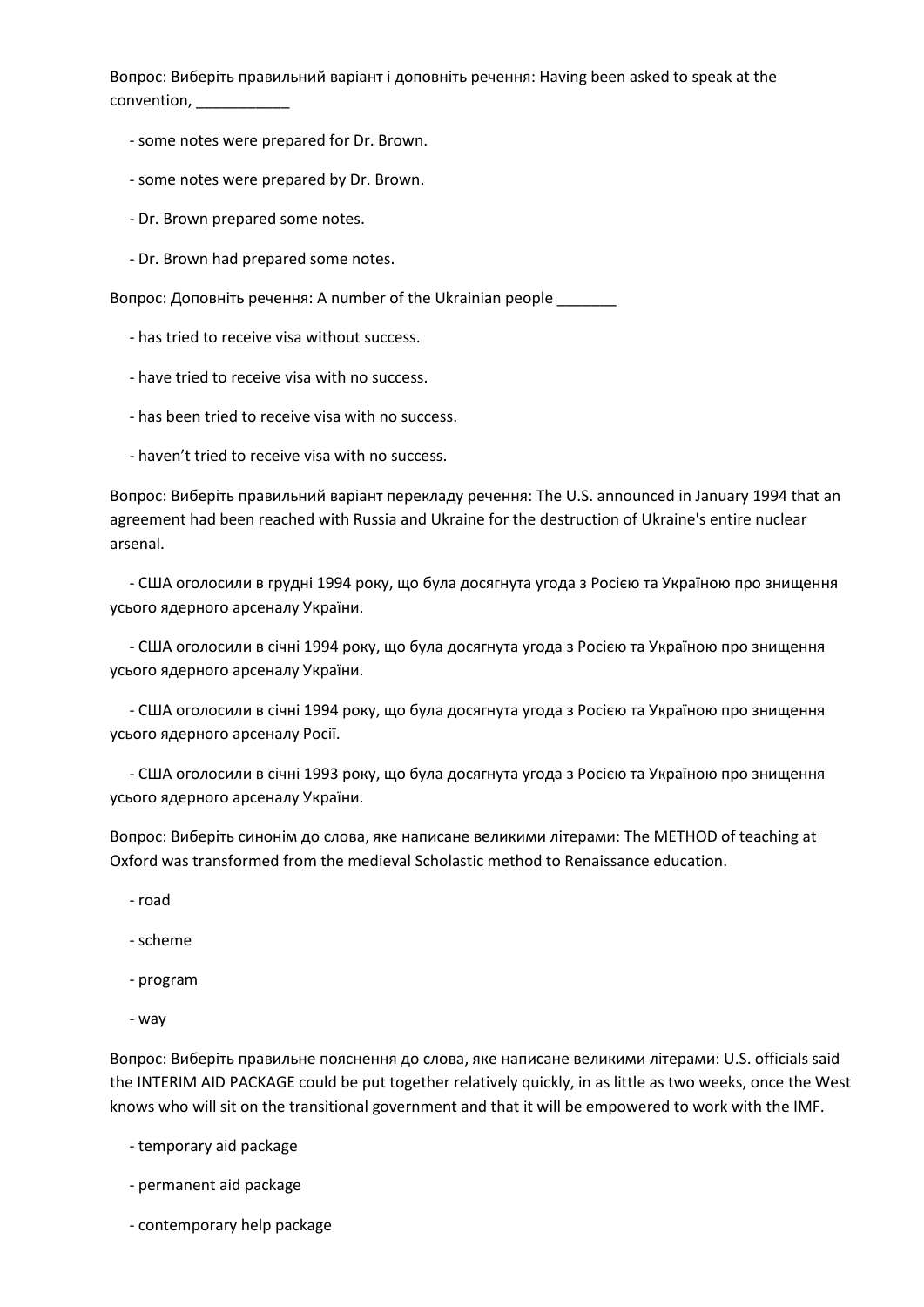- first aid kit

\_\_\_\_\_\_\_\_\_\_\_\_\_

Вопрос: Доповніть речення: The roots and even the specific language of some parts of the Bill of Rights

- lay not far back in English history.

- layed far back in English history.
- lays far back in English history.

- lay far back in English history.

\_\_\_\_\_\_\_\_\_\_\_\_\_\_\_\_\_\_\_\_\_\_\_\_\_\_\_\_

Вопрос: Виберіть правильний варіант і доповніть речення: People respected George Washington, because he

- was an honest man and he turned out to be one of the greatest military leaders.

- was a brave man and he turn out to be one of the greatest military leaders.

- was not an honest man and he did not turn out to be one of the politicians.
- was among the first colonists who traveled to the United States.

Вопрос: Виберіть правильний варіант і доповніть речення: Applying only to the federal government, not the states, \_\_\_\_\_\_

- it have reinforced the idea that concentrated national power posed the greatest threat to freedom.
- it reinforced the idea that concentrated national power posed the greatest threat to freedom.
- it was reinforced the idea that concentrated national power posed the greatest threat to freedom.
- the idea it were reinforced that concentrated national power posed the greatest threat to freedom.

Вопрос: Доповніть речення: Since 1800, many of the world's monarchies

- have ceased to have a monarch and become republics, or become parliamentary democracies.

- has ceased to have a monarch and become republics, or become parliamentary democracies.
- have been ceased to have a monarch and become republics, or become parliamentary democracies.
- have ceased not to have a monarch and become republics, or become parliamentary democracies.

Вопрос: Виберіть правильний варіант перекладу речення: The Russian financial crisis in fall 1998 led to severe problems for the Ukrainian economy, which was dependent on Russia for 40% of its foreign trade.

 - Фінансова криза в Росії восени 1998 року призвела до суворих проблем в українській економіці, яка на 40% залежала від Росії у зовнішній торгівлі.

 - Фінансова криза в США восени 1998 року призвела до важких проблем в українській економіці, яка на 40% залежала від Росії у зовнішній торгівлі.

 - Фінансова криза в Росії навесні 1998 року призвела до важких проблем в українській економіці, яка на 40% залежала від Росії у зовнішній торгівлі.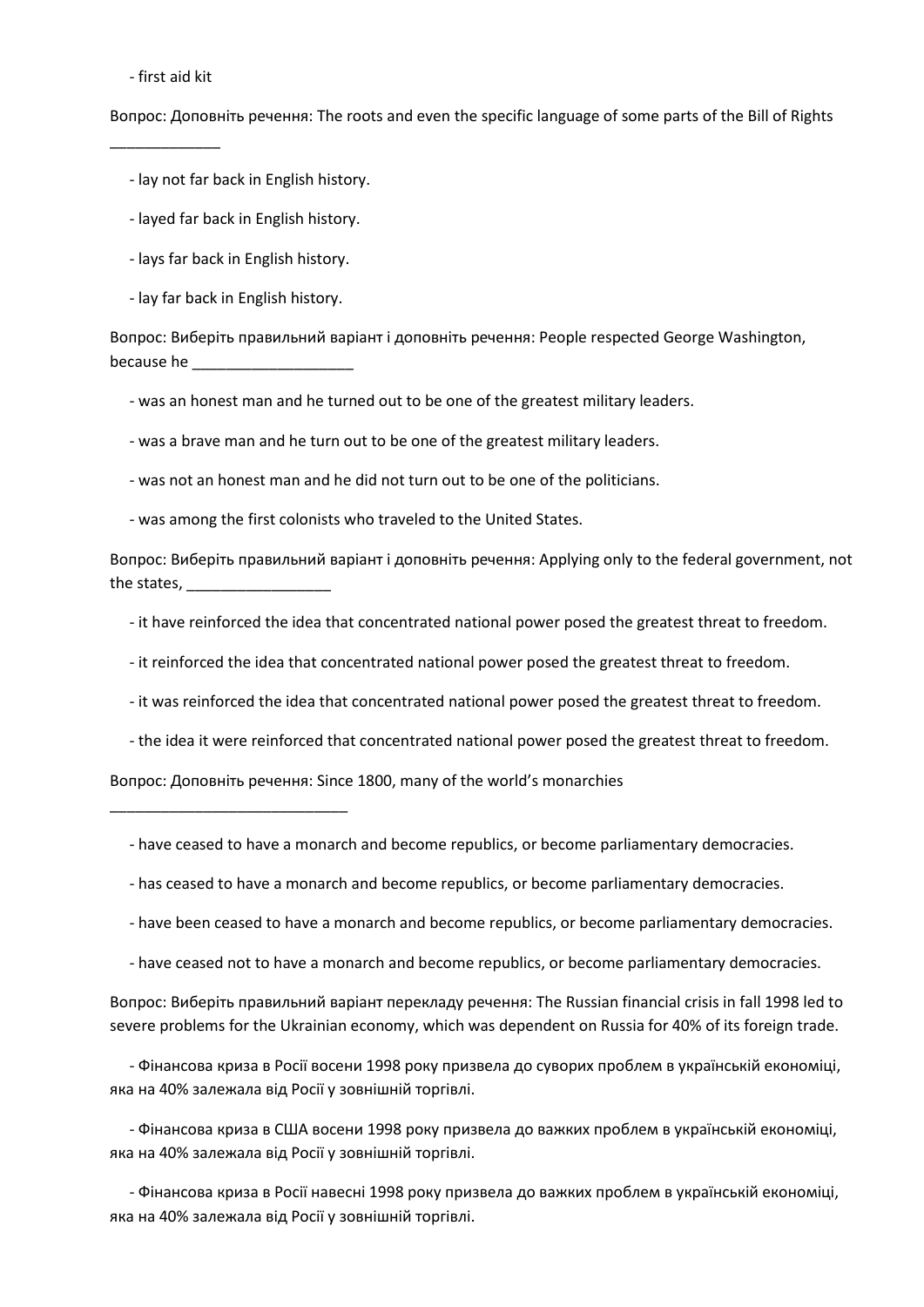- Фінансова криза в Росії восени 1998 року призвела до серйозних проблем в українській економіці, яка на 40% залежала від Росії у зовнішній торгівлі.

Вопрос: Виберіть синонім до слова, яке написане великими літерами: The major EXTERNAL threats to both the American people and the American way of life are empire and anarchy.

- foreign
- outside
- internal
- own

Вопрос: Виберіть правильне пояснення до слова, яке написане великими літерами: In the weeks that followed, the peaceful protests devolved into a FEROCIOUS cycle of VIOLENCE between protestors and police.

- severe aggression
- gentle meeting
- peaceful march
- cruel aggression

\_\_\_\_\_\_\_\_\_\_\_\_\_\_\_\_\_\_\_

Вопрос: Виберіть правильний варіант і доповніть речення: The most remarkable of these

- to be constitutional recognition of religious freedom.

- were constitutional recognition of religious freedom.
- was constitutional recognition of religious freedom.
- be not constitutional recognition of religious freedom.

Вопрос: Виберіть правильний варіант і доповніть речення: Before World War II, Japan also had a jury system, \_\_\_\_\_\_\_\_\_\_\_\_\_\_

- but it was the best for the ease with which jurors could be bribed.
- but it was often criticized for the ease with which jurors could be bribed.
- because it were not bribed so easily
- but it was often encouraged and supported for the ease with which jurors could be bribed.

Вопрос: Виберіть правильний варіант і доповніть речення: The Levellers offered a glimpse of the modern definition of freedom \_

- as it a universal entitlement in a society based on equal rights.
- as a universal entitlement in a society based on equal rights.
- as it were a universal entitlement in a society based on equal rights.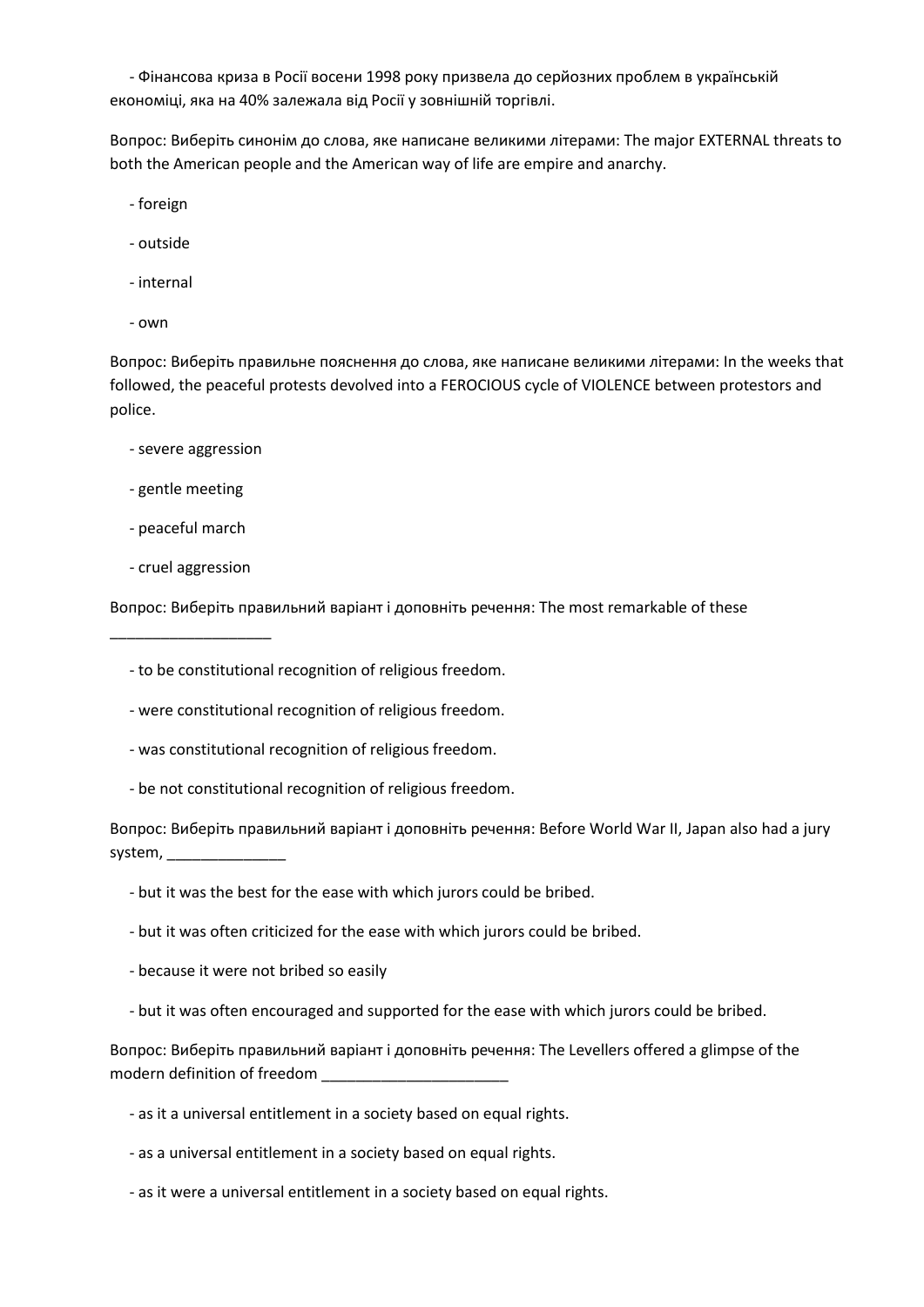- as an universal entitlement in a society based on equal rights.

Вопрос: Виберіть правильний варіант і доповніть речення: Democratic countries which retain monarchy

 - haven't by definition limited the monarch's power, with most having become constitutional monarchies.

- had by definition limited the monarch's power, with most having become constitutional monarchies.

- have by definition limited the monarch's power, with most having become constitutional monarchies.

 - have by definition been limited the monarch's power, with most having become constitutional monarchies.

Вопрос: Виберіть правильний варіант перекладу речення: Violent demonstrations rocked Ukraine in the winter of 2001 and protesters demanded the resignation and impeachment of authoritarian president Leonid Kuchma.

 - Шалені демонстрації сколихнули Україну взимку 2001 року, і протестанти не вимагали відставки та імпічменту авторитарного президента Леоніда Кучми.

 - Шалені демонстрації сколихнули Україну взимку 2002 року, і протестанти вимагали відставки та імпічменту авторитарного президента Леоніда Кучми.

 - Шалені демонстрації сколихнули Україну взимку 2001 року, і протестанти вимагали відставки та імпічменту авторитарного президента Леоніда Кучми.

 - Шалені демонстрації сколихнули Україну взимку 2001 року і протестанти вимагали відставки та імпічменту демократичного президента Леоніда Кучми.

Вопрос: Виберіть синонім до слова, яке написане великими літерами: The University grew rapidly from 1167 when Henry II BANNED English students from attending the University of Paris.

- allowed
- prohibited

\_\_\_\_\_\_\_\_\_\_\_\_\_\_

- hang
- matched

Вопрос: Виберіть правильне пояснення до слова, яке написане великими літерами: She did not support the arts but the English Renaissance FLOURISHED under her with the likes of Shakespeare.

- thrived
- added decorations
- matched under
- submitted

Вопрос: Виберіть правильний варіант і доповніть речення: The First Amendment prohibits the federal government from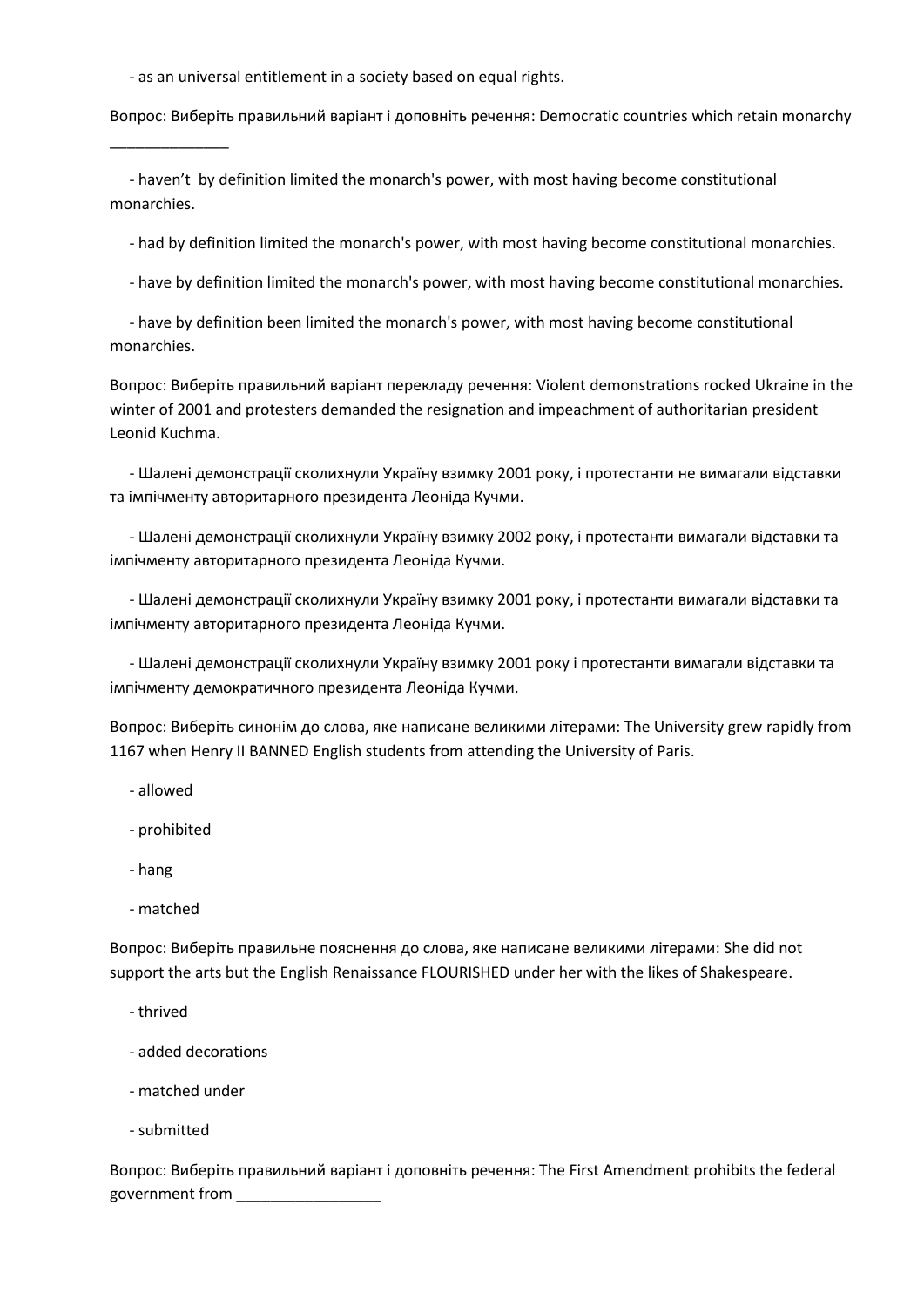- doing legislating on the subject of religion—a complete departure from British and colonial precedent.
- legislating on the subject of religion—a complete departure from British and colonial precedent.
- to legislating on the subject of religion—a complete departure from British and colonial precedent.
- legislate on the subject of religion—a complete departure from British and colonial precedent.

Вопрос: Виберіть правильний варіант і доповніть речення: For more than two centuries, mainstream American foreign policy

- has sought to protect the two elements of American republican liberty.
- has not seek to protect the two elements of American republican liberty.
- have sought to reveal the two elements of American republican liberty.
- have been sought to protect the two elements of American republican liberty.

Вопрос: Виберіть правильний варіант і доповніть речення: As the war drew toward a close and more and more parts of the Confederacy came under Union control,

- federal authorities would found themselves presiding over the transition from slavery to freedom.
- federal authorities find themselves presiding over the transition from slavery to freedom.
- federal authorities found themselves presiding over the transition from slavery to freedom.
- federal authorities found themselves presiding over the transition from freedom to slavery.

Вопрос: Виберіть правильний варіант і доповніть речення: One of the distinguishing characteristics of monarchy \_\_\_\_\_\_\_\_\_\_\_\_\_\_\_\_\_\_\_\_\_

- isn't that the head of state usually reigns for life.
- was that the head of state usually reigns for life.
- is that the head of state usually reigns for life.
- are that the head of state usually reigns for life.

Вопрос: Виберіть правильний варіант перекладу речення: The new country's government was slow to reform the Soviet-era state-run economy, which was plagued by declining production and rising inflation.

 - Новий уряд країни був повільним у реформуванні державної економіки радянської ери, яка була вражена падінням виробництва і зростанням інфляції.

 - Новий уряд країни був повільним у реформуванні приватної економіки радянської ери, яка була вражена падінням виробництва і зростанням інфляції.

 - Новий уряд країни був повільним у реформуванні державної економіки радянської ери, яка була вражена зростанням виробництва і падінням інфляції.

 - Новий уряд України був повільним у реформуванні державної економіки радянської ери, яка була вражена падінням виробництва і зростанням інфляції.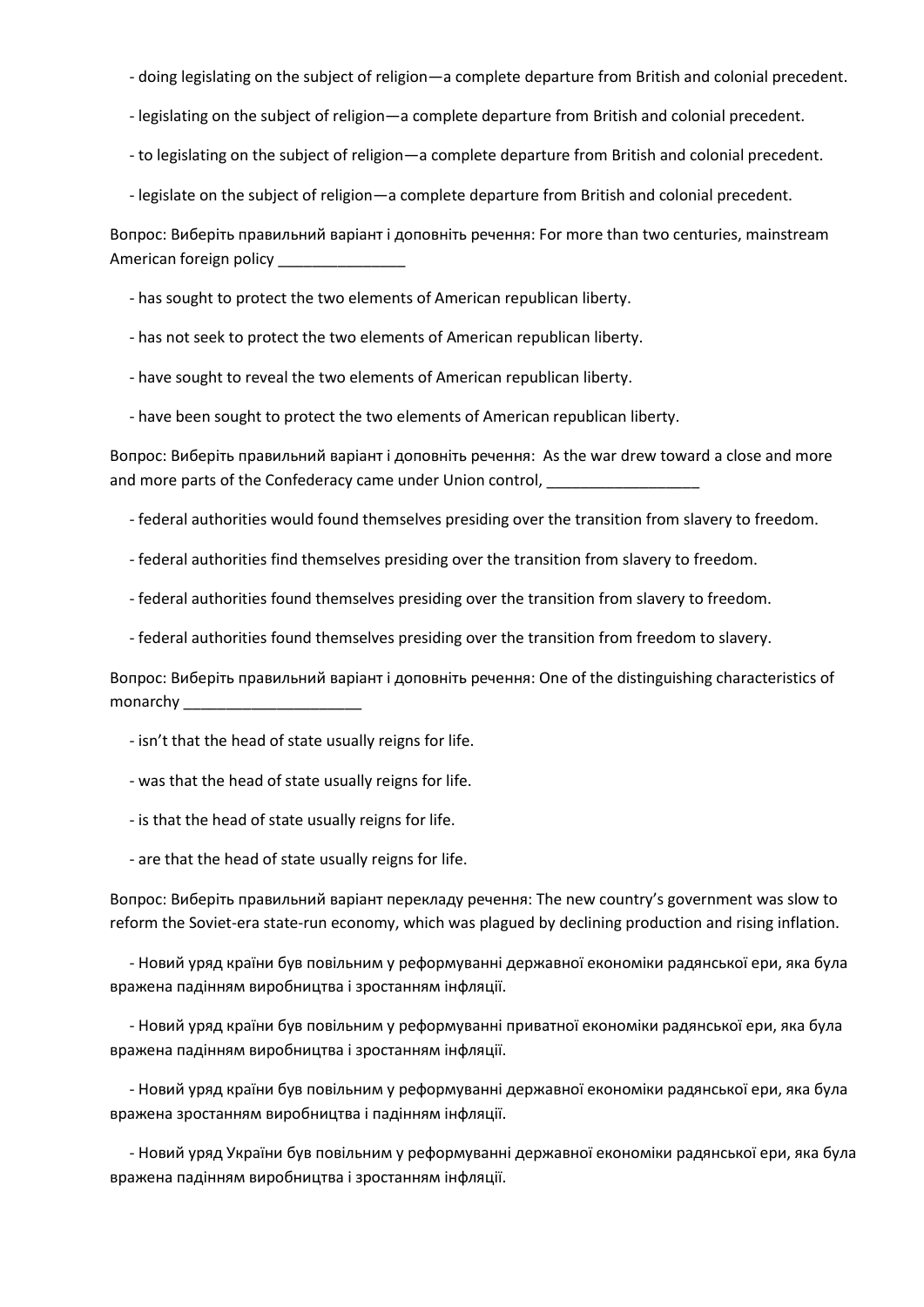Вопрос: Виберіть синонім до слова, яке написане великими літерами: An outstanding chronicle of events WAS COMPILED in Old Church Slavonic language by Venerable Nestor in 1136.

- was written
- was disassembled
- was brought together
- were assembled

Вопрос: Виберіть правильне пояснення до слова, яке написане великими літерами: Every citizen has a responsibility to know how government works, to understand political issues and hold public officials ACCOUNTABLE.

- irresponsible
- responsible
- dedicated
- enthusiastic

\_\_\_\_\_\_\_\_\_\_\_\_\_\_\_\_

Вопрос: Виберіть правильний варіант і доповніть речення: An anarchic state cannot govern its own territory and \_\_\_\_\_\_\_\_\_\_\_

- exported chaos to other countries.
- exporting chaos to other countries.
- to exports chaos to other countries.
- exports chaos to other countries.

Вопрос: Виберіть правильний варіант і доповніть речення: The law states that a regent

- have to be appointed to perform the royal functions if the monarch is totally incapacitated.
- has not to be appointed to dissolve the royal functions if the monarch is not totally incapacitated.
- has to be appointed to perform the royal functions if the monarch is totally incapacitated.
- must to be appointed to conduct the royal functions if the monarch is ready to leave.

Вопрос: Виберіть правильний варіант і доповніть речення: Blacks resented having to resume

- working for blacks and being forced to sign labor contracts.
- working whites and being forced to sign labor contracts.
- had working for whites and being forced to sign labor contracts.
- working for whites and being forced to sign labor contracts.

Вопрос: Виберіть правильний варіант і доповніть речення: Many monarchies \_\_\_\_\_\_\_\_\_\_\_\_\_\_\_\_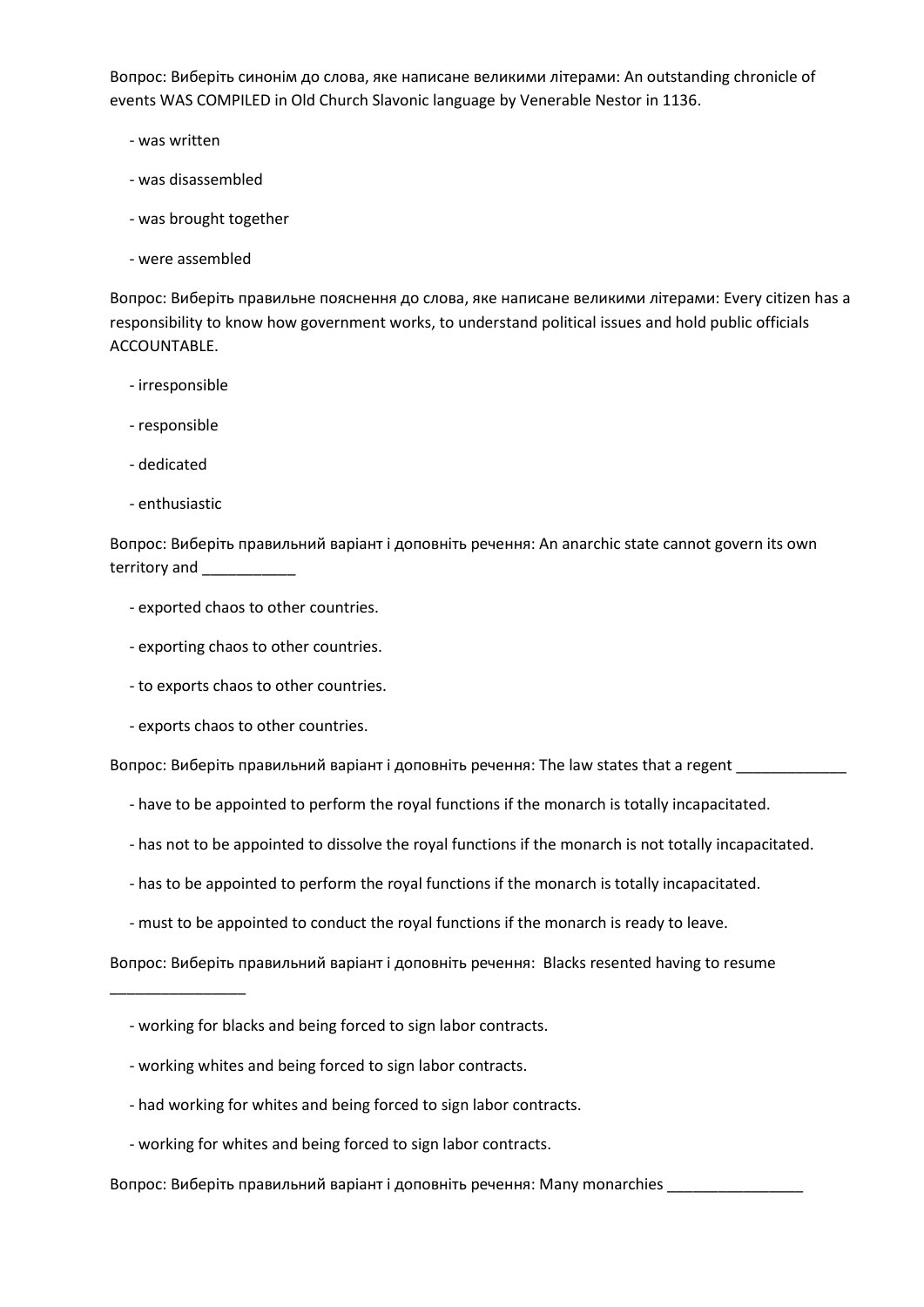- began with the monarch as the local representative and temporary embodiment of the deity: (King of Babylon).

 - begins with the monarch as the local representative and temporary embodiment of the deity: (King of Babylon).

 - is beginning with the monarch as the local representative and temporary embodiment of the deity: (King of Babylon).

 - are begun with the monarch as the local representative and temporary embodiment of the deity: (King of Babylon).

Вопрос: Виберіть синонім до слова, яке написане великими літерами: The U.S. and European Union are stepping up efforts to sway the OUTCOME of the political crisis in Ukraine.

- question
- effects
- significance
- consequence

Вопрос: Виберіть правильне пояснення до слова, яке написане великими літерами: The government in Kyiv says its opponents ARE CONCOCTING stories of brutality to galvanize support at home and draw sympathy from the West.

- are generating
- are dissolving
- are making up
- are compiling

\_\_\_\_\_\_\_\_\_\_\_

Вопрос: Виберіть правильний варіант і доповніть речення: The struggle over English liberty in the first half of the seventeenth century

- did expanded the definition of freedom at home and spilled over into early English North America.
- expanded the definition of freedom at home and spilled over into early English North America.
- expands the definition of freedom at home and spilled over into early English North America.
- were expanded the definition of freedom at home and spilled over into early English North America.

Вопрос: Виберіть правильний варіант і доповніть речення: The ultimate purpose of U.S. foreign policy

- is to be create conditions unfavorable to the individualistic American way of life.
- must to conduct conditions favorable to the collectivist American way of life.
- has been to create conditions favorable to the individualistic American way of life.
- is to create conditions favorable to the individualistic American way of life.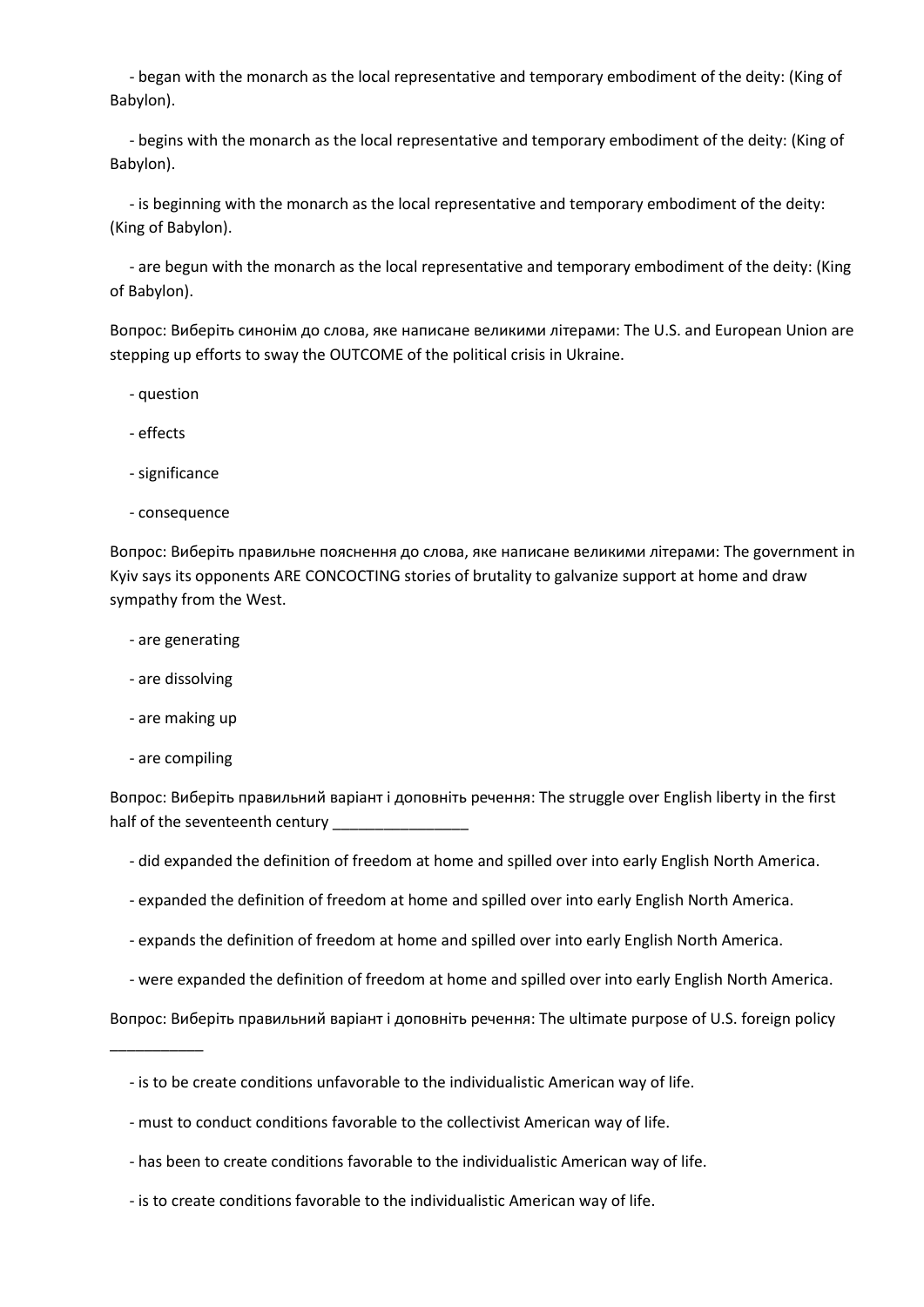Вопрос: Виберіть правильний варіант і доповніть речення: As the Civil War progressed,

- the future political status African-Americans emerged as a key dividing line in public debates.

- the future political status of African-Americans' emerged as a key dividing line in public debates.

- the future political status of African-Americans emerged as a key dividing line in public debates.

 - the future political status of African-Americans have been emerged as a key dividing line in public debates.

Вопрос: Виберіть правильний варіант і доповніть речення: In England, this process began with the Magna Carta of 1215,

- although it did not reached democratic proportions until after the Glorious Revolution in 1689.

- although it had reach democratic proportions until after the Glorious Revolution in 1689.

- although it was reached democratic proportions until after the Glorious Revolution in 1689.

- although it did not reach democratic proportions until after the Glorious Revolution in 1689.

Вопрос: Виберіть правильний варіант перекладу речення: Every citizen has a responsibility to know how government works, to understand political issues and hold public officials accountable.

 - Всі громади мають відповідальність та знання про роботу уряду, розуміння політичних питань та утримування публічних офіцерів за свій рахунок.

 - Кожному громадянину потрібно знати про урядову роботу, розбиратися у політичних питаннях та рахунках посадових осіб.

 - Кожен громадянин зобов'язаний знати як працює уряд, розуміти суть політичних проблем та змушувати чиновників виконувати свої зобов'язання.

 - Всі громадяни обов'язково мають знати як працювати в уряді, розбиратися у політичних питаннях та питаннях пов'язаних з рахунками посадовців.

Вопрос: Виберіть синонім до слова, яке написане великими літерами: We live in a representative democracy in which political knowledge is FUNDAMENTAL to fulfill one's responsibilities and duties as a citizen.

- essential

\_\_\_\_\_\_\_\_\_\_\_\_\_\_\_

- excessive
- insignificant
- irrelevant

Вопрос: Виберіть правильне пояснення до слова, яке написане великими літерами: It is commonly ACKNOWLEDGED that an understanding of the past is fundamental to an understanding of the present.

- generally forgotten by most people
- generally accepted by the majority, recognized by almost every one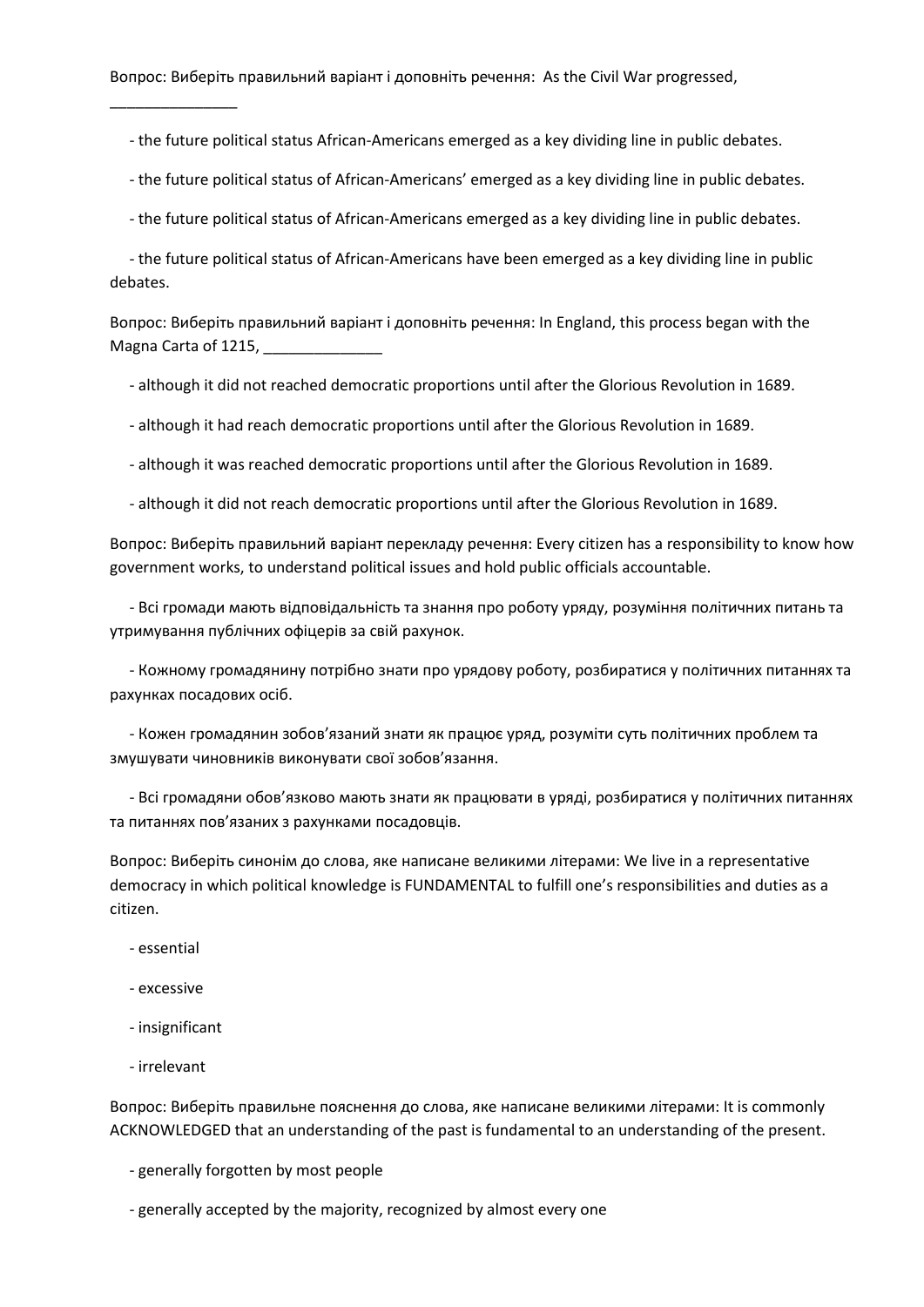- generally rejected by the minority
- generally ignored by all people, disregarded by the majority

Вопрос: Виберіть правильний варіант і доповніть речення: Political science helps students to develop reasoning and analytic skills and competence in oral and written expression, skills that are useful in almost any profession.

- are shaping
- be formed
- build
- have made

Вопрос: Виберіть правильний варіант і доповніть речення: Political Science in the broadest sense is the study of politics, particularly as it \_\_\_\_\_ governments and people.

- relates to
- discriminates between
- looks forward to
- beckons

Вопрос: Виберіть правильний варіант і доповніть: If students of Political Sciences \_\_\_\_ abreast of the latest events in politics, they will never make notable politicians.

- will not keep
- do not keep
- does not keep
- have no keep

Вопрос: Доповніть питальне речення: Athens was the first city-state to allow ordinary citizens access to government offices and courts, \_\_\_\_\_\_?

- was not it?
- was it?
- were not they?
- were they?

Вопрос: Виберіть правильний варіант перекладу речення: NATO probably will be involved in some fashion in Iraq and maybe in guaranteeing an eventual Israeli-Palestinian peace.

 - НАТО, можливо, буде причетним до модних тенденцій в Іраку а також буде гарантувати мир між Палестиною та Ізраїлем в кінцевому результаті.

 - НАТО, вірогідно, залучать до конфлікту в Іраку якимось методом та буде ігнорувати мирний процес між Ізраїлем та Палестиною.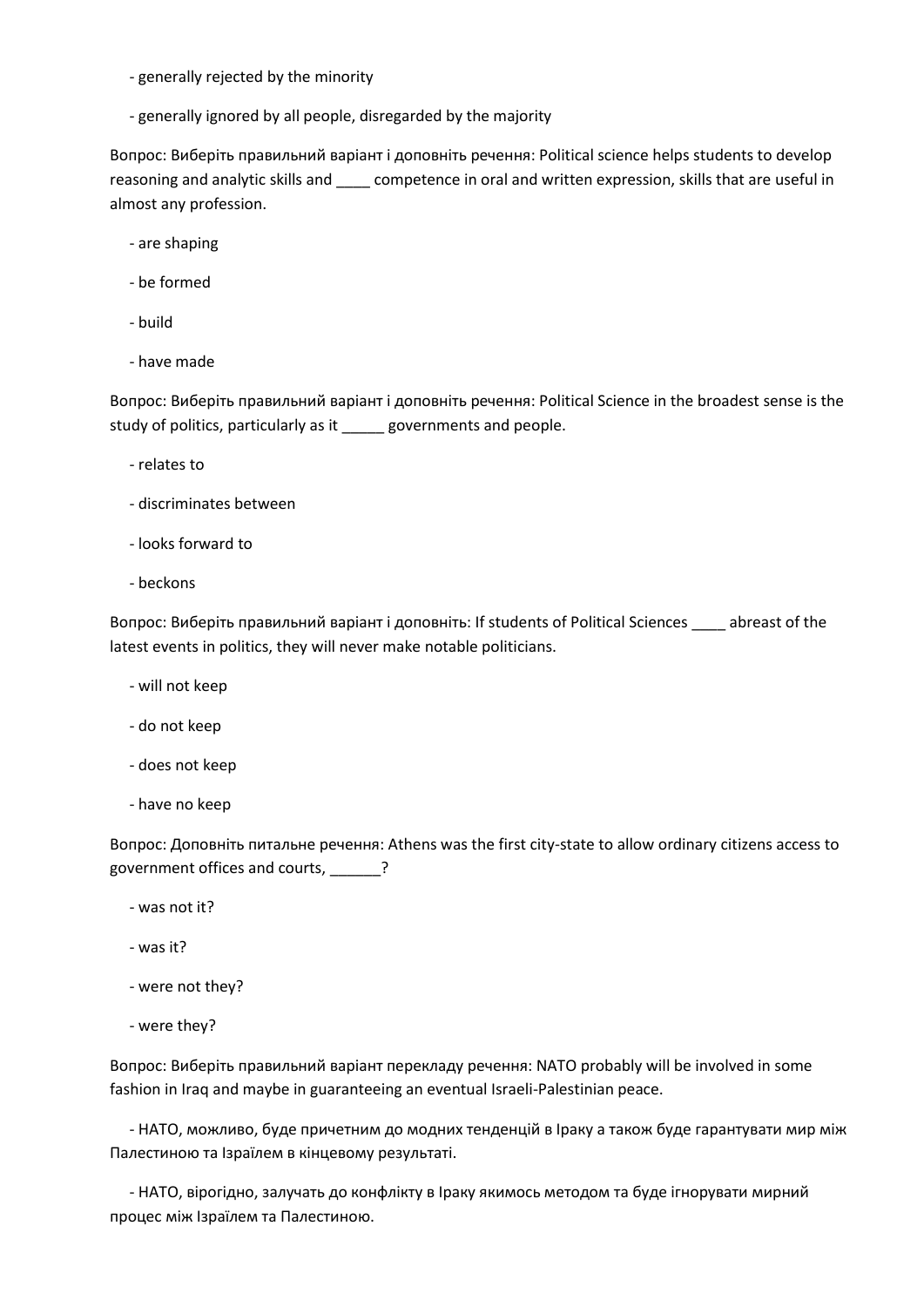- НАТО, вірогідно, включать у конфлікт в Іраку та гарантуватимуть мирний процес між Ізраїлем та Палестиною.

 - НАТО, можливо, долучиться якимось чином до врегулювання конфлікту в Іраку, а також, ймовірно, стане гарантом у досягненні цілковитого миру між Ізраїлем та Палестиною.

Вопрос: Виберіть синонім до слова, яке написане великими літерами: America does not have a CANDIDATE in these elections, because it is up to the Ukrainian people to decide.

- nominee

- refugee
- employee
- absentee

Вопрос: Виберіть правильне пояснення до слова, яке написане великими літерами: Ukraine still is burdened by the twin LEGACIES of the past: the legacy of Communism and imperialism.

- something expected from descendants
- something left down by predecessors
- something forgotten by ancestors
- something ruined by former generations

Вопрос: Виберіть правильний варіант і доповніть речення: There \_\_\_\_ be more direct contacts, more opportunities for exchange of views, more high-level visits.

- needs
- have
- should
- ought

Вопрос: Виберіть правильний варіант і доповніть речення: Neither NATO nor the EU is in the business of issuing invitations or of even members.

- seeking
- assassinating
- plundering
- forgetting

Вопрос: Виберіть правильний варіант і доповніть речення: If the living standards in the developing countries \_\_\_, a great number of refugees would not be detained on the EU borders.

- is higher
- would higher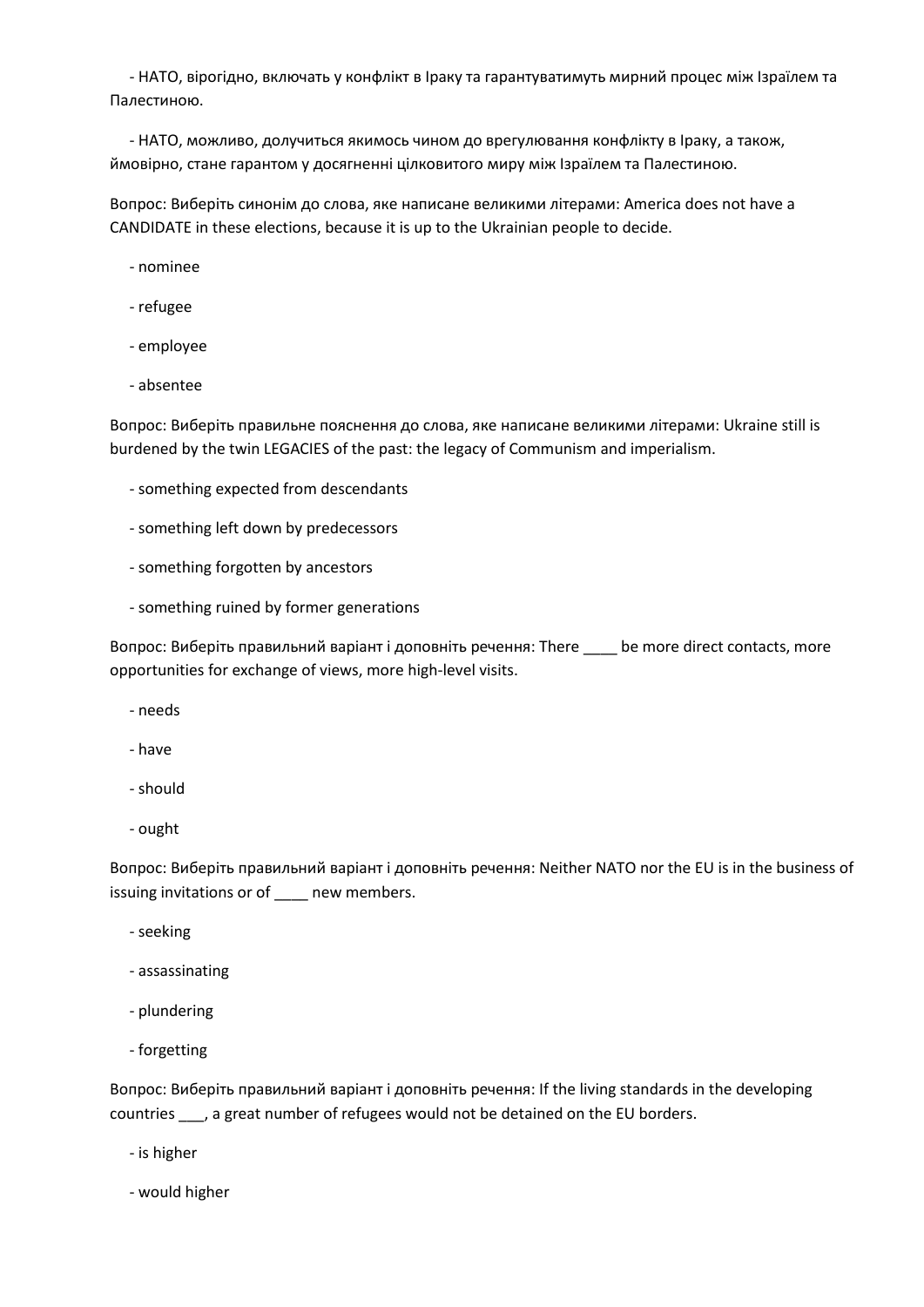- be higher
- were higher

Вопрос: Доповніть питальне речення: Political scientists study governments; the origins and preconditions for governments, the growth and evolution of governments, and the decline and conflict among governments, \_\_\_\_\_\_?

- do they?
- are not they?
- not they?
- do not they?

Вопрос: Виберіть правильний варіант перекладу речення: It is very important that Ukraine continues on the democratic course and demonstrates to Europe and to America that it is going to be both an economic and political success.

 - Це не дуже важливо, щоб Україна рухалась демократичним курсом, і демонструвала Європі та Америці, що вона досягне ні політичного ні економічного успіху.

 - Надзвичайно важливо, що Україна продовжує рухатися демократичним курсом, і демонструє Європі та Америці, що вона стане успішною країною як у економічному, так і у політичному сенсі.

 - Важливо, що Україна не продовжує демократичний рух у напрямку Європи та Америки, і не стає успішною країною як економічно, так і політично.

 - Це надзвичайно важливо, що Україна вже демократична держава, як Європа та Америка, і що вона стала успішною країною як у економічному, так у політичному векторі.

Вопрос: Виберіть синонім до слова, яке написане великими літерами: The European leaders now face the TASK of digesting ten more countries..

- signature
- offer
- assignment
- proposal

Вопрос: Виберіть правильне пояснення до слова, яке написане великими літерами: The American and the European leaders pay their attention to more immediate geopolitical PREOCCUPATIONS.

- extreme or excessive concern with something
- being satisfied with something
- getting into trouble
- considerable assessment of something

Вопрос: Виберіть правильний варіант і доповніть речення: We felt that there was no immediate need to launch a military campaign by the United States alone, that one could for quite a long time.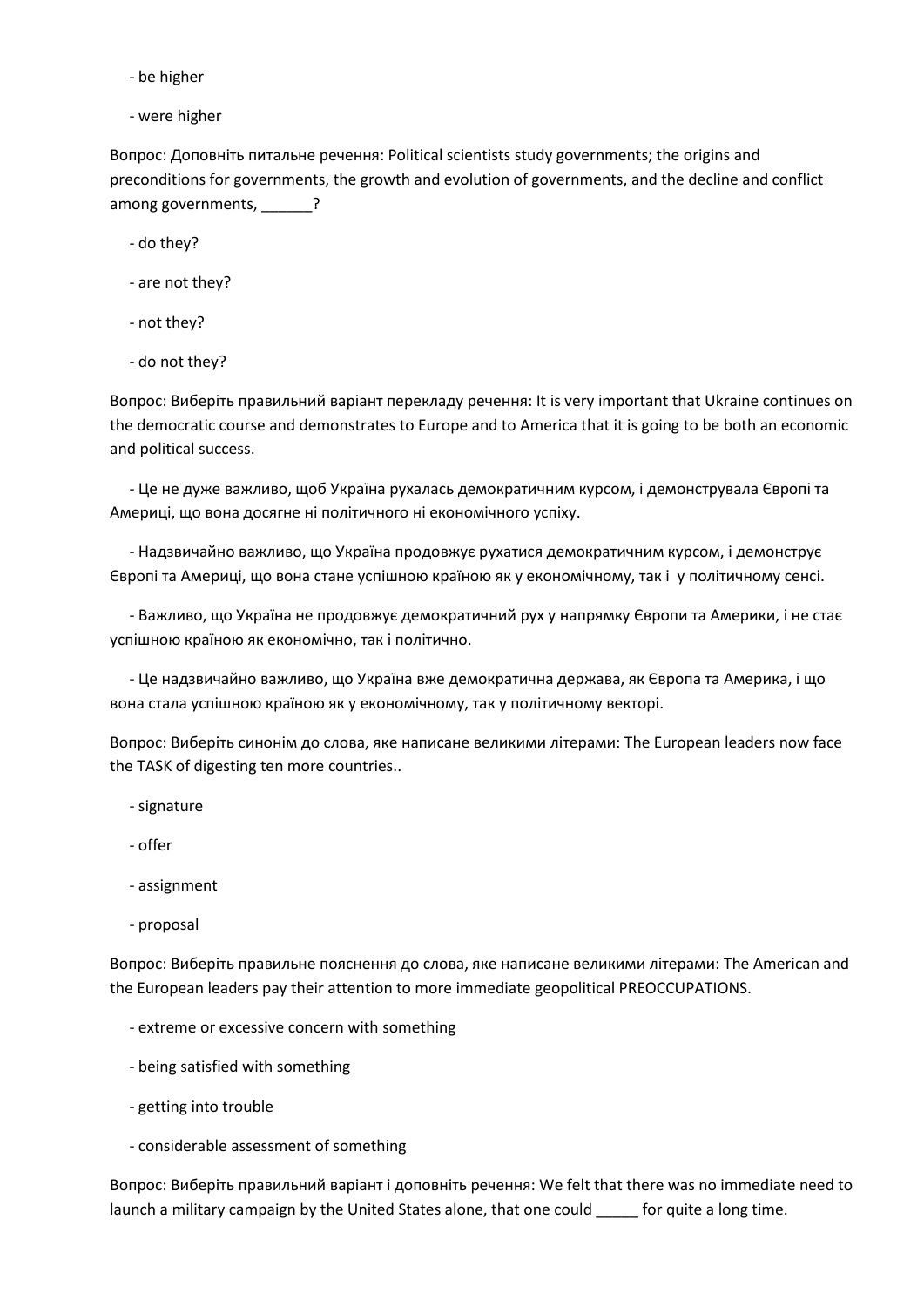- waited
- has waited
- have being waited
- have waited

Вопрос: Виберіть правильний варіант і доповніть речення: I think there was insufficient planning for the post-military phase and there have been obviously scandalous human rights abuses \_\_\_\_\_ against some prisoners.

- transformed
- cheated
- committed
- accused

Вопрос: Виберіть правильний варіант і доповніть речення: The economic situation will strikingly improve if the government \_\_\_\_ the austerity regime.

- introduces
- introdeced
- will introduce
- would have introduce

Вопрос: Доповніть питальне речення: The United States realizes that what happens within Ukraine has major implication for the future of this country, \_\_\_\_\_\_?

- does not it?
- is not it?
- do not they?
- does it?

Вопрос: Виберіть правильний варіант перекладу речення: The political system is still in the process of transformation and it is very much complicated by personal and clique conflicts.

 - Політична система вже трансформована, і не існує жодних персональних і клановими конфліктами .

- Політична система спокійно трансформується разом з персональними і клановими конфліктами.

- Політична система трансформує процеси, які посилюють персональні та кланові конфлікти.

 - Політична система все ще в процесі трансформації, яка надзвичайно ускладнена персональними і клановими конфліктами.

Вопрос: Виберіть синонім до слова, яке написане великими літерами: The economic system is very oligarchic, and it is a MIXTURE of the enterprise and Soviet "statism."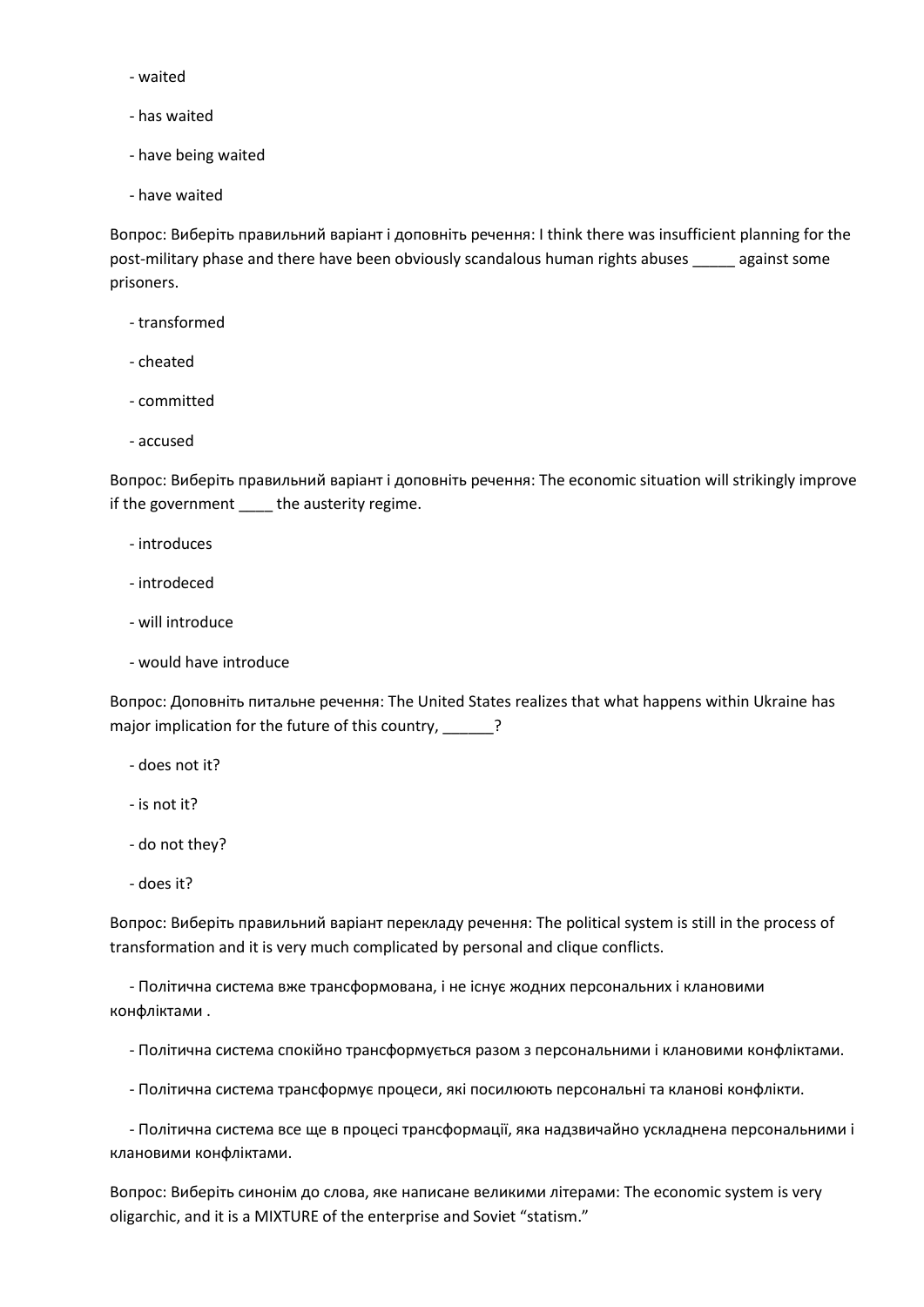- proclamation
- combination
- proliferation
- calculation

Вопрос: Виберіть правильне пояснення до слова, яке написане великими літерами: The UN enlargement is a serious long-term UNDERTAKING.

- a very difficult task
- a wide assortment
- an easy assignment
- a short perusal

Вопрос: Виберіть правильний варіант і доповніть речення: But even in the case of NATO the criteria \_\_\_\_ only military; they are also political, and the most important political criterion for membership in NATO is that the country be a proven and successful democracy.

- has not
- is not
- are not
- was not

Вопрос: Виберіть правильний варіант і доповніть речення: NATO \_\_\_\_\_\_\_ its role and is becoming not just a European-focused defense alliance but a broader international security system.

- is expanding
- have underestimated
- are not expecting
- will diminish

Вопрос: Виберіть правильний варіант і доповніть речення: If UN "Blue Helmets" \_\_\_\_\_\_\_ in peacekeeping in Syria, they will make a big contribution to the global security system.

- will involved
- have being involved
- is involved
- are involved

Вопрос: Доповніть питальне речення: The Baltic republics and Poland made it absolutely clear that they want to be members of the EU, \_\_\_\_\_\_?

- does not it?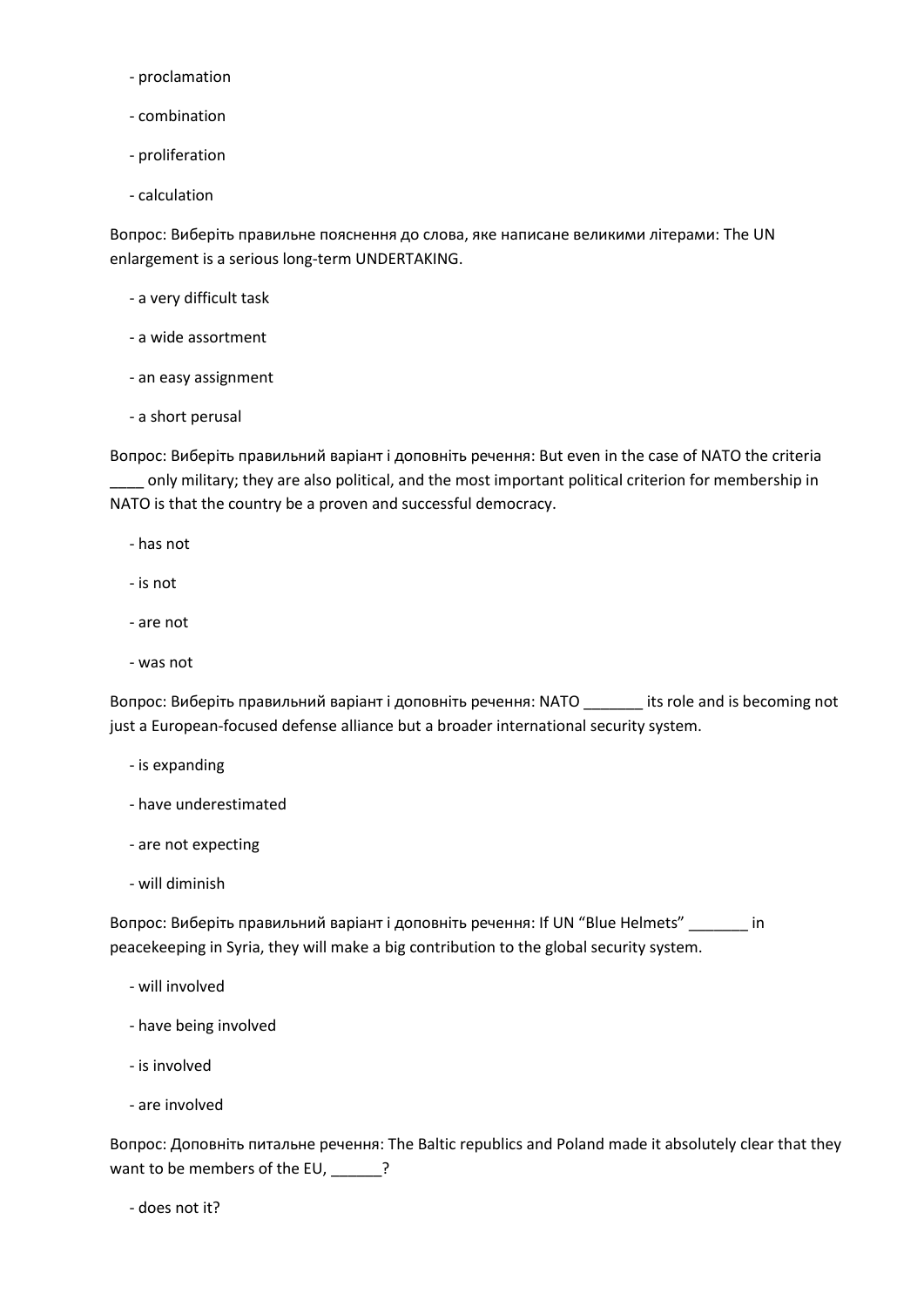- did not they?
- did they?
- do not they?

Вопрос: Виберіть правильний варіант і доповніть: If the living standards in the developing countries \_\_\_ , a great number of refugees would not be detained on the EU borders.

- is higher
- would higher
- be higher
- were higher

Вопрос: Доповніть питальне речення: The United States realizes that what happens within Ukraine has major implication for the future of this country, \_\_\_\_\_?.

- is not it?
- does not it?
- do not they?
- does it?

Вопрос: Виберіть правильний варіант перекладу речення: The Votes at 16 Campaign is backed by a wide range of political and youth groups, and the reformers have a strong case.

 - Від кампанії за надання права голосу у 16 відвернулися широкі кола політичних та молодіжних організацій, а реформаторам важко знайти переконливі аргументи.

 - Кампанію за надання права голосу у 16 ігнорують широкі кола політичних та молодіжних організацій, а реформатори надають переконливі аргументи.

 - Кампанію за надання права голосу у 16 підтримують широкі кола політичних та молодіжних організацій, а реформатори надають переконливі аргументи.

 - Кампанію за надання права голосу у 16 ігнорують широкі кола політичних та молодіжних організацій, але реформатори надають переконливі аргументи.

Вопрос: Виберіть синонім до слова, яке написане великими літерами: The biggest crisis in the monarchy's history came in1649 when the king was actually CONDEMNED to death by the parliament.

- criticized
- sentenced
- blamed
- executed

Вопрос: Виберіть правильне пояснення до слова, яке написане великими літерами: The grandson of a prime minister and the son of a war hero are among the 81 candidates standing in a House of Lords BY-ELECTION tomorrow, following the death of hereditary peer Viscount Oxford.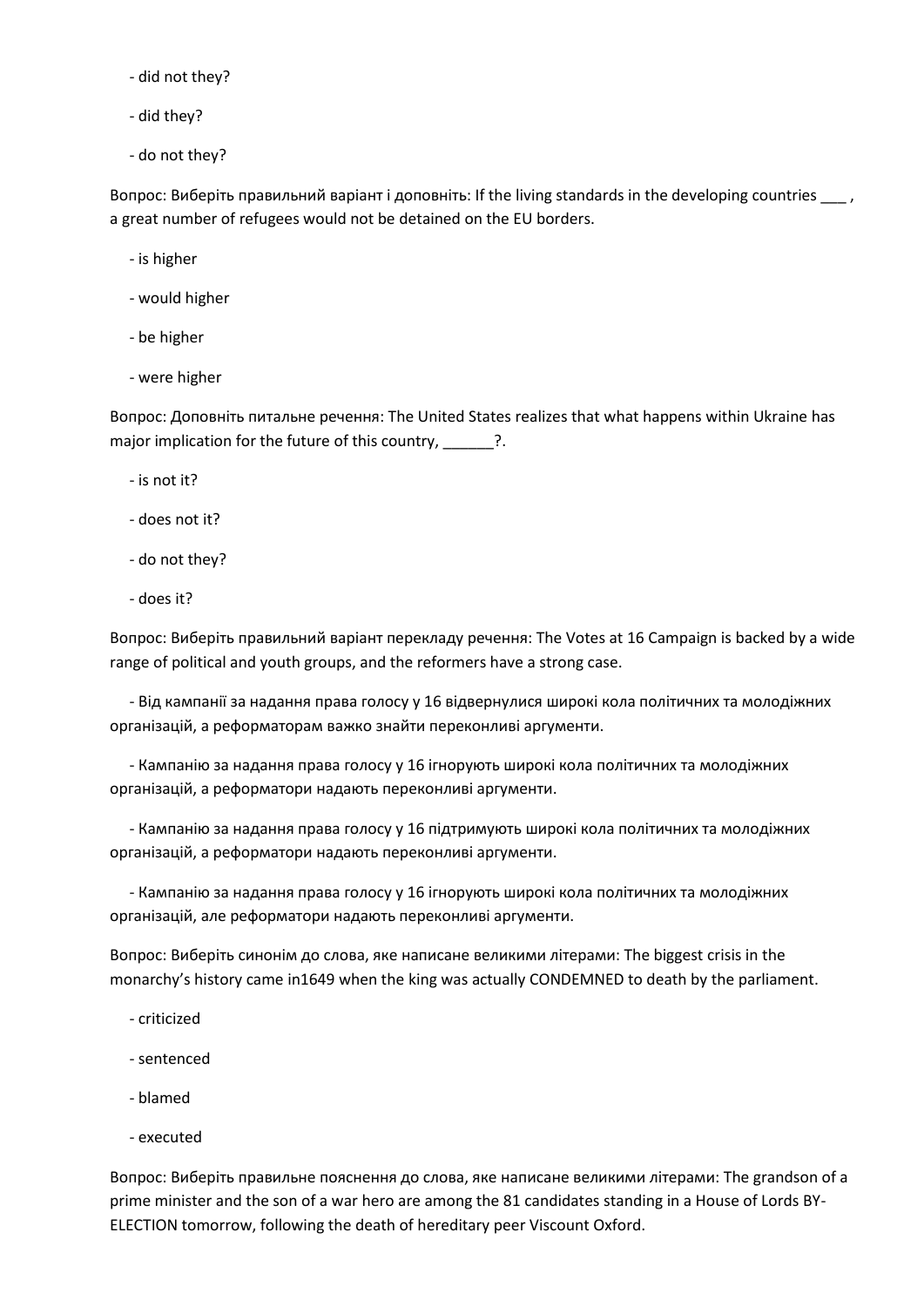- primary election

- an election for a single seat in parliament
- the second round of voting
- run-off

Вопрос: Виберіть правильний варіант і доповніть речення: The person who will become the next monarch is he current monarch's \_\_\_\_\_\_\_.

- heir
- hare
- hair
- hear

Вопрос: Виберіть правильний варіант і доповніть речення: After the French Wars, some US states began to \_\_\_\_\_\_\_ against control and taxation by England and its king, George III.

- repel
- retreat
- reform
- rebel

Вопрос: Виберіть правильний варіант і доповніть речення: If the newsreels \_\_\_\_\_\_\_ twice a week during WW2, the audience couldn't have been informed of important events of the war, such as dropping of the bomb.

- weren't updated
- haven't been updated
- hadn't been updated
- would have been updated

Вопрос: Доповніть питальне речення: The British parliament is one of the oldest parliamentary systems in the world, ?

- doesn't it?
- isn't it?
- won't it?
- is it?

Вопрос: Виберіть правильний варіант перекладу речення: Charles I wanted the monarchy to have more power, and in 1629 he dismissed the parliament and ruled for 11 years without it.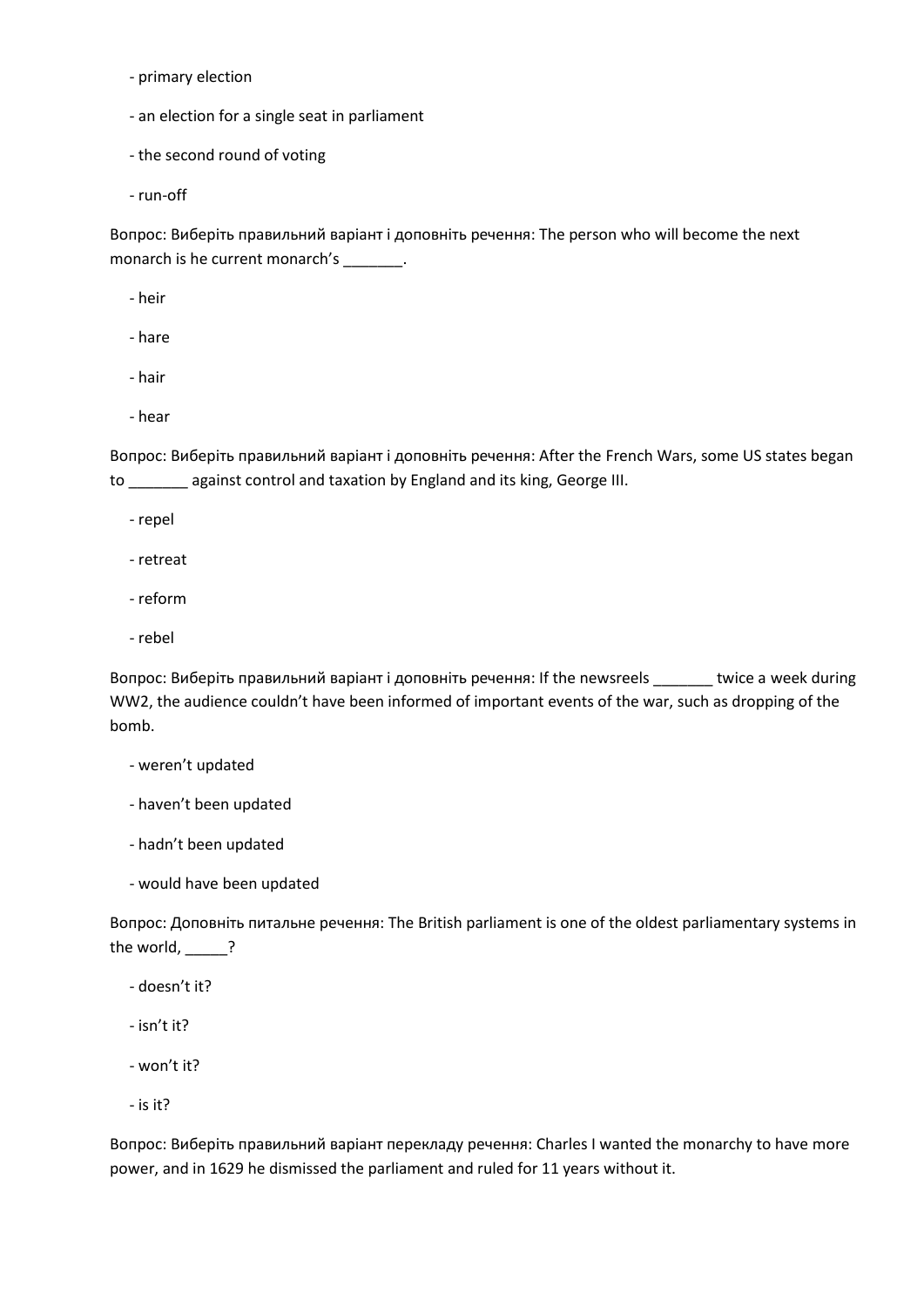- Чарльз І хотів зміцнити монархію і в 1629 році він обмежив владу парламенту на 11 наступних років.

- Переобравши парламент у 1629 році, Чарльз І отримав більшу владу і правив протягом 11 років.

- Чарльз І хотів утворити потужну монархію і в 1629 році він обмежує права парламенту на 11 років.

 - Прагнучи більше влади, Чарльз І розпустив парламент у 1629 і правив без нього протягом 11 років.

Вопрос: Виберіть синонім до слова, яке написане великими літерами: The Queen and Prince Charles suffered a huge DROP of popularity, and they were advised to modernise and become less formal and distant.

- decline
- boom
- increase
- growth

Вопрос: Виберіть правильне пояснення до слова, яке написане великими літерами: The American networks showed continuous COVERAGE of Apollo 11's three-day journey from Florida to the moon.

- amount of reporting of an event
- distance Apollo 11 covered
- live broadcast
- on-line news

Вопрос: Виберіть правильний варіант і доповніть речення: For over 20 years the Queen \_\_\_\_\_ no national duties.

- made
- performed
- charged
- applied

Вопрос: Виберіть правильний варіант і доповніть речення: Searching for a way to define who was to be at power in moments of crisis, Congress \_\_\_\_\_ a new amendment.

- took
- changed
- created
- gave

Вопрос: Виберіть правильний варіант і доповніть речення: If the president and vice president \_\_\_\_, they stay in government for four years.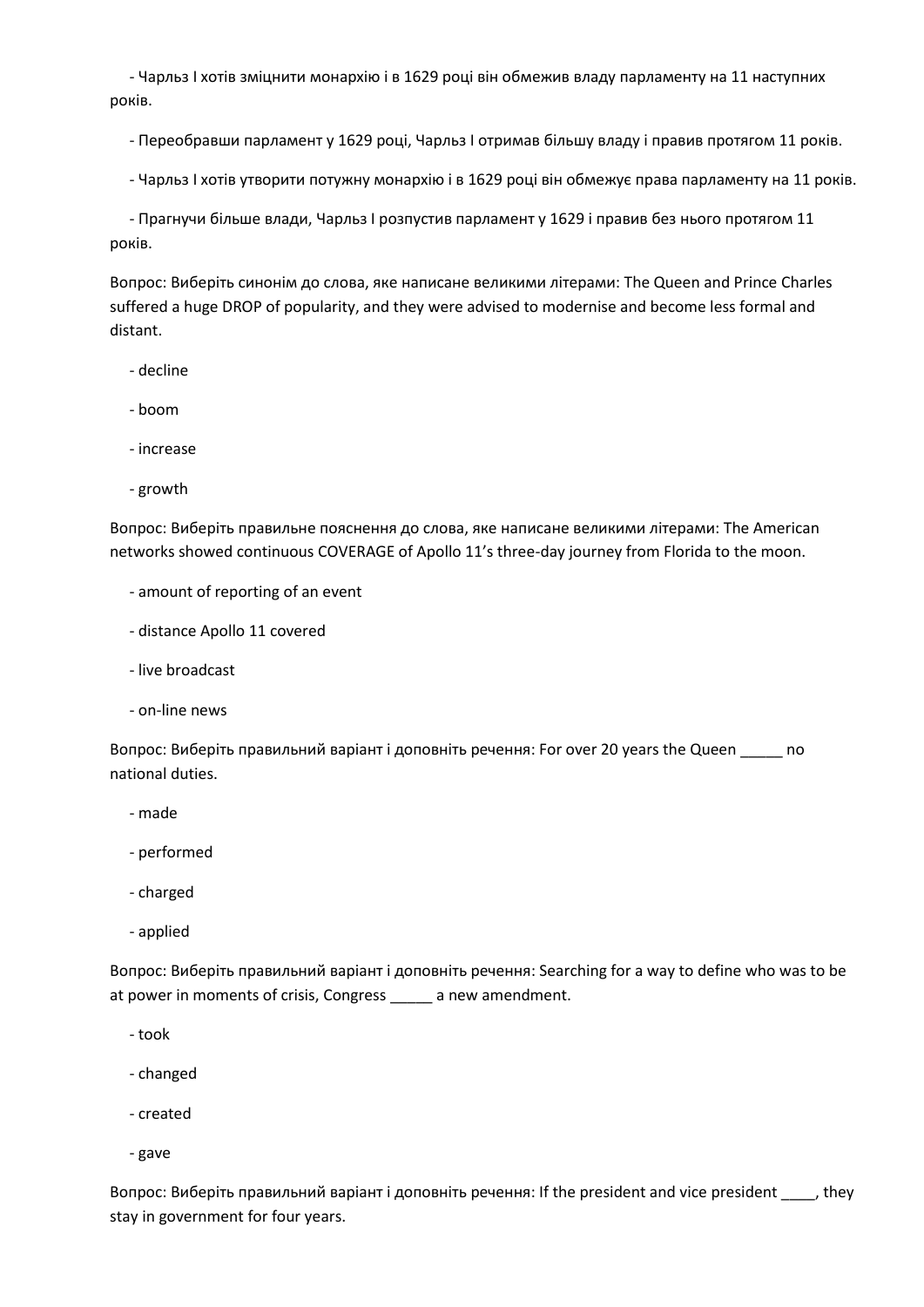- will win

- won

- win

 $\overline{?}$ 

- would win

Вопрос: Доповніть питальне речення: British pop protest songs did not really appear until the 1980's,

- doesn't they?
- didn't they?
- didn't it?
- did they?

Вопрос: Виберіть правильний варіант перекладу речення: British pop protest songs did not really appear until the 1980's, when Britain's traditional industries began to disappear, and many young people found themselves unemployed and opposed to the policies of the Prime Minister, Margaret Thatcher.

 - Британські пісні-протести, насправді, не з'явилися у 1980-ті, коли традиційна промисловість почала зникати і багато молодих людей залишилися без роботи та виступали проти політики прем'єр міністра, Маргарет Тетчер.

 - Британські пісні-протести з'явилися у 1980-ті, коли традиційна промисловість почала зникати і багато молодих людей знайшли роботу та виступали проти політики прем'єр міністра, Маргарет Тетчер.

 - Британські пісні-протести з'явилися у 1980-ті, коли традиційна промисловість почала зникати і багато молодих людей залишилися без роботи та виступали проти політики прем'єр міністра, Маргарет Тетчер.

 - Британські пісні-протести насправді, з'явилися не у 1980-ті, а коли традиційна промисловість почала зникати і багато молодих людей залишилися без роботи та виступали проти політики прем'єр міністра, Маргарет Тетчер.

Вопрос: Виберіть синонім до слова, яке написане великими літерами: There has never been a female president of the USA, but PERHAPS in the future a woman will be elected.

- unlikely
- maybe
- definitely
- certainly

Вопрос: Виберіть правильне пояснення до слова, яке написане великими літерами: The US Declaration of Independence sets out BASIC human rights in these words: "We hold these truths to be self-evident: that all men are created equal, that they are endowed by their Creator with certain unalienable rights..."

- not alien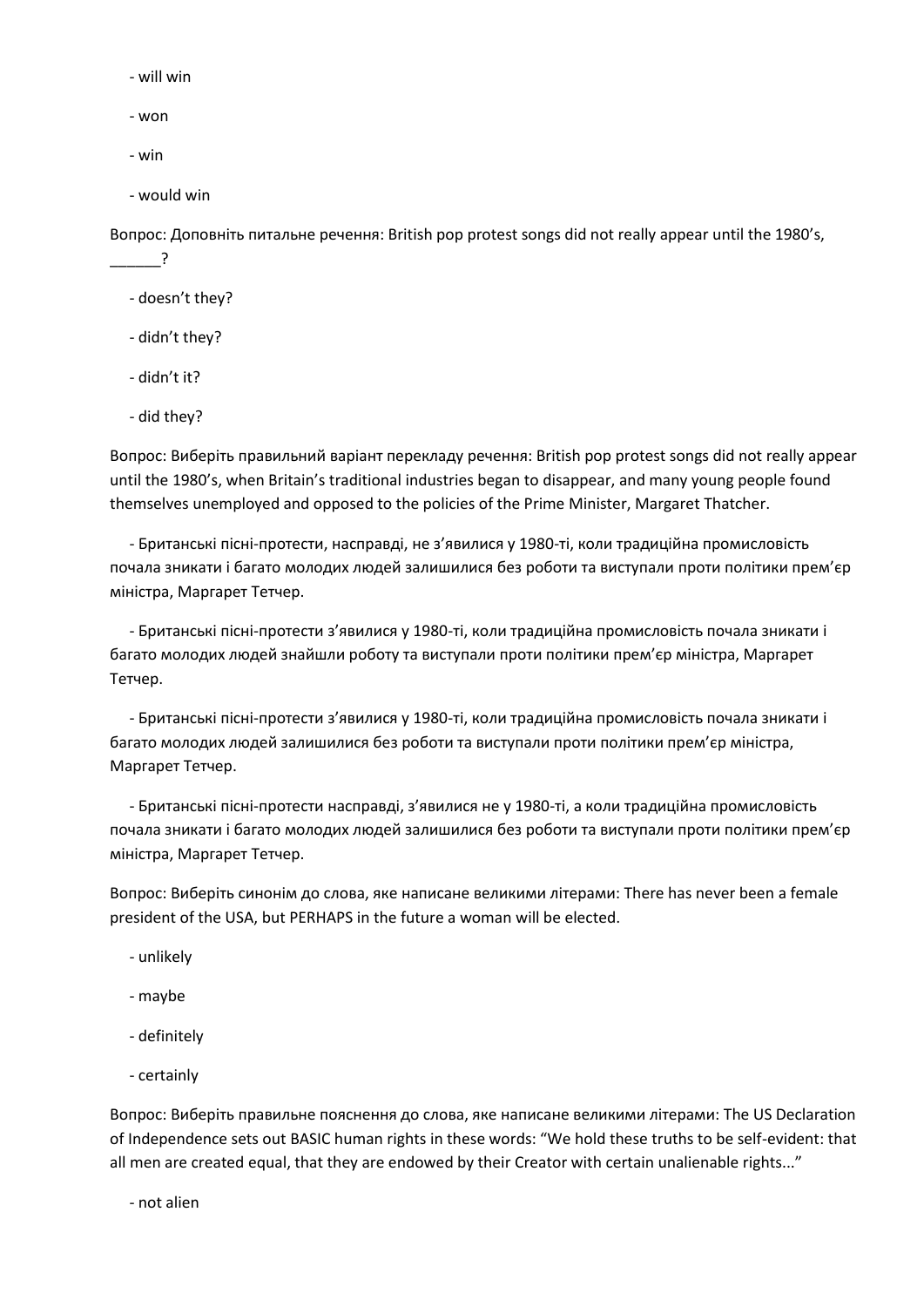- indispensable
- dispensable
- important

Вопрос: Виберіть правильний варіант і доповніть речення: The main functions of the Legislative branch of power are to \_\_\_\_\_ or adopt the laws and to \_\_\_\_\_ the country's budget.

- define / deny
- form / realise
- accept / suggest
- pass / approve

Вопрос: Виберіть правильний варіант і доповніть речення: The freedom of \_\_\_\_\_ and association means the right to gather in public places (for example, in order to protest) and to form organizations.

- censorship
- conscience
- speech
- assembly

Вопрос: Виберіть правильний варіант і доповніть речення: If innocent citizens were constantly under surveillance, it \_\_\_\_\_ against the tradition of privacy and individual freedom which are vital part of democracy.

- will go
- goes
- would go
- would have gone

Вопрос: Доповніть питальне речення: It would be reassuring to see more police patrolling the streets,

- $\overline{\phantom{a}}$ 
	- would it?
	- wouldn't it?
	- won't it?
	- will it?

Вопрос: Виберіть правильний варіант перекладу речення: Since 1935 every general election has been held on a Thursday.

- З 1935 року загальні вибори проводяться у четвер.

- У 1935 році загальні вибори проводилися у четвер.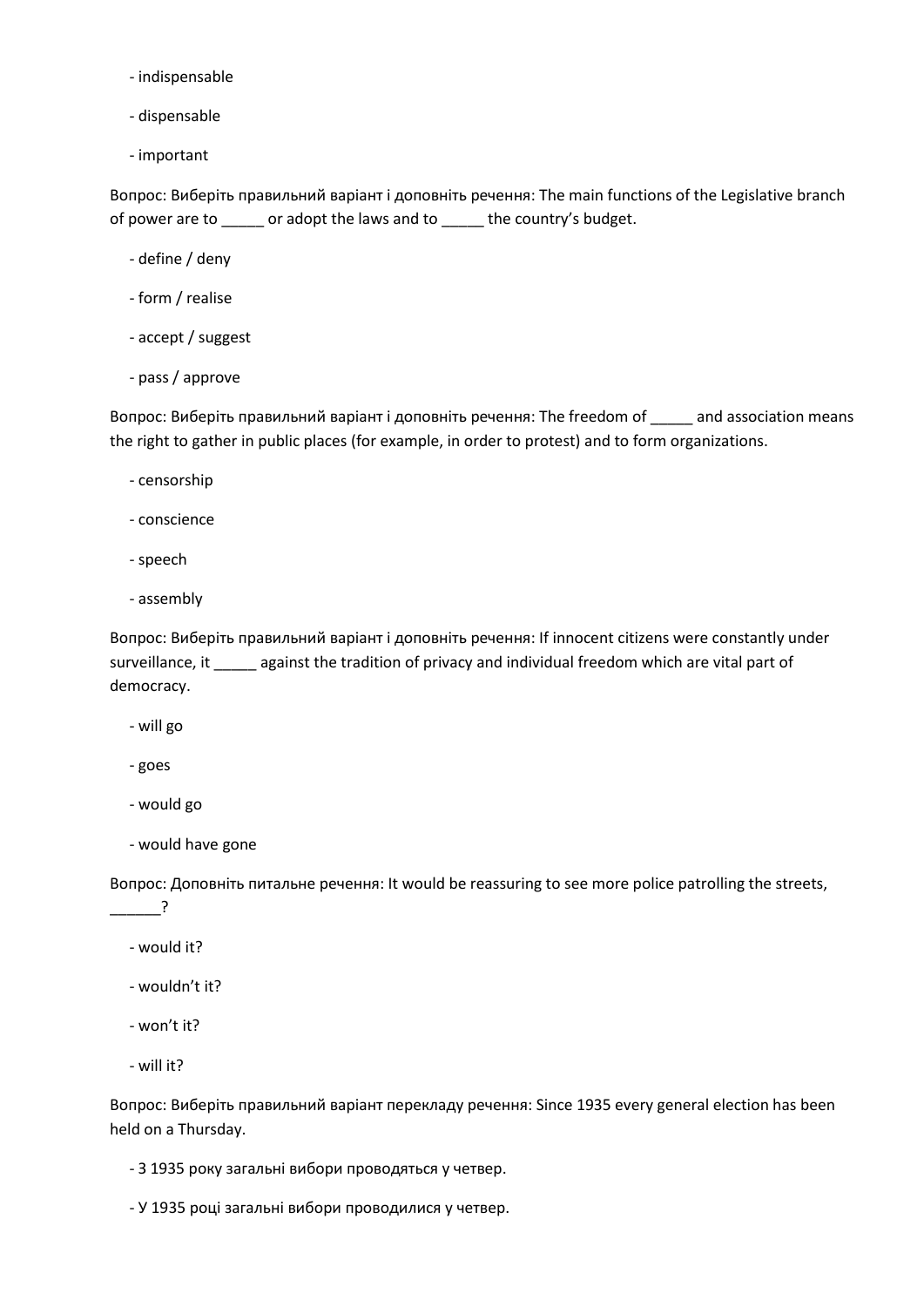- З 1935 року деякі загальні вибори проводяться у четвер.

- У 1935 році усі загальні вибори проводилися у четвер.

Вопрос: Виберіть синонім до слова, яке написане великими літерами: The three men were CHARGED WITH armed robbery.

- suspected of
- found guilty in
- accused of
- sentenced to

Вопрос: Виберіть правильне пояснення до слова, яке написане великими літерами: Edward was forced to choose between his love and the throne and he decided to ABANDON the throne.

- cease to support or look after
- to give up completely, discontinue (a scheduled event) before completion
- allow oneself to indulge in
- stop having that idea or thinking in that way

Вопрос: Виберіть правильний варіант і доповніть речення: David Cameron has told MPs that 3,800 British troops - almost half of the current force serving in Helmand province - are \_\_\_\_\_ from Afghanistan next year.

- to be defeated
- to be withdrawn
- to be provided
- to be delivered

Вопрос: Виберіть правильний варіант і доповніть речення: The freedom of \_\_\_\_\_ means the right to hold any moral or religious views.

- censorship
- conscience
- speech
- assembly

Вопрос: Виберіть правильний варіант і доповніть речення: If the British Australia in 1788, it very different.

- invade / will be
- hadn't invaded / could have been
- invade / is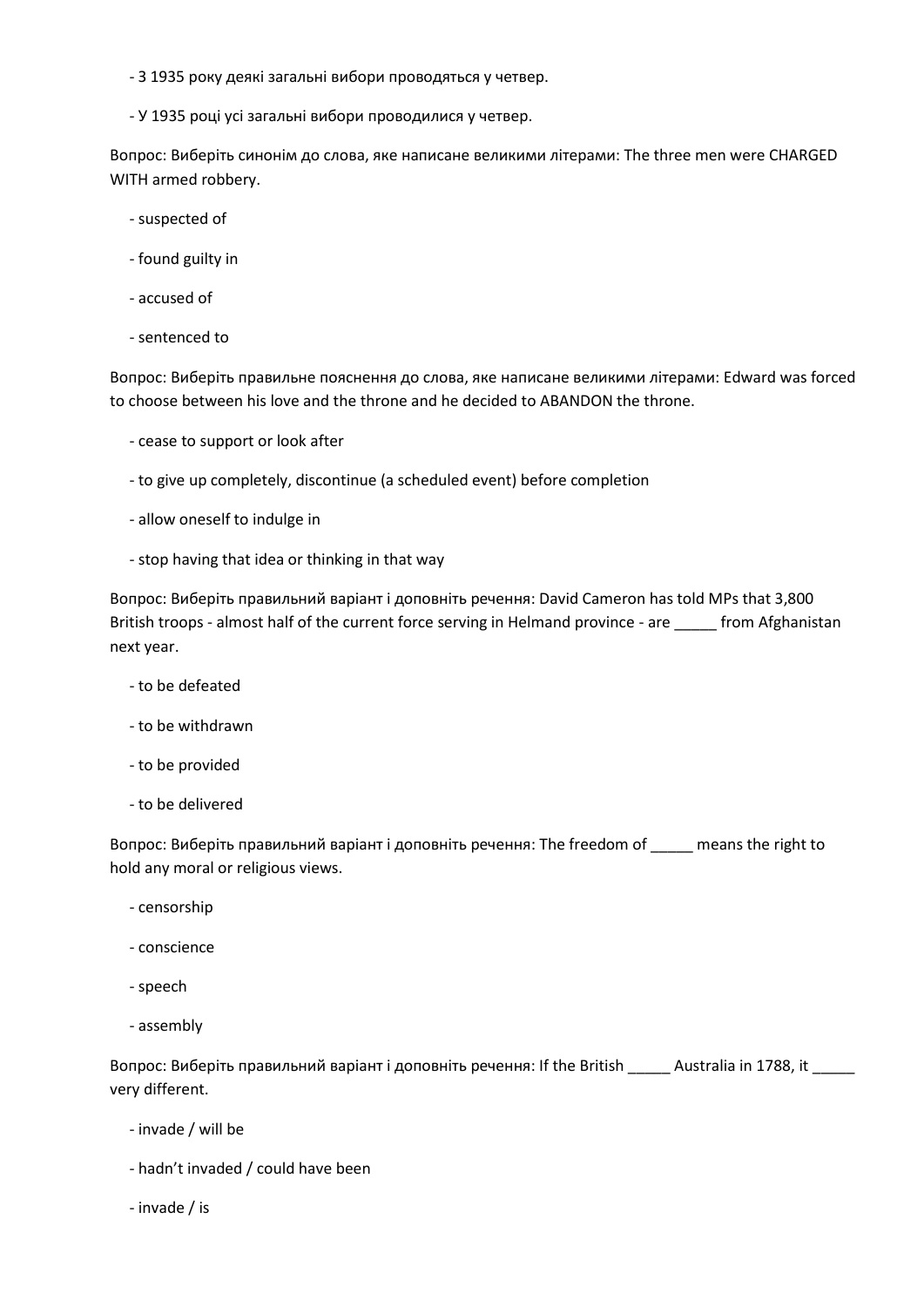- invaded / would be

Вопрос: Доповніть питальне речення: The largest party beyond government becomes the Official Opposition, known as Her Majesty's Loyal Opposition,\_\_\_\_\_\_?

- doesn't it?
- isn't it?
- doesn't she?
- do they?

Вопрос: Виберіть правильний варіант і доповніть речення: The reporter asked \_\_\_\_\_\_\_\_\_\_\_\_\_\_\_\_ about getting back in shape.

- could he give him some advice
- whether you could give me some advice
- that he could give him some advice
- whether he could give him some advice

Вопрос: Виберіть правильний варіант і доповніть речення: My former CEO \_\_\_\_\_ very introverted, but now she is quite outgoing.

- is used to be
- used to be
- is used to being
- uses to be

Вопрос: Виберіть правильний варіант і доповніть речення: Ted's flight from Amsterdam took more than 11 hours. He \_\_\_\_\_ be exhausted after such a long flight.

- had better
- must
- can
- has to

Вопрос: Виберіть правильний варіант і доповніть речення: Sometimes no single party wins enough seats, and several parties must combine together in a \_\_\_\_ to form a government.

- majority
- alliance
- coalition
- opposition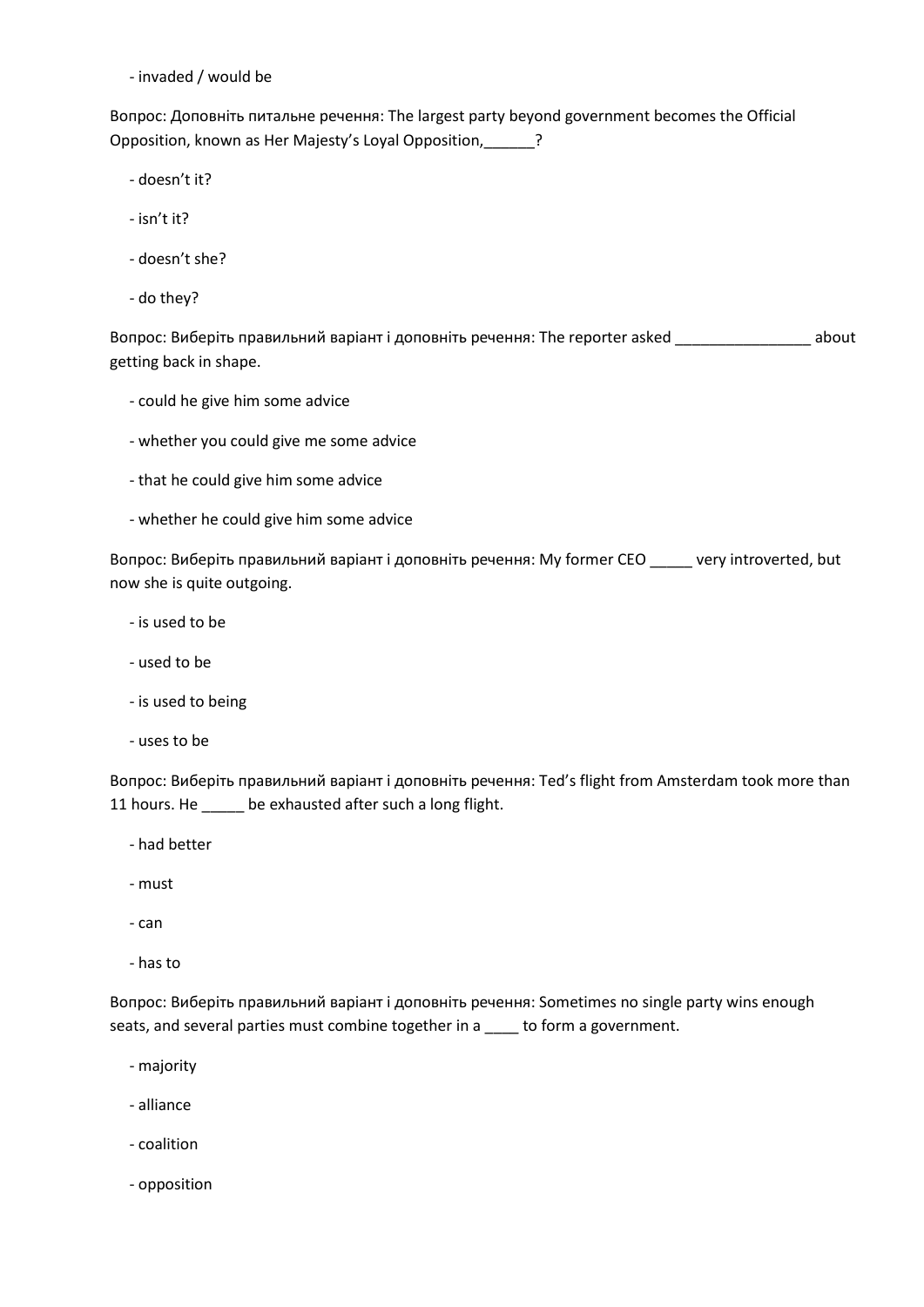Вопрос: Виберіть правильний варіант і доповніть речення: Your bike looks brand new!  $-1$  \_\_\_\_\_ for two weeks, but I \_\_\_\_\_ it yet.

- have repaired, haven't been finishing
- have been repairing, haven't finished
- was repairing, didn't finish
- had repaired, hadn't finished

Вопрос: Виберіть правильний варіант і доповніть речення: The guide promised that the tourists \_\_\_\_\_ more sights of the city the next day.

- would see
- will see
- had seen
- would have seen

Вопрос: Виберіть правильний варіант і доповніть речення: You \_\_\_\_\_ be rich to be a success. Some of the most successful people I know haven't got a penny to their name.

- don't have to
- shouldn't
- can't
- mustn't

Вопрос: Виберіть правильний варіант і доповніть речення: In most countries, except \_\_\_\_ states there are several different political parties.

- Cabinet
- majority
- coalition
- one-party

Вопрос: Виберіть правильний варіант і доповніть речення: The one with the \_\_\_\_ of seats normally forms the government.

- majority
- alliance
- coalition
- opposition

Вопрос: Виберіть правильний варіант і доповніть речення: Noteworthy, the parties which are against the government are called the \_\_\_\_.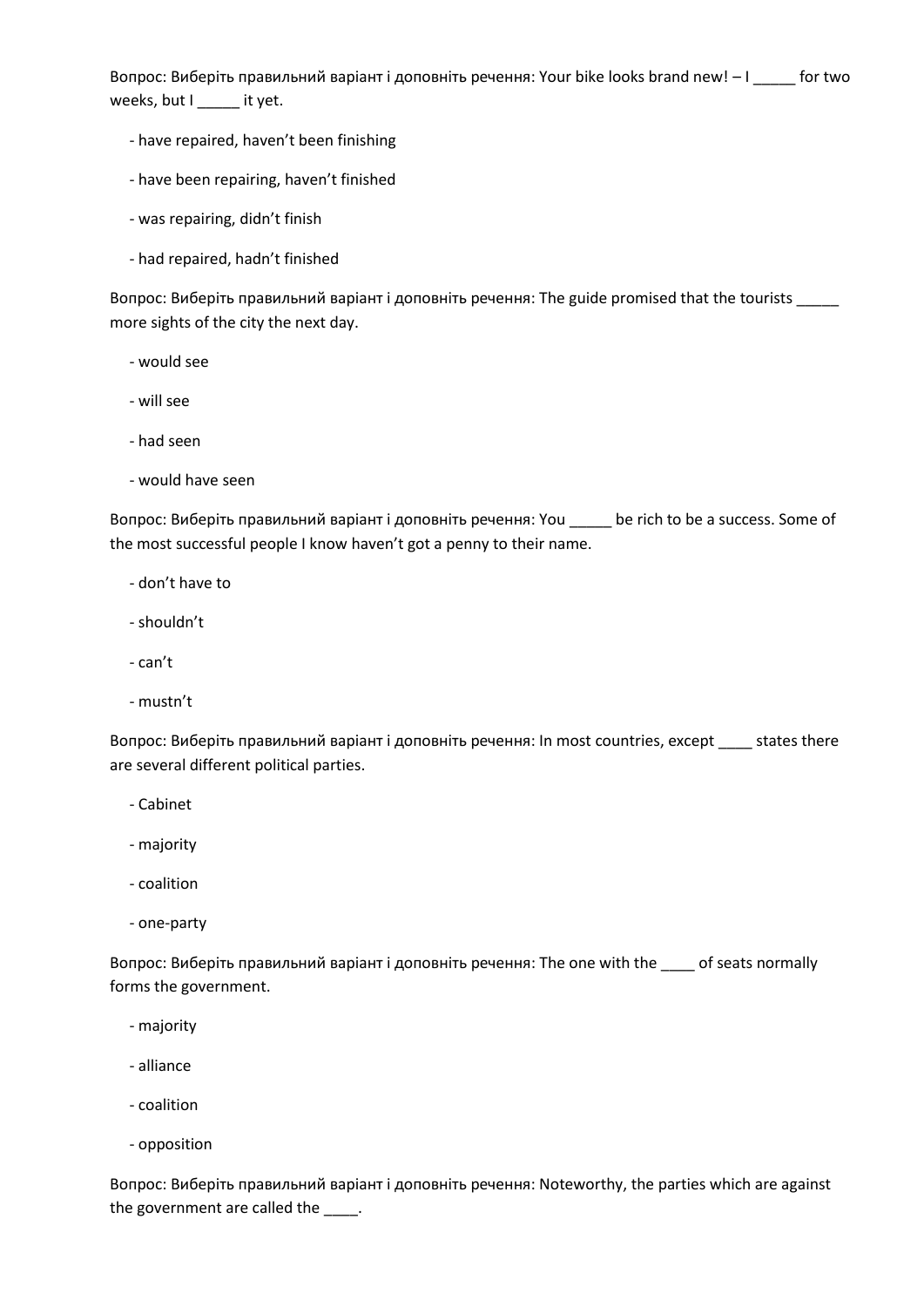- majority

- alliance

- coalition

- opposition

Вопрос: Виберіть правильний варіант і доповніть речення: The principal ministers in the government form a group called the \_\_\_\_\_.

- cabinet

- majority
- left-wing
- one-party state

Вопрос: Виберіть правильний варіант і доповніть речення: The leader of the Cabinet, and of the government, is the \_\_\_\_, of course, there are many different kinds of parties and governments.

- Cabinet
- majority
- prime minister
- president

Вопрос: Виберіть правильний варіант і доповніть речення: A conservative party on the other hand, is usually said to be \_\_\_\_\_.

- right-wing
- left-wing
- alliance
- coalition

Вопрос: Виберіть правильний варіант і доповніть речення: Political situations are always changing. Sometimes in a party or between two parties there is a big argument or deep difference of opinion. This is called a(an) \_\_\_\_\_.

- opposition
- coalition
- alliance
- split

Вопрос: Виберіть правильний варіант і доповніть речення: When, on the other hand, two parties work together, this is sometimes called an \_\_\_.

- opposition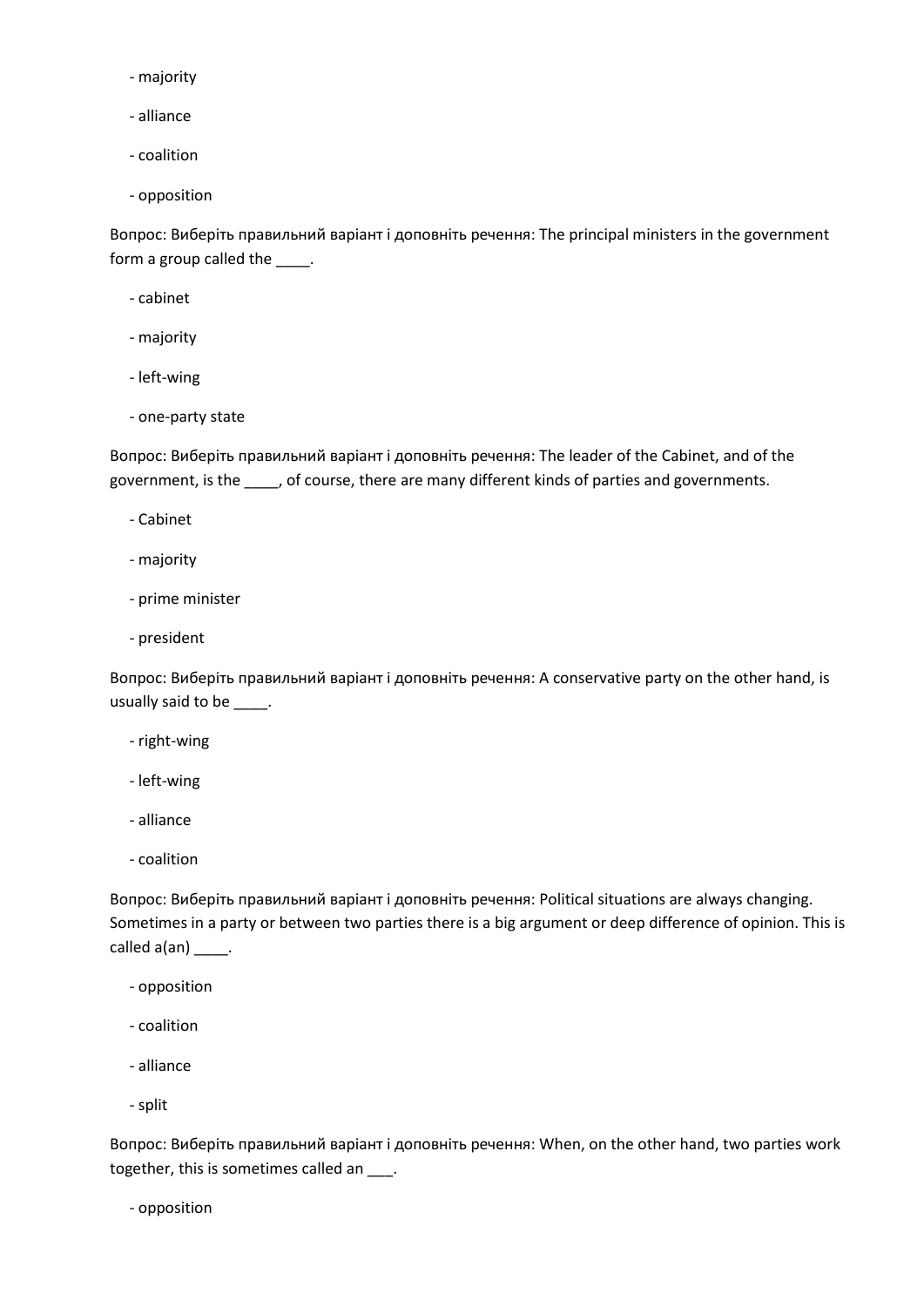- coalition

- alliance

- split

Вопрос: Виберіть правильний варіант і доповніть речення: When he was a student, his father gave him a monthly \_\_\_\_\_\_\_\_ towards his expenses.

- salary

- permission
- allowance
- wage

Вопрос: Виберіть правильний варіант і доповніть речення: What do you think would be the \_\_\_\_\_ of this ring, if I were to sell it?

- worth

- value

- cost
- good

Вопрос: Виберіть правильний варіант і доповніть речення: (50) Police officers working on the murder have \_\_\_\_\_ hundreds of families.

- asked

- demanded
- enquired
- questioned

Вопрос: Виберіть правильний варіант і доповніть речення: The thief was \_\_\_\_\_\_\_\_ to prison for two years.

- brought
- put
- sent
- taken
- judged

Вопрос: Виберіть правильний варіант і доповніть речення: He was a much older tennis player but he had the great \_\_\_\_\_\_\_\_ of experience.

- advantage

- deal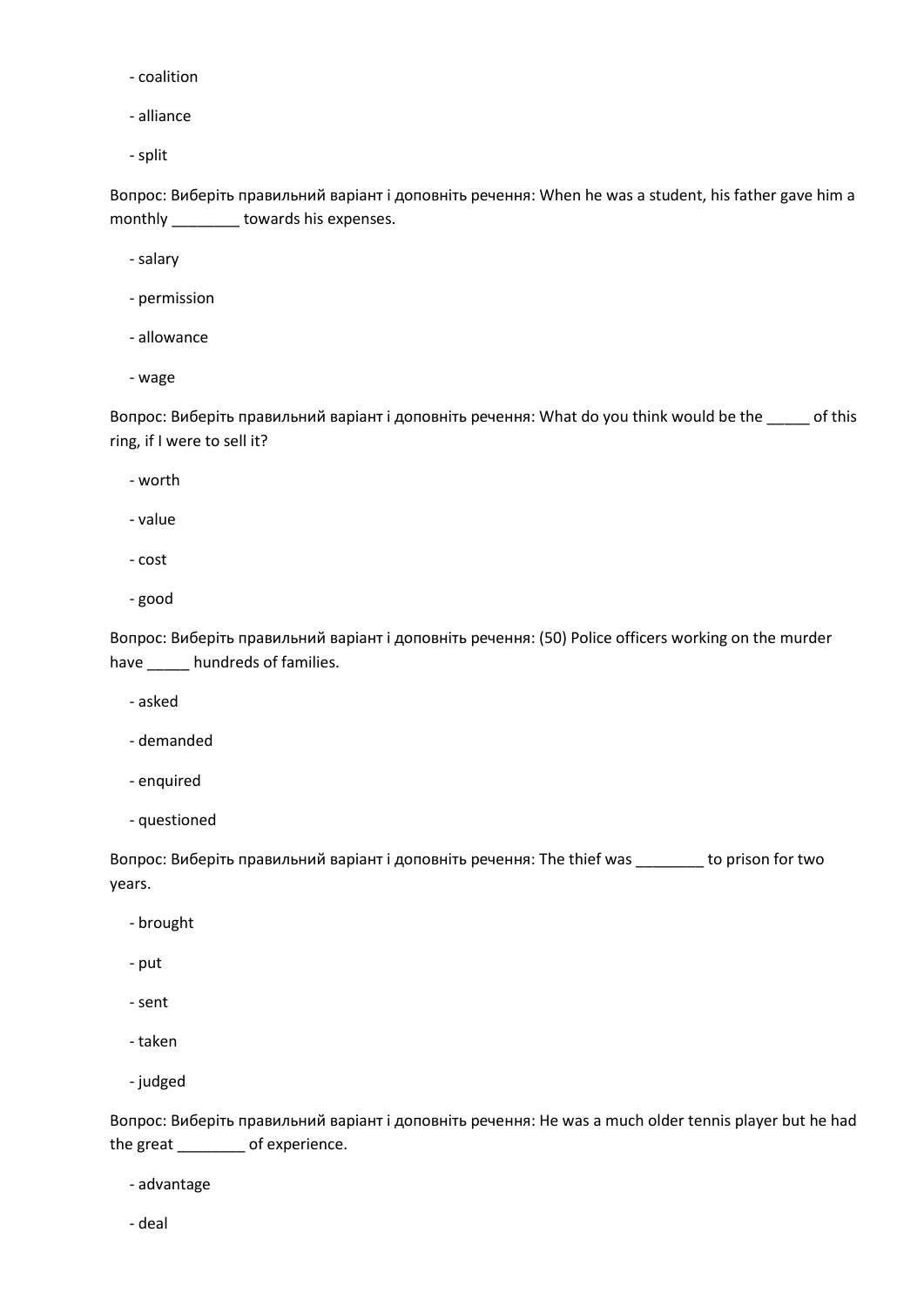- help

- value

Вопрос: Виберіть правильний варіант і доповніть речення: To get my travelers' cheques I had to a special cheque to the Bank for the total amount.

- make for

- make off

- make out

- make over

Вопрос: Виберіть правильний варіант і доповніть речення: He began to take politics \_\_\_\_\_\_\_\_ only when he left school.

- carefully

- bravely

- seriously

- solemnly

Вопрос: Виберіть правильний варіант і доповніть речення: Unless the workers' demands are \_\_\_\_\_\_ soon there will be a strike.

- given

- met

- paid

- replied

Вопрос: Виберіть правильний варіант і доповніть речення: The two scientists disagreed and a \_\_\_\_\_\_\_\_ argument developed.

- wet

- bitter

- salty

- bare

Вопрос: Виберіть правильний варіант і доповніть речення: This theory \_\_\_\_\_ from the work of certain early 20th century scientists.

- resists

- returns

- raises

- derives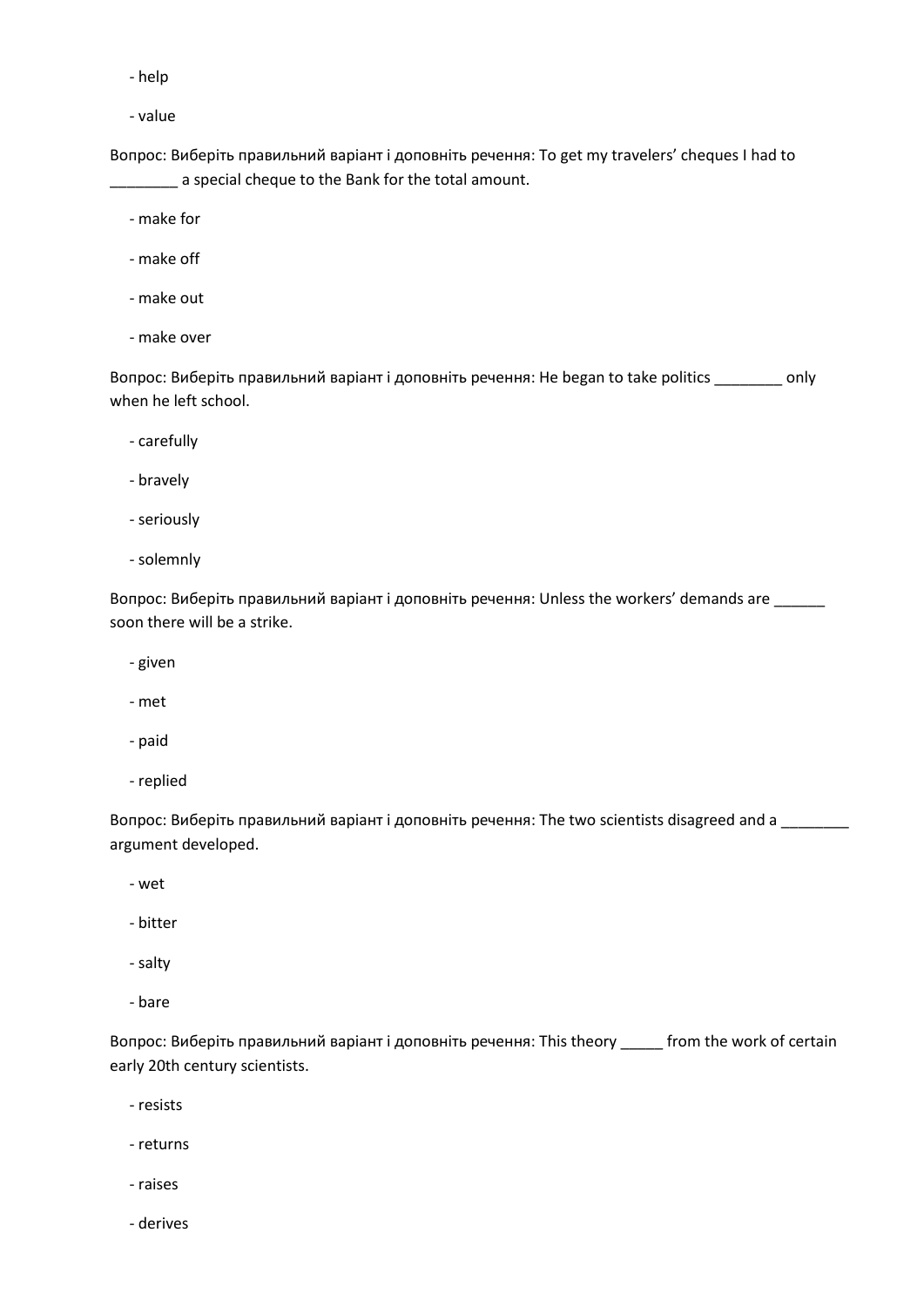Вопрос: Виберіть правильний варіант і доповніть речення: Fear showed in the eyes of the young man, while the old man looked tired and \_\_\_\_\_\_\_.

- watery

- wearing

- weary

- wondered

Вопрос: Виберіть правильний варіант і доповніть речення: After his journey, Gerard hoped to find an inn in which to \_\_\_\_\_\_\_ the night.

- shelter

- waste

- lose

- spend

Вопрос: Виберіть правильний варіант і доповніть речення: In the central region the dry season is long and severe, and the \_\_\_\_\_\_\_\_ annual rainfall is only about 70 cm.

- refreshing

- general

- average

- longest

Вопрос: Виберіть правильний варіант і доповніть речення: George took an eager look at the \_\_\_\_\_\_\_\_ meal, which everyone was looking forward to, and sat down with the rest of the family.

- dusty

- crusty

- pasty

- tasty

Вопрос: Виберіть правильний варіант і доповніть речення: Owing to an accident, traffic had to be \_\_\_\_\_\_\_\_ to another route.

- redirected

- turned

- extended

- sent

Вопрос: Виберіть правильний варіант і доповніть речення: Well-mannered children have usually been properly \_\_\_\_\_\_\_\_\_ by their parents.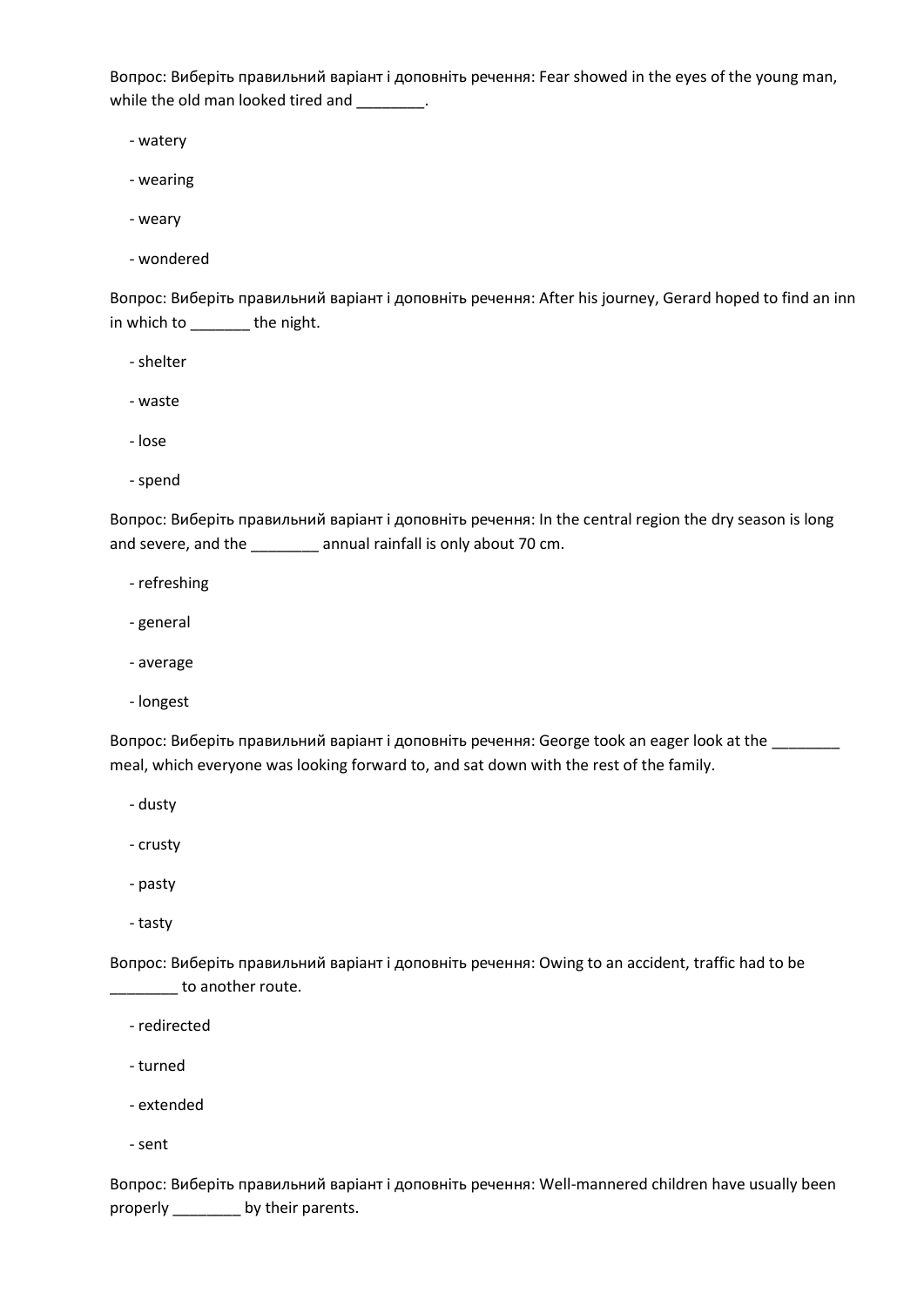- raised up
- borne up
- brought up
- got up

Вопрос: Виберіть правильний варіант і доповніть речення: President said he had every \_\_\_\_\_\_\_\_ in his press-secretary; she would do the right thing.

- belief
- dependence
- knowledge
- confidence

Вопрос: Виберіть правильний варіант і доповніть речення: Can you \_\_\_\_\_\_\_\_ me Ј5 until next week?

- borrow
- let
- hire
- lend

Вопрос: Виберіть правильний варіант і доповніть речення: It is not \_\_\_\_\_\_\_\_ for you to spend too much time indoors.

- Kind
- good
- useful
- fit

Вопрос: Виберіть правильний варіант і доповніть речення: The next \_\_\_\_\_\_\_\_ of the committee will take place on Thursday.

- seating
- collection
- meeting
- gathering

Вопрос: Виберіть правильний варіант і доповніть речення: I am sorry that I can't \_\_\_\_\_\_\_\_ your invitation.

- take

- except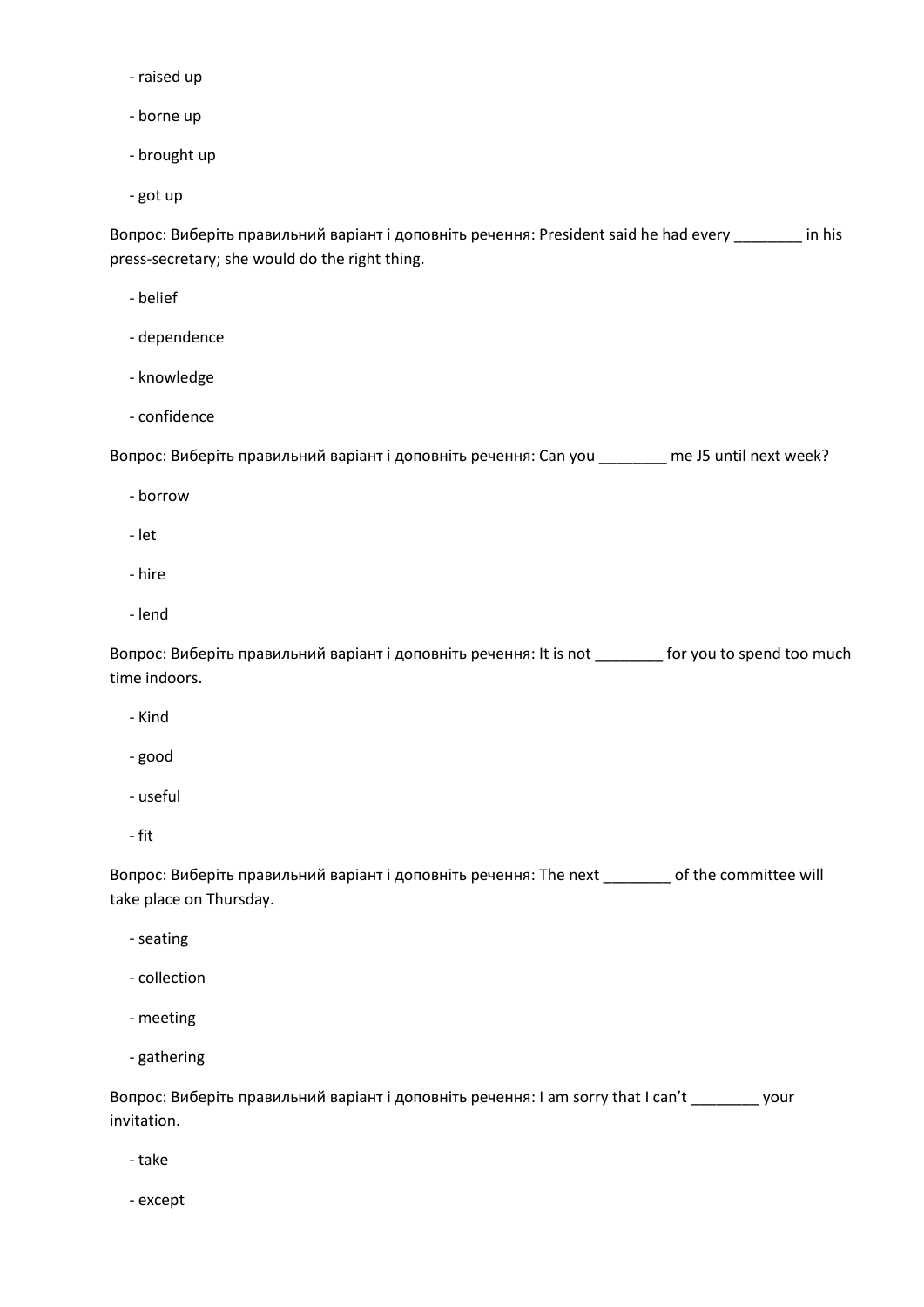- agree

- accept

Вопрос: Виберіть правильний варіант і доповніть речення: I forgot to \_\_\_\_\_\_\_\_ him to buy some bread.

- remember

- repeat

- remind

- make

Вопрос: Виберіть правильний варіант і доповніть речення: The soldiers were put in prison because they \_\_\_\_\_\_\_\_ to obey orders.

- refused

- rejected

- denied

- objected

Вопрос: Виберіть правильний варіант і доповніть речення: I don't want to wait until tomorrow; I  $\frac{1}{\sqrt{2}}$  go at once.

- prefer

- would rather

- want

- am willing

Вопрос: Виберіть правильний варіант і доповніть речення: When you are riding a bicycle you should **way** the handlebars firmly.

- handle

- hold

- hand

- control

Вопрос: Виберіть правильний варіант і доповніть речення: I had \_\_\_\_\_\_\_\_ decided to take a coat when it started to rain.

- already

- yet

- never

- always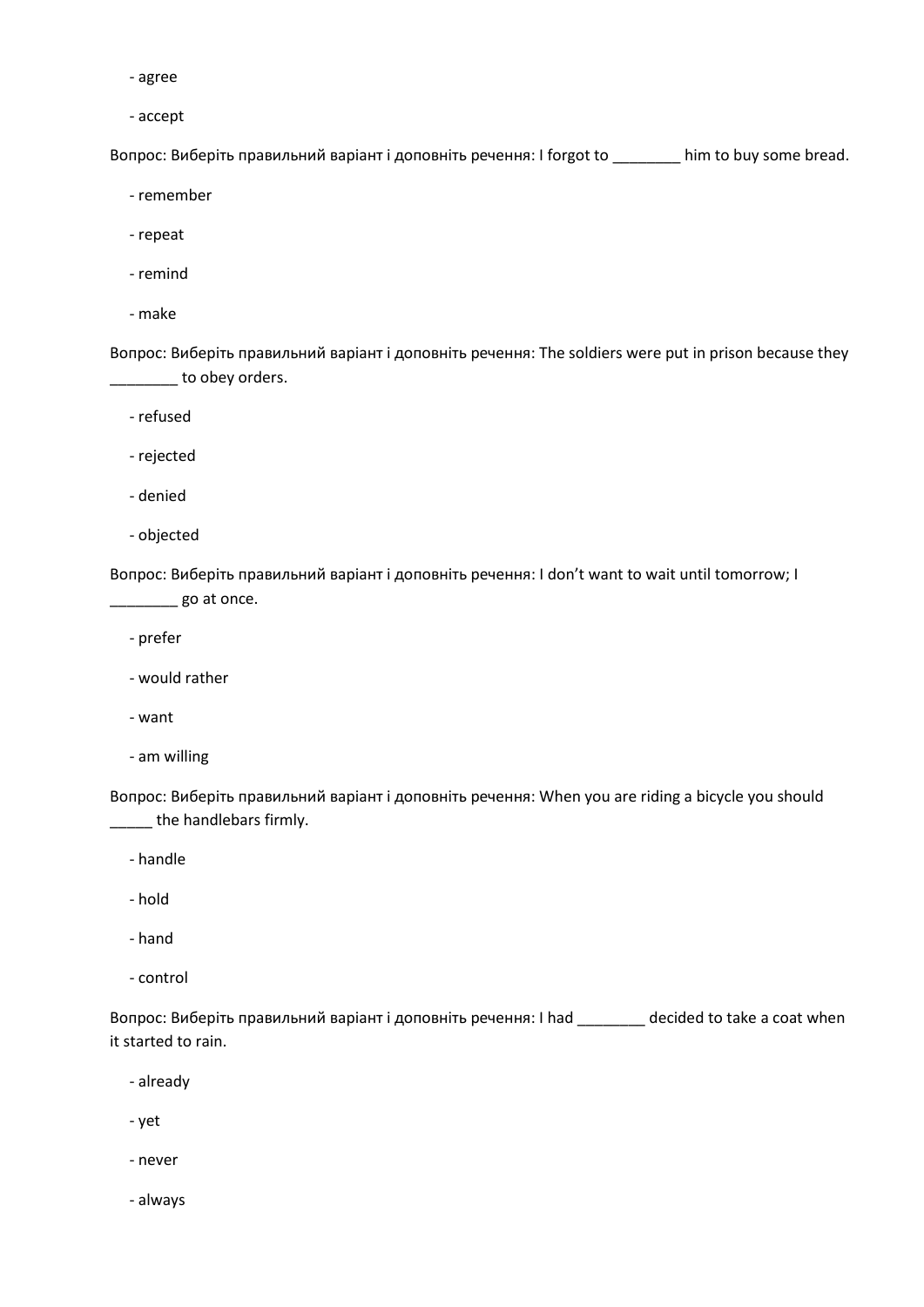Вопрос: Виберіть правильний варіант і доповніть речення: There is \_\_\_\_\_\_\_\_ that I may have to go into hospital next week.

- an opportunity
- bad luck
- a possibility
- an occasion

Вопрос: Виберіть правильний варіант і доповніть речення: \_\_\_\_\_\_\_\_ what he says, he wasn't even there when the crime was committed.

- Following
- Listening to
- According to
- Fearing

Вопрос: Виберіть правильний варіант і доповніть речення: If you \_\_\_\_\_\_\_\_ your money to mine, we shall have enough.

- add
- combine
- join
- unite

Вопрос: Виберіть правильний варіант і доповніть речення: This young tree could not have been damaged by accident. I believe it was done \_\_\_\_\_\_\_\_.

- in fact
- on purpose
- by appointment
- by plan

Вопрос: Виберіть правильний варіант і доповніть речення: How much would you \_\_\_\_\_\_\_\_ for repairing my watch?

- charge
- cost
- pay
- demand

Вопрос: Виберіть правильний варіант і доповніть речення: After the battle, the \_\_\_\_\_\_\_\_ soldiers were helped by those who could walk.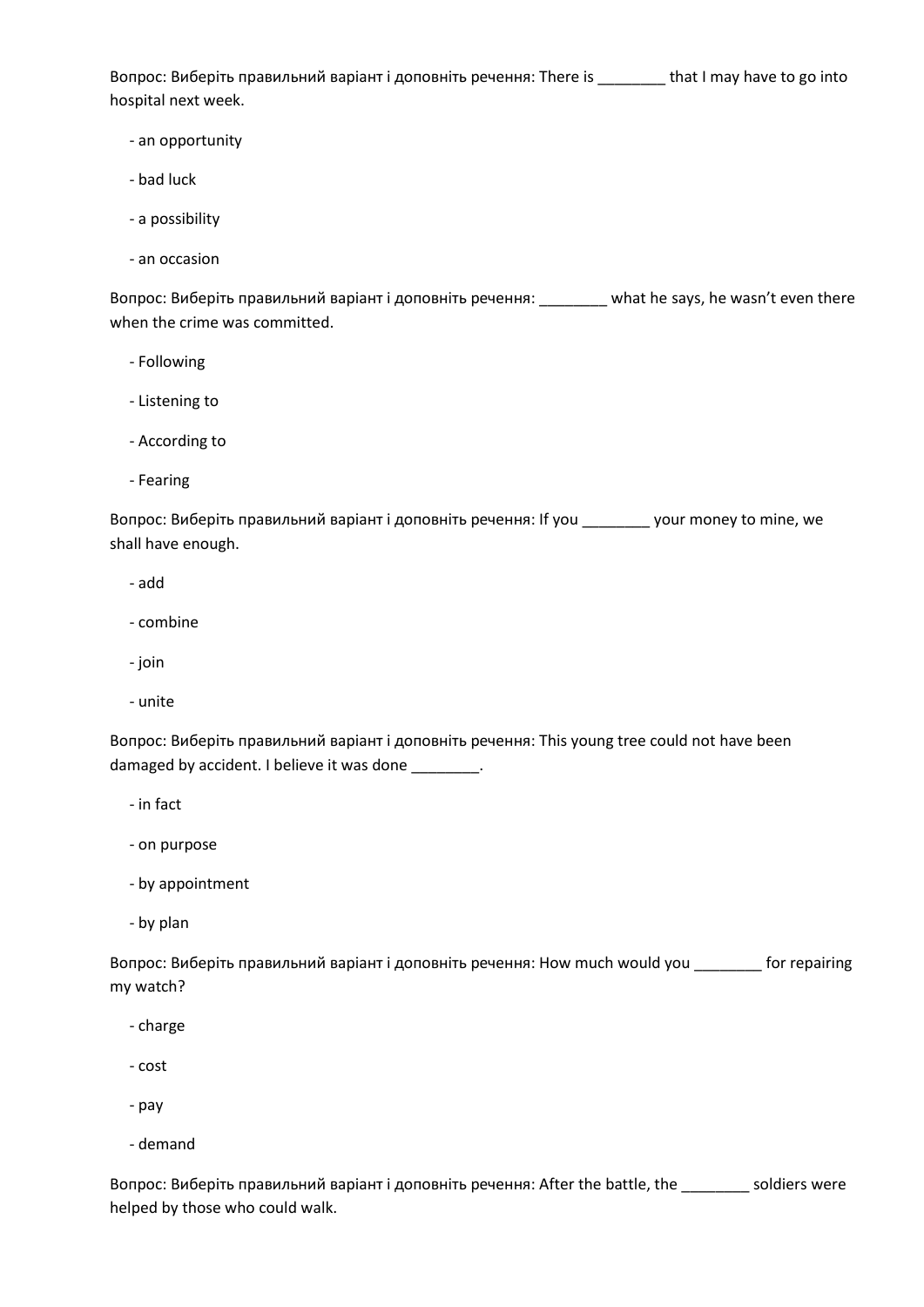- damaged
- wounded
- broken
- killed

Вопрос: Виберіть правильний варіант і доповніть речення: I do \_\_\_\_\_\_\_\_ I could speak English well.

- know
- want
- wish
- hope

Вопрос: Виберіть правильний варіант і доповніть речення: Where do you \_\_\_\_\_\_\_\_ going for your holidays this year?

- intend
- expect
- pretend
- guess

Вопрос: Виберіть правильний варіант і доповніть речення: He hoped the appointment would enable him to gain greater \_\_\_\_\_\_\_\_ in publishing.

- experience
- work
- jobs
- employment

Вопрос: Виберіть правильний варіант і доповніть речення: Meanwhile each party conducts its election \_\_\_\_\_\_\_\_\_ with meetings, speeches, television commercials and party members going from door to door encouraging people to back up their party.

- campaign
- ballot
- commercials
- summits

\_\_\_\_.

Вопрос: Виберіть правильний варіант і доповніть речення: Several hundred people are asked which party they prefer, and their answers are used to guess the result of the coming election. This is called a(an)

- opinion poll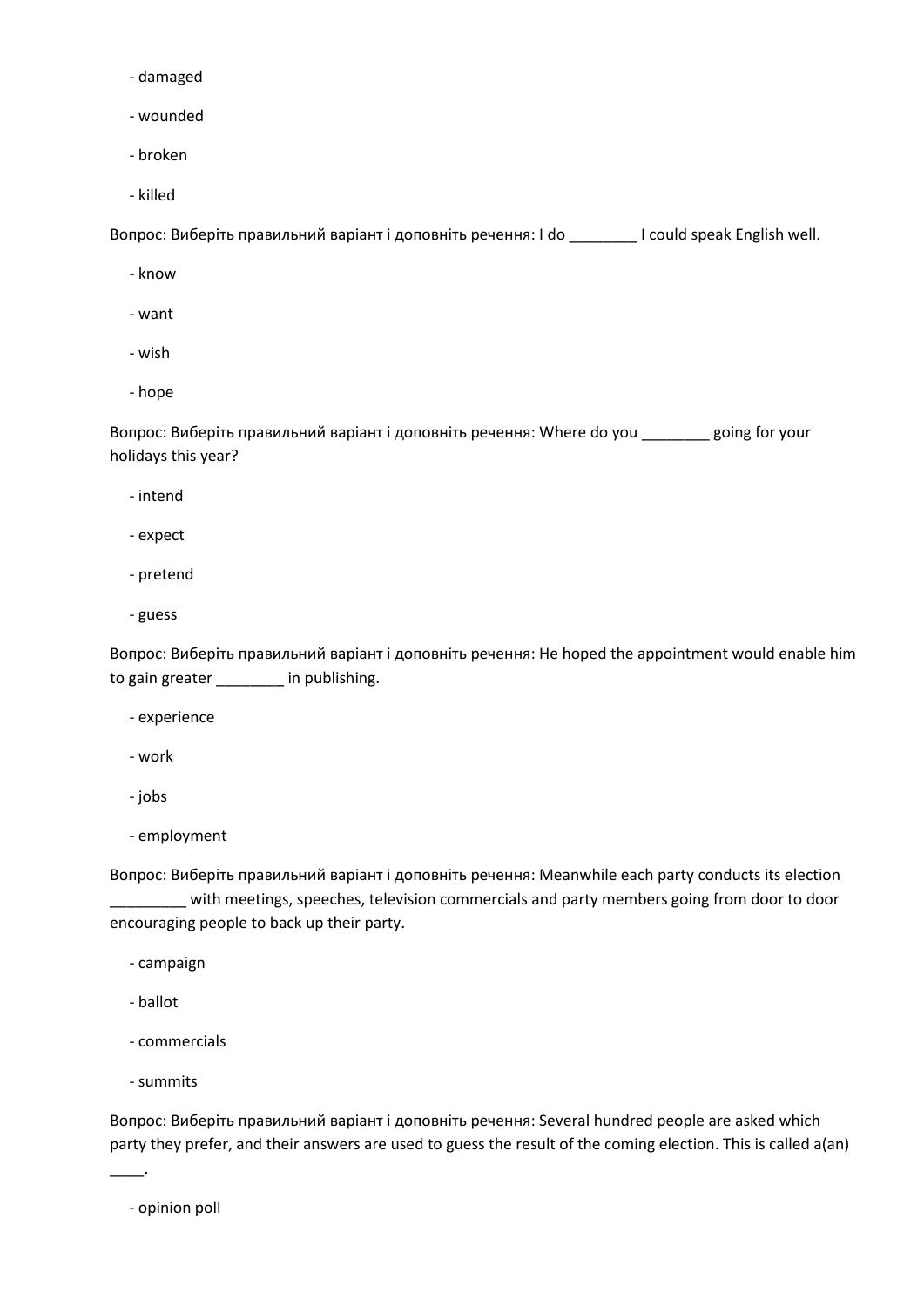- campaign
- paradox
- elector

Вопрос: Виберіть правильний варіант і доповніть речення: People sometimes try to \_\_\_\_\_\_\_\_the result of an election weeks before it takes place.

- vote

- elect
- predict
- support

Вопрос: Виберіть правильний варіант і доповніть речення: In Britain everyone over 18 is eligible to \_\_\_.

- vote
- elect
- predict
- support

Вопрос: Виберіть правильний варіант і доповніть речення: The place where people go to vote in an election is called a \_\_\_\_ and the day of the election is often known as polling day.

- campaign
- ballot box
- polling
- polling station

Вопрос: Виберіть правильний варіант і доповніть речення: I haven't read "David Copperfield" by Charles Dickens.

- Neither has my brother.
- Neither can I.
- So, did I.
- Either does he.

Вопрос: Виберіть правильний варіант і доповніть речення: Television commercials and party members going from door to door encouraging people \_\_\_\_ their party during the election campaign.

- vote
- improve
- predict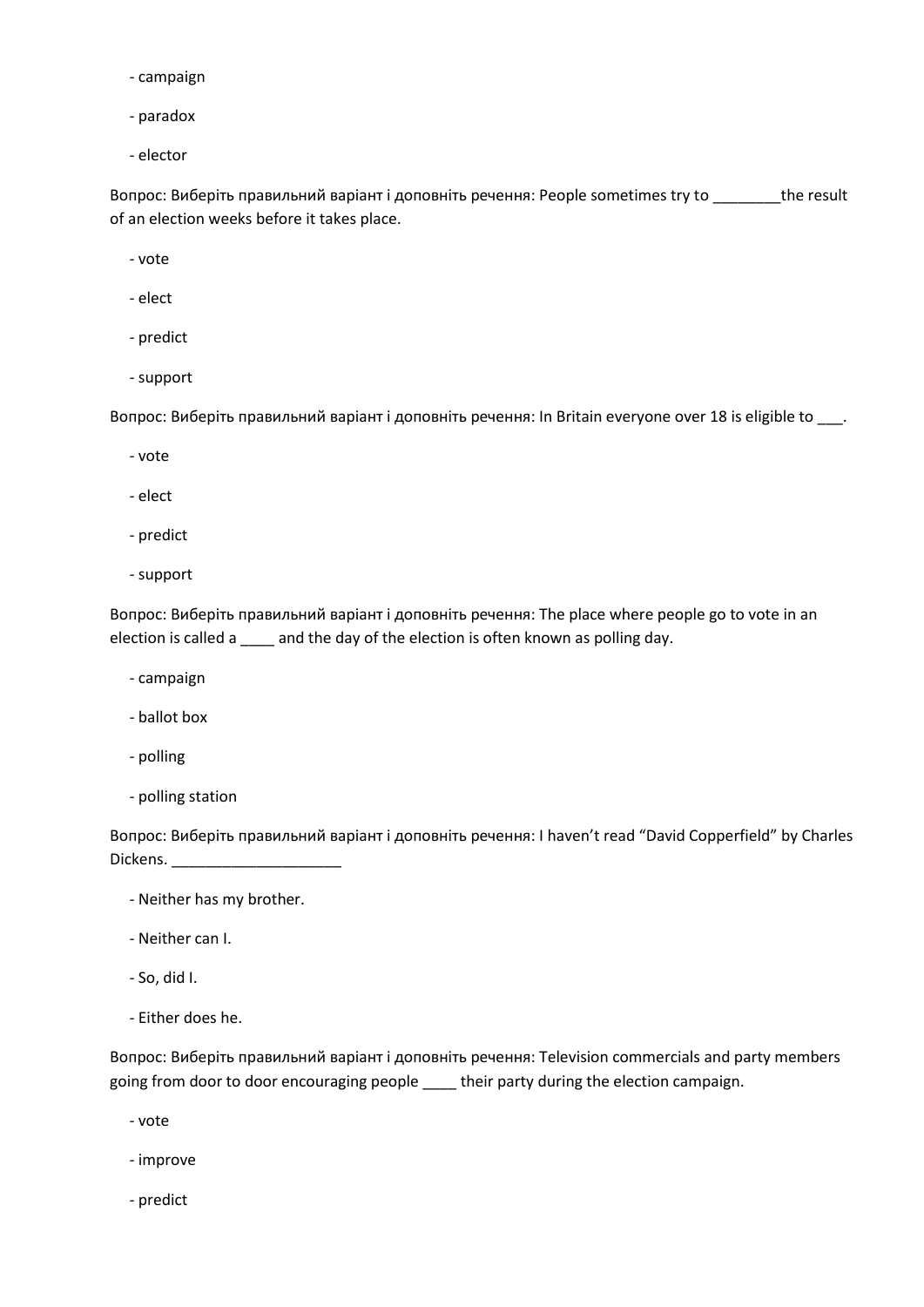- support

Вопрос: Виберіть правильний варіант і доповніть речення: The American President and the Ukrainian \_\_\_\_ have announced their intention to hold a summit meeting in Vienna next month.

- spokesperson
- leader
- citizen
- people

Вопрос: Виберіть правильний варіант і доповніть речення: The main \_\_\_\_ will be a discussion about the nuclear arms situation.

- summit meeting
- breakdown
- item
- agenda

Вопрос: Виберіть правильний варіант і доповніть речення: The two countries have already had \_\_\_\_ talks and decided on an agenda for the meeting.

- settle
- preliminary
- gathering
- prime

Вопрос: Виберіть синонім до слова, яке написане великими літерами: An important population SHIFT in Turkey during the second half of the 20th century has been from rural to urban areas.

- rotation
- explosion
- movement
- transition

Вопрос: Виберіть синонім до слова, яке написане великими літерами: Scott SEIZED the opportunity to present his proposal to the director.

- realized
- rendered
- delivered
- manifested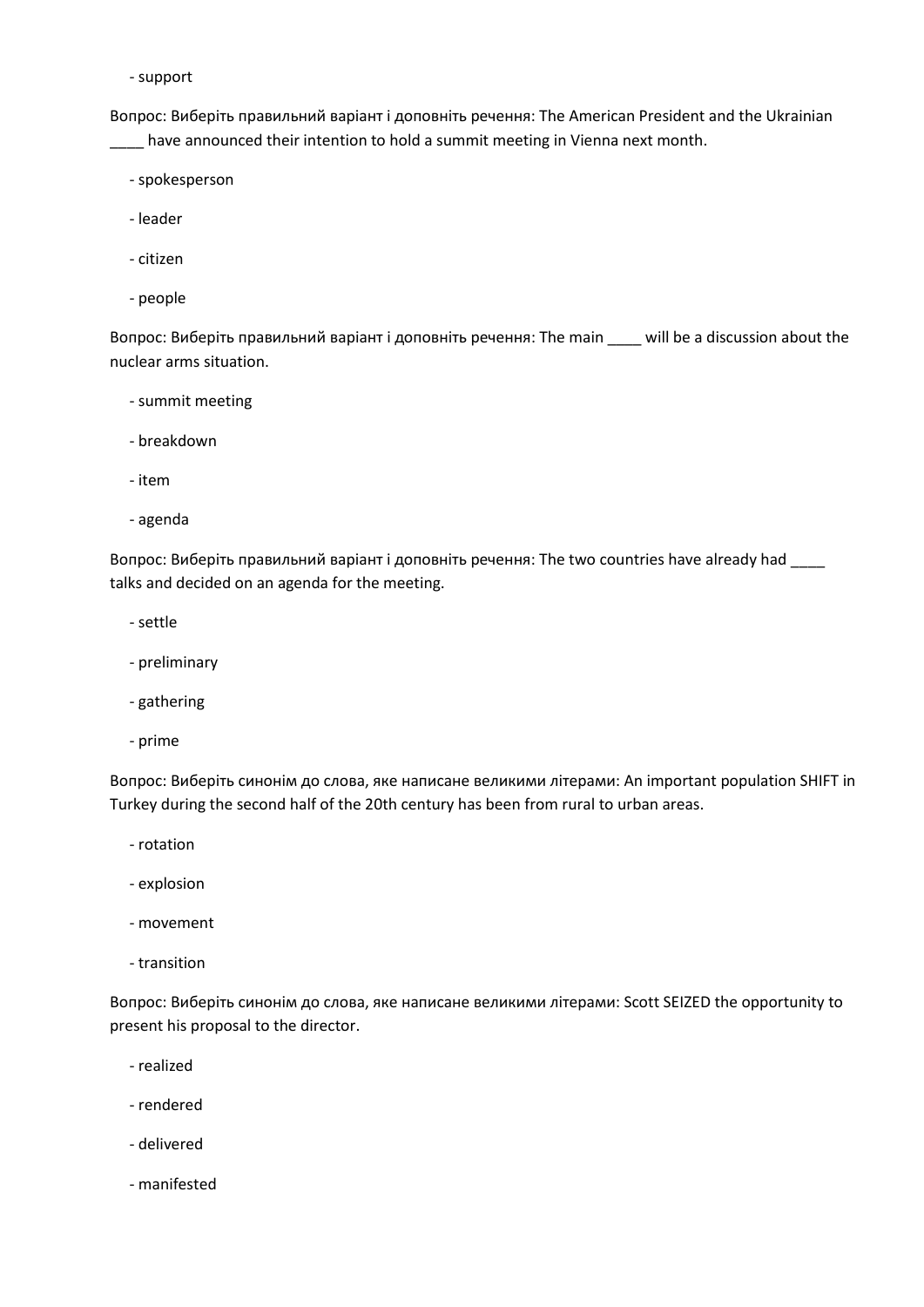Вопрос: Виберіть правильний варіант і доповніть речення: US President said the Vienna meeting would be a chance for the two nations to \_\_\_\_ their differences.

- settle

- lead
- support
- hold

Вопрос: Виберіть правильний варіант і доповніть речення: Since 1945 the rivalry in military strength between the world's great powers has produced a \_\_\_\_\_\_\_\_ balanced peace.

- presently
- precociously
- previously
- precariously

Вопрос: Виберіть правильний варіант і доповніть речення: The townspeople held a celebration when work on the \_\_\_\_\_\_\_\_ of the ancient building had been completed.

- re-establishment
- rejuvenation
- restoration
- reproduction

Вопрос: Виберіть правильний варіант: \_\_\_\_\_\_\_ you a student?

- Do
- Are
- Was
- Did

Вопрос: Виберіть правильний варіант: Where \_\_\_\_\_\_\_ he study?

- is
- was
- does
- do

Вопрос: Виберіть правильний варіант: How old \_\_\_\_\_\_\_ your brother?

- is
- does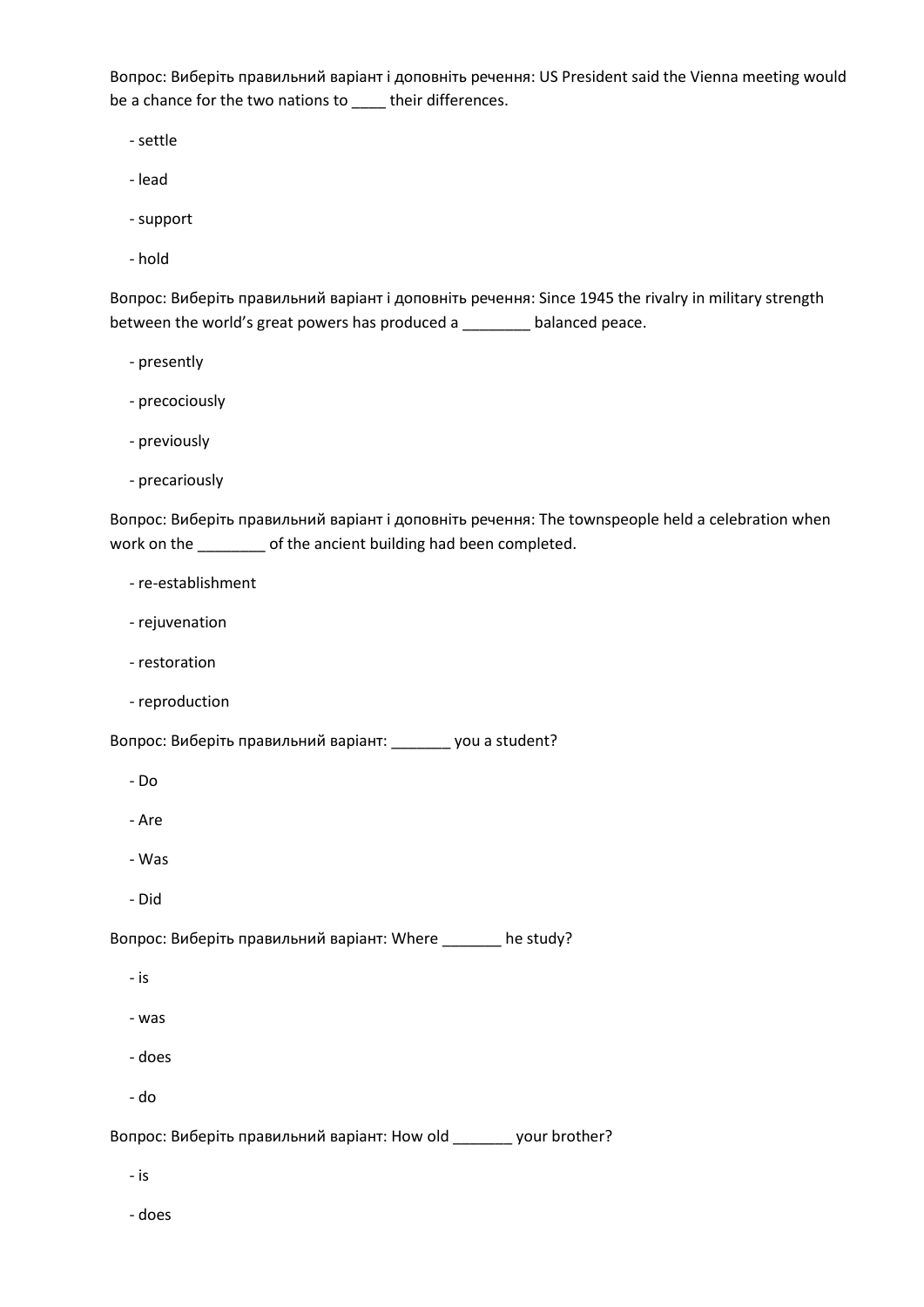- are

- do

Вопрос: Виберіть правильний варіант: Where \_\_\_\_\_\_\_ you from?

- was
- do
- are
- did

Вопрос: Виберіть правильний варіант: \_\_\_\_\_\_\_ he busy today?

- Was
- Does
- Don't
- Is

Вопрос: Виберіть правильний варіант: \_\_\_\_\_\_\_ they live in Kyiv?

- Are

- Aren't
- Do
- Were

Вопрос: Виберіть правильний варіант: Where \_\_\_\_\_\_\_ your parents live?

- are
- were
- does
- do

Вопрос: Виберіть правильний варіант: \_\_\_\_\_\_\_ he speak English?

- Is
- Doesn't
- Don't
- Was

Вопрос: Виберіть правильний варіант: Why \_\_\_\_\_\_\_ you study German?

- don't
- are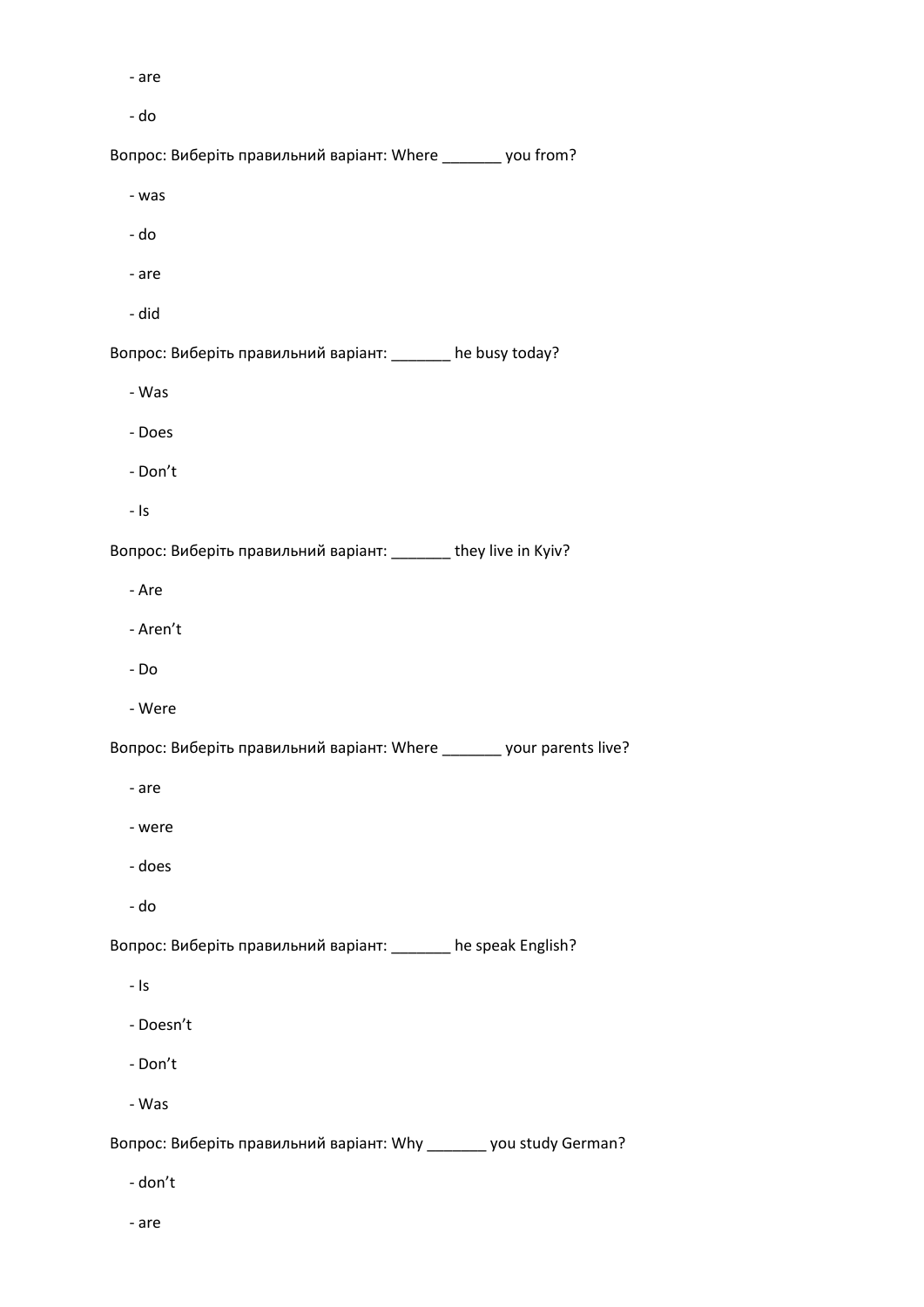- weren't

- does

Вопрос: Виберіть правильний варіант: \_\_\_\_\_\_\_ it often rain in autumn?

- Is

- Does

- Was
- Wasn't

Вопрос: Виберіть правильний варіант: How often \_\_\_\_\_\_\_ you have this workshop?

- are

- do
- were
- does

Вопрос: Виберіть правильний варіант: \_\_\_\_\_\_\_ you understand this rule?

- Are

- Don't
- Aren't
- Doesn't

Вопрос: Виберіть правильний варіант: His mother \_\_\_\_\_\_\_ teach students.

- isn't
- doesn't
- don't
- does

Вопрос: Виберіть правильний варіант: The news \_\_\_\_\_\_\_ very interesting.

- are
- were
- isn't
- aren't

Вопрос: Виберіть правильний варіант: How much \_\_\_\_\_\_\_ this book cost?

- is
- does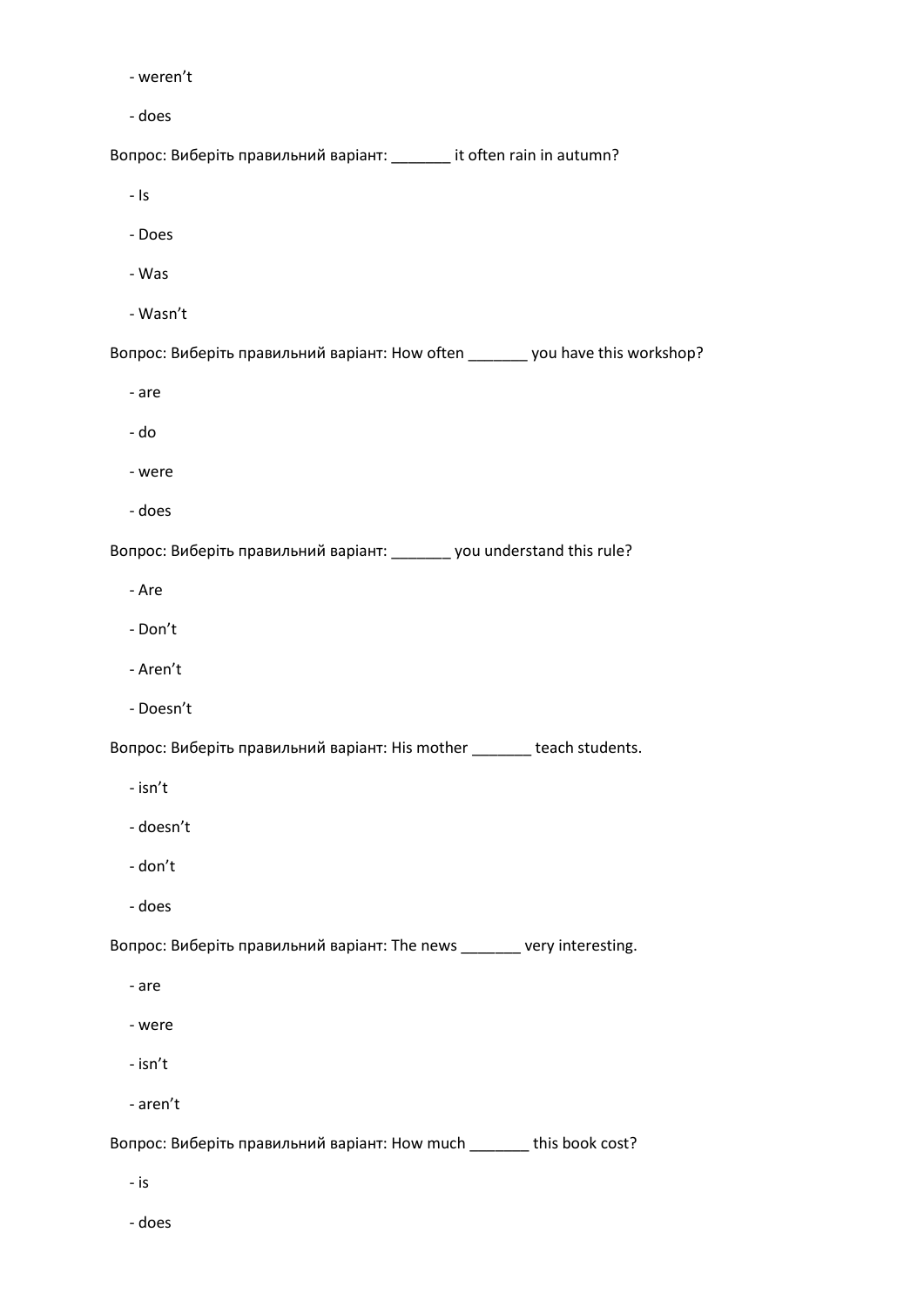- do

- was

Вопрос: Виберіть правильний варіант: They are very smart, \_\_\_\_\_\_\_ they?

- do

- don't

- aren't

- are

Вопрос: Виберіть правильний варіант: He isn't brave, \_\_\_\_\_\_\_ he?

- does

- is

- doesn't

- isn't

Вопрос: Виберіть правильний варіант: How much \_\_\_\_\_\_\_ it take you to get to the University?

- do

- does

- doesn't

- was

Вопрос: Виберіть правильний варіант: How many lectures \_\_\_\_\_\_\_ you have every week?

- are

- do

- aren't

- were

Вопрос: Виберіть правильний варіант: We \_\_\_\_\_\_\_ a car but we want to buy it.

- have

- do have

- don't have

- had

Вопрос: Виберіть правильний варіант: How many languages \_\_\_\_\_\_\_ he speak?

- is

- isn't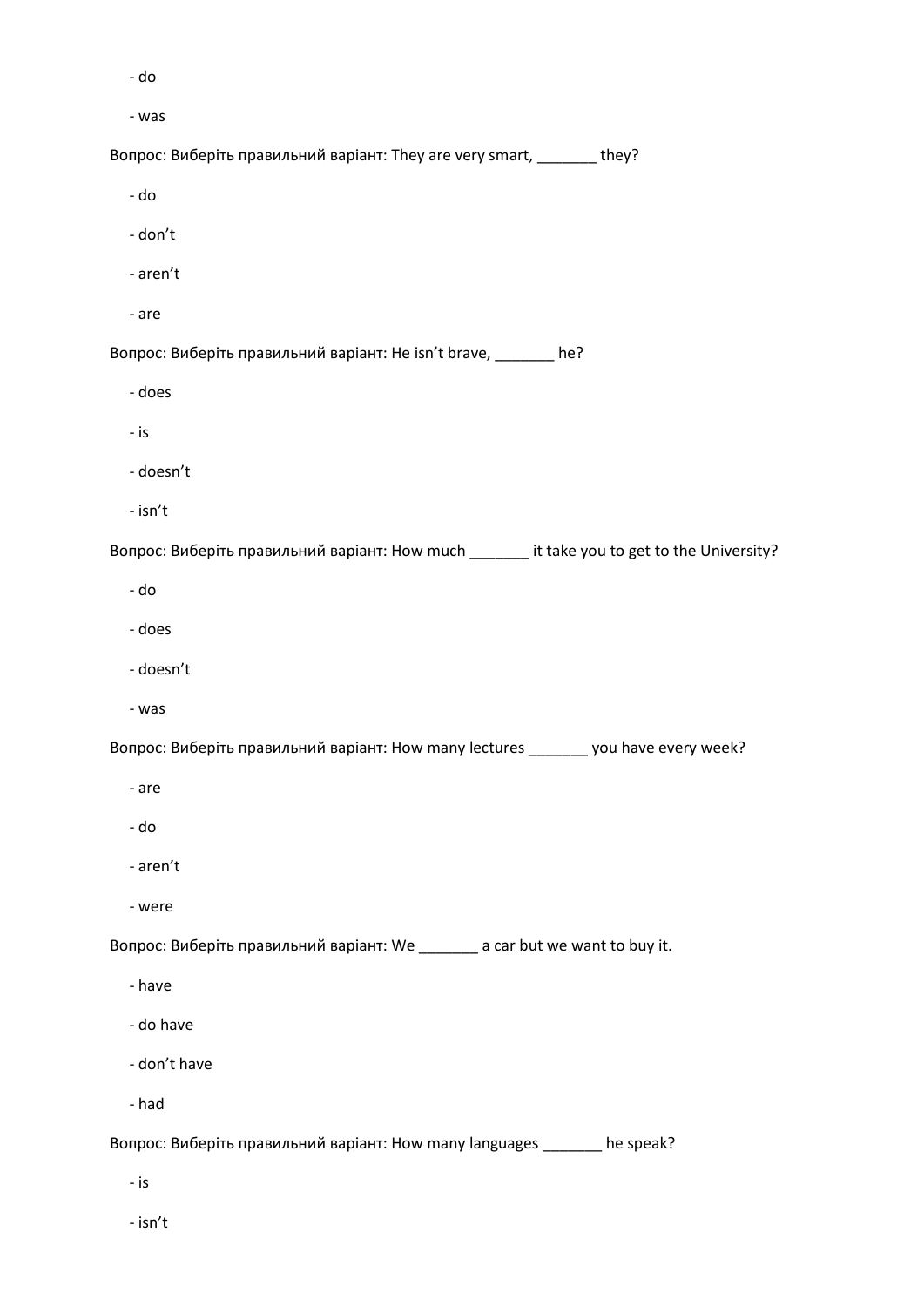- does

- was

Вопрос: Виберіть правильний варіант: \_\_\_\_\_\_\_ it snow in summer?

- Is

- Was

- Does

- Isn't it

Вопрос: Виберіть правильний варіант: How often \_\_\_\_\_\_\_ he go to the theatre?

- is

- was

- does

- has

Вопрос: Виберіть правильний варіант: He \_\_\_\_\_\_\_ smoke every day.

- isn't

- is

- does

- doesn't

Вопрос: Виберіть правильний варіант: What \_\_\_\_\_\_\_ your favourite books?

- was

- are

- is

- isn't

Вопрос: Виберіть правильний варіант: He \_\_\_\_\_\_\_ have much money.

- don't

- haven't

- doesn't

- isn't

Вопрос: Виберіть правильний варіант: There \_\_\_\_\_\_\_ some mistakes in your dictation.

- aren't

- are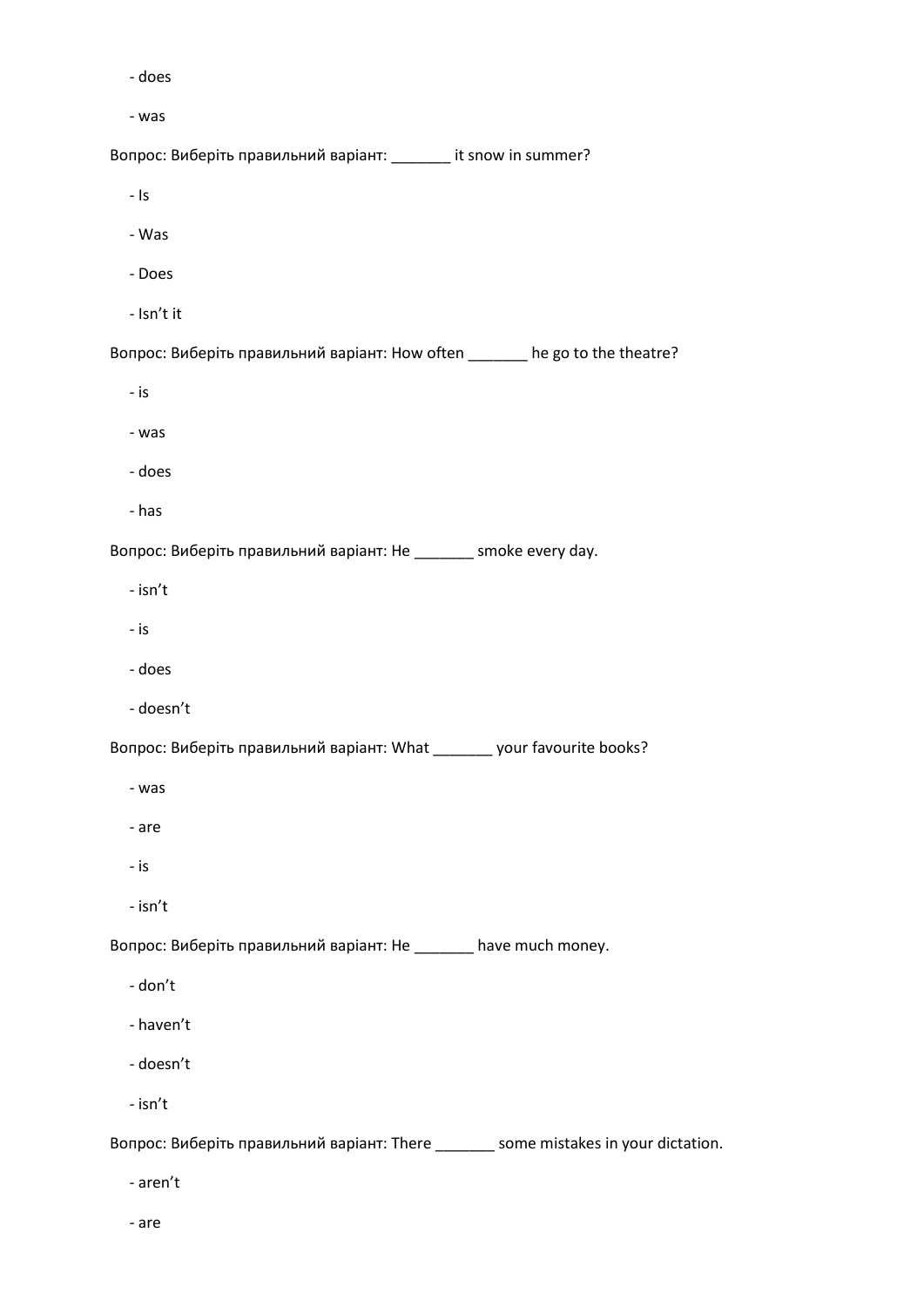- was

- isn't

Вопрос: Виберіть правильний варіант: When it \_\_\_\_\_\_\_ cold, we will put on warm clothes.

- will be

- would be

- is

- isn't

Вопрос: Виберіть правильний варіант: Where \_\_\_\_\_\_\_ the nearest bus stop?

- isn't

- were

- is

- are

Вопрос: Виберіть правильний варіант: If you \_\_\_\_\_\_\_ help me I will fail the exam.

- will

- don't

- won't

- aren't

Вопрос: Виберіть правильний варіант: What \_\_\_\_\_\_\_ you doing now?

- were

- will be

- are

- do

Вопрос: Виберіть правильний варіант: Why \_\_\_\_\_\_\_ he helping them at the moment?

- isn't

- doesn't

- wasn't

- was

Вопрос: Виберіть правильний варіант: I \_\_\_\_\_\_\_ waiting for you yesterday in the evening.

- am

- will be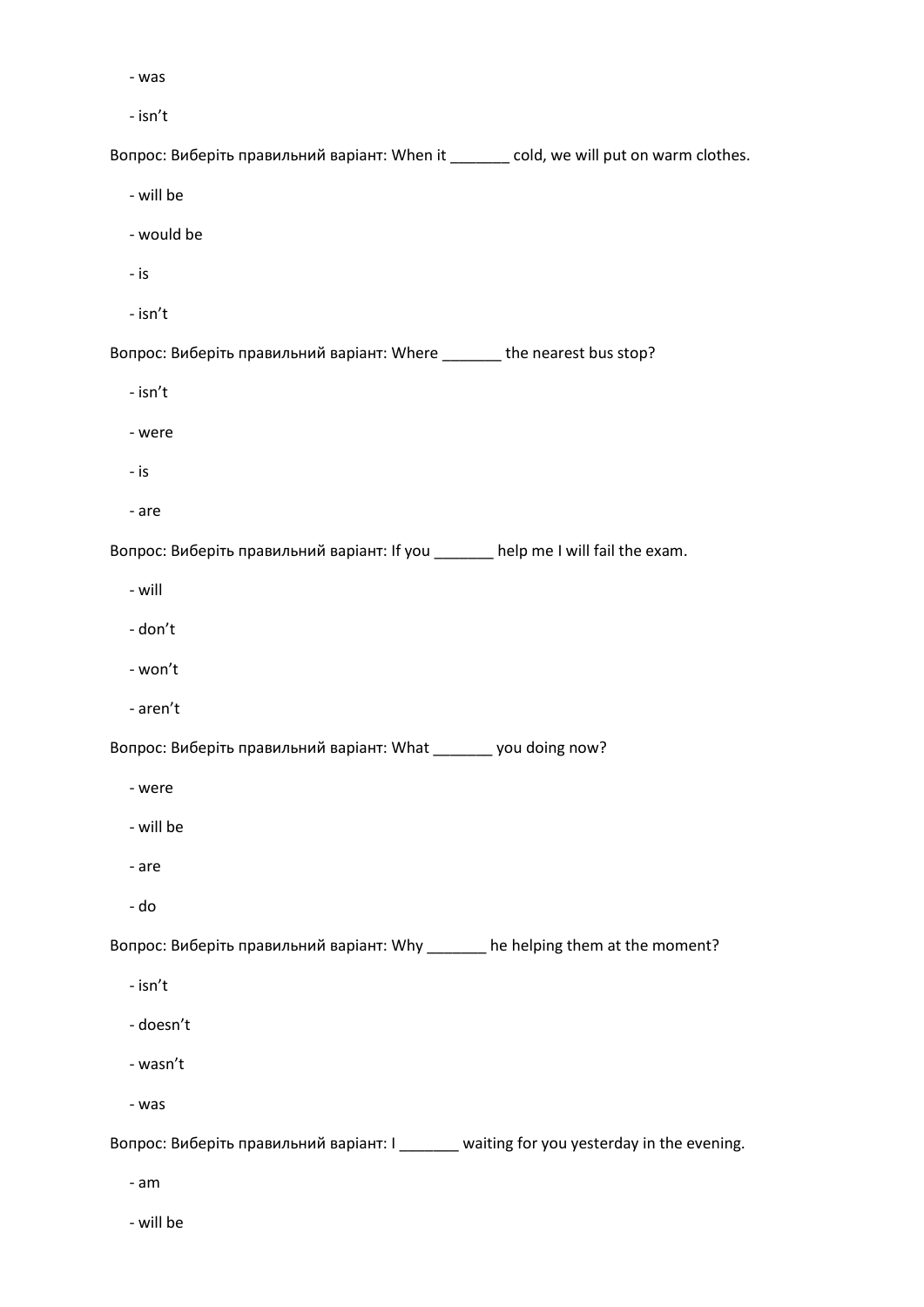- was

- would be

Вопрос: Виберіть правильний варіант: Take your umbrella. It \_\_\_\_\_\_\_ raining cats and dogs.

- does

- is

- isn't
- will be

Вопрос: Виберіть правильний варіант: Run downstairs. Your sister \_\_\_\_\_\_\_ looking for you!

- was

- isn't

- is

- will be

Вопрос: Виберіть правильний варіант: John \_\_\_\_\_\_\_ in the garden at the moment.

- works

- was working
- is working
- will be working

Вопрос: Виберіть правильний варіант: I don't know Spanish, but I \_\_\_\_\_\_\_ it now.

- am learning
- was learning
- will be learning
- would be

Вопрос: Виберіть правильний варіант: Who often \_\_\_\_\_\_\_ plum-cakes?

- make
- makes
- does
- do

Вопрос: Виберіть правильний варіант: What subjects \_\_\_\_\_\_\_ she study?

- do
- is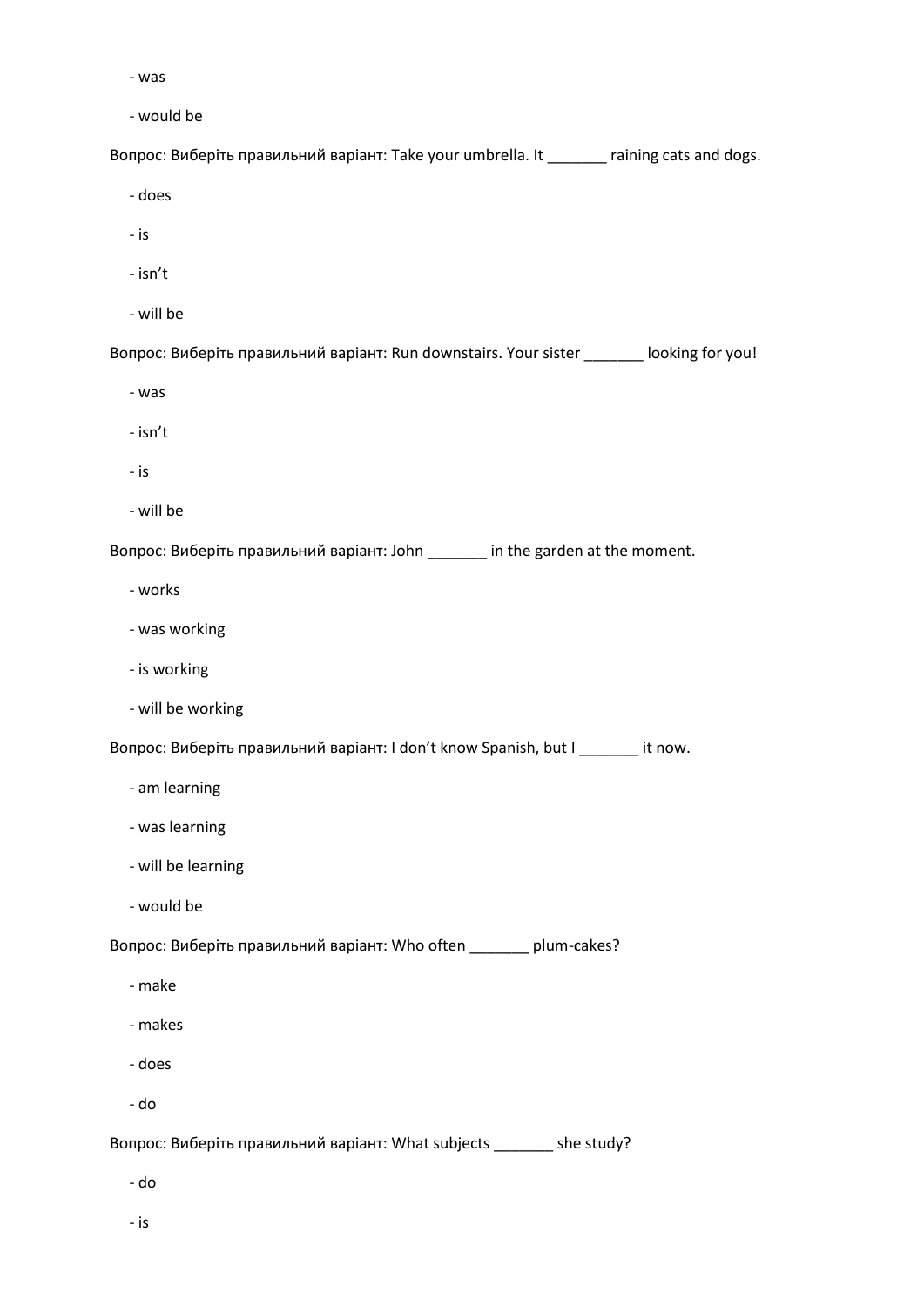- does

- was

Вопрос: Виберіть правильний варіант: \_\_\_\_\_\_\_ you come to the party tomorrow?

- Do

- Will

- Are
- Did

Вопрос: Виберіть правильний варіант: She \_\_\_\_\_\_\_ arrive tomorrow.

- is

- does
- will
- shall

Вопрос: Виберіть правильний варіант: \_\_\_\_\_\_\_ they buy a new house next year?

- Did
- Will
- Would
- Do

Вопрос: Виберіть правильний варіант: When \_\_\_\_\_\_\_ you graduate from the University?

- are
- would
- shall
- will

Вопрос: Виберіть правильний варіант: If she \_\_\_\_\_\_\_ me I will go to the party.

- invite
- invites
- will invite
- would

Вопрос: Виберіть правильний варіант: As soon as we \_\_\_\_\_\_\_ this work, we will go for a walk.

- will finish
- finish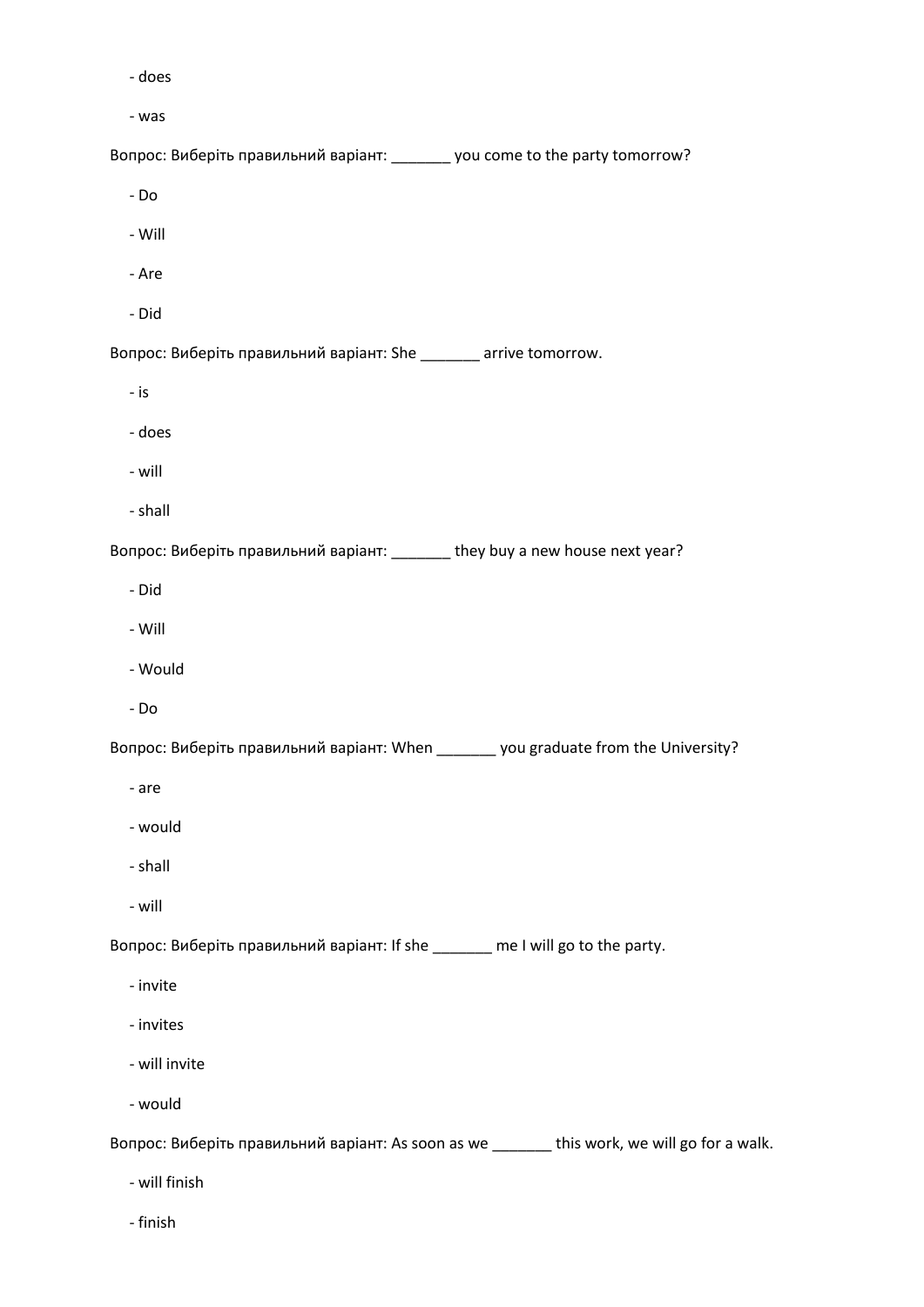- would finish
- shall finish

Вопрос: Виберіть правильний варіант: This test \_\_\_\_\_\_\_ take you long.

- won't
- shall
- did
- shan't

Вопрос: Виберіть правильний варіант: Dad will buy you a personal computer, \_\_\_\_\_\_\_ he?

- would
- won't
- will
- shall

Вопрос: Виберіть правильний варіант: They won't cope with this task, \_\_\_\_\_\_\_ they?

- won't
- shall
- will
- would

Вопрос: Виберіть правильний варіант: After I \_\_\_\_\_\_\_ any news, I will phone you.

- will hear
- would hear
- should hear
- hear

Вопрос: Виберіть правильний варіант: If you \_\_\_\_\_\_\_ a taxi, you will meet me at the station.

- will catch
- catch
- would catch
- should catch

Вопрос: Виберіть правильний варіант: As soon as we \_\_\_\_\_\_\_ free, we'll go shopping.

- will be
- are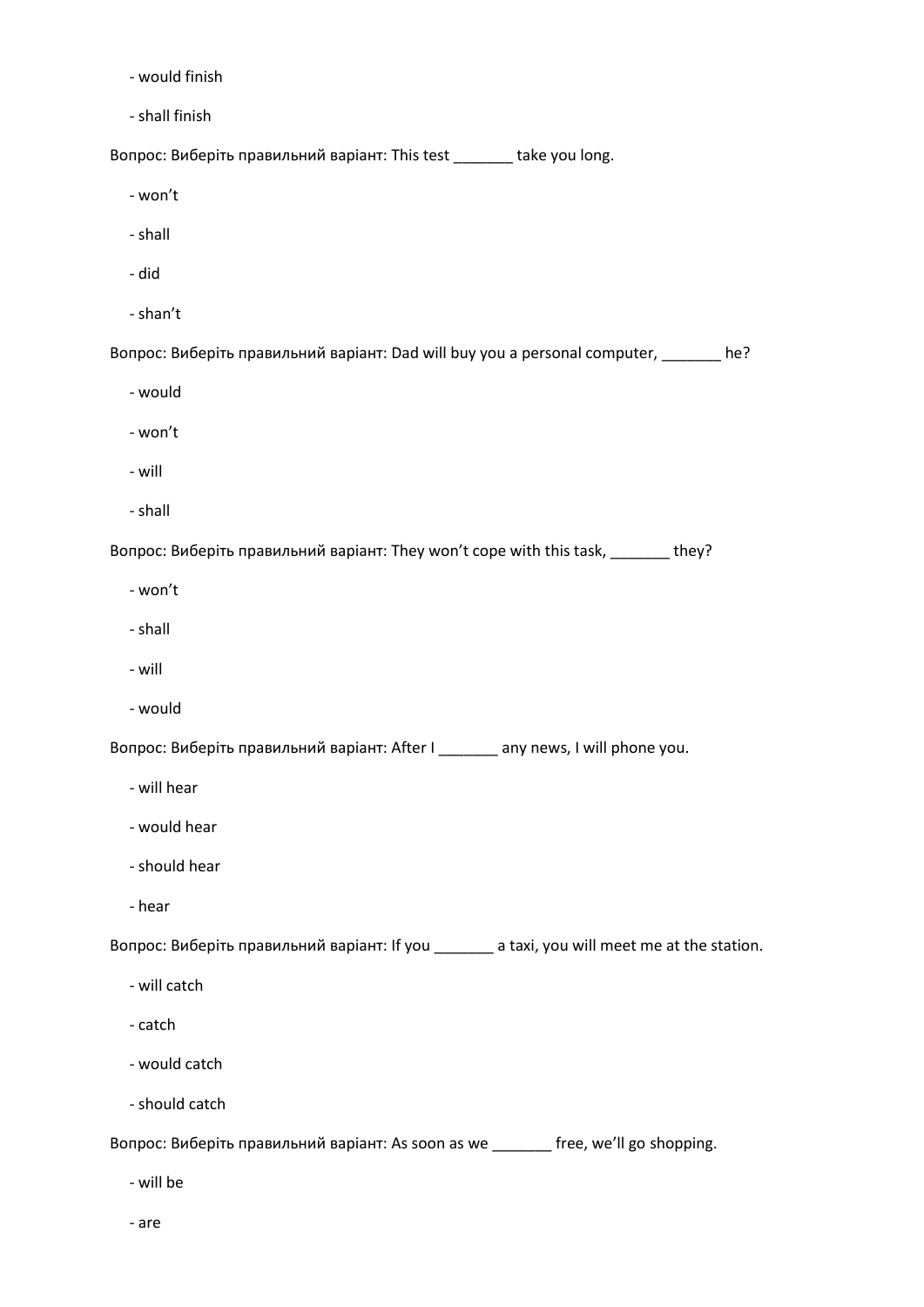- would be
- should be

Вопрос: Виберіть правильний варіант: If she \_\_\_\_\_\_\_ us a strong coffee, we won't be tired.

- make
- makes
- will make
- would make

Вопрос: Виберіть правильний варіант: If our dad \_\_\_\_\_\_\_ a new car, we'll go to the sea-side.

- buy
- buys
- will buy
- should buy

Вопрос: Виберіть правильний варіант: Before she \_\_\_\_\_\_\_ to the University, she will find your book.

- will go
- go
- goes
- would go

Вопрос: Виберіть правильний варіант: If he \_\_\_\_\_\_\_ on time, we will have a talk.

- was
- will be
- would be
- is

Вопрос: Виберіть правильний варіант: If he \_\_\_\_\_\_\_ late, we will miss the train.

- will be
- is
- would be
- was

Вопрос: Виберіть правильний варіант: If she \_\_\_\_\_\_\_ less bread, she will lose weight.

- will eat
- eat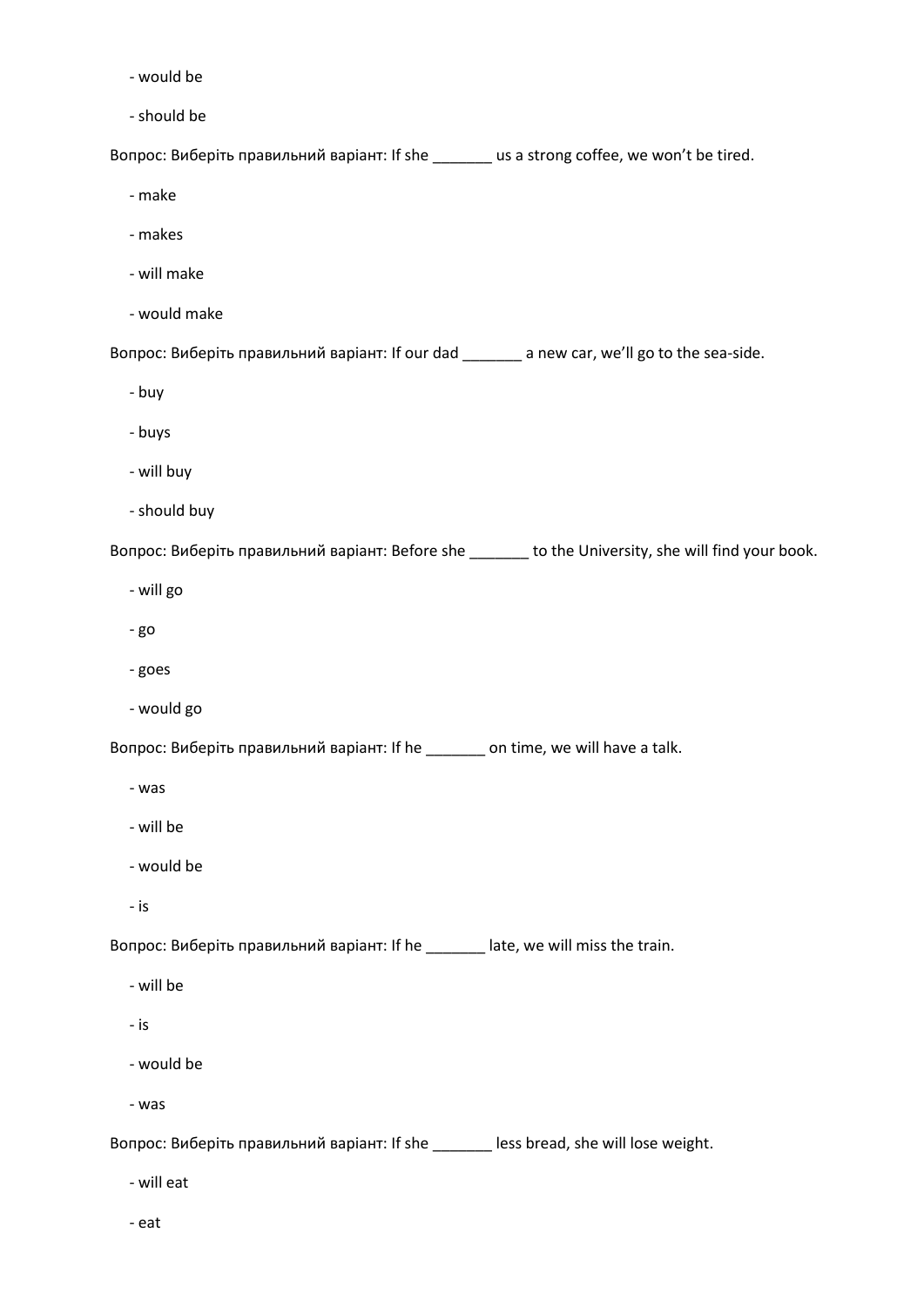- would eat
- eats

Вопрос: Виберіть правильний варіант: As soon as he \_\_\_\_\_\_\_, he will have no health problems.

- will go jogging
- goes jogging
- would go jogging
- go jogging

Вопрос: Виберіть правильний варіант: His parents will worry, if he \_\_\_\_\_\_\_ late.

- is

- will be
- were
- was

Вопрос: Виберіть правильний варіант: The children will not go for a walk until they \_\_\_\_\_\_\_ their homeassignment.

- write
- will write
- would write
- should write

Вопрос: Виберіть правильний варіант: I sleep well, but last night I \_\_\_\_\_\_\_ at all.

- was not sleeping
- didn't sleep
- don't sleep
- not sleep

Вопрос: Виберіть правильний варіант: It seemed impossible for him to win, but he \_\_\_\_\_\_\_.

- wins
- won
- win
- will win

Вопрос: Виберіть правильний варіант: I walked quickly because I \_\_\_\_\_\_\_ cold.

- feel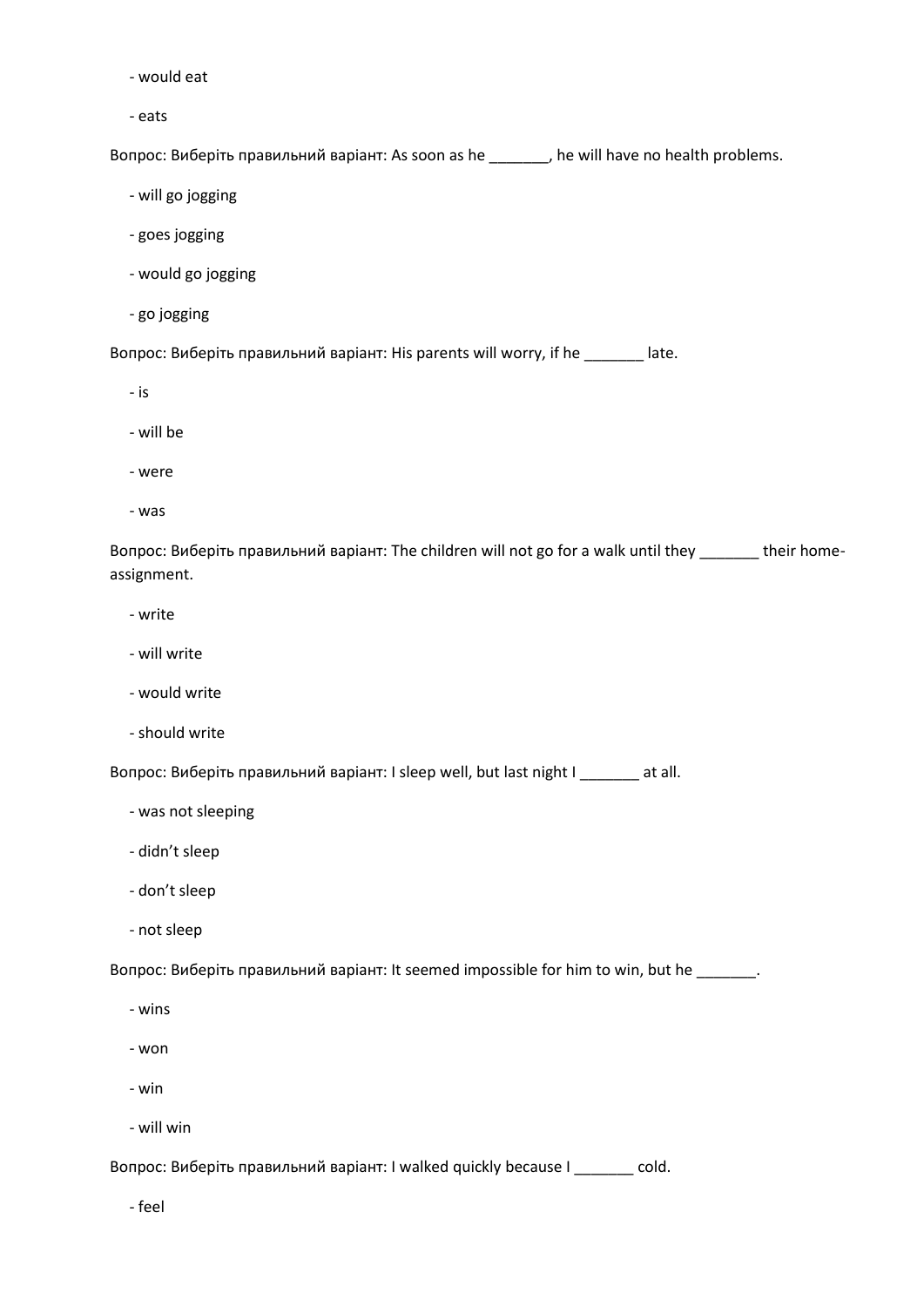- did felt
- felt
- were

Вопрос: Виберіть правильний варіант: Why \_\_\_\_\_\_\_ he speak to his boss last week?

- does
- doesn't
- didn't
- wasn't

Вопрос: Виберіть правильний варіант: When \_\_\_\_\_\_\_ your husband buy his business?

- was
- did
- didn't
- shall

Вопрос: Виберіть правильний варіант: How many mistakes \_\_\_\_\_\_\_ the teacher find?

- do
- did
- was
- were

Вопрос: Виберіть правильний варіант: When \_\_\_\_\_\_\_ he fall in love with her?

- do
- was
- doesn't
- did

Вопрос: Виберіть правильний варіант: I saw a light in her window when I \_\_\_\_\_\_\_ by.

- was passing
- passed
- pass
- was passed

Вопрос: Виберіть правильний варіант: She \_\_\_\_\_\_\_ a book when she heard the noise.

- read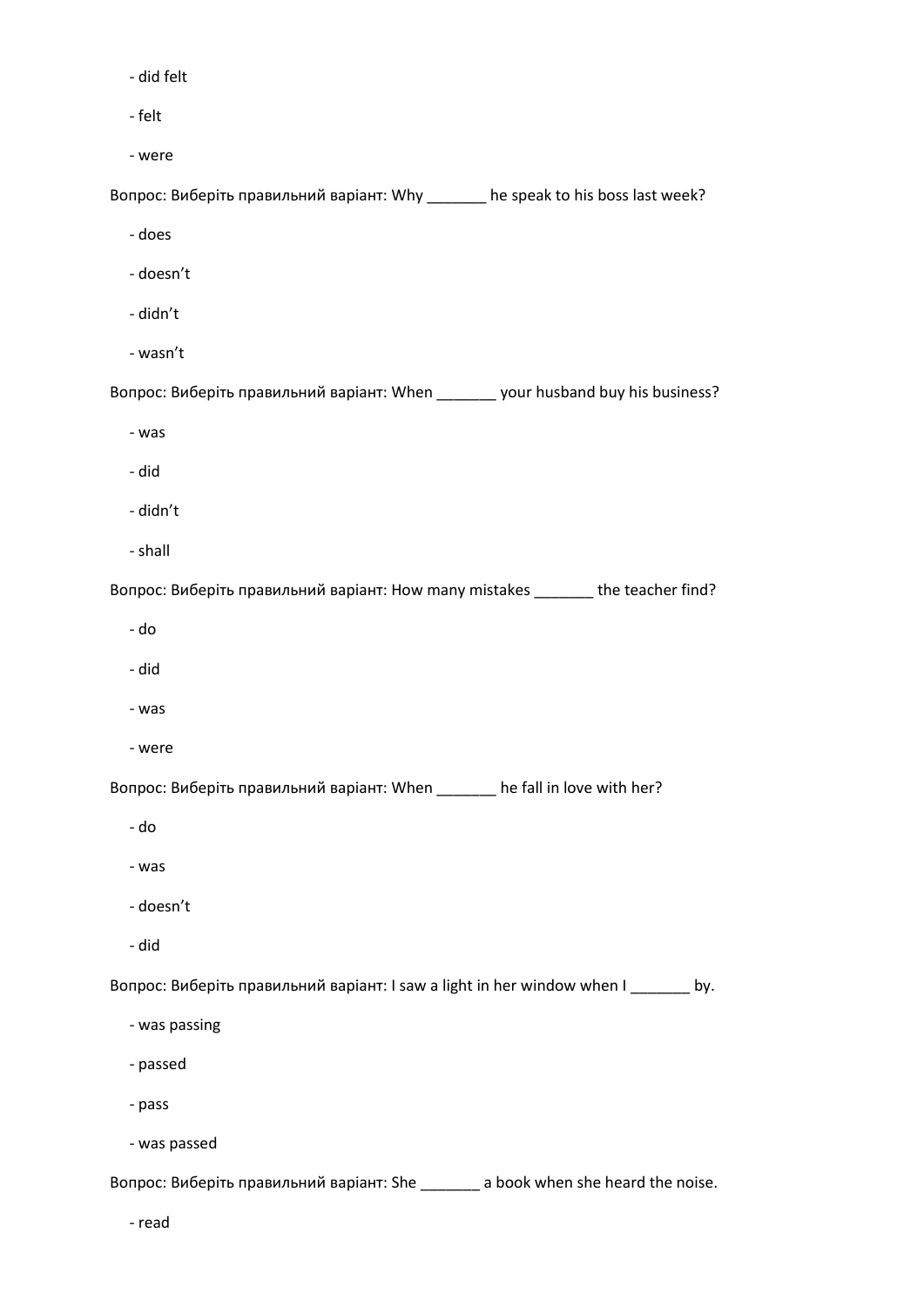- was reading
- readed
- reads

Вопрос: Виберіть правильний варіант: When you rang me up yesterday, I \_\_\_\_\_\_\_ a bath.

- had
- was having
- had had
- have

Вопрос: Виберіть правильний варіант: While he \_\_\_\_\_\_\_ somebody stole his money.

- was sleeping
- slept
- sleeps
- sleep

Вопрос: Виберіть правильний варіант: The student \_\_\_\_\_\_\_ the test when his Tutor came.

- wrote
- is writing
- was writing
- writes

Вопрос: Виберіть правильний варіант: While he \_\_\_\_\_\_\_ for my call, somebody knocked at the door.

- waits
- waited
- wait
- was waiting

Вопрос: Виберіть правильний варіант: We \_\_\_\_\_\_\_ about him, when he suddenly came in.

- talked
- were talking
- talk
- talking

Вопрос: Виберіть правильний варіант: He said he \_\_\_\_\_\_\_ to enter Leeds University.

- went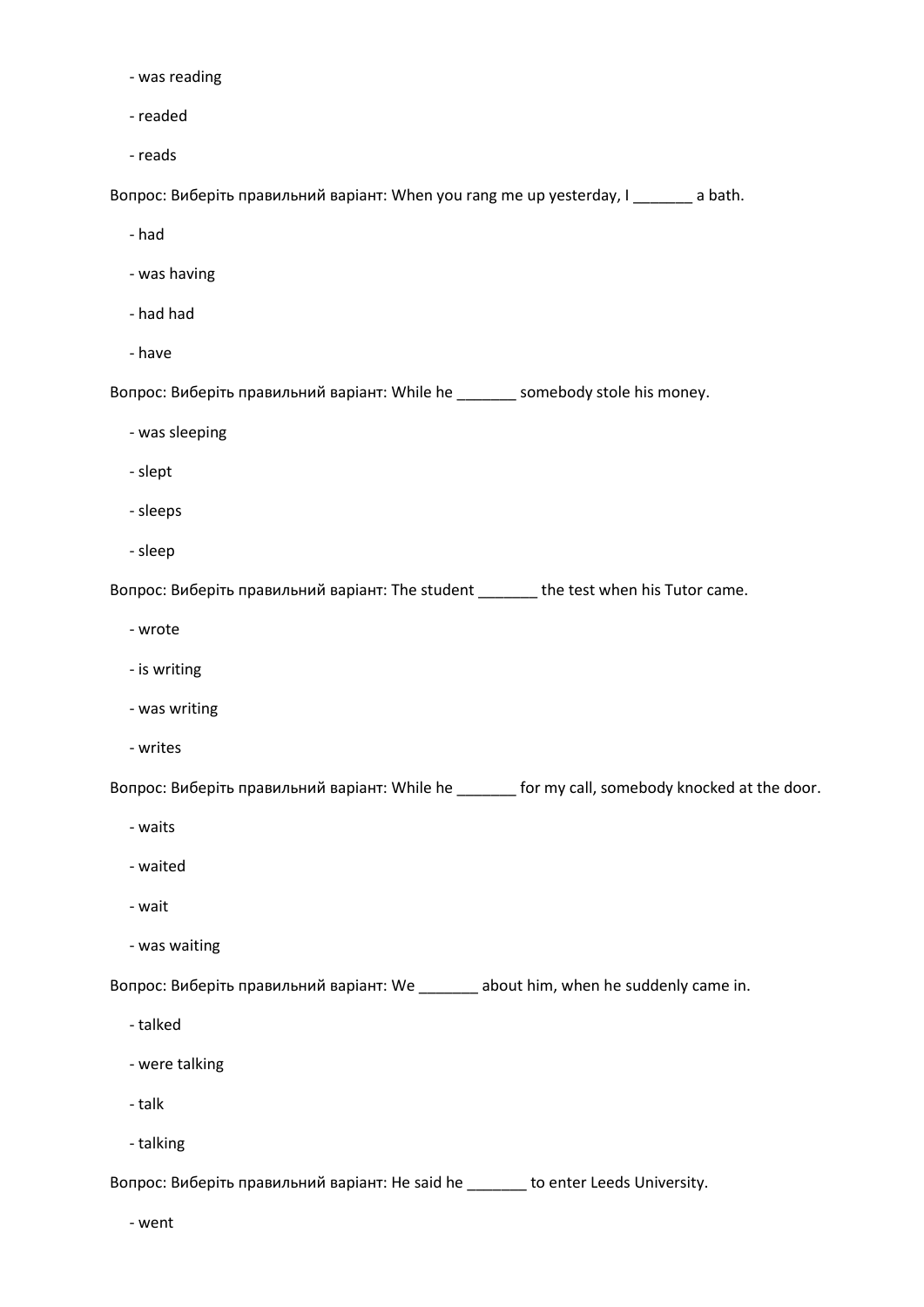- was going
- goes
- go

Вопрос: Виберіть правильний варіант: When I came they \_\_\_\_\_\_\_ their car.

- wash
- washed
- were washing
- washing

Вопрос: Виберіть правильний варіант: When he came up to the house he saw a man who \_\_\_\_\_\_\_ to unlock the door.

- tried
- was trying
- try
- tries

Вопрос: Виберіть правильний варіант: He \_\_\_\_\_\_\_ over the phone when they brought him the letter.

- talked
- talks
- was talking
- talk

Вопрос: Виберіть правильний варіант: He \_\_\_\_\_\_\_ in the room when the taxi arrived.

- sit
- sat
- was sitting
- sits

Вопрос: Виберіть правильний варіант: The musician \_\_\_\_\_\_\_ the piano when we came.

- was playing
- plays
- played
- play

Вопрос: Виберіть правильний варіант: Yesterday as he \_\_\_\_\_\_\_ down his street, he met our friend.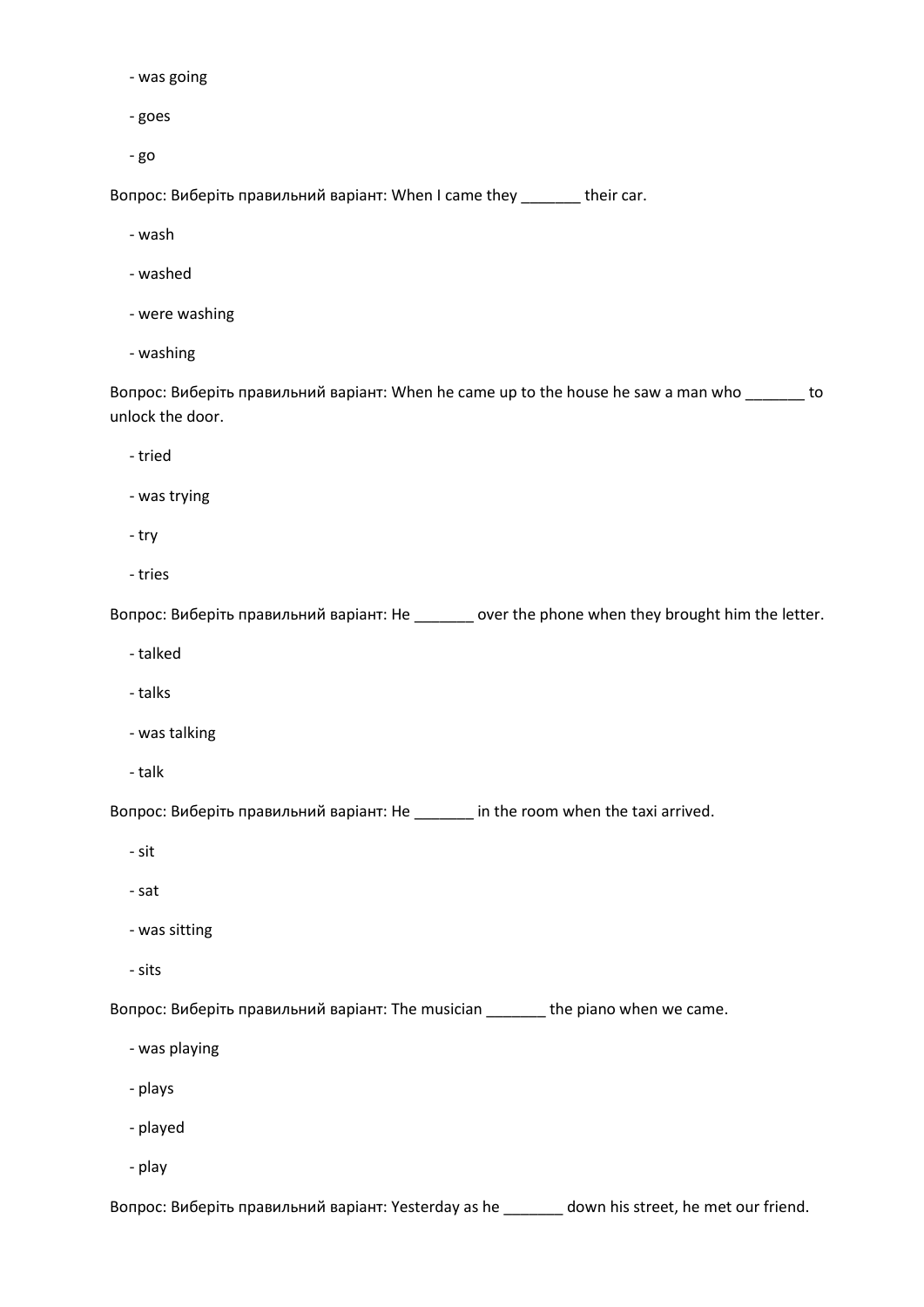- walked
- was walking
- walk
- walks

Вопрос: Виберіть правильний варіант: Who \_\_\_\_\_\_\_ you yesterday?

- was ringing
- did ring
- rang
- were ringing

Вопрос: Виберіть правильний варіант: Who \_\_\_\_\_\_\_ him now?

- interviews
- is interviewing
- was interviewing
- interview

Вопрос: Виберіть правильний варіант: \_\_\_\_\_\_\_ birthday is it today?

- Whom
- Which
- Whose
- Who

Вопрос: Виберіть правильний варіант: \_\_\_\_\_\_\_ of you can speak German?

- Whose
- Who
- What
- Which

Вопрос: Виберіть правильний варіант: \_\_\_\_\_\_\_ does it cost to stay at this hotel?

- How many
- How
- How much
- What

Вопрос: Виберіть правильний варіант: \_\_\_\_\_\_\_ is he from?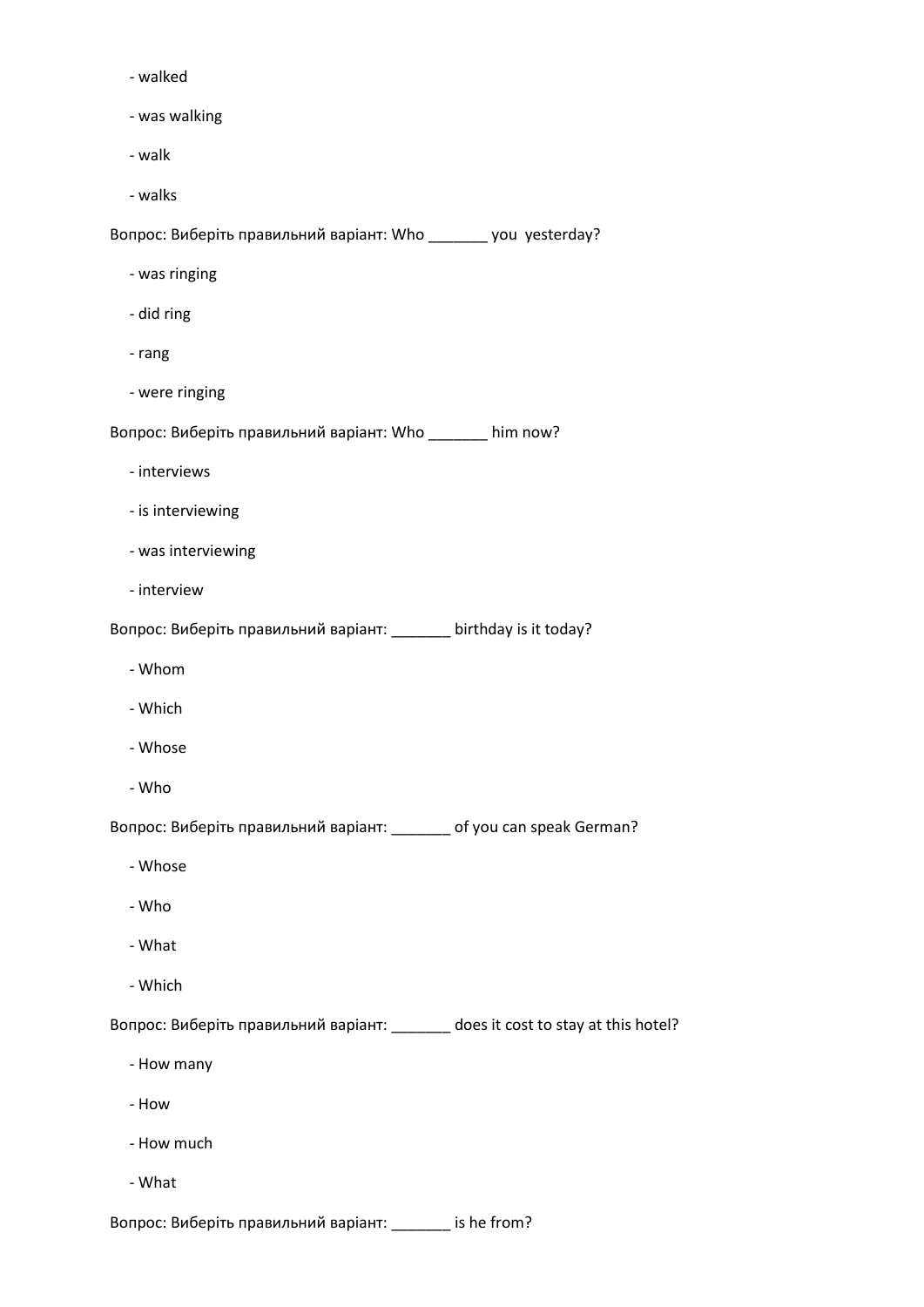- Where
- What
- Which
- When

Вопрос: Виберіть правильний варіант: You like black coffee, \_\_\_\_\_\_\_ you?

- do you
- are you
- aren't you
- don't you

Вопрос: Виберіть правильний варіант: He doesn't wish to go there, \_\_\_\_\_\_\_ he?

- doesn't he
- isn't he
- does he
- is he

Вопрос: Виберіть правильний варіант: I am pronouncing your name correctly, \_\_\_\_\_\_\_?

- don't I
- am I
- am not I
- isn't it

Вопрос: Виберіть правильний варіант: It is very difficult to study French, \_\_\_\_\_\_\_?

- doesn't it
- is it
- does it
- isn't it

Вопрос: Виберіть правильний варіант: We didn't have much time, \_\_\_\_\_\_\_?

- have we
- haven't we
- didn't we
- did we

Вопрос: Виберіть правильний варіант: There are a lot of photos in the album \_\_\_\_\_\_\_?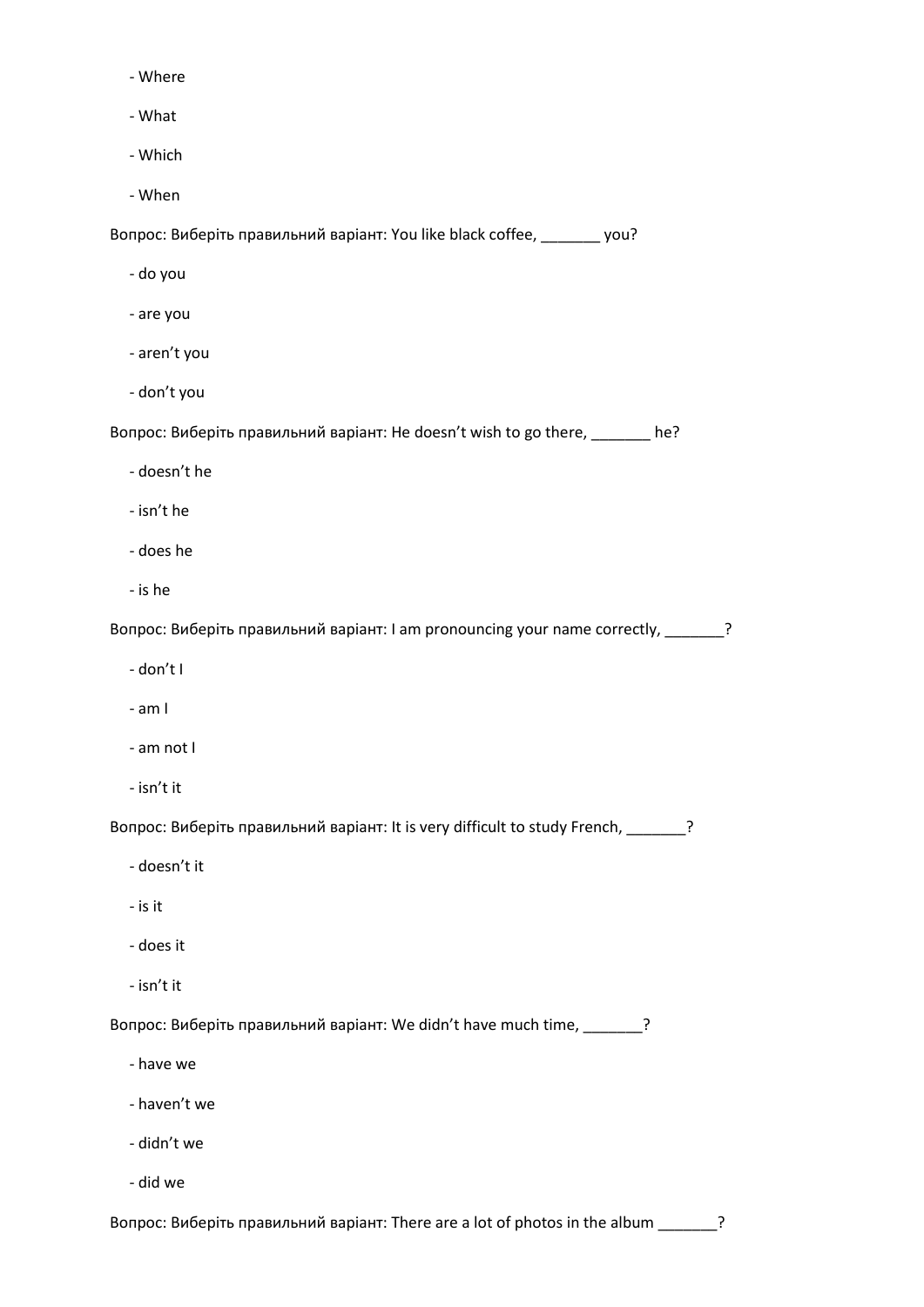- are they?
- aren't they
- aren't there
- are there

Вопрос: Виберіть правильний варіант: There was nobody in the room, \_\_\_\_\_\_\_?

- was there
- wasn't they
- wasn't there
- was it

Вопрос: Виберіть правильний варіант: There were many problems to solve, \_\_\_\_\_\_\_?

- weren't there
- weren't they
- were there
- were they

Вопрос: Виберіть правильний варіант: Your friend didn't help you much, \_\_\_\_\_\_\_?

- didn't he
- did he
- didn't it
- did it

Вопрос: Виберіть правильний варіант: They sent a letter yesterday, \_\_\_\_\_\_\_?

- did they
- didn't they
- do they
- don't they

Вопрос: Виберіть правильний варіант: They will watch a nice film , \_\_\_\_\_\_\_?

- will they
- won't it
- won't they
- don't they

Вопрос: Виберіть правильний варіант: We won't go to the Crimea, \_\_\_\_\_\_\_?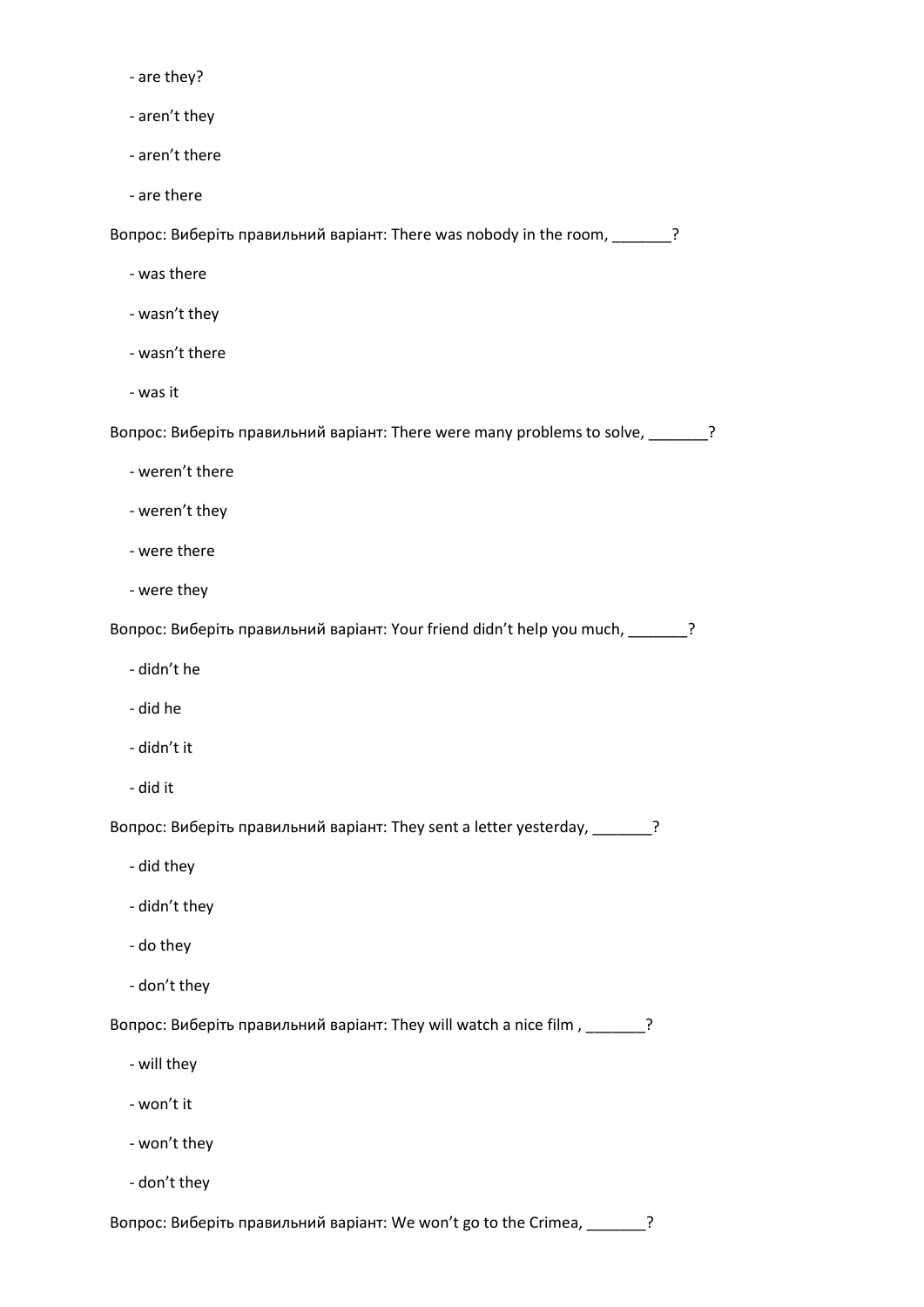- won't we
- will we
- do we
- don't we

Вопрос: Виберіть правильний варіант: He doesn't prepare for workshops properly, \_\_\_\_\_\_\_?

- doesn't he
- does he
- doesn't it
- does it

Вопрос: Виберіть правильний варіант: There's a little point in doing anything, \_\_\_\_\_\_\_?

- is it
- isn't it
- isn't there
- is there

Вопрос: Виберіть правильний варіант: The early bird catches the worm, \_\_\_\_\_\_\_?

- doesn't it
- does it
- isn't it
- is it

Вопрос: Виберіть правильний варіант: All cats are grey at night, \_\_\_\_\_\_\_?

- isn't it
- are they
- aren't they
- do they

Вопрос: Виберіть правильний варіант: There is no smoke without a fire, \_\_\_\_\_\_\_?

- isn't it
- is it
- isn't there
- is there

Вопрос: Виберіть правильний варіант: Tastes differ, \_\_\_\_\_\_\_?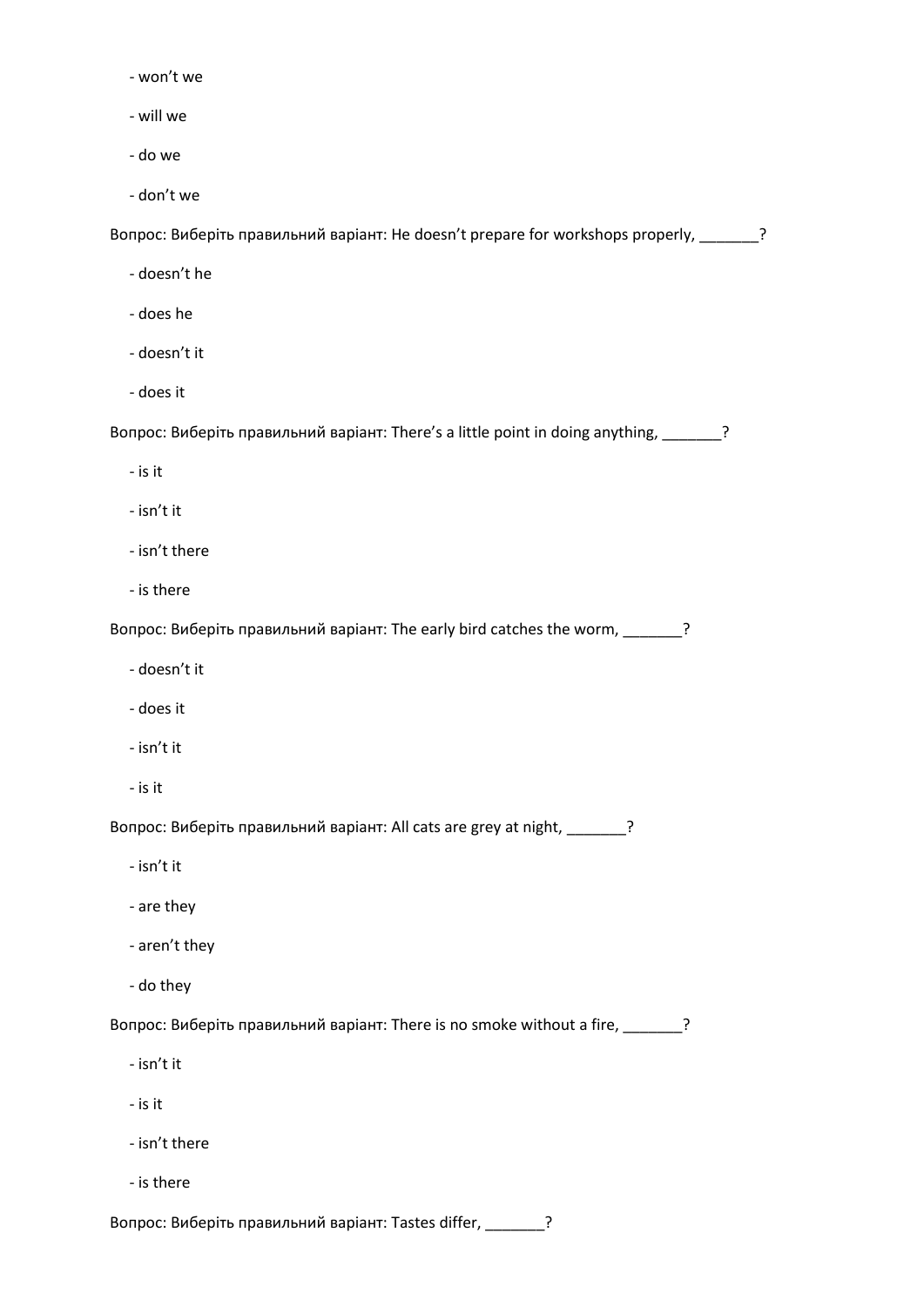- do they
- don't they
- isn't it
- doesn't it

Вопрос: Виберіть правильний варіант: Curiosity killed the cat, \_\_\_\_\_\_\_?

- didn't it
- did it
- doesn't it
- does it

Вопрос: Виберіть правильний варіант: Barking dogs seldom bite, \_\_\_\_\_\_\_?

- don't they
- do they
- isn't it
- doesn't it

Вопрос: Виберіть правильний варіант: Seeing is believing, \_\_\_\_\_\_\_?

- doesn't it
- isn't it
- does it
- is it

Вопрос: Виберіть правильний варіант: You can't make an omelet without breaking eggs, \_\_\_\_\_\_\_?

- isn't it
- doesn't it
- can you
- can't you

Вопрос: Виберіть правильний варіант: Appetite comes with eating, \_\_\_\_\_\_\_?

- does it
- doesn't it
- is it
- isn't it

Вопрос: Виберіть правильний варіант: A drowning man will catch at a straw, \_\_\_\_\_\_\_?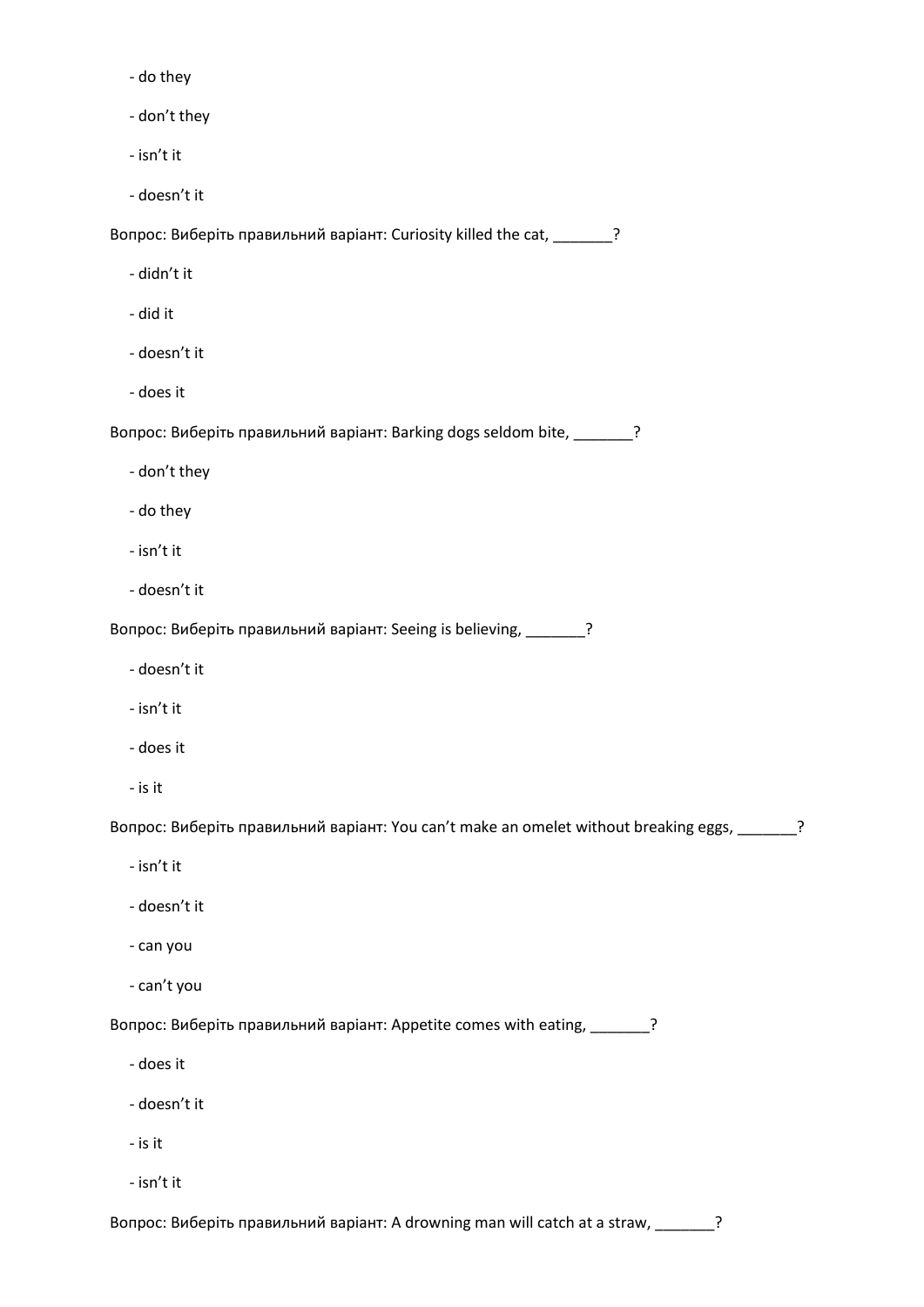- will he

- isn't it

- won't he

- doesn't it

Вопрос: Виберіть правильний варіант: A cat shuts its eyes when stealing cream, \_\_\_\_\_\_\_?

- does it
- doesn't it
- isn't it
- is it

Вопрос: Виберіть правильний варіант: Fools grow without watering, \_\_\_\_\_\_\_?

- do they
- aren't they
- don't they
- isn't it

Вопрос: Виберіть правильний варіант: Doing is better than saying, \_\_\_\_\_\_\_?

- isn't it
- doesn't it
- is it
- does it

Вопрос: Виберіть правильний варіант: Hawk will not pick out hawk's eyes, \_\_\_\_\_\_\_?

- will it
- won't it
- isn't it
- doesn't it

Вопрос: Виберіть правильний варіант: When the cat is away, the mice will play, \_\_\_\_\_\_\_?

- won't it
- won't they
- isn't it
- aren't they

Вопрос: Виберіть правильний варіант: He laughs best who laughs last, \_\_\_\_\_\_\_?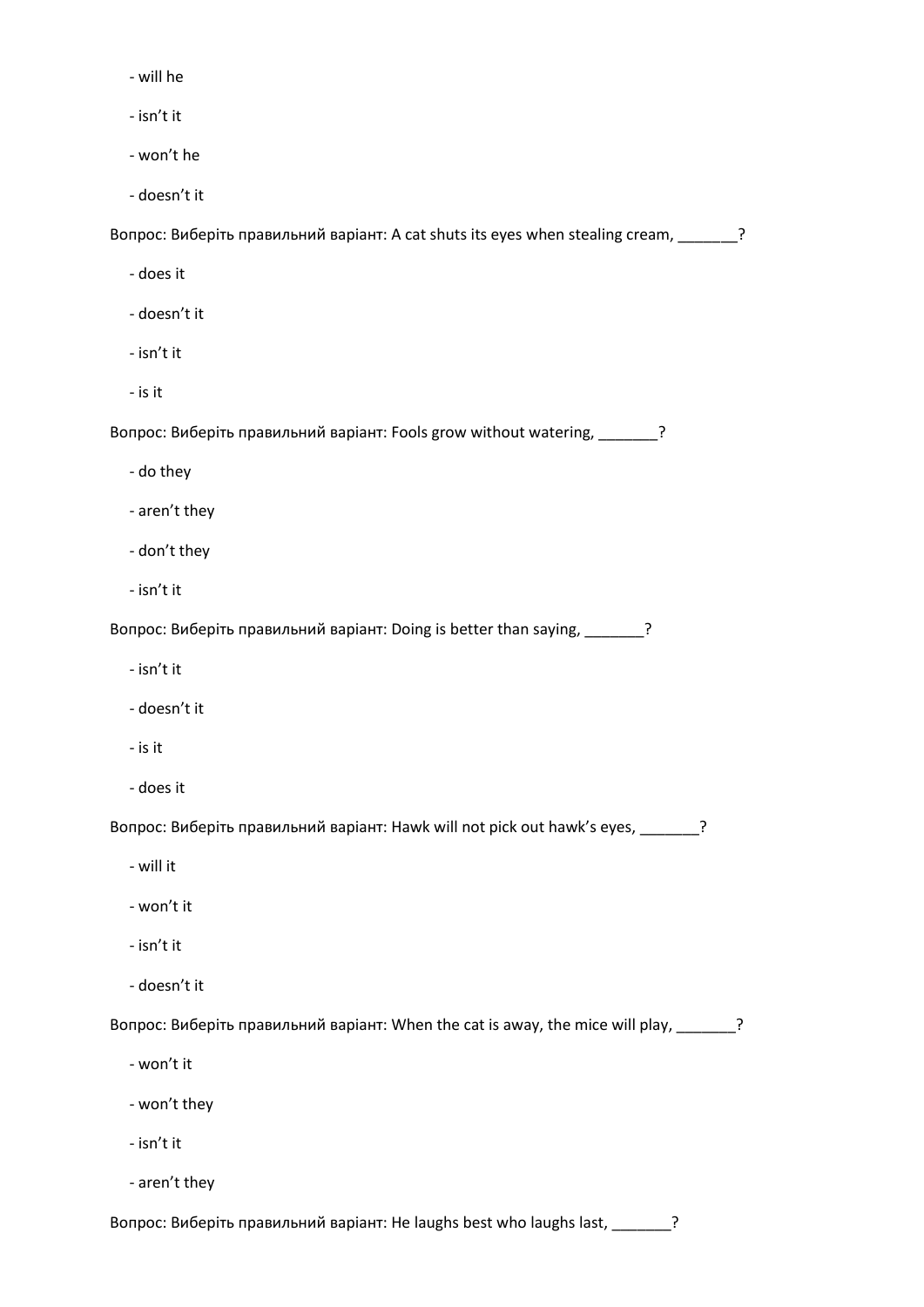- isn't he
- doesn't he
- does he
- is he

Вопрос: Виберіть правильний варіант: Time is a great healer, \_\_\_\_\_\_\_?

- is it
- does it
- isn't it
- doesn't it

Вопрос: Виберіть правильний варіант: One cannot put back the clock, \_\_\_\_\_\_\_?

- can he
- cannot one
- isn't it
- cannot he

Вопрос: Виберіть правильний варіант: Every day is not Sunday, \_\_\_\_\_\_\_?

- is it
- isn't it
- doesn't it
- does it

Вопрос: Виберіть правильний варіант: Lost time is not found again, \_\_\_\_\_\_\_?

- isn't it
- is it
- doesn't it
- does it

Вопрос: Виберіть правильний варіант: A bad workman blames his tools, \_\_\_\_\_\_\_?

- doesn't he
- does he
- is he
- isn't he

Вопрос: Виберіть правильний варіант: Money spent on the brain is never spent in vain, \_\_\_\_\_\_\_?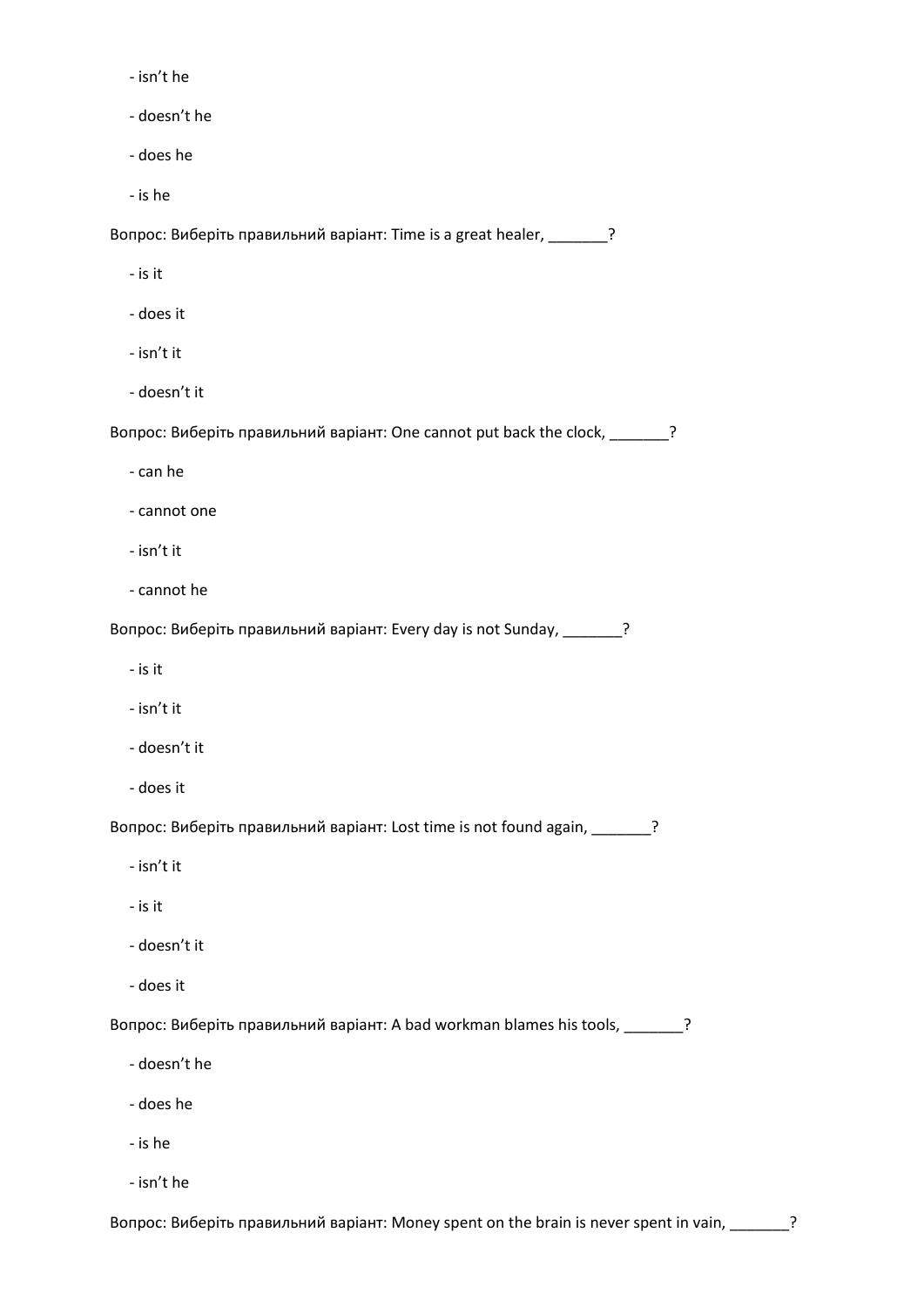- does it

- is it

- isn't it

- aren't they

Вопрос: Виберіть правильний варіант: Every country has its custom, \_\_\_\_\_\_\_?

- has it
- hasn't it
- isn't it
- doesn't it

Вопрос: Виберіть правильний варіант: Christmas comes but once a year, \_\_\_\_\_\_\_?

- doesn't it
- does it
- isn't it
- is it

Вопрос: Виберіть правильний варіант: In sports and journeys men are known, \_\_\_\_\_\_\_?

- are they
- don't they
- aren't they
- isn't it

Вопрос: Виберіть правильний варіант: Curiosity killed the cat, \_\_\_\_\_\_\_?

- did it
- doesn't it
- didn't it
- isn't it

Вопрос: Виберіть правильний варіант: He is upset because he \_\_\_\_\_\_\_ his wallet.

- has lost
- have lost
- have been lost
- had lost

Вопрос: Виберіть правильний варіант: \_\_\_\_\_\_\_ she \_\_\_\_\_\_\_ school yet?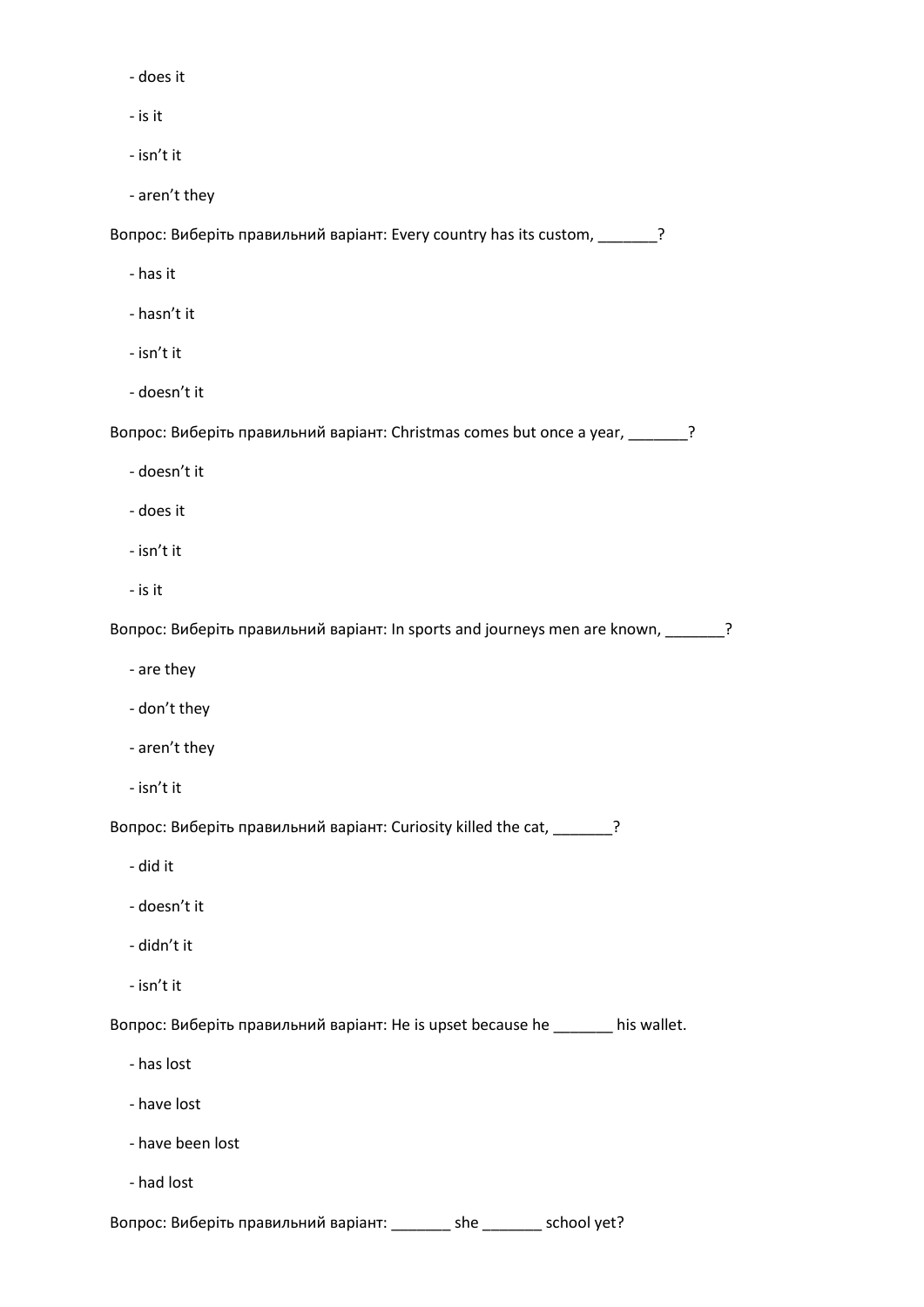- Is finished

- Did finish
- Has finished
- Have finished

Вопрос: Виберіть правильний варіант: He \_\_\_\_\_\_\_ never \_\_\_\_\_\_\_ about this discovery.

- didn't hear
- doesn't hear
- have heard
- has heard

Вопрос: Виберіть правильний варіант: \_\_\_\_\_\_\_ you ever \_\_\_\_\_\_\_ her again?

- Have seen
- Had seen
- Did see
- Do see

Вопрос: Виберіть правильний варіант: \_\_\_\_\_\_\_ she just \_\_\_\_\_\_\_ a new book?

- Does buy
- Did buy
- Has bought
- Have bought

Вопрос: Виберіть правильний варіант: \_\_\_\_\_\_\_ they \_\_\_\_\_\_\_ the news yet?

- Did learn
- Have learnt
- Do learn
- Had learn

Вопрос: Виберіть правильний варіант: \_\_\_\_\_\_\_ he \_\_\_\_\_\_\_ a letter yet?

- Is writing
- Has written
- Does write
- Did write

Вопрос: Виберіть правильний варіант: \_\_\_\_\_\_\_ you \_\_\_\_\_\_\_ them to the party yet?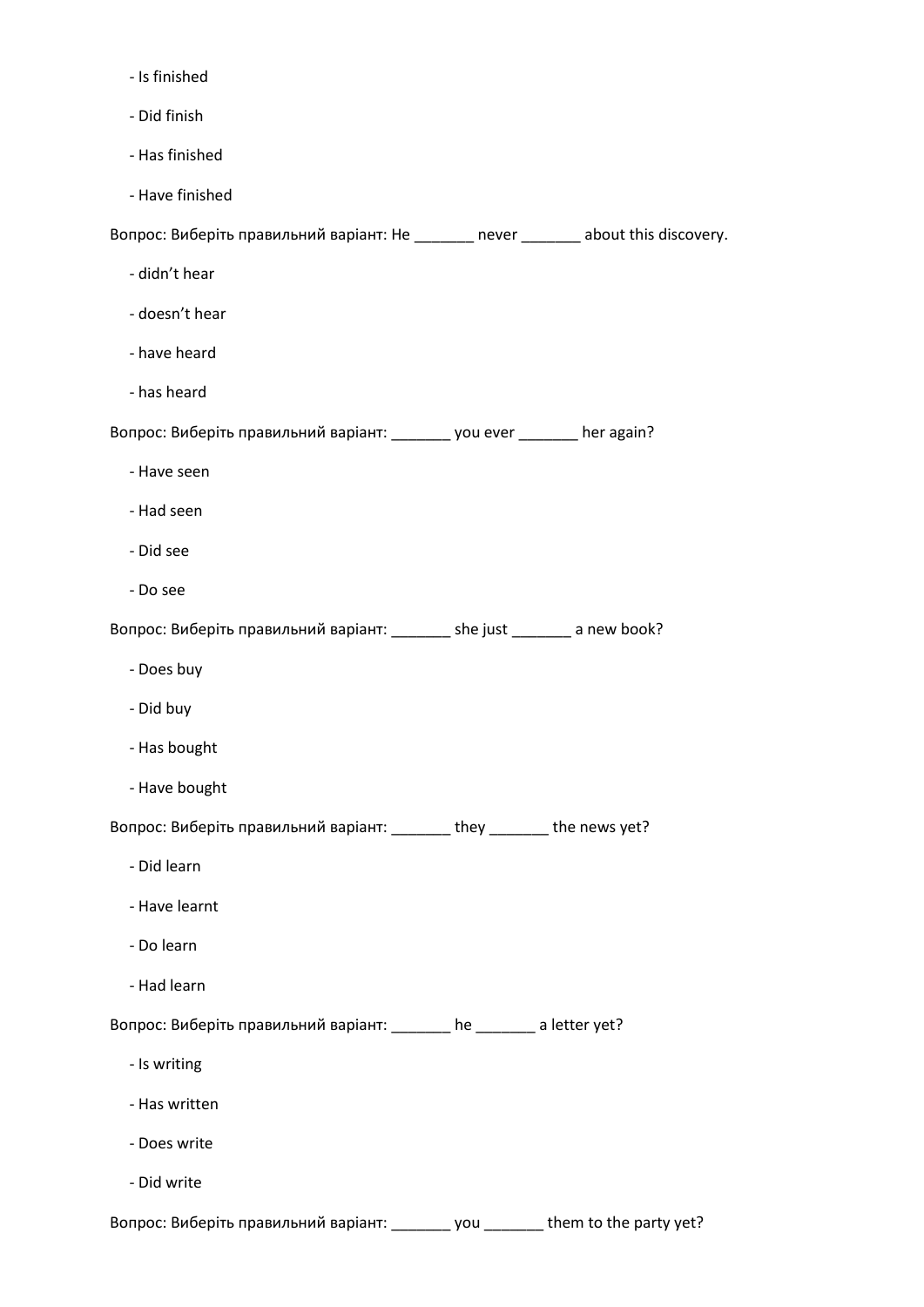- Did invite
- Have invited
- Do invite
- Are inviting

Вопрос: Виберіть правильний варіант: Why \_\_\_\_\_\_\_ they \_\_\_\_\_\_\_ this work yet?

- have finished
- haven't finished
- didn't finish
- were finishing

Вопрос: Виберіть правильний варіант: Why \_\_\_\_\_\_\_ you \_\_\_\_\_\_\_ him to the party yet?

- have invited
- didn't invite
- were inviting
- haven't invited

Вопрос: Виберіть правильний варіант: When \_\_\_\_\_\_\_ he \_\_\_\_\_\_\_ school?

- has finished
- did finish
- was finishing
- have finished

Вопрос: Виберіть правильний варіант: When \_\_\_\_\_\_\_ she \_\_\_\_\_\_\_ beautiful picture?

- did paint
- has painted
- have painted
- do paint

Вопрос: Виберіть правильний варіант: When \_\_\_\_\_\_\_ the train \_\_\_\_\_\_?

- did arrive
- has arrived
- have arrive
- do arrive

Вопрос: Виберіть правильний варіант: \_\_\_\_\_\_\_ she \_\_\_\_\_\_\_ the report yet?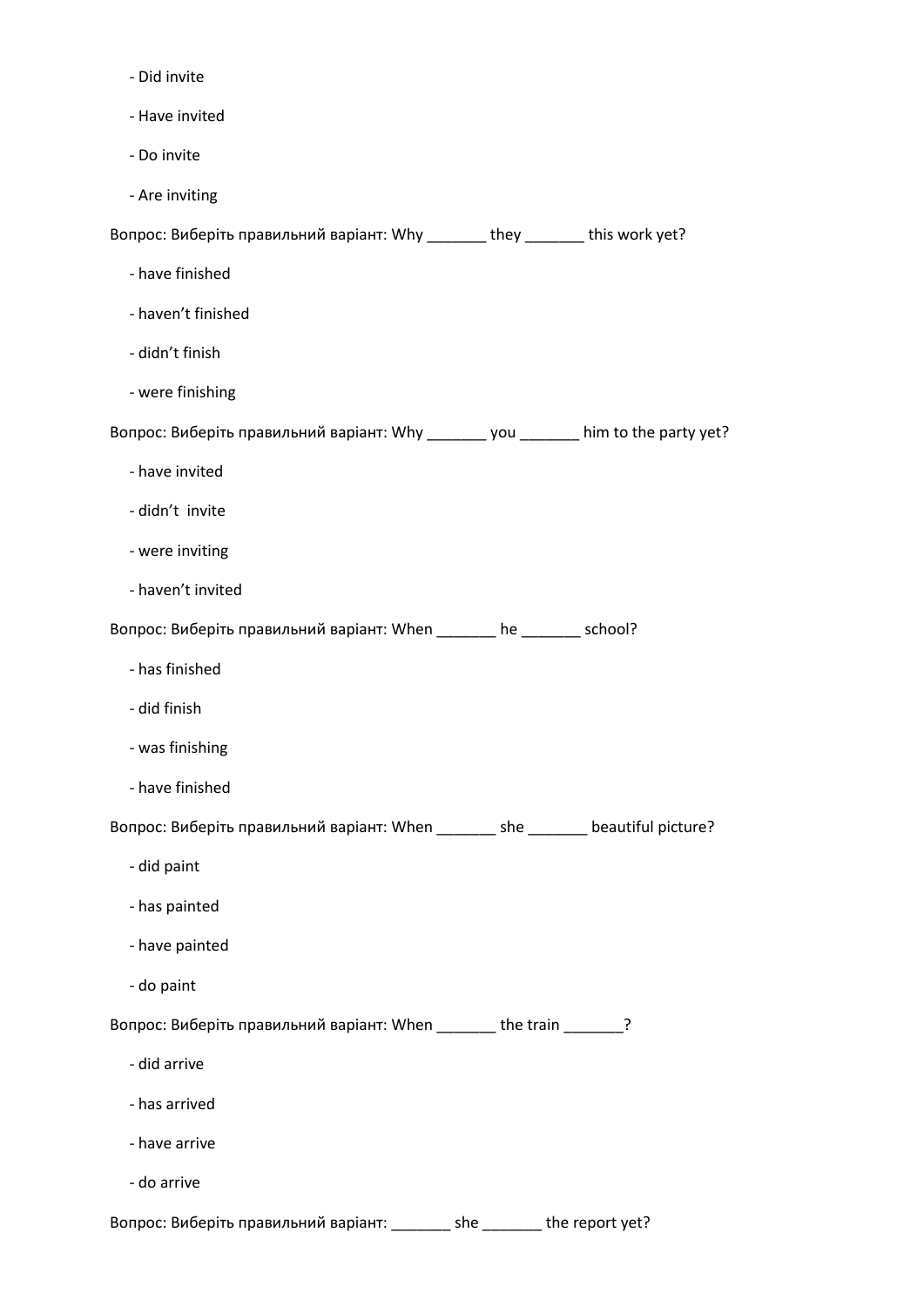- Did prepare
- Does prepare
- Has prepared
- Have prepared

Вопрос: Виберіть правильний варіант: \_\_\_\_\_\_\_ he \_\_\_\_\_\_\_ his dissertation yet?

- Has defended
- Did defend
- Does defend
- Have defend

Вопрос: Виберіть правильний варіант: Why \_\_\_\_\_\_\_ he \_\_\_\_\_\_\_ his dissertation yet?

- Have defended
- hasn't defended
- has defended
- didn't defend

Вопрос: Виберіть правильний варіант: \_\_\_\_\_\_\_ you \_\_\_\_\_\_\_ the article yet?

- Haven't translated
- Have translated
- Didn't translate
- Don't you

Вопрос: Виберіть правильний варіант: They said they \_\_\_\_\_\_\_ already \_\_\_\_\_\_\_ from the University.

- have graduated
- had graduated
- did graduate
- will graduate

Вопрос: Виберіть правильний варіант: When \_\_\_\_\_\_\_ they \_\_\_\_\_\_\_ from the University?

- have graduated
- did graduate
- had graduated
- does graduate

Вопрос: Виберіть правильний варіант: \_\_\_\_\_\_\_ they \_\_\_\_\_\_\_ from the University yet?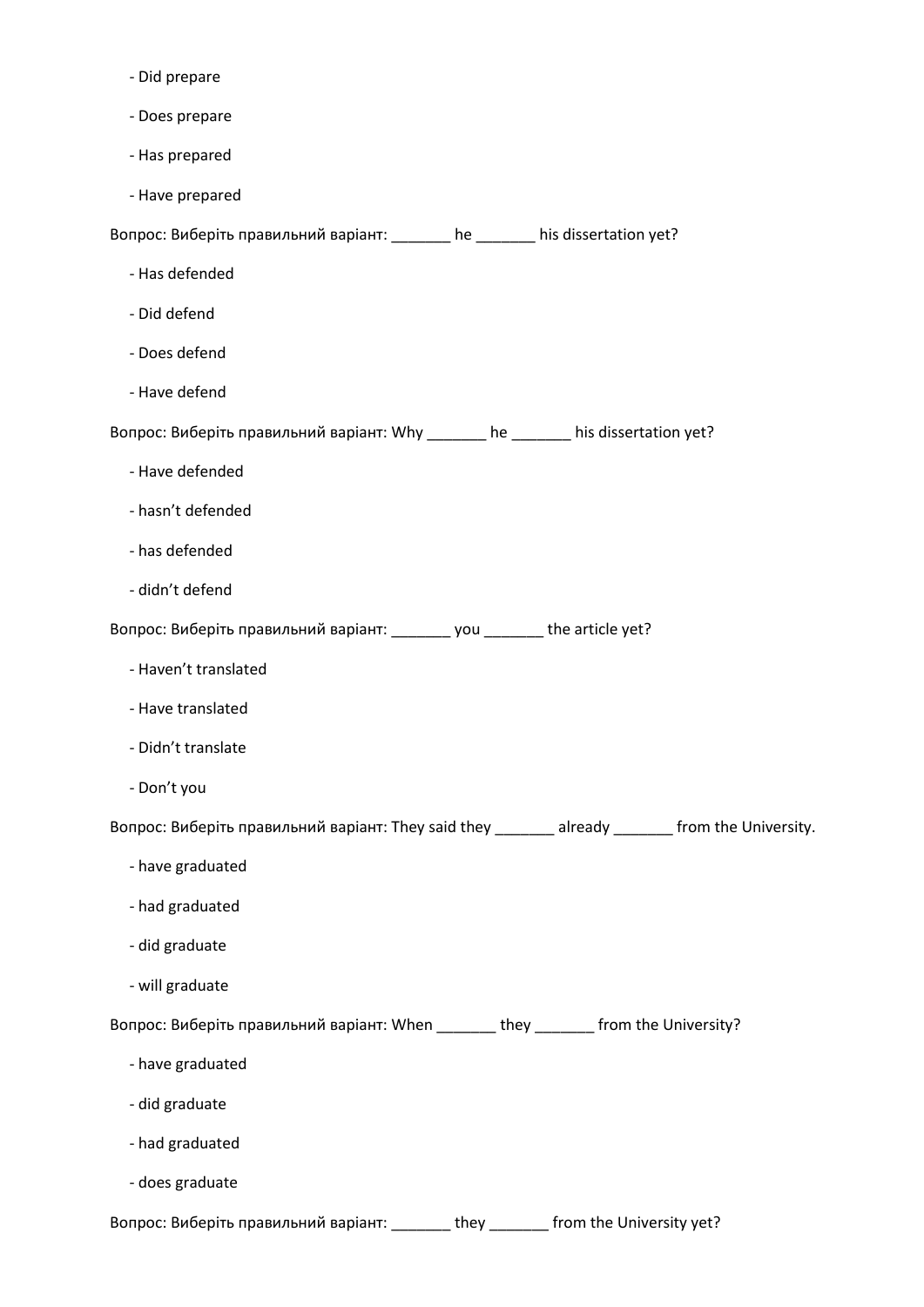- Haven't graduated
- Hasn't graduated
- Didn't graduate
- Don't graduate

Вопрос: Виберіть правильний варіант: We \_\_\_\_\_\_\_ this work by tomorrow.

- will finish
- will have finished
- finish
- finished

Вопрос: Виберіть правильний варіант: \_\_\_\_\_\_\_ you \_\_\_\_\_\_\_ this report by the end of the week?

- Will have prepared
- Will prepare
- Do prepare
- Did prepare

Вопрос: Виберіть правильний варіант: They \_\_\_\_\_\_\_ the University by summer.

- will graduate from
- graduate from
- will have graduated from
- would graduate

Вопрос: Виберіть правильний варіант: \_\_\_\_\_\_\_ you \_\_\_\_\_\_\_ the hall by the beginning of the party?

- Will decorate
- Would decorate
- Will have decorated
- Do decorate

Вопрос: Виберіть правильний варіант: They \_\_\_\_\_\_\_ their flat by the end of summer.

- will repair
- will have repaired
- repair
- would repair

Вопрос: Виберіть правильний варіант: \_\_\_\_\_\_\_ you \_\_\_\_\_\_\_ your house by winter?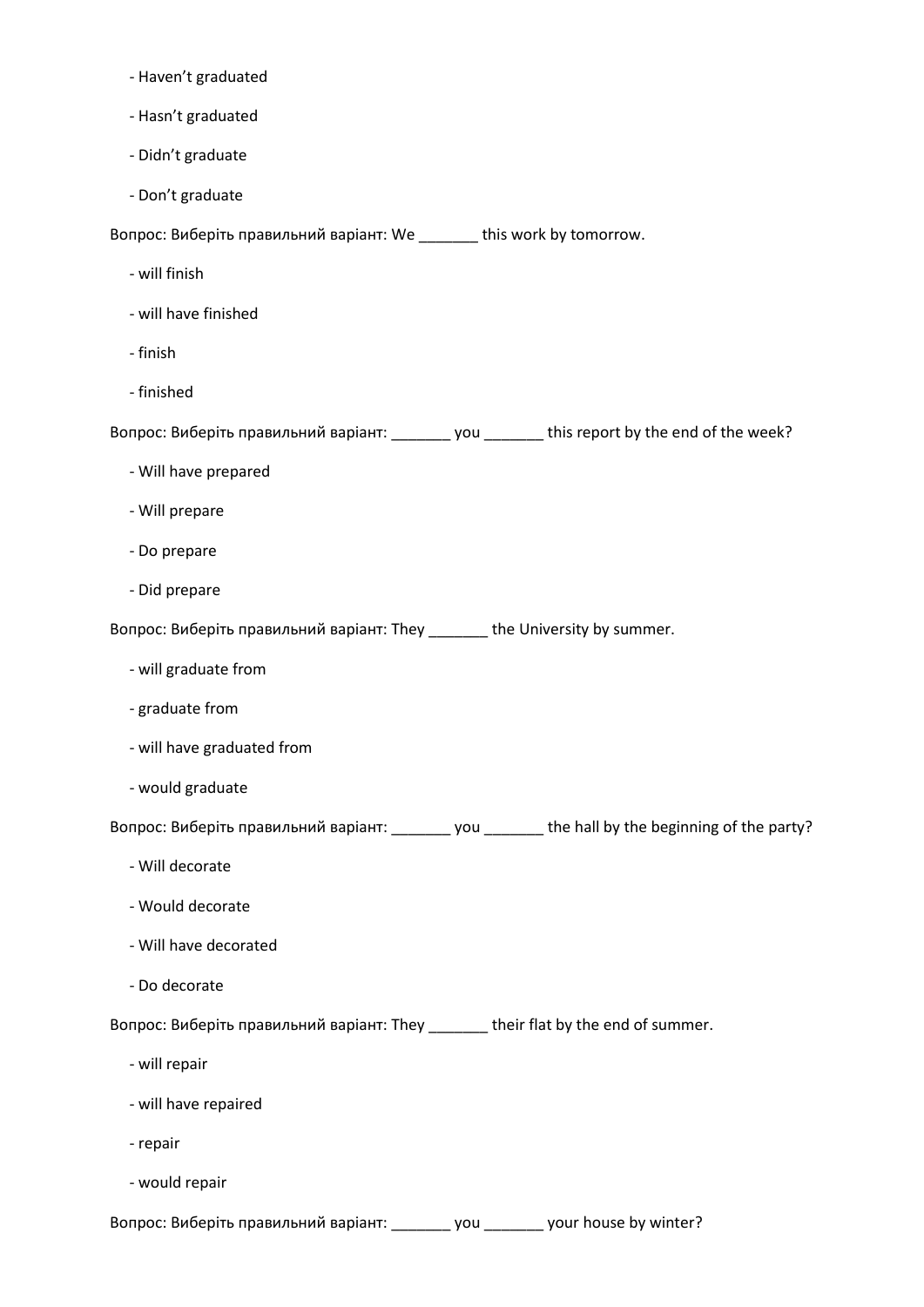- Will have repaired
- Will repair
- Would repair
- Do repair

Вопрос: Виберіть правильний варіант: Why \_\_\_\_\_\_\_ you \_\_\_\_\_\_\_ your house by winter?

- haven't repaired
- don't repair
- doesn't repair
- did repair

Вопрос: Виберіть правильний варіант: They \_\_\_\_\_\_\_ a new car by this summer.

- will buy
- would buy
- will have bought
- buy

Вопрос: Виберіть правильний варіант: \_\_\_\_\_\_\_ they \_\_\_\_\_\_\_ a new car by this summer?

- Will have bought
- Would buy
- Buy
- Will buy

Вопрос: Виберіть правильний варіант: He \_\_\_\_\_\_\_ a new novel by the end of the year.

- will write
- write
- would write
- will have written

Вопрос: Виберіть правильний варіант: Honesty is the \_\_\_\_\_\_\_ policy.

- more better
- better
- best
- much better

Вопрос: Виберіть правильний варіант: Of two evils choose the \_\_\_\_\_\_\_.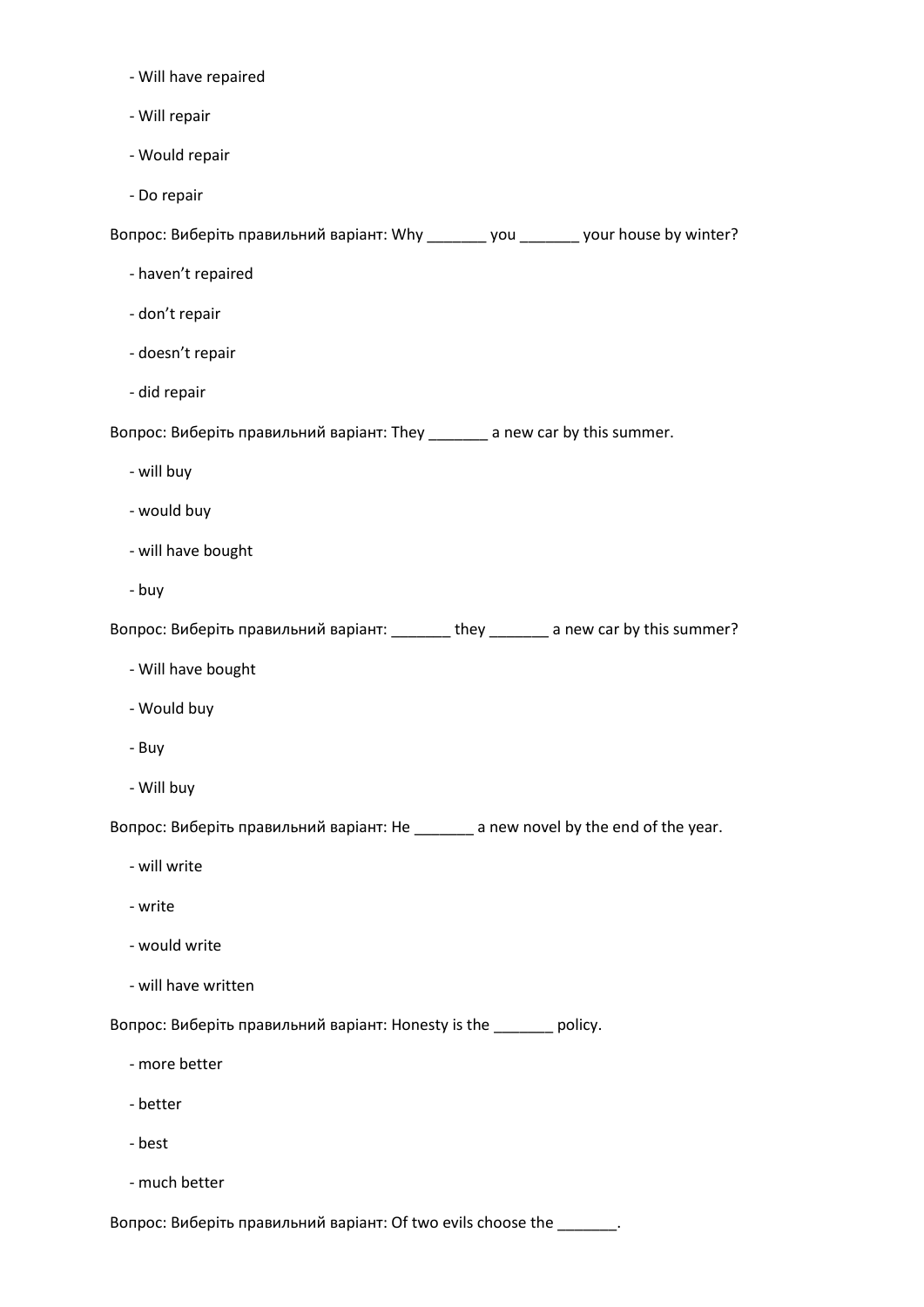- less
- little
- least
- more little

Вопрос: Виберіть правильний варіант: What's the \_\_\_\_\_\_\_ news of today?

- later
- latest
- last
- late

Вопрос: Виберіть правильний варіант: Actions speak \_\_\_\_\_\_\_ than words.

- lauder
- more lauder
- the loudest
- much lauder

Вопрос: Виберіть правильний варіант: Hotels are becoming \_\_\_\_\_\_\_ nowadays.

- more expensive
- the most expensive
- much expensive
- expensiver

Вопрос: Виберіть правильний варіант: The damage to the car could be \_\_\_\_\_\_\_, than we expected.

- much bad
- worse
- the worst
- more worse

Вопрос: Виберіть правильний варіант: That was \_\_\_\_\_\_\_ case in his practice.

- the less difficult
- the least difficult
- difficulter
- the less difficulter

Вопрос: Виберіть правильний варіант: The sea is \_\_\_\_\_\_\_ unknown part of our world.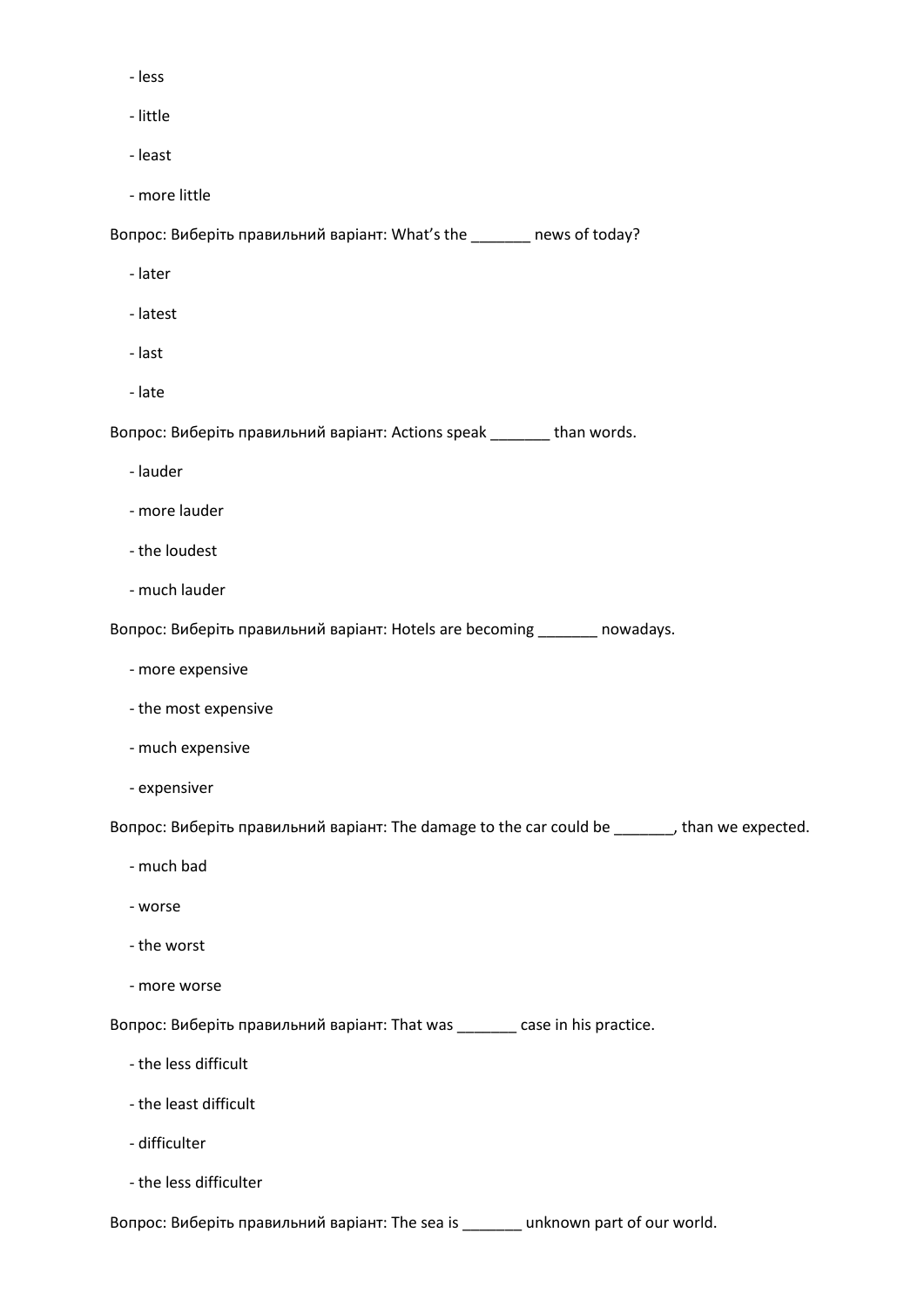- the most large
- the largest
- the most largest
- the much more large

Вопрос: Виберіть правильний варіант: He is  $\frac{1}{\sqrt{2}}$  boy in the group.

- the most clever
- the cleverest
- the much more clever
- more cleverer

Вопрос: Виберіть правильний варіант: The book is \_\_\_\_\_\_\_ than the film.

- more interesting
- the most interesting
- much interesting
- the lest interesting

Вопрос: Виберіть правильний варіант: He is as \_\_\_\_\_\_\_ as his sister.

- brighter
- bright
- brightest
- the brightest

Вопрос: Виберіть правильний варіант:They solved \_\_\_\_\_\_\_ task.

- difficulter
- the most difficult
- the difficultest
- more difficulter

Вопрос: Виберіть правильний варіант: It was \_\_\_\_\_\_\_ problem they faced.

- the easiest
- the most easy
- much easy
- more easy

Вопрос: Виберіть правильний варіант: It was \_\_\_\_\_\_\_ street in the town.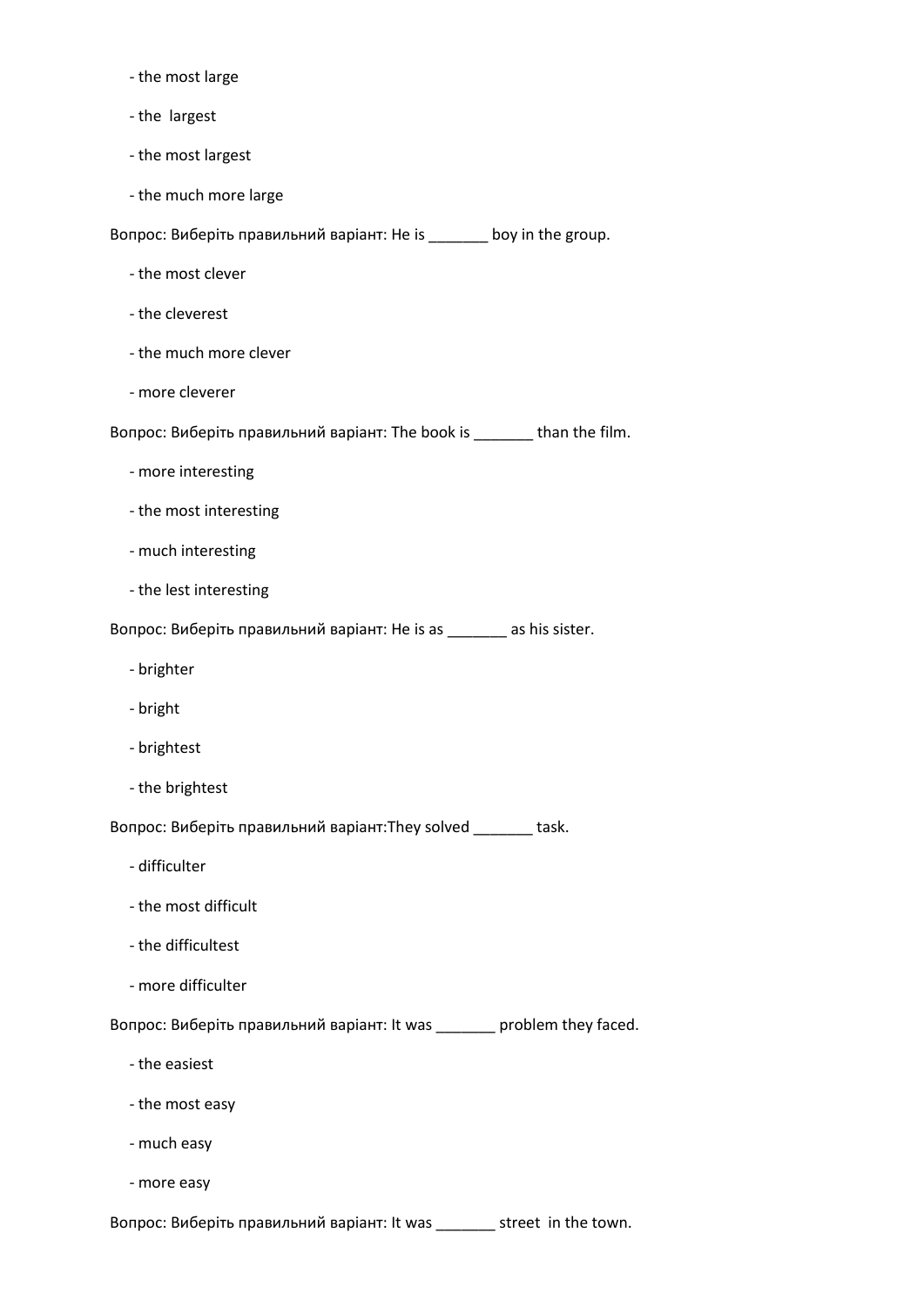- the most narrow
- the much more narrow
- the narrowest
- more narrow

Вопрос: Виберіть правильний варіант: The second task was \_\_\_\_\_\_\_ than the first one.

- more heavy
- heavier
- more heavier
- much more heavier

Вопрос: Виберіть правильний варіант: The letter was \_\_\_\_\_\_\_ one I have ever received.

- the most polite
- the politest
- the most politest
- politest

Вопрос: Виберіть правильний варіант: This winter is \_\_\_\_\_\_\_ than the previous one.

- severer
- more severe
- much more severe
- the severest

Вопрос: Виберіть правильний варіант: His new film was \_\_\_\_\_\_\_ than the first one.

- more bad
- worse
- more worse
- much more worse

Вопрос: Виберіть правильний варіант: It was \_\_\_\_\_\_\_ travelling in my life.

- the best
- the most good
- the goodest
- the most goodest

Вопрос: Виберіть правильний варіант: Neither Tom nor John \_\_\_\_\_\_\_ French.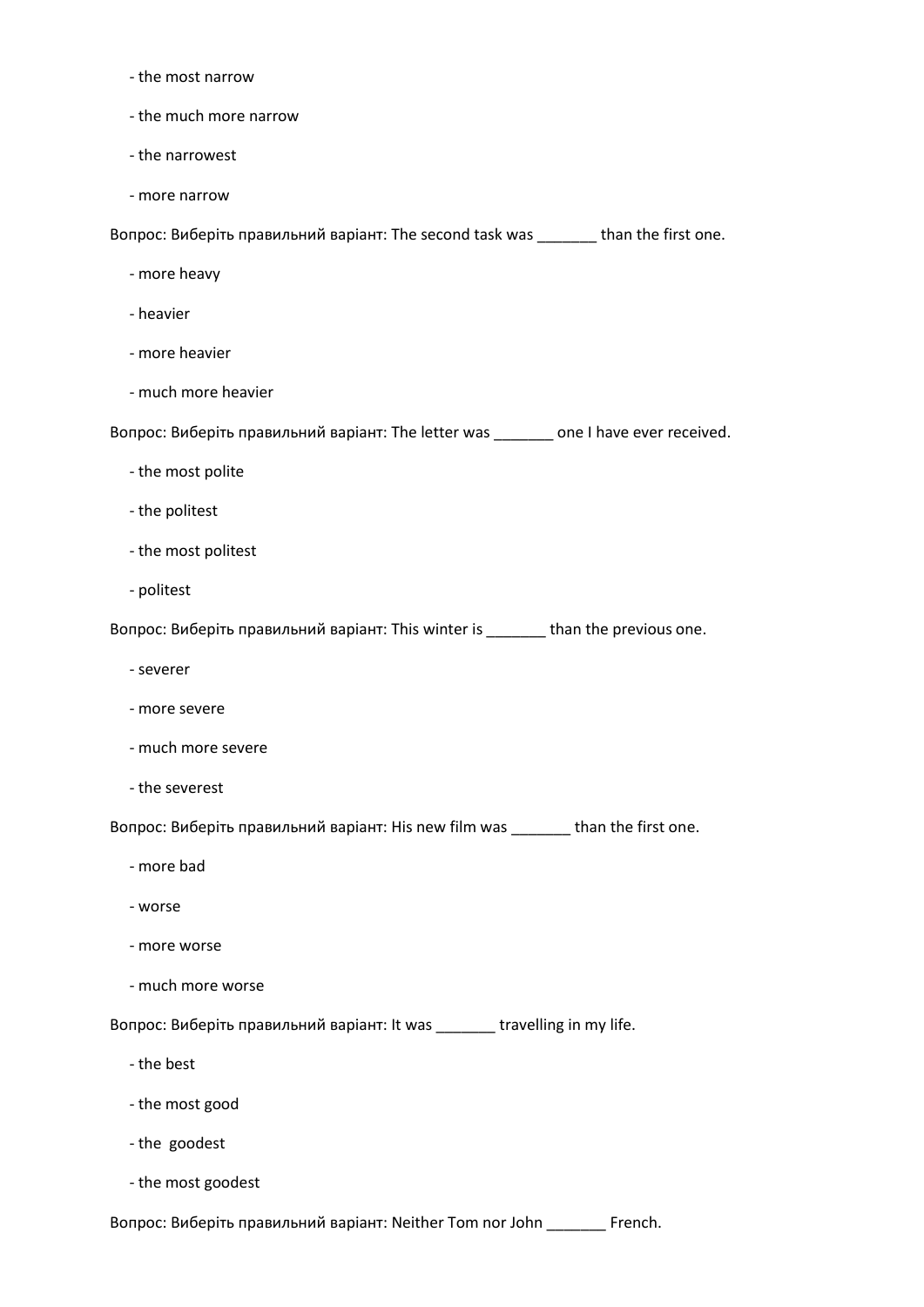- don't speak

- speak
- speaks

- doesn't speak

Вопрос: Виберіть правильний варіант: Better \_\_\_\_\_\_\_ than never.

- late
- later
- more late
- more later

Вопрос: Виберіть правильний варіант: Her eyes were \_\_\_\_\_\_\_ small \_\_\_\_\_\_\_ large.

- either/or
- neither/nor
- nor/or
- either/nor

Вопрос: Виберіть правильний варіант: I was so busy and didn't listen \_\_\_\_\_\_\_ the radio.

- to
- on
- for
- by

Вопрос: Виберіть правильний варіант: I congratulate you \_\_\_\_\_\_\_ the event.

- with
- on
- to
- for

Вопрос: Виберіть правильний варіант: We'll go to Rome \_\_\_\_\_\_\_ bus.

- on
- in
- by
- with

Вопрос: Виберіть правильний варіант: They have already graduated \_\_\_\_\_\_\_ the University.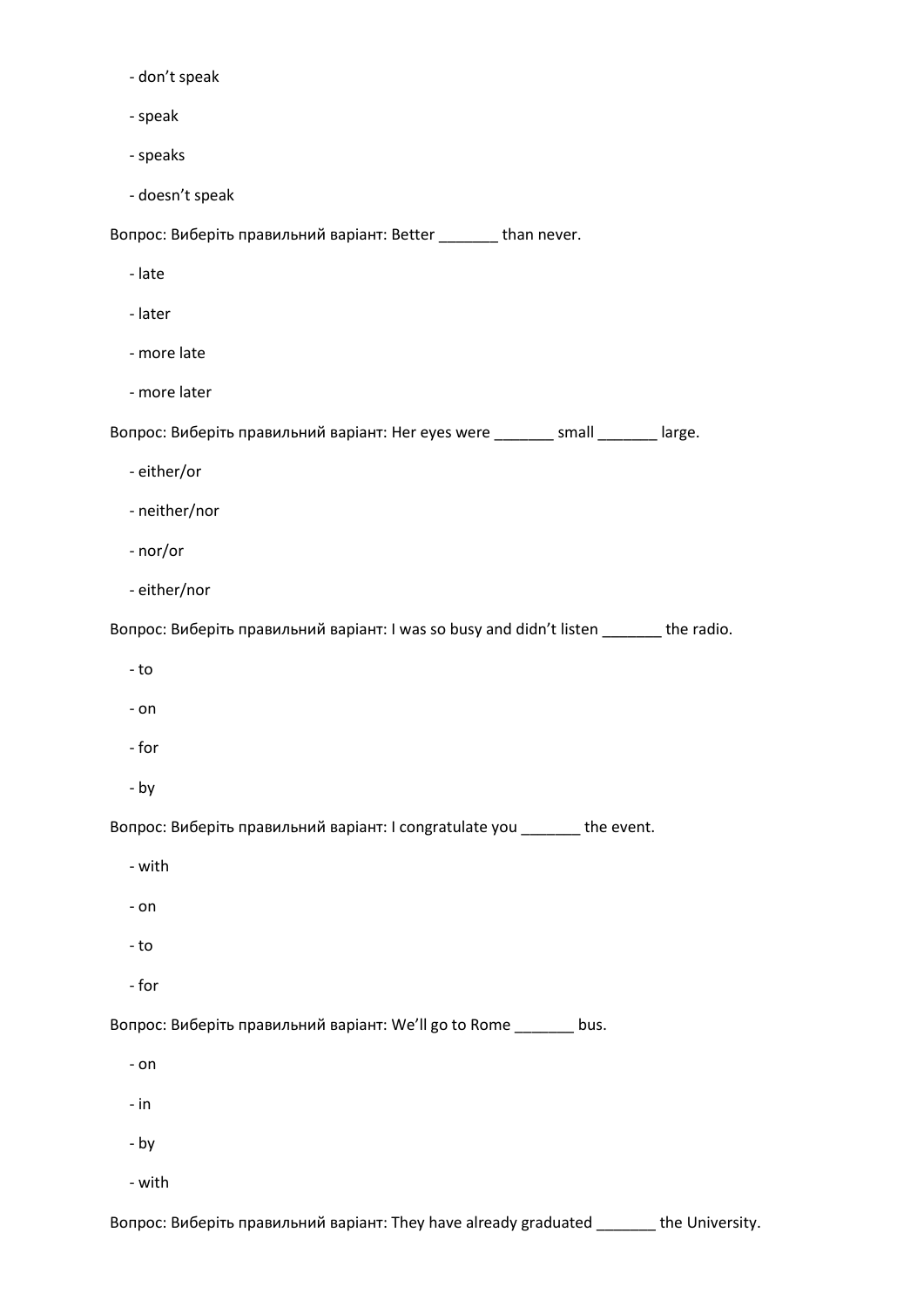- of
- from
- to
- with

Вопрос: Виберіть правильний варіант: They became successful \_\_\_\_\_\_\_.

- businessman
- businessmen
- businessmans
- businessmens

Вопрос: Виберіть правильний варіант: They are very bright \_\_\_\_\_\_\_.

- childrens
- children
- childs
- child

Вопрос: Виберіть правильний варіант: Today they leave \_\_\_\_\_\_\_ Kyiv.

- to
- for
- in
- at

Вопрос: Виберіть правильний варіант: Great Britain is washed by \_\_\_\_\_\_\_ Atlantic Ocean.

- the
- an
- a
- -

Вопрос: Виберіть правильний варіант: \_\_\_\_\_\_\_ British drive on the left-hand side in their country.

- $-$  -
- The
- An
- A

Вопрос: Виберіть правильний варіант: \_\_\_\_\_\_\_ music is the universal language of mankind.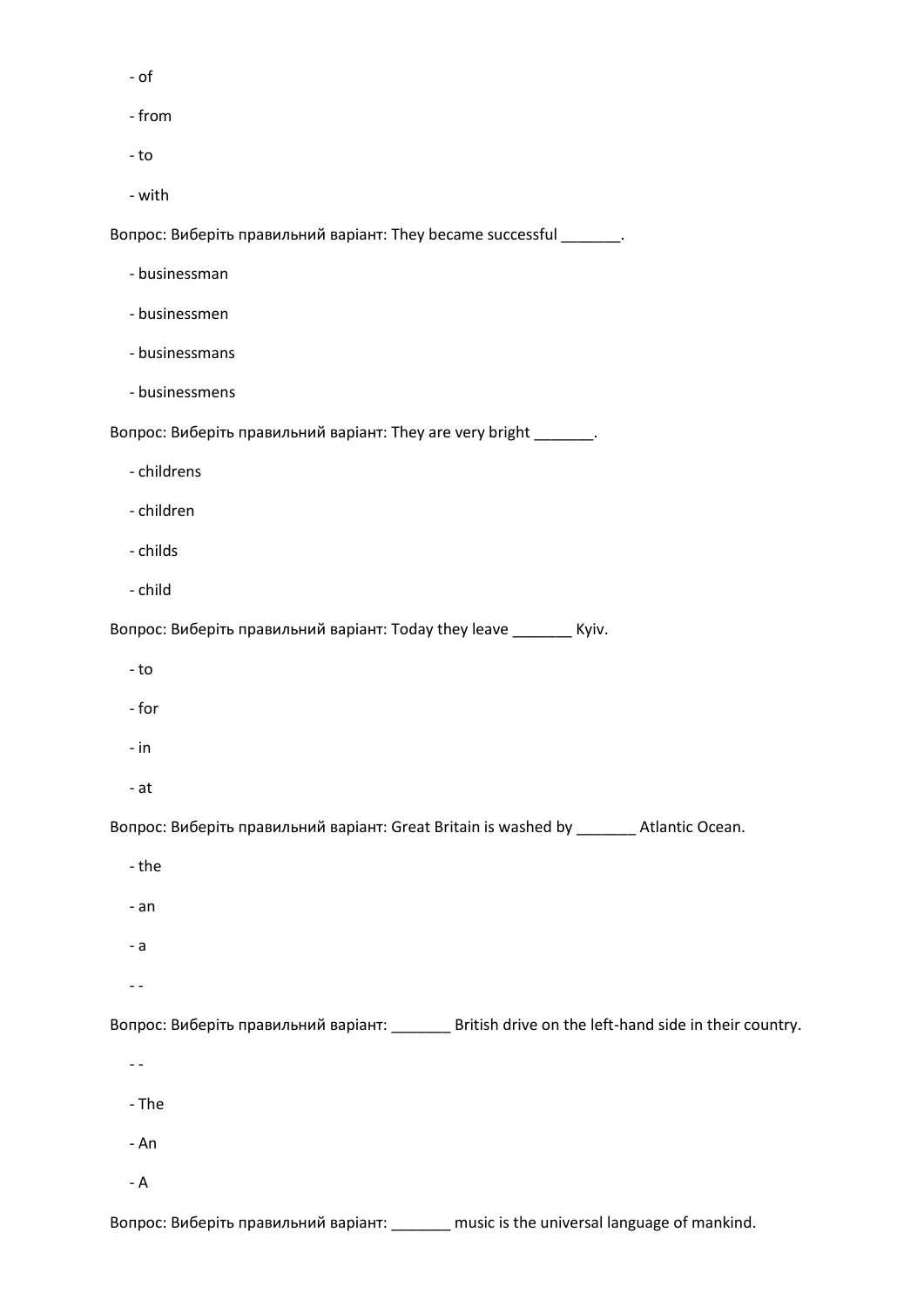| - The                                                                                                                        |
|------------------------------------------------------------------------------------------------------------------------------|
| - ${\sf A}$                                                                                                                  |
| - An                                                                                                                         |
| Вопрос: Виберіть правильний варіант: The acting was poor, but we enjoyed _______ music                                       |
| $- a$                                                                                                                        |
| - the                                                                                                                        |
| - an                                                                                                                         |
| $- -$                                                                                                                        |
| Вопрос: Виберіть правильний варіант: It is evident that _______ people want peace.                                           |
| - the                                                                                                                        |
| $- a$                                                                                                                        |
|                                                                                                                              |
| - an                                                                                                                         |
| Вопрос: Виберіть правильний варіант: In summer they visited _______ United Kingdom of Great Britain<br>and Northern Ireland. |
| - the                                                                                                                        |
|                                                                                                                              |
| - an                                                                                                                         |

- a

Вопрос: Виберіть правильний варіант: \_\_\_\_\_\_\_ Ukraine is an independent country.

- The
- A
- -
- An

Вопрос: Виберіть правильний варіант: My friends always rested in \_\_\_\_\_\_\_ Crimea.

- -
- the
- a
- an